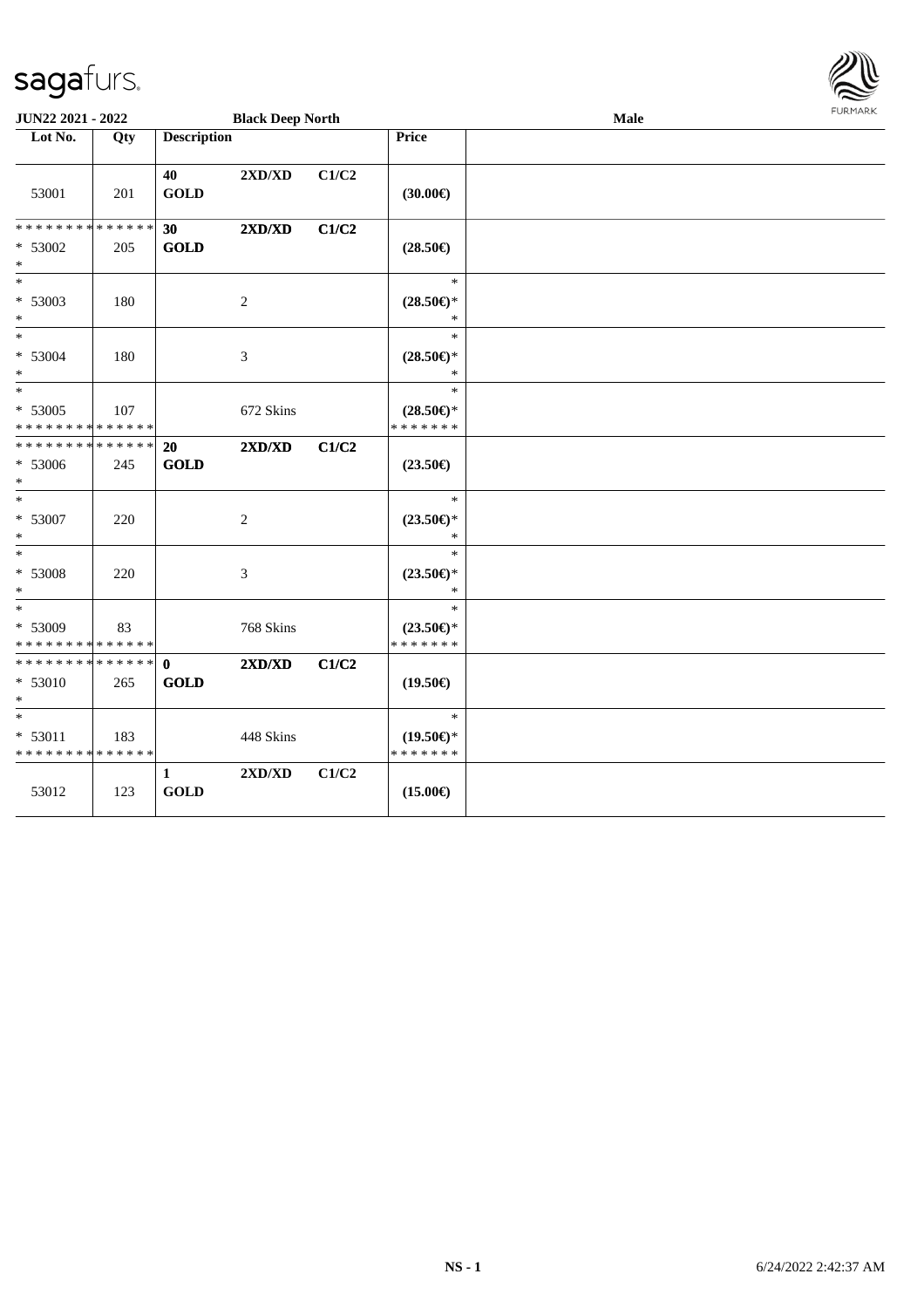

| JUN22 2021 - 2022                                |     |                         | <b>Black Sundry owners</b>                          |       |                                                | <b>Male</b> |  |
|--------------------------------------------------|-----|-------------------------|-----------------------------------------------------|-------|------------------------------------------------|-------------|--|
| Lot No.                                          | Qty | <b>Description</b>      |                                                     |       | Price                                          |             |  |
| 53961                                            | 67  | 20<br><b>GLMA</b>       | BL/2XD<br>VELV2                                     | C1    | $(23.50\epsilon)$                              |             |  |
| 53962                                            | 15  | $\bf{0}$<br><b>GLMA</b> | BL/2XD<br>VELV3                                     | C1    | $(24.00\epsilon)$                              |             |  |
|                                                  |     |                         | <b>Black Cherry Grove</b>                           |       |                                                | <b>Male</b> |  |
| * * * * * * * * * * * * * *<br>* 53964<br>$\ast$ | 205 | 40<br><b>GLMA</b>       | 2XD/XD<br><b>VELV1</b>                              | C1/C2 | $(30.00\in)$                                   |             |  |
| $*$<br>* 53965<br>$\ast$                         | 180 |                         | $\overline{c}$                                      |       | $\ast$<br>$(30.00\epsilon)$ *<br>$\ast$        |             |  |
| $*$<br>* 53966<br>* * * * * * * * * * * * * *    | 114 |                         | 499 Skins                                           |       | $\ast$<br>$(30.00\epsilon)$ *<br>* * * * * * * |             |  |
| * * * * * * * * * * * * * *<br>* 53967<br>$\ast$ | 225 | 30<br><b>GLMA</b>       | BL/2XD<br><b>VELV1</b>                              | C1    | $(27.50\epsilon)$                              |             |  |
| $\ast$<br>* 53968<br>$\ast$                      | 200 |                         | 2                                                   |       | $\ast$<br>$(27.50\epsilon)$ *<br>$\ast$        |             |  |
| $\ast$<br>* 53969<br>* * * * * * * * * * * * * * | 123 |                         | 548 Skins                                           |       | $\ast$<br>$(27.50\epsilon)$ *<br>* * * * * * * |             |  |
| * * * * * * * * * * * * * *<br>* 53970<br>$*$    | 225 | 30<br><b>GLMA</b>       | $\bold{X}\bold{D}/\bold{D}\bold{K}$<br><b>VELV1</b> | C2    | $(27.00\epsilon)$                              |             |  |
| $*$<br>* 53971<br>$*$                            | 200 |                         | $\overline{c}$                                      |       | $\ast$<br>$(27.00\epsilon)$ *<br>$\ast$        |             |  |
| $*$<br>* 53972<br>$*$                            | 200 |                         | 3                                                   |       | $\ast$<br>$(27.00\epsilon)$ *<br>*             |             |  |
| $*$<br>* 53973<br>$*$                            | 200 |                         | $\overline{4}$                                      |       | $\ast$<br>$(27.00\epsilon)$ *<br>$\ast$        |             |  |
| $*$<br>* 53974<br>$*$                            | 200 |                         | 5                                                   |       | $\ast$<br>$(27.00\epsilon)$ *<br>$\ast$        |             |  |
| $*$<br>* 53975<br>$*$                            | 200 |                         | 6                                                   |       | $\ast$<br>$(27.00\epsilon)$ *<br>$\ast$        |             |  |
| $*$<br>* 53976<br>* * * * * * * * * * * * * *    | 168 |                         | 1393 Skins                                          |       | $\ast$<br>$(27.00\epsilon)$ *<br>* * * * * * * |             |  |
| * * * * * * * * * * * * * * *<br>* 53977<br>$*$  | 265 | 20<br><b>GLMA</b>       | BL/2XD<br><b>VELV1</b>                              | C1    | $(24.00\epsilon)$                              |             |  |
| $*$<br>* 53978<br>$*$                            | 240 |                         | 2                                                   |       | $\ast$<br>$(24.00\epsilon)$ *<br>$\ast$        |             |  |
| $*$<br>* 53979<br>* * * * * * * * * * * * * *    | 232 |                         | 737 Skins                                           |       | $\ast$<br>$(24.00\epsilon)$ *<br>* * * * * * * |             |  |
| * * * * * * * * * * * * * * *                    |     | <b>20</b>               | XD/DK                                               | C2    |                                                |             |  |
| * 53980                                          | 265 | <b>GLMA</b>             | <b>VELV1</b>                                        |       | $(23.50\epsilon)$                              |             |  |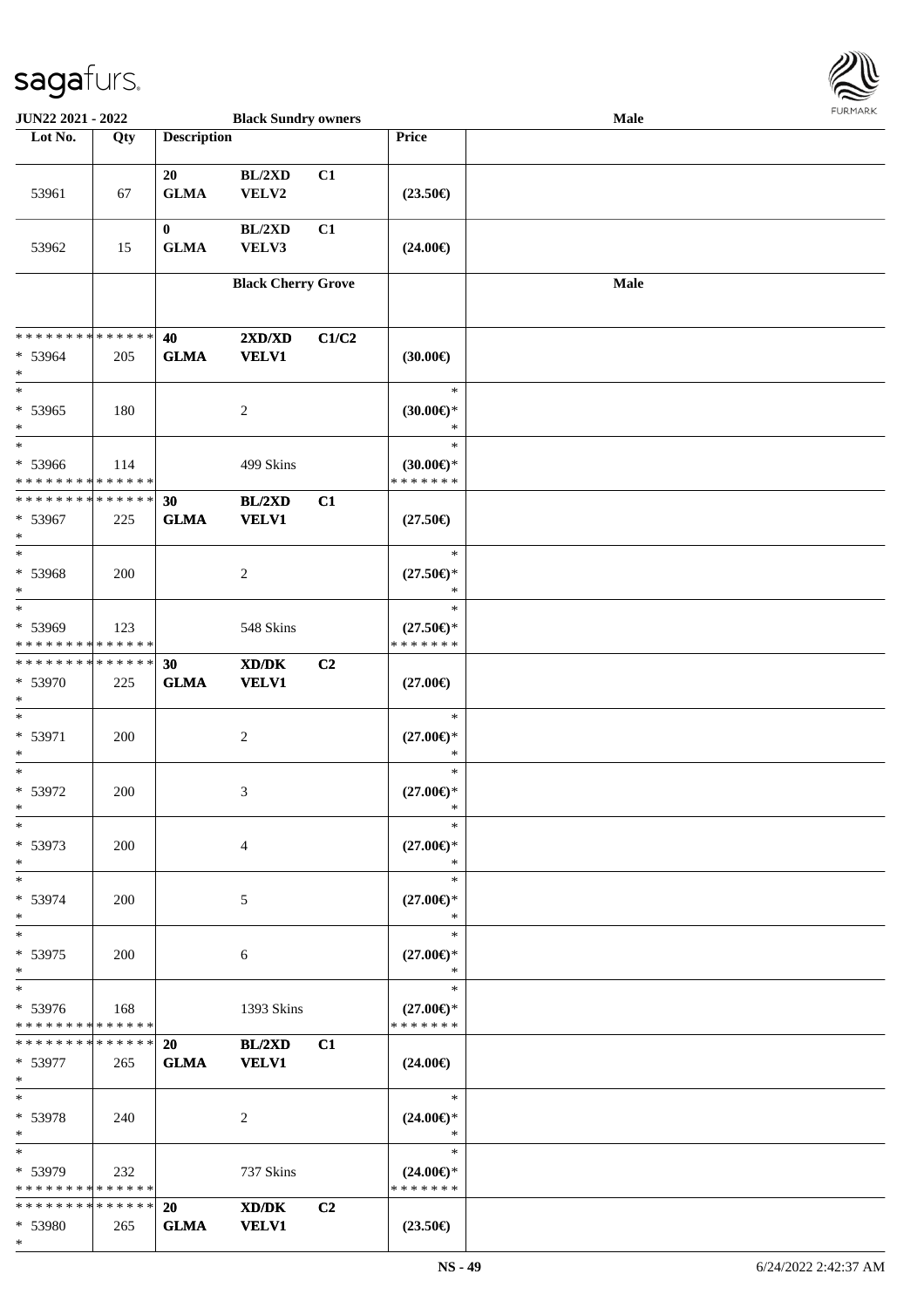

| <b>JUN22 2021 - 2022</b>                            |             |                    | <b>Black Cherry Grove</b>           |                |                                      | Male        | 101111111111 |
|-----------------------------------------------------|-------------|--------------------|-------------------------------------|----------------|--------------------------------------|-------------|--------------|
| Lot No.                                             | Qty         | <b>Description</b> |                                     |                | Price                                |             |              |
|                                                     |             |                    |                                     |                |                                      |             |              |
| $*$                                                 |             | 20                 | $\bold{X}\bold{D}/\bold{D}\bold{K}$ | C2             | $\ast$                               |             |              |
| * 53981                                             | 240         | <b>GLMA</b>        | VELV1                               |                | $(23.50\epsilon)$ *                  |             |              |
| $*$                                                 |             |                    |                                     |                | $\ast$                               |             |              |
| $*$                                                 |             |                    |                                     |                | $\ast$                               |             |              |
| * 53982                                             | 240         |                    | 3                                   |                | $(23.50\epsilon)$ *                  |             |              |
| $\ast$                                              |             |                    |                                     |                | $\ast$                               |             |              |
|                                                     |             |                    |                                     |                | $\ast$                               |             |              |
| * 53983                                             | 240         |                    | $\overline{4}$                      |                | $(23.50\epsilon)$ *                  |             |              |
| $\ast$                                              |             |                    |                                     |                | $\ast$                               |             |              |
| $*$                                                 |             |                    |                                     |                | $\ast$                               |             |              |
| * 53984                                             | 240         |                    | 5                                   |                | $(23.50\epsilon)$ *                  |             |              |
| $*$                                                 |             |                    |                                     |                | $\ast$                               |             |              |
| $\overline{\ast}$                                   |             |                    |                                     |                | $\ast$                               |             |              |
| * 53985                                             | 240         |                    | $\sqrt{6}$                          |                | $(23.50\epsilon)$ *                  |             |              |
| $*$                                                 |             |                    |                                     |                | $\ast$                               |             |              |
| $\ast$                                              |             |                    |                                     |                | $\ast$                               |             |              |
| * 53986                                             | 240         |                    | $\boldsymbol{7}$                    |                | $(23.50\epsilon)$ *                  |             |              |
| $*$<br>$*$                                          |             |                    |                                     |                | $\ast$                               |             |              |
|                                                     |             |                    |                                     |                | $\ast$                               |             |              |
| * 53987                                             | 61          |                    | 1766 Skins                          |                | $(23.50\epsilon)$ *                  |             |              |
| * * * * * * * * <mark>* * * * * * *</mark>          |             |                    |                                     |                | * * * * * * *                        |             |              |
| * * * * * * * * <mark>* * * * * * *</mark>          |             | $\mathbf{0}$       | BL/2XD                              | C1             |                                      |             |              |
| * 53988                                             | 285         | <b>GLMA</b>        | <b>VELV1</b>                        |                | $(21.00\epsilon)$                    |             |              |
| $*$                                                 |             |                    |                                     |                | $\ast$                               |             |              |
|                                                     |             |                    |                                     |                |                                      |             |              |
| * 53989<br>* * * * * * * * <mark>* * * * * *</mark> | 100         |                    | 385 Skins                           |                | $(21.00\epsilon)$ *<br>* * * * * * * |             |              |
| * * * * * * * * * * * * * * <mark>*</mark>          |             |                    |                                     |                |                                      |             |              |
|                                                     |             | $\mathbf{0}$       | XD/DK                               | C <sub>2</sub> |                                      |             |              |
| * 53990<br>$\ast$                                   | 285         | <b>GLMA</b>        | <b>VELV1</b>                        |                | $(20.50\epsilon)$                    |             |              |
| $\ast$                                              |             |                    |                                     |                | $\ast$                               |             |              |
| * 53991                                             | 260         |                    | 2                                   |                | $(20.50\epsilon)$ *                  |             |              |
| $*$                                                 |             |                    |                                     |                | $\ast$                               |             |              |
| $\ast$                                              |             |                    |                                     |                | $\ast$                               |             |              |
| * 53992                                             | 260         |                    | 3                                   |                | $(20.50\mathnormal{\infty})^*$       |             |              |
| $\ddot{\mathbf{x}}$                                 |             |                    |                                     |                | $\ast$                               |             |              |
| $\ast$                                              |             |                    |                                     |                | $\ast$                               |             |              |
| * 53993                                             | 240         |                    | $\overline{4}$                      |                | $(20.50 \in )^*$                     |             |              |
| $\ast$                                              |             |                    |                                     |                | $\ast$                               |             |              |
| $\ast$                                              |             |                    |                                     |                | $\ast$                               |             |              |
| * 53994                                             | 42          |                    | 1087 Skins                          |                | $(20.50\epsilon)$ *                  |             |              |
| * * * * * * * * <mark>* * * * * * *</mark>          |             |                    |                                     |                | * * * * * * *                        |             |              |
| * * * * * * * * * * * * * * *                       |             | $\mathbf{1}$       | 2XD/XD                              | C1/C2          |                                      |             |              |
| $* 53995$                                           | 345         | <b>GLMA</b>        | <b>VELV1</b>                        |                | 15.00€                               |             |              |
| $\ast$                                              |             |                    |                                     |                |                                      |             |              |
| $\ast$                                              |             |                    |                                     |                | $\ast$                               |             |              |
| * 53996                                             | 125         |                    | 470 Skins                           |                | 15.00€*                              |             |              |
| * * * * * * * * * * * * * *                         |             |                    |                                     |                | * * * * * * *                        |             |              |
|                                                     |             |                    | <b>Black C &amp; A Mink Ranch</b>   |                |                                      | <b>Male</b> |              |
|                                                     |             |                    |                                     |                |                                      |             |              |
|                                                     |             |                    |                                     |                |                                      |             |              |
|                                                     |             | 40                 | 2XD/XD                              | C1/C2          |                                      |             |              |
| 53998                                               | 146         | <b>GLMA</b>        | VELV2                               |                | $(35.00\epsilon)$                    |             |              |
|                                                     |             |                    |                                     |                |                                      |             |              |
| * * * * * * * *                                     | * * * * * * | 30                 | BL/2XD                              | C1             |                                      |             |              |
| * 53999                                             | 225         | <b>GLMA</b>        | VELV2                               |                | $(32.00\epsilon)$                    |             |              |
| $\ast$                                              |             |                    |                                     |                |                                      |             |              |
| $\ast$                                              |             |                    |                                     |                | $\ast$                               |             |              |
| * 54000                                             | 200         |                    | 2                                   |                | $(32.00\epsilon)$ *                  |             |              |
| $\ast$                                              |             |                    |                                     |                | ∗                                    |             |              |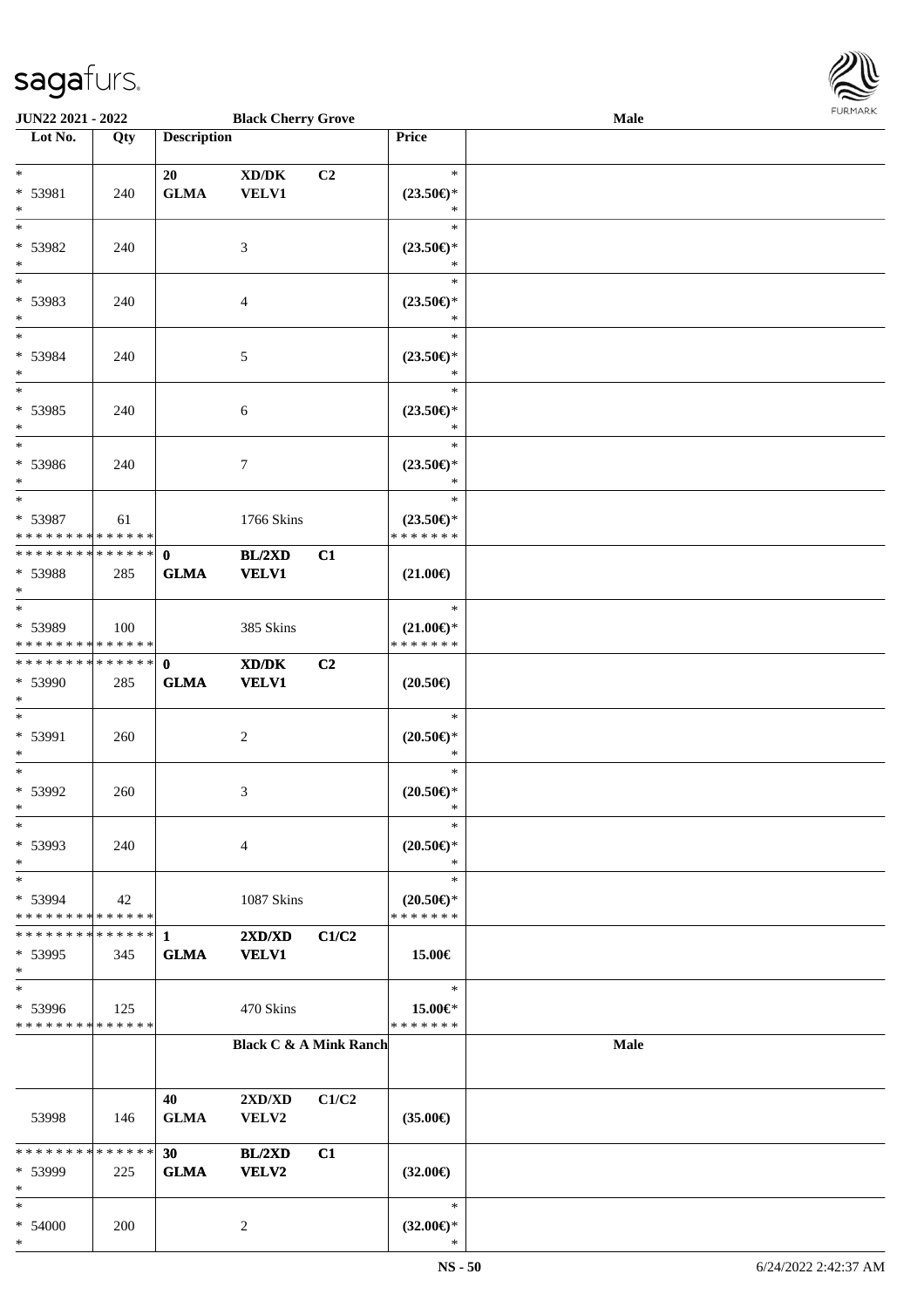

| <b>JUN22 2021 - 2022</b>                   |     |                    |                          | <b>Black C &amp; A Mink Ranch</b> |                     | Male |  |
|--------------------------------------------|-----|--------------------|--------------------------|-----------------------------------|---------------------|------|--|
| Lot No.                                    | Qty | <b>Description</b> |                          |                                   | <b>Price</b>        |      |  |
|                                            |     |                    |                          |                                   |                     |      |  |
| $\ast$                                     |     | 30                 | BL/2XD                   | C1                                | $\ast$              |      |  |
| $* 54001$                                  | 123 | <b>GLMA</b>        | VELV2                    |                                   | $(32.00\epsilon)$ * |      |  |
| * * * * * * * * <mark>* * * * * * *</mark> |     |                    |                          |                                   | * * * * * * *       |      |  |
| * * * * * * * * * * * * * * *              |     | 30                 |                          | C2                                |                     |      |  |
|                                            |     |                    | XD/DK                    |                                   |                     |      |  |
| $* 54002$                                  | 225 | <b>GLMA</b>        | VELV2                    |                                   | $(31.00\epsilon)$   |      |  |
| $\ast$                                     |     |                    |                          |                                   |                     |      |  |
| $*$                                        |     |                    |                          |                                   | $\ast$              |      |  |
| $* 54003$                                  | 200 |                    | $\overline{c}$           |                                   | $(31.00\epsilon)$ * |      |  |
| $\ast$                                     |     |                    |                          |                                   | $\ast$              |      |  |
| $\ast$                                     |     |                    |                          |                                   | $\ast$              |      |  |
| $* 54004$                                  | 104 |                    | 529 Skins                |                                   | $(31.00\epsilon)$ * |      |  |
| * * * * * * * * * * * * * *                |     |                    |                          |                                   | * * * * * * *       |      |  |
| * * * * * * * * <mark>* * * * * *</mark>   |     | 20                 | BL/2XD                   | C1                                |                     |      |  |
| $* 54005$                                  |     | <b>GLMA</b>        | VELV2                    |                                   |                     |      |  |
| $\ast$                                     | 265 |                    |                          |                                   | $(28.00\epsilon)$   |      |  |
| $\ast$                                     |     |                    |                          |                                   |                     |      |  |
|                                            |     |                    |                          |                                   | $\ast$              |      |  |
| $* 54006$                                  | 240 |                    | 2                        |                                   | $(28.00\epsilon)$ * |      |  |
| $\ast$                                     |     |                    |                          |                                   | $\ast$              |      |  |
| $\ast$                                     |     |                    |                          |                                   | $\ast$              |      |  |
| $* 54007$                                  | 28  |                    | 533 Skins                |                                   | $(28.00\epsilon)$ * |      |  |
| * * * * * * * * <mark>* * * * * *</mark>   |     |                    |                          |                                   | * * * * * * *       |      |  |
| * * * * * * * * * * * * * * *              |     | 20                 | XD/DK                    | C2                                |                     |      |  |
| $* 54008$                                  | 265 | <b>GLMA</b>        | VELV2                    |                                   | $(27.50\epsilon)$   |      |  |
| $\ast$                                     |     |                    |                          |                                   |                     |      |  |
| $\ast$                                     |     |                    |                          |                                   | $\ast$              |      |  |
| * 54009                                    | 80  |                    | 345 Skins                |                                   | $(27.50\epsilon)$ * |      |  |
| * * * * * * * * * * * * * *                |     |                    |                          |                                   | * * * * * * *       |      |  |
|                                            |     |                    |                          |                                   |                     |      |  |
|                                            |     |                    | <b>Black Springbrook</b> |                                   |                     | Male |  |
|                                            |     |                    |                          |                                   |                     |      |  |
|                                            |     |                    |                          |                                   |                     |      |  |
| * * * * * * * * <mark>* * * * * *</mark>   |     | 40                 | 2XD/XD                   | C1/C2                             |                     |      |  |
| $* 54011$                                  | 205 | <b>GLMA</b>        | VELV2                    |                                   | $(36.00\epsilon)$   |      |  |
| $\ast$                                     |     |                    |                          |                                   |                     |      |  |
| $\ast$                                     |     |                    |                          |                                   | $\ast$              |      |  |
| $* 54012$                                  | 180 |                    | 2                        |                                   | $(36.00\epsilon)$ * |      |  |
| $*$                                        |     |                    |                          |                                   | $\ast$              |      |  |
| $\ast$                                     |     |                    |                          |                                   | $\ast$              |      |  |
| $* 54013$                                  | 101 |                    | 486 Skins                |                                   | $(36.00\epsilon)$ * |      |  |
| * * * * * * * * * * * * * * *              |     |                    |                          |                                   | * * * * * * *       |      |  |
|                                            |     | 40                 | 2XD/XD                   | C1/C2                             |                     |      |  |
|                                            |     |                    |                          |                                   |                     |      |  |
| 54014                                      | 63  | <b>GLMA</b>        | <b>VELV2</b>             |                                   | $(35.00\epsilon)$   |      |  |
|                                            |     |                    |                          |                                   |                     |      |  |
| * * * * * * * * <mark>* * * * * * *</mark> |     | 30                 | BL/2XD                   | C1                                |                     |      |  |
| $* 54015$                                  | 225 | <b>GLMA</b>        | VELV2                    |                                   | $(32.00\epsilon)$   |      |  |
| $\ast$                                     |     |                    |                          |                                   |                     |      |  |
| $\ast$                                     |     |                    |                          |                                   | $*$                 |      |  |
| $* 54016$                                  | 200 |                    | 2                        |                                   | $(32.00\epsilon)$ * |      |  |
| $\ast$                                     |     |                    |                          |                                   | $\ast$              |      |  |
| $*$ $*$                                    |     |                    |                          |                                   | $\ast$              |      |  |
| $* 54017$                                  | 200 |                    | 3                        |                                   | $(32.00\epsilon)$ * |      |  |
| $\ast$                                     |     |                    |                          |                                   | $\ast$              |      |  |
| $\ddot{x}$                                 |     |                    |                          |                                   | $\ast$              |      |  |
| $* 54018$                                  | 200 |                    | $\overline{4}$           |                                   | $(32.00\epsilon)$ * |      |  |
| $\ast$                                     |     |                    |                          |                                   | *                   |      |  |
|                                            |     |                    |                          |                                   |                     |      |  |
| $\ast$                                     |     |                    |                          |                                   | $\ast$              |      |  |
| * 54019                                    | 200 |                    | 5                        |                                   | $(32.00\epsilon)$ * |      |  |
| $*$                                        |     |                    |                          |                                   | $*$                 |      |  |
| $\ast$                                     |     |                    |                          |                                   | $\ast$              |      |  |
| $* 54020$                                  | 200 |                    | 6                        |                                   | $(32.00\epsilon)$ * |      |  |
| $\ast$                                     |     |                    |                          |                                   | $\ast$              |      |  |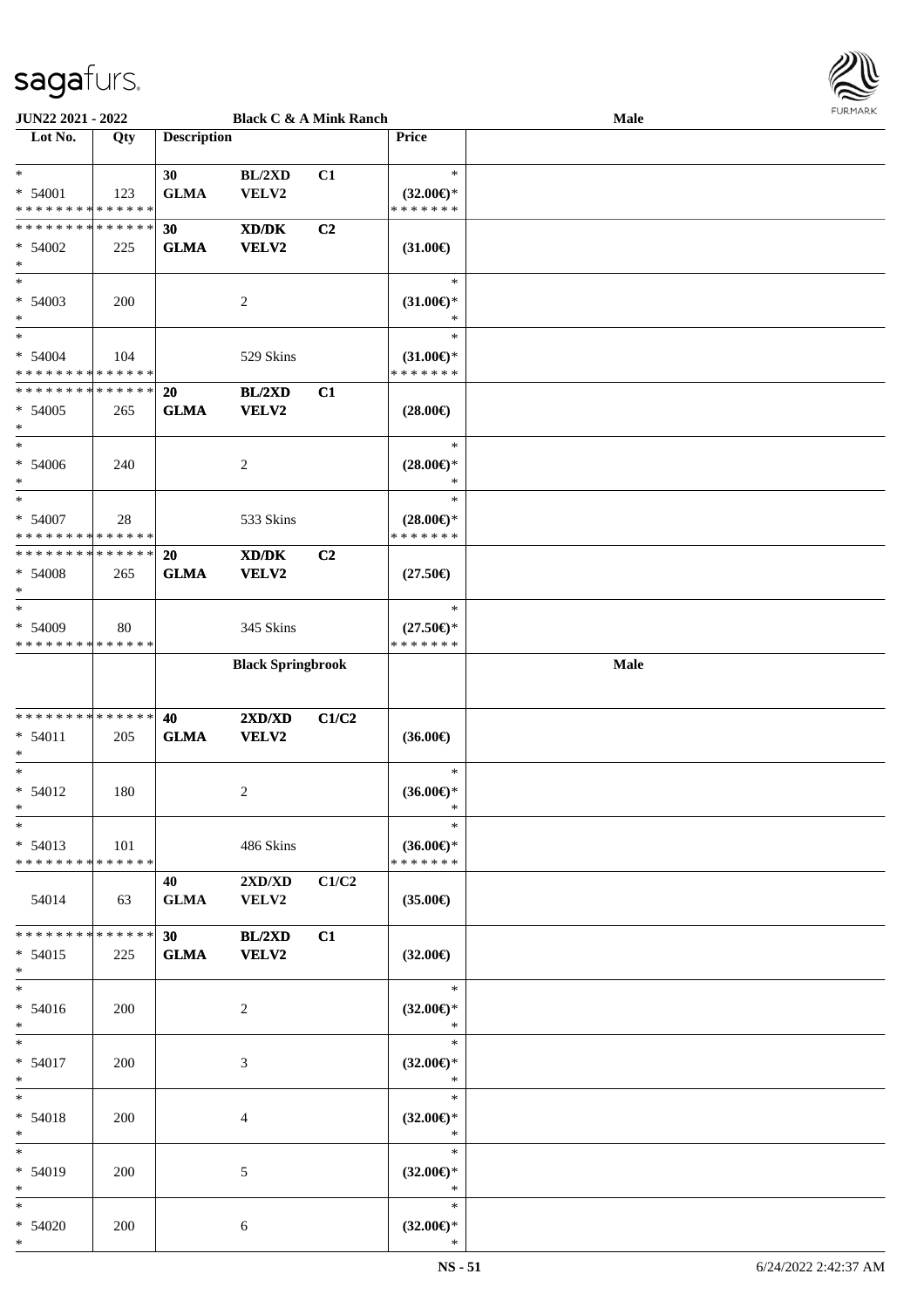

| JUN22 2021 - 2022                                      |     |                    | <b>Black Springbrook</b>                         |       |                                                   | Male |  |
|--------------------------------------------------------|-----|--------------------|--------------------------------------------------|-------|---------------------------------------------------|------|--|
| Lot No.                                                | Qty | <b>Description</b> |                                                  |       | Price                                             |      |  |
| $*$<br>$* 54021$<br>* * * * * * * * * * * * * *        | 33  | 30<br><b>GLMA</b>  | BL/2XD<br>VELV2                                  | C1    | $\ast$<br>$(32.00\epsilon)$ *<br>* * * * * * *    |      |  |
| * * * * * * * * * * * * * *<br>* 54022<br>$\ast$       | 225 | 30<br><b>GLMA</b>  | 2XD/XD<br><b>VELV2</b>                           | C1/C2 | $(32.00\epsilon)$                                 |      |  |
| $*$<br>$* 54023$<br>$\ast$<br>$\overline{\phantom{0}}$ | 200 |                    | 2                                                |       | $\ast$<br>$(32.00\epsilon)$ *<br>$\ast$           |      |  |
| $* 54024$<br>$\ast$<br>$\overline{\phantom{0}}$        | 200 |                    | $\mathfrak{Z}$                                   |       | $\ast$<br>$(32.00\epsilon)$ *<br>$\ast$           |      |  |
| $* 54025$<br>$\ast$<br>$\ast$                          | 200 |                    | $\overline{4}$                                   |       | $\ast$<br>$(32.00\epsilon)$ *<br>$\ast$<br>$\ast$ |      |  |
| $* 54026$<br>* * * * * * * * * * * * * *               | 79  |                    | 904 Skins                                        |       | $(32.00\epsilon)$ *<br>* * * * * * *              |      |  |
| * * * * * * * * * * * * * *<br>$* 54027$<br>$\ast$     | 225 | 30<br><b>GLMA</b>  | $\bold{X}\bold{D}/\bold{D}\bold{K}$<br>VELV2     | C2    | $(31.00\epsilon)$                                 |      |  |
| $\ast$<br>$* 54028$<br>$\ast$                          | 200 |                    | $\overline{2}$                                   |       | $\ast$<br>$(31.00\epsilon)$ *<br>$\ast$           |      |  |
| $\ast$<br>* 54029<br>$\ast$                            | 200 |                    | 3                                                |       | $\ast$<br>$(31.00\epsilon)$ *<br>$\ast$           |      |  |
| $\ast$<br>$* 54030$<br>* * * * * * * * * * * * * *     | 138 |                    | 763 Skins                                        |       | $\ast$<br>$(31.00\epsilon)$ *<br>* * * * * * *    |      |  |
| * * * * * * * * * * * * * *<br>$* 54031$<br>$*$        | 265 | 20<br><b>GLMA</b>  | BL/2XD<br>VELV2                                  | C1    | $(27.00\epsilon)$                                 |      |  |
| $*$<br>$* 54032$<br>$*$                                | 240 |                    | 2                                                |       | $\ast$<br>$(27.00\epsilon)$ *<br>$\ast$           |      |  |
| $*$<br>* 54033<br>$\ast$                               | 240 |                    | 3                                                |       | $\ast$<br>$(27.00\epsilon)$ *<br>$\ast$           |      |  |
| $\ast$<br>$* 54034$<br>$\ast$                          | 240 |                    | 4                                                |       | $\ast$<br>$(27.00\epsilon)$ *<br>*                |      |  |
| $\ast$<br>$* 54035$<br>$*$                             | 240 |                    | 5                                                |       | $\ast$<br>$(27.00\epsilon)$ *<br>$\ast$           |      |  |
| $\ast$<br>$* 54036$<br>* * * * * * * * * * * * * *     | 253 |                    | 1478 Skins                                       |       | $\ast$<br>$(27.00\epsilon)$ *<br>* * * * * * *    |      |  |
| * * * * * * * * * * * * * * *<br>$* 54037$<br>$*$      | 265 | 20<br><b>GLMA</b>  | $2{\bf X}{\bf D}/{\bf X}{\bf D}$<br><b>VELV2</b> | C1/C2 | $(27.00\epsilon)$                                 |      |  |
| $*$<br>$* 54038$<br>$*$                                | 240 |                    | 2                                                |       | $\ast$<br>$(27.00\epsilon)$ *<br>$\ast$           |      |  |
| $*$<br>* 54039<br>$*$                                  | 240 |                    | 3                                                |       | $\ast$<br>$(27.00\epsilon)$ *<br>$\ast$           |      |  |
| $\ast$<br>$* 54040$<br>* * * * * * * * * * * * * *     | 263 |                    | 1008 Skins                                       |       | $\ast$<br>$(27.00\epsilon)$ *<br>* * * * * * *    |      |  |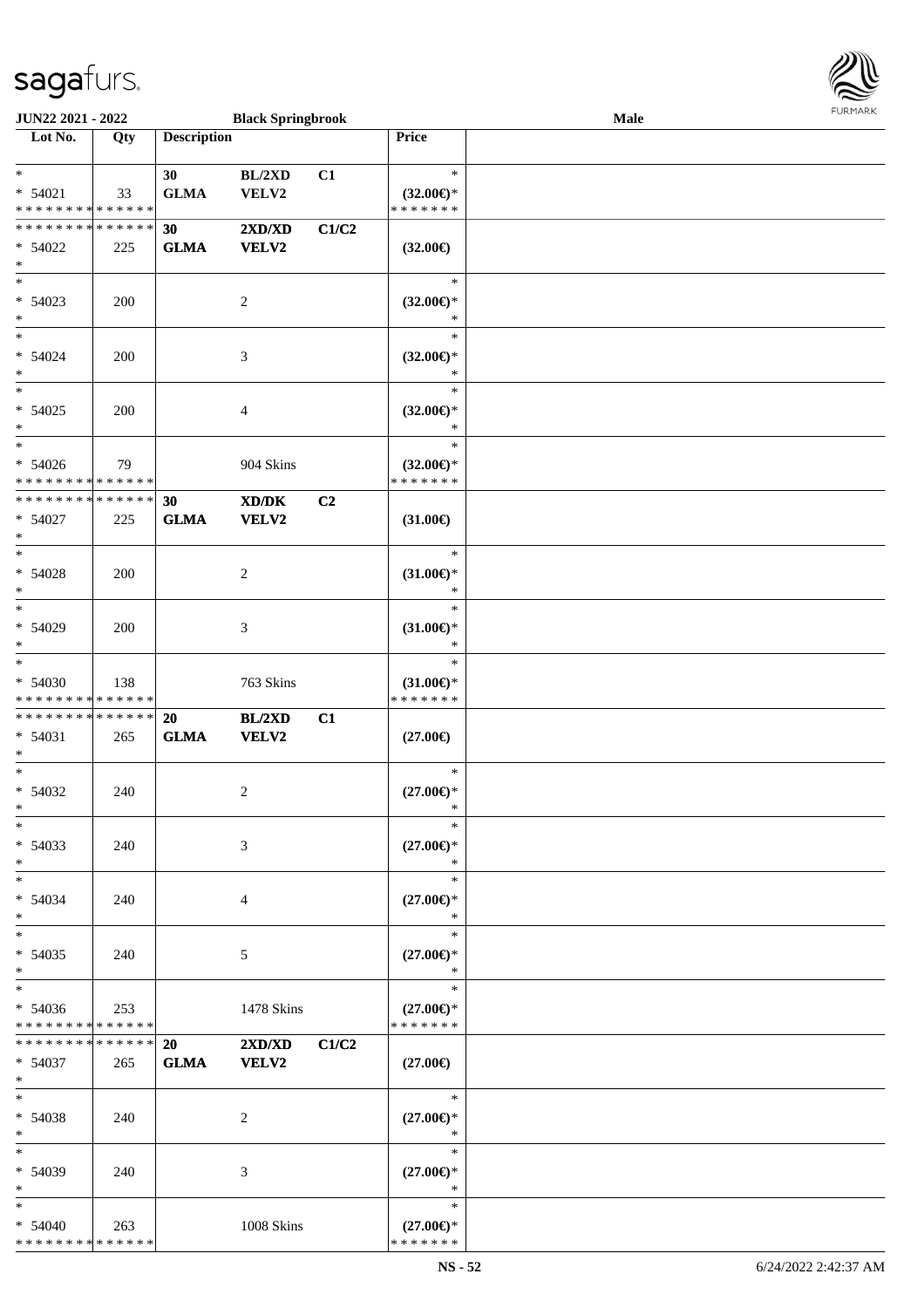

| JUN22 2021 - 2022                                    |     |                             | <b>Black Springbrook</b>                            |                |                                                                        | Male        | FURMARK |
|------------------------------------------------------|-----|-----------------------------|-----------------------------------------------------|----------------|------------------------------------------------------------------------|-------------|---------|
| $\overline{\phantom{1}}$ Lot No.                     | Qty | <b>Description</b>          |                                                     |                | Price                                                                  |             |         |
| * * * * * * * * * * * * * *<br>$* 54041$<br>$*$      | 265 | 20<br><b>GLMA</b>           | XD/DK<br><b>VELV2</b>                               | C2             | $(23.50\epsilon)$                                                      |             |         |
| $\ast$<br>$* 54042$<br>$*$                           | 240 |                             | $\overline{c}$                                      |                | $\ast$<br>$(23.50\epsilon)$ *<br>$\ast$                                |             |         |
| $\ast$<br>$* 54043$<br>$*$                           | 240 |                             | 3                                                   |                | $\ast$<br>$(23.50\mathnormal{\in}\mathcal{)^{\! \! \times}}$<br>$\ast$ |             |         |
| $*$<br>$* 54044$<br>* * * * * * * * * * * * * *      | 70  |                             | 815 Skins                                           |                | $\ast$<br>$(23.50\epsilon)$ *<br>* * * * * * *                         |             |         |
| * * * * * * * * * * * * * * *<br>$* 54045$<br>$\ast$ | 285 | $\mathbf 0$<br><b>GLMA</b>  | BL/2XD<br><b>VELV2</b>                              | C1             | $(22.50\epsilon)$                                                      |             |         |
| $*$<br>$* 54046$<br>* * * * * * * * * * * * * *      | 214 |                             | 499 Skins                                           |                | $\ast$<br>$(22.50\epsilon)$ *<br>* * * * * * *                         |             |         |
| * * * * * * * * * * * * * * *<br>$* 54047$<br>$*$    | 285 | $\mathbf 0$<br><b>GLMA</b>  | 2XD/XD<br><b>VELV2</b>                              | C1/C2          | $(22.00\epsilon)$                                                      |             |         |
| $*$<br>$* 54048$<br>* * * * * * * * * * * * * *      | 112 |                             | 397 Skins                                           |                | $\ast$<br>$(22.00\epsilon)$ *<br>* * * * * * *                         |             |         |
| 54049                                                | 68  | $\bf{0}$<br><b>GLMA</b>     | 2XD/XD<br>VELV2                                     | C1/C2          | $(22.00\epsilon)$                                                      |             |         |
| ******** <mark>******</mark><br>* 54050<br>$*$       | 285 | $\mathbf 0$<br><b>GLMA</b>  | $\bold{X}\bold{D}/\bold{D}\bold{K}$<br><b>VELV2</b> | C2             | $(21.50\epsilon)$                                                      |             |         |
| $\ast$<br>$* 54051$<br>* * * * * * * * * * * * * *   | 142 |                             | 427 Skins                                           |                | $\ast$<br>$(21.50\epsilon)$ *<br>* * * * * * *                         |             |         |
| * * * * * * * * * * * * * *<br>$* 54052$<br>∗        | 345 | $\mathbf{1}$<br><b>GLMA</b> | 2XD/XD<br>VELV2                                     | C1/C2          | 16.50€                                                                 |             |         |
| $\ast$<br>$* 54053$<br>* * * * * * * * * * * * * *   | 34  |                             | 379 Skins                                           |                | $\ast$<br>16.50€*<br>* * * * * * *                                     |             |         |
|                                                      |     |                             | <b>Black Zimbal Mink</b>                            |                |                                                                        | <b>Male</b> |         |
| * * * * * * * * * * * * * *<br>$* 54055$<br>$\ast$   | 200 | 40<br><b>GLMA</b>           | <b>BL/2XD</b><br><b>VELV2</b>                       | C1             | $(36.00\epsilon)$                                                      |             |         |
| $\ast$<br>$* 54056$<br>$\ast$                        | 180 |                             | 2                                                   |                | $\ast$<br>$(36.00\epsilon)$ *<br>$\ast$                                |             |         |
| $\ast$<br>* 54057<br>* * * * * * * * * * * * * *     | 65  |                             | 445 Skins                                           |                | $\ast$<br>$(36.00€)$ *<br>* * * * * * *                                |             |         |
| 54058                                                | 110 | 40<br><b>GLMA</b>           | XD<br>VELV2                                         | C <sub>2</sub> | $(35.00\epsilon)$                                                      |             |         |
| * * * * * * * * * * * * * *<br>$* 54059$<br>$\ast$   | 220 | 30<br><b>GLMA</b>           | <b>BL/2XD</b><br>VELV2                              | C1             | $(33.00\epsilon)$                                                      |             |         |
| $\ast$<br>$* 54060$<br>$*$                           | 200 |                             | $\overline{c}$                                      |                | $\ast$<br>$(33.00\epsilon)$ *                                          |             |         |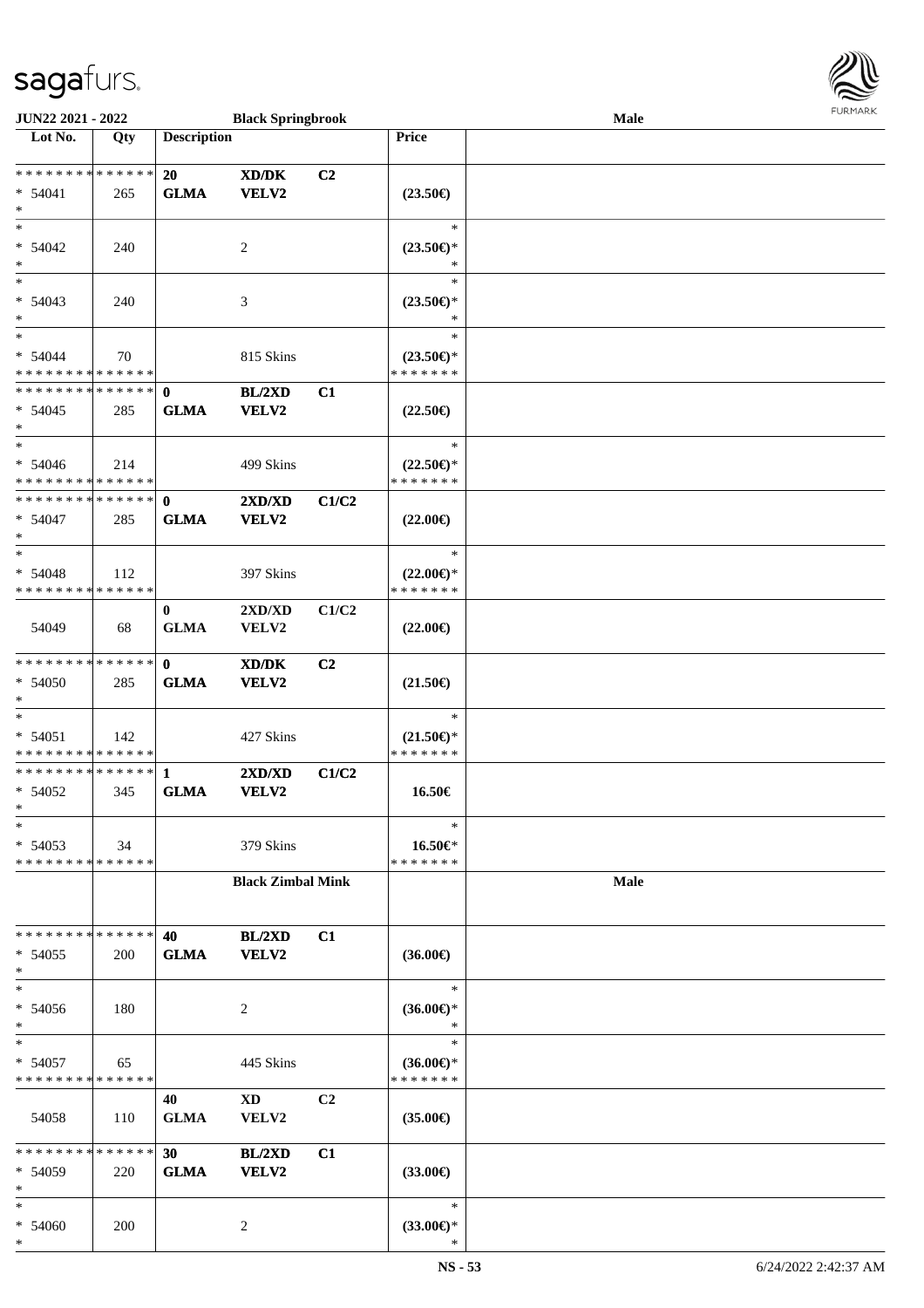| JUN22 2021 - 2022                        |             |                    | <b>Black Zimbal Mink</b>         |       |                                      | <b>Male</b> |  |
|------------------------------------------|-------------|--------------------|----------------------------------|-------|--------------------------------------|-------------|--|
| Lot No.                                  | Qty         | <b>Description</b> |                                  |       | Price                                |             |  |
| $\ast$                                   |             |                    |                                  |       | $\ast$                               |             |  |
| $* 54061$                                | 200         | 30<br>${\bf GLMA}$ | BL/2XD<br>VELV2                  | C1    | $(33.00\epsilon)$ *                  |             |  |
| $\ast$                                   |             |                    |                                  |       | $\ast$                               |             |  |
| $\ast$                                   |             |                    |                                  |       | $\ast$                               |             |  |
| * 54062                                  | 200         |                    | $\overline{4}$                   |       | $(33.00\epsilon)$ *                  |             |  |
| $\ast$                                   |             |                    |                                  |       | $\ast$                               |             |  |
| $\overline{\phantom{a}^*}$               |             |                    |                                  |       | $\ast$                               |             |  |
| $* 54063$                                | 200         |                    | $\sqrt{5}$                       |       | $(33.00\epsilon)$ *                  |             |  |
| $\ast$<br>$\ast$                         |             |                    |                                  |       | $\ast$<br>$\ast$                     |             |  |
| $* 54064$                                | 61          |                    | 1081 Skins                       |       | $(33.00\epsilon)$ *                  |             |  |
| * * * * * * * * * * * * * *              |             |                    |                                  |       | * * * * * * *                        |             |  |
| * * * * * * * * * * * * * *              |             | 30                 | $\mathbf{X}\mathbf{D}$           | C2    |                                      |             |  |
| $* 54065$                                | 220         | <b>GLMA</b>        | <b>VELV2</b>                     |       | $(32.00\epsilon)$                    |             |  |
| $\ast$                                   |             |                    |                                  |       |                                      |             |  |
| $\ast$                                   |             |                    |                                  |       | $\ast$                               |             |  |
| $* 54066$<br>* * * * * * * * * * * * * * | 133         |                    | 353 Skins                        |       | $(32.00\epsilon)$ *<br>* * * * * * * |             |  |
| * * * * * * * * * * * * * *              |             | 20                 | BL/2XD                           | C1    |                                      |             |  |
| $* 54067$                                | 260         | <b>GLMA</b>        | <b>VELV2</b>                     |       | $(28.00\epsilon)$                    |             |  |
| $\ast$                                   |             |                    |                                  |       |                                      |             |  |
| $\ast$                                   |             |                    |                                  |       | $\ast$                               |             |  |
| * 54068                                  | 240         |                    | $\sqrt{2}$                       |       | $(28.00\epsilon)$ *                  |             |  |
| $\ast$                                   |             |                    |                                  |       | $\ast$                               |             |  |
| $\overline{\phantom{a}^*}$               |             |                    |                                  |       | $\ast$                               |             |  |
| * 54069<br>$\ast$                        | 240         |                    | 3                                |       | $(28.00\epsilon)$ *<br>$\ast$        |             |  |
| $\ast$                                   |             |                    |                                  |       | $\ast$                               |             |  |
| * 54070                                  | 58          |                    | 798 Skins                        |       | $(28.00\epsilon)$ *                  |             |  |
| * * * * * * * * * * * * * *              |             |                    |                                  |       | * * * * * * *                        |             |  |
|                                          |             | 20                 | $\mathbf{X}\mathbf{D}$           | C2    |                                      |             |  |
| 54071                                    | 177         | <b>GLMA</b>        | VELV2                            |       | $(27.50\epsilon)$                    |             |  |
|                                          |             | $\mathbf{0}$       | 2XD/XD                           | C1/C2 |                                      |             |  |
| 54072                                    | 226         | <b>GLMA</b>        | VELV2                            |       | $(23.00\epsilon)$                    |             |  |
|                                          |             |                    |                                  |       |                                      |             |  |
|                                          |             |                    | <b>Black David Dittrich-Ames</b> |       |                                      | Male        |  |
|                                          |             |                    |                                  |       |                                      |             |  |
|                                          |             |                    |                                  |       |                                      |             |  |
| 54074                                    | 174         | 50<br><b>GLMA</b>  | 2XD/XD<br>VELV2                  | C1/C2 | $(39.00\epsilon)$                    |             |  |
|                                          |             |                    |                                  |       |                                      |             |  |
| * * * * * * * *                          | * * * * * * | 40                 | 2XD/XD                           | C1/C2 |                                      |             |  |
| $* 54075$                                | 205         | <b>GLMA</b>        | <b>VELV2</b>                     |       | $(36.00\epsilon)$                    |             |  |
| $\ast$                                   |             |                    |                                  |       |                                      |             |  |
| $\ast$                                   |             |                    |                                  |       | $\ast$                               |             |  |
| * 54076<br>$\ast$                        | 180         |                    | $\overline{c}$                   |       | $(36.00\epsilon)$ *<br>$\ast$        |             |  |
| $\ast$                                   |             |                    |                                  |       | $\ast$                               |             |  |
| $* 54077$                                | 180         |                    | $\mathfrak{Z}$                   |       | $(36.00\epsilon)$ *                  |             |  |
| $\ast$                                   |             |                    |                                  |       | $\ast$                               |             |  |
| $\ast$                                   |             |                    |                                  |       | $\ast$                               |             |  |
| * 54078                                  | 21          |                    | 586 Skins                        |       | $(36.00\epsilon)$ *                  |             |  |
| * * * * * * * * * * * * * *              |             |                    |                                  |       | * * * * * * *                        |             |  |
|                                          |             | 40                 | 2XD/XD                           | C1/C2 |                                      |             |  |
| 54079                                    | 84          | <b>GLMA</b>        | VELV2                            |       | $(36.00\epsilon)$                    |             |  |
| * * * * * * * * * * * * * *              |             | 30                 | BL/2XD                           | C1    |                                      |             |  |
| * 54080                                  | 225         | <b>GLMA</b>        | <b>VELV2</b>                     |       | $(33.00\epsilon)$                    |             |  |

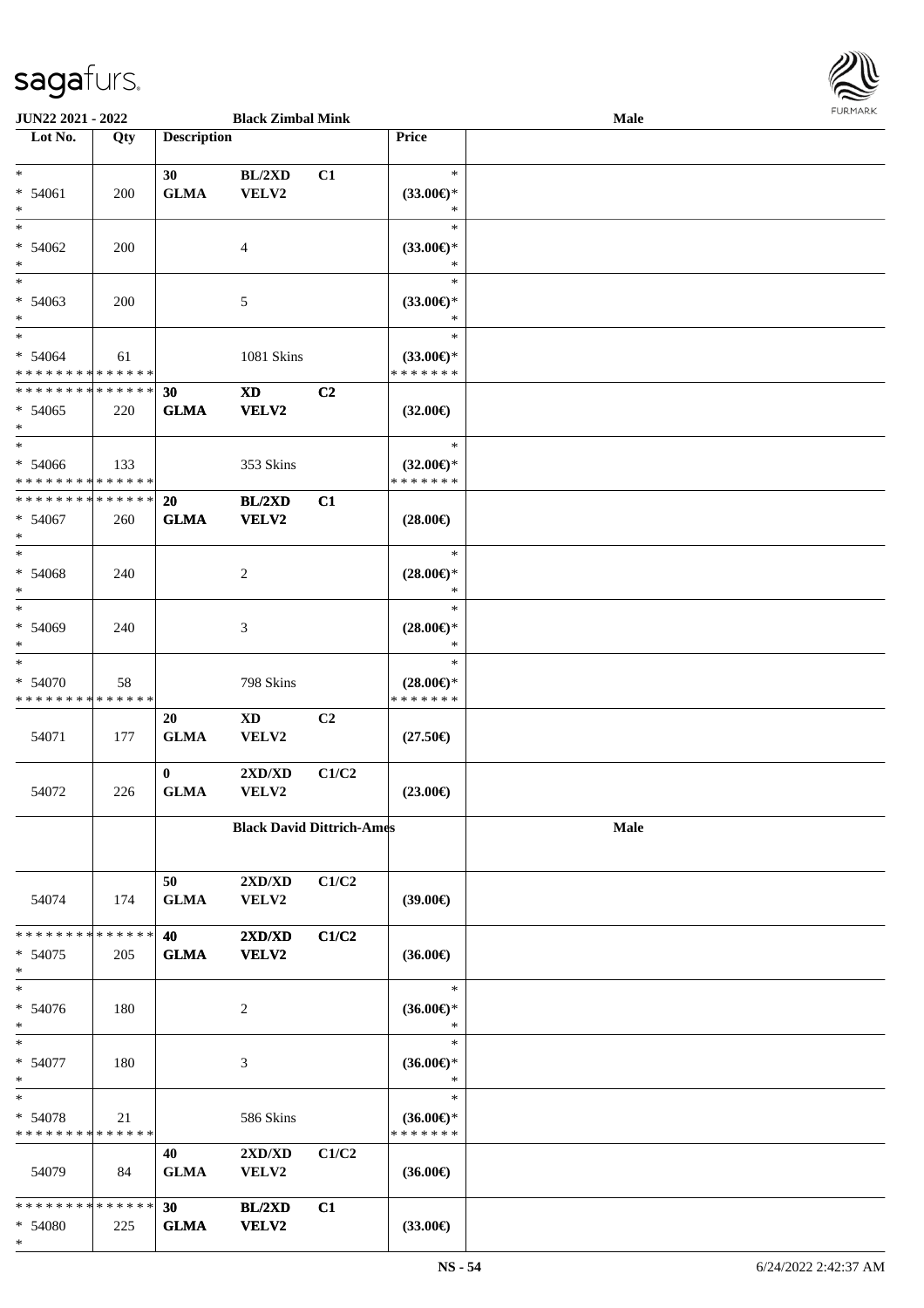

| JUN22 2021 - 2022                                                            |     |                                 | <b>Black David Dittrich-Ames</b> |    |                                                   | Male |  |
|------------------------------------------------------------------------------|-----|---------------------------------|----------------------------------|----|---------------------------------------------------|------|--|
| Lot No.                                                                      | Qty | <b>Description</b>              |                                  |    | Price                                             |      |  |
| $\overline{\ast}$<br>* 54081<br>$\ast$                                       | 200 | 30 <sup>°</sup><br>${\bf GLMA}$ | BL/2XD<br>VELV2                  | C1 | $\ast$<br>$(33.00\epsilon)$ *<br>$\ast$           |      |  |
| $\overline{\ast}$<br>$* 54082$<br>$\ast$                                     | 200 |                                 | 3                                |    | $\ast$<br>$(33.00\epsilon)$ *<br>$\ast$           |      |  |
| $\ast$<br>* 54083<br>$\ast$<br>$\overline{\phantom{0}}$                      | 200 |                                 | $\overline{4}$                   |    | $\ast$<br>$(33.00\epsilon)$ *<br>$\ast$           |      |  |
| $* 54084$<br>$\ast$<br>$\overline{\phantom{a}^*}$                            | 200 |                                 | $\mathfrak{S}$                   |    | $\ast$<br>$(33.00\epsilon)$ *<br>$\ast$           |      |  |
| $* 54085$<br>$\ast$                                                          | 200 |                                 | $\sqrt{6}$                       |    | $\ast$<br>$(33.00\epsilon)$ *<br>$\ast$           |      |  |
| $\ast$<br>$* 54086$<br>$\ast$<br>$\frac{1}{\ast}$                            | 200 |                                 | $\tau$                           |    | $\ast$<br>$(33.00\epsilon)$ *<br>$\ast$           |      |  |
| $* 54087$<br>$\ast$<br>$\overline{\ast}$                                     | 200 |                                 | $\,8\,$                          |    | $\ast$<br>$(33.00\epsilon)$ *<br>$\ast$<br>$\ast$ |      |  |
| * 54088<br>* * * * * * * * * * * * * *                                       | 43  |                                 | 1668 Skins                       |    | $(33.00\epsilon)$ *<br>* * * * * * *              |      |  |
| * * * * * * * * * * * * * *<br>* 54089<br>$\ast$<br>$\overline{\phantom{0}}$ | 225 | 30<br><b>GLMA</b>               | BL/2XD<br><b>VELV2</b>           | C1 | $(33.00\epsilon)$                                 |      |  |
| $* 54090$<br>$\ast$<br>$\ast$                                                | 200 |                                 | $\overline{c}$                   |    | $\ast$<br>$(33.00\epsilon)$ *<br>$\ast$<br>$\ast$ |      |  |
| * 54091<br>$\ast$<br>$*$                                                     | 200 |                                 | $\mathfrak{Z}$                   |    | $(33.00\epsilon)$ *<br>$\ast$<br>$\ast$           |      |  |
| $* 54092$<br>$*$<br>$*$                                                      | 200 |                                 | $\overline{4}$                   |    | $(33.00\epsilon)$ *<br>$\ast$<br>$\ast$           |      |  |
| $* 54093$<br>* * * * * * * * * * * * * * *                                   | 129 |                                 | 954 Skins                        |    | $(33.00\epsilon)$ *<br>* * * * * * *              |      |  |
| * * * * * * * * * * * * * * *<br>$* 54094$<br>$*$                            | 225 | 30<br><b>GLMA</b>               | XD/DK<br><b>VELV2</b>            | C2 | $(32.00\epsilon)$                                 |      |  |
| $*$<br>$* 54095$<br>$*$<br>$*$                                               | 200 |                                 | $\overline{2}$                   |    | $\ast$<br>$(32.00\epsilon)$ *<br>$\ast$<br>$\ast$ |      |  |
| * 54096<br>$*$<br>$\ast$                                                     | 200 |                                 | 3                                |    | $(32.00\epsilon)$ *<br>$\ast$<br>$\ast$           |      |  |
| * 54097<br>$*$<br>$*$                                                        | 200 |                                 | $\overline{4}$                   |    | $(32.00\epsilon)$ *<br>$\ast$<br>$\ast$           |      |  |
| * 54098<br>$*$<br>$*$                                                        | 200 |                                 | 5                                |    | $(32.00\epsilon)$ *<br>$\ast$<br>$\ast$           |      |  |
| * 54099<br>$*$<br>$\ast$                                                     | 200 |                                 | 6                                |    | $(32.00\epsilon)$ *<br>$\ast$<br>$\ast$           |      |  |
| $* 54100$<br>* * * * * * * * * * * * * *                                     | 136 |                                 | 1361 Skins                       |    | $(32.00\epsilon)$ *<br>* * * * * * *              |      |  |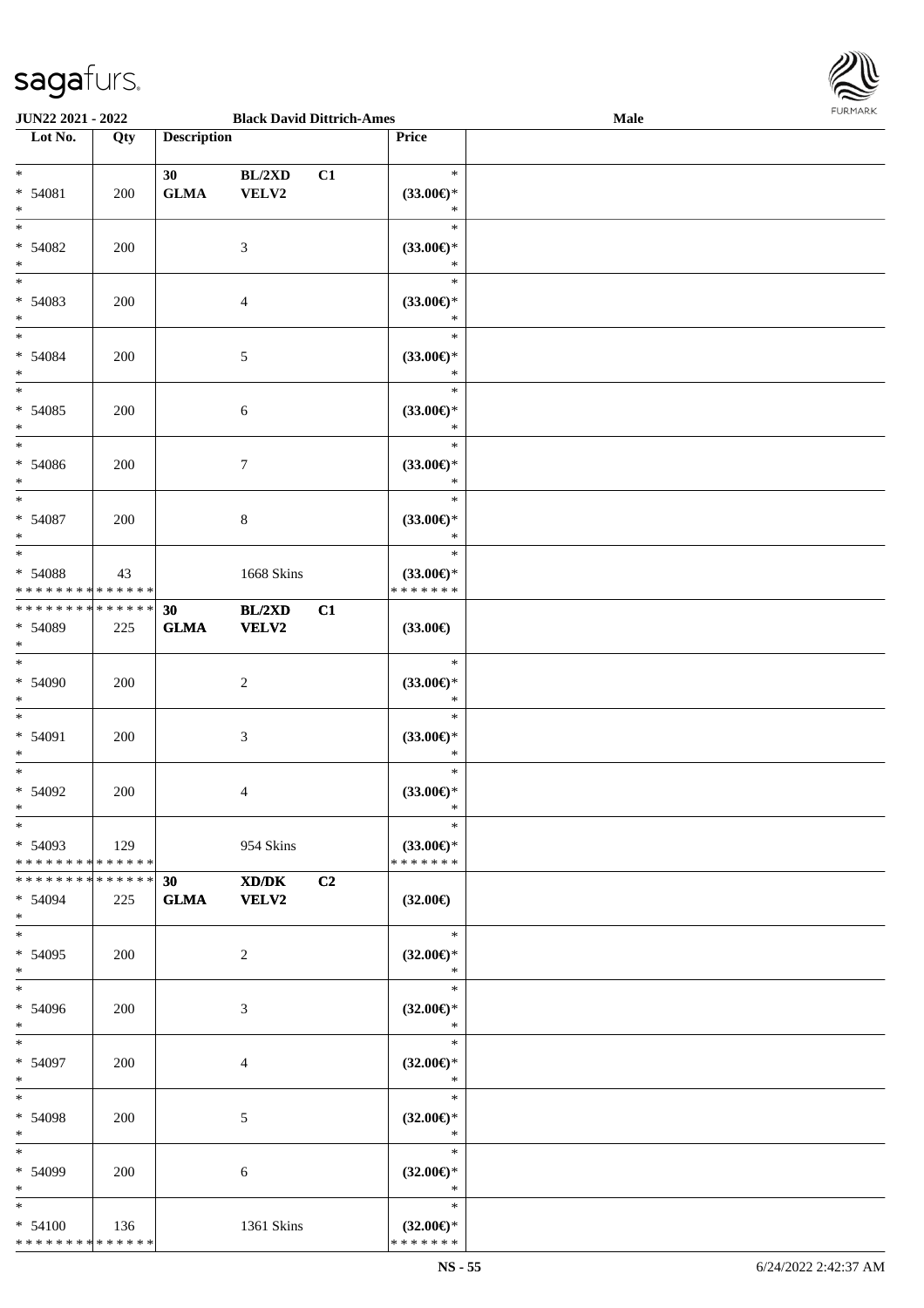

| JUN22 2021 - 2022                                     |     |                                | <b>Black David Dittrich-Ames</b> |                |                                                | Male |  |
|-------------------------------------------------------|-----|--------------------------------|----------------------------------|----------------|------------------------------------------------|------|--|
| Lot No.                                               | Qty | <b>Description</b>             |                                  |                | Price                                          |      |  |
|                                                       |     |                                |                                  |                |                                                |      |  |
| **************<br>* 54101<br>$*$                      | 225 | 30 <sup>°</sup><br><b>GLMA</b> | XD/DK<br><b>VELV2</b>            | C <sub>2</sub> | $(28.50\epsilon)$                              |      |  |
| $* 54102$<br>$\ast$<br>$\overline{\phantom{0}}$       | 200 |                                | 2                                |                | $\ast$<br>$(28.50\epsilon)$ *<br>$\ast$        |      |  |
| $* 54103$<br>$*$<br>$\overline{\ast}$                 | 200 |                                | 3                                |                | $\ast$<br>$(28.50\epsilon)$ *<br>$\ast$        |      |  |
| $* 54104$<br>* * * * * * * * * * * * * *              | 208 |                                | 833 Skins                        |                | $\ast$<br>$(28.50\epsilon)$ *<br>* * * * * * * |      |  |
| * * * * * * * * * * * * * *<br>$* 54105$<br>$*$       | 265 | 20<br><b>GLMA</b>              | BL/2XD<br><b>VELV2</b>           | C1             | $(28.00\epsilon)$                              |      |  |
| $*$<br>$* 54106$<br>$*$<br>$\overline{\phantom{a}^*}$ | 240 |                                | 2                                |                | $\ast$<br>$(28.00\epsilon)$ *<br>$\ast$        |      |  |
| $* 54107$<br>$\ast$                                   | 240 |                                | 3                                |                | $\ast$<br>$(28.00\epsilon)$ *<br>$\ast$        |      |  |
| $*$<br>$* 54108$<br>$*$                               | 240 |                                | 4                                |                | $\ast$<br>$(28.00\epsilon)$ *<br>$\ast$        |      |  |
| $\ast$<br>* 54109<br>$*$                              | 240 |                                | 5                                |                | $\ast$<br>$(28.00\epsilon)$ *<br>$\ast$        |      |  |
| $*$<br>$* 54110$<br>$*$                               | 240 |                                | 6                                |                | $\ast$<br>$(28.00\epsilon)$ *<br>$\ast$        |      |  |
| $*$<br>$* 54111$<br>$*$                               | 240 |                                | $\tau$                           |                | $\ast$<br>$(28.00\epsilon)$ *<br>$\ast$        |      |  |
| $*$<br>$* 54112$<br>$*$                               | 240 |                                | 8                                |                | $\ast$<br>$(28.00\epsilon)$ *<br>$\ast$        |      |  |
| $\ast$<br>$* 54113$<br>$*$                            | 240 |                                | 9                                |                | $\ast$<br>$(28.00\epsilon)$ *<br>$\ast$        |      |  |
| $\overline{\ast}$<br>$* 54114$<br>$*$                 | 240 |                                | 10                               |                | $\ast$<br>$(28.00\epsilon)$ *<br>$\ast$        |      |  |
| $*$<br>$* 54115$<br>* * * * * * * * * * * * * *       | 97  |                                | 2522 Skins                       |                | $\ast$<br>$(28.00\epsilon)$ *<br>* * * * * * * |      |  |
| * * * * * * * * * * * * * *<br>$* 54116$<br>$*$ $*$   | 265 | 20<br><b>GLMA</b>              | BL/2XD<br><b>VELV2</b>           | C1             | $(28.00\epsilon)$                              |      |  |
| $*$<br>$* 54117$<br>$*$                               | 240 |                                | $\overline{c}$                   |                | $\ast$<br>$(28.00\epsilon)$ *<br>$\ast$        |      |  |
| $*$<br>$* 54118$<br>$*$                               | 240 |                                | 3                                |                | $\ast$<br>$(28.00\epsilon)$ *<br>$\ast$        |      |  |
| $*$<br>* 54119<br>$*$                                 | 240 |                                | 4                                |                | $\ast$<br>$(28.00\epsilon)$ *<br>$\ast$        |      |  |
| $*$ and $*$<br>$* 54120$<br>$*$                       | 240 |                                | 5                                |                | $\ast$<br>$(28.00\epsilon)$ *<br>$\ast$        |      |  |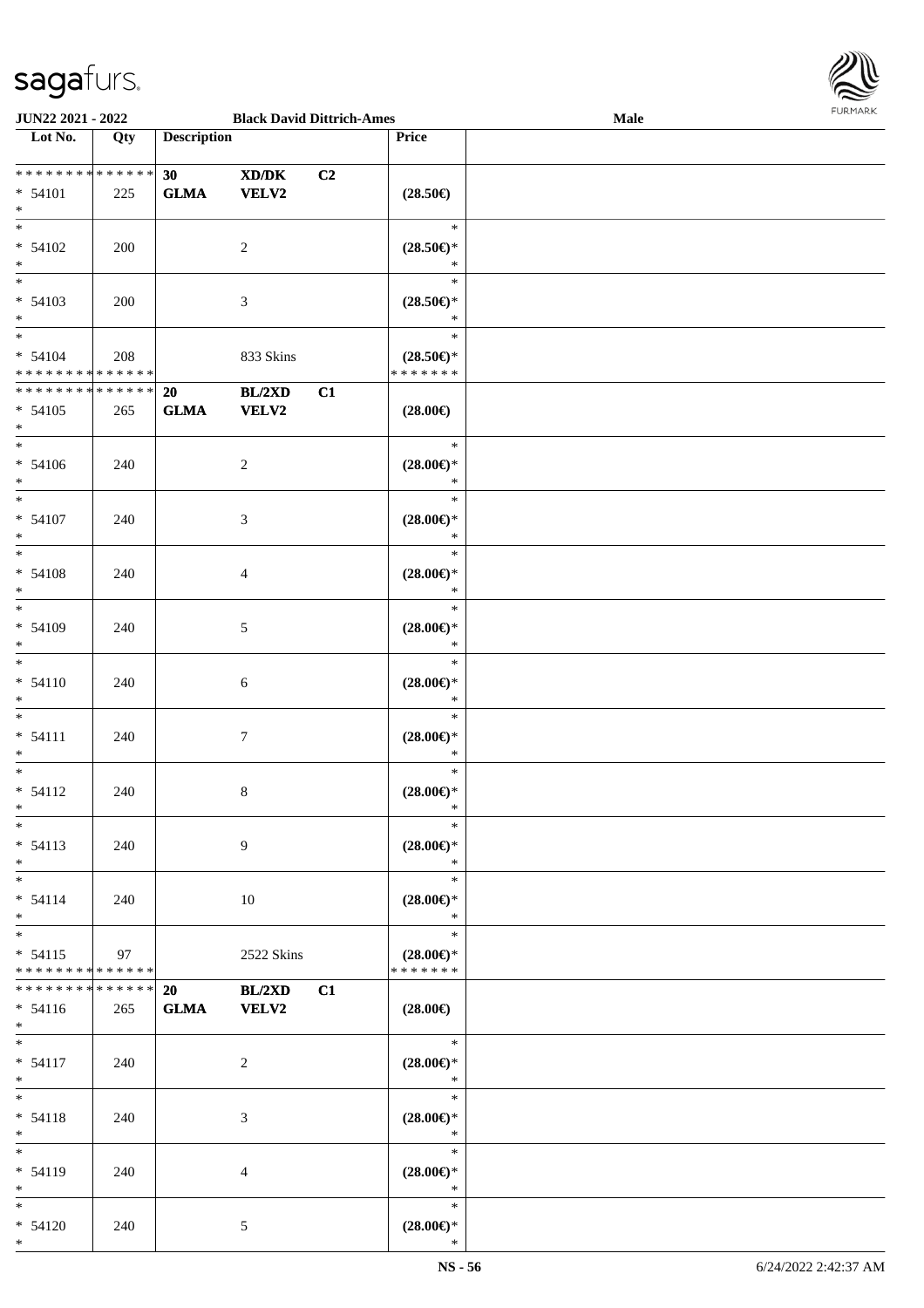

| <b>JUN22 2021 - 2022</b>                   |     |                    | <b>Black David Dittrich-Ames</b> |                |                                      | Male |  |
|--------------------------------------------|-----|--------------------|----------------------------------|----------------|--------------------------------------|------|--|
| Lot No.                                    | Qty | <b>Description</b> |                                  |                | <b>Price</b>                         |      |  |
|                                            |     |                    |                                  |                |                                      |      |  |
| $*$                                        |     | 20                 | BL/2XD                           | C1             | $\ast$                               |      |  |
| $* 54121$                                  | 57  | <b>GLMA</b>        | VELV2                            |                | $(28.00\epsilon)$ *                  |      |  |
| * * * * * * * * <mark>* * * * * * *</mark> |     |                    |                                  |                | * * * * * * *                        |      |  |
| * * * * * * * * * * * * * * <mark>*</mark> |     | 20                 | 2XD/XD                           | C1/C2          |                                      |      |  |
| $* 54122$                                  | 265 | <b>GLMA</b>        | <b>VELV2</b>                     |                | $(28.00\epsilon)$                    |      |  |
| $*$                                        |     |                    |                                  |                |                                      |      |  |
|                                            |     |                    |                                  |                | $\ast$                               |      |  |
| $* 54123$                                  | 240 |                    | 2                                |                | $(28.00\epsilon)$ *                  |      |  |
| $*$                                        |     |                    |                                  |                | $\ast$                               |      |  |
| $*$                                        |     |                    |                                  |                | $\ast$                               |      |  |
|                                            |     |                    |                                  |                |                                      |      |  |
| $* 54124$<br>* * * * * * * * * * * * * *   | 224 |                    | 729 Skins                        |                | $(28.00\epsilon)$ *<br>* * * * * * * |      |  |
|                                            |     |                    |                                  |                |                                      |      |  |
| * * * * * * * * <mark>* * * * * * *</mark> |     | 20                 | XD/DK                            | C2             |                                      |      |  |
| $* 54125$                                  | 265 | <b>GLMA</b>        | <b>VELV2</b>                     |                | $(27.50\epsilon)$                    |      |  |
| $\ast$                                     |     |                    |                                  |                |                                      |      |  |
| $*$                                        |     |                    |                                  |                | $\ast$                               |      |  |
| $* 54126$                                  | 240 |                    | 2                                |                | $(27.50\epsilon)$ *                  |      |  |
| $*$                                        |     |                    |                                  |                | $\ast$                               |      |  |
| $\overline{\ast}$                          |     |                    |                                  |                | $\ast$                               |      |  |
| $* 54127$                                  | 240 |                    | 3                                |                | $(27.50\epsilon)$ *                  |      |  |
| $*$                                        |     |                    |                                  |                | $\ast$                               |      |  |
| $*$                                        |     |                    |                                  |                | $\ast$                               |      |  |
| $* 54128$                                  | 240 |                    | 4                                |                | $(27.50\epsilon)$ *                  |      |  |
| $*$                                        |     |                    |                                  |                | $\ast$                               |      |  |
| $*$                                        |     |                    |                                  |                | $\ast$                               |      |  |
| * 54129                                    | 240 |                    | 5                                |                | $(27.50\epsilon)$ *                  |      |  |
| $*$                                        |     |                    |                                  |                | $\ast$                               |      |  |
| $\overline{\ast}$                          |     |                    |                                  |                | $\ast$                               |      |  |
| $* 54130$                                  | 240 |                    | 6                                |                | $(27.50\epsilon)$ *                  |      |  |
| $*$                                        |     |                    |                                  |                | $\ast$                               |      |  |
| $*$                                        |     |                    |                                  |                | $\ast$                               |      |  |
| $* 54131$                                  | 240 |                    | $\tau$                           |                | $(27.50\epsilon)$ *                  |      |  |
| $\ast$                                     |     |                    |                                  |                | $\ast$                               |      |  |
| $*$                                        |     |                    |                                  |                | $\ast$                               |      |  |
| $* 54132$                                  | 240 |                    | 8                                |                | $(27.50\epsilon)$ *                  |      |  |
| $*$                                        |     |                    |                                  |                | $\ast$                               |      |  |
| $*$                                        |     |                    |                                  |                | $\ast$                               |      |  |
|                                            |     |                    |                                  |                |                                      |      |  |
| $* 54133$                                  | 240 |                    | 9                                |                | $(27.50\epsilon)$ *                  |      |  |
| $*$                                        |     |                    |                                  |                | $\ast$                               |      |  |
| $*$ $-$                                    |     |                    |                                  |                | $\ast$                               |      |  |
| $* 54134$                                  | 61  |                    | 2246 Skins                       |                | $(27.50\epsilon)$ *                  |      |  |
| * * * * * * * * * * * * * *                |     |                    |                                  |                | * * * * * * *                        |      |  |
| * * * * * * * * <mark>* * * * * * *</mark> |     | <b>20</b>          | XD/DK                            | C <sub>2</sub> |                                      |      |  |
| $* 54135$                                  | 265 | <b>GLMA</b>        | <b>VELV2</b>                     |                | $(27.50\epsilon)$                    |      |  |
| $*$                                        |     |                    |                                  |                |                                      |      |  |
| $*$                                        |     |                    |                                  |                | $\ast$                               |      |  |
| $* 54136$                                  | 240 |                    | 2                                |                | $(27.50\epsilon)$ *                  |      |  |
| $*$                                        |     |                    |                                  |                | $\ast$                               |      |  |
| $*$ $-$                                    |     |                    |                                  |                | $\ast$                               |      |  |
| $* 54137$                                  | 240 |                    | 3                                |                | $(27.50\epsilon)$ *                  |      |  |
| $*$                                        |     |                    |                                  |                | $\ast$                               |      |  |
| $*$ $-$                                    |     |                    |                                  |                | $\ast$                               |      |  |
| $* 54138$                                  | 289 |                    | 1034 Skins                       |                | $(27.50\epsilon)$ *                  |      |  |
| * * * * * * * * <mark>* * * * * *</mark>   |     |                    |                                  |                | * * * * * * *                        |      |  |
| * * * * * * * * * * * * * * *              |     | $\mathbf{0}$       | <b>BL/2XD</b>                    | C1             |                                      |      |  |
| $* 54139$                                  | 285 | <b>GLMA</b>        | <b>VELV2</b>                     |                | $(23.00\epsilon)$                    |      |  |
| $*$                                        |     |                    |                                  |                |                                      |      |  |
| $*$                                        |     |                    |                                  |                | $\ast$                               |      |  |
| $* 54140$                                  | 260 |                    | 2                                |                | $(23.00\epsilon)$ *                  |      |  |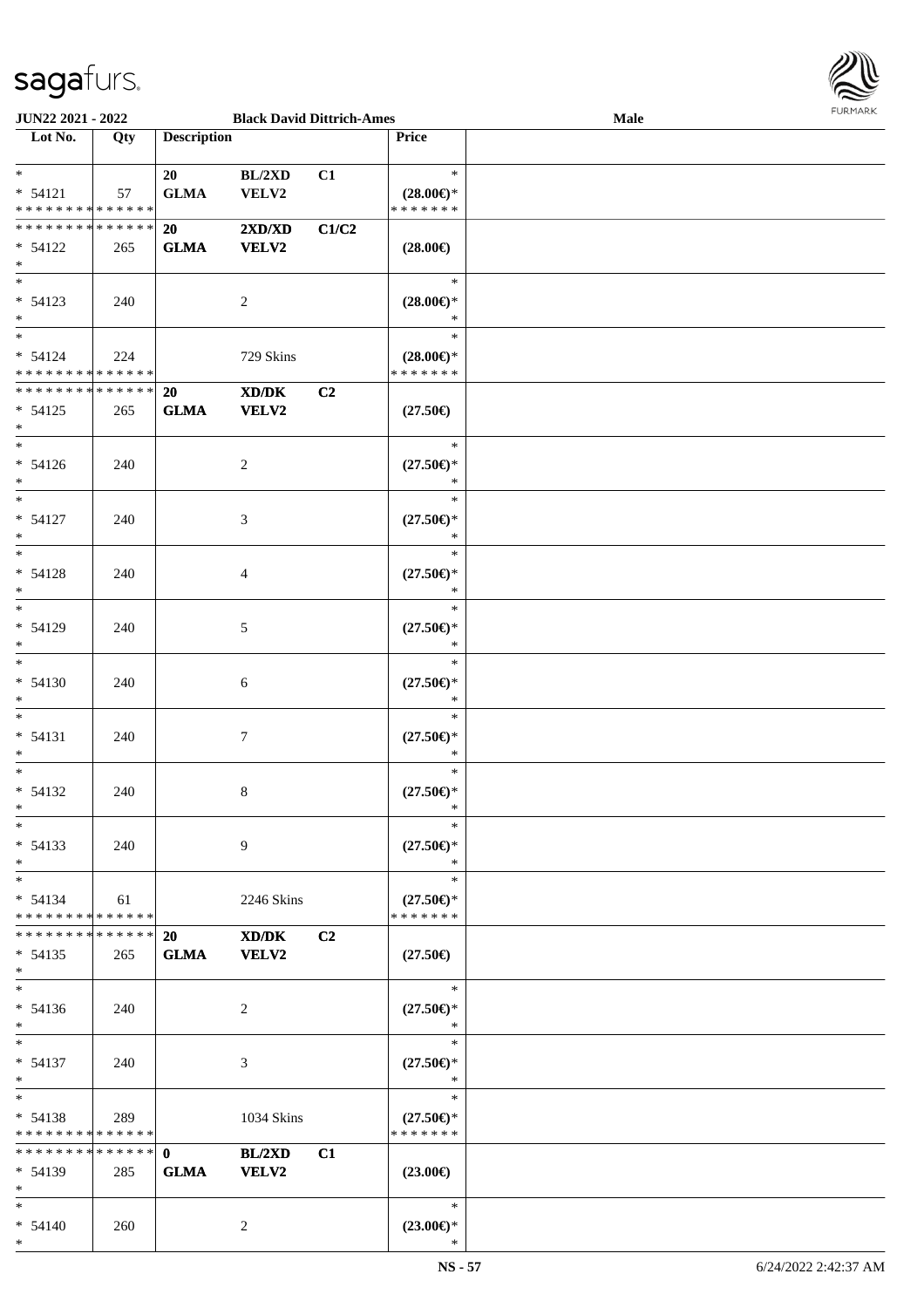

| <b>JUN22 2021 - 2022</b>                   |     |                    | <b>Black David Dittrich-Ames</b> |                |                                      | Male |  |
|--------------------------------------------|-----|--------------------|----------------------------------|----------------|--------------------------------------|------|--|
| Lot No.                                    | Qty | <b>Description</b> |                                  |                | <b>Price</b>                         |      |  |
|                                            |     |                    |                                  |                |                                      |      |  |
| $*$                                        |     | $\mathbf{0}$       | BL/2XD                           | C1             | $\ast$                               |      |  |
| $* 54141$                                  | 260 | <b>GLMA</b>        | VELV2                            |                | $(23.00\epsilon)$ *                  |      |  |
| $*$                                        |     |                    |                                  |                | ∗                                    |      |  |
| $\ast$                                     |     |                    |                                  |                | $\ast$                               |      |  |
| $* 54142$                                  | 269 |                    | 1074 Skins                       |                | $(23.00\epsilon)$ *                  |      |  |
| * * * * * * * * <mark>* * * * * * *</mark> |     |                    |                                  |                | * * * * * * *                        |      |  |
| * * * * * * * * <mark>* * * * * * *</mark> |     | $\mathbf{0}$       | BL/2XD                           | C1             |                                      |      |  |
|                                            |     |                    |                                  |                |                                      |      |  |
| $* 54143$                                  | 285 | <b>GLMA</b>        | <b>VELV2</b>                     |                | $(23.00\epsilon)$                    |      |  |
| $*$                                        |     |                    |                                  |                |                                      |      |  |
| $\ddot{x}$                                 |     |                    |                                  |                | $\ast$                               |      |  |
| $* 54144$                                  | 260 |                    | 2                                |                | $(23.00\epsilon)$ *                  |      |  |
| $\ast$                                     |     |                    |                                  |                | $\ast$                               |      |  |
| $\ast$                                     |     |                    |                                  |                | $\ast$                               |      |  |
| $* 54145$                                  | 300 |                    | 845 Skins                        |                | $(23.00\epsilon)$ *                  |      |  |
| * * * * * * * * * * * * * * *              |     |                    |                                  |                | * * * * * * *                        |      |  |
|                                            |     | $\bf{0}$           | $2{\bf X}{\bf D}/{\bf X}{\bf D}$ | C1/C2          |                                      |      |  |
| 54146                                      | 115 | <b>GLMA</b>        | <b>VELV2</b>                     |                | $(22.50\epsilon)$                    |      |  |
|                                            |     |                    |                                  |                |                                      |      |  |
| * * * * * * * * * * * * * * <mark>*</mark> |     | $\mathbf{0}$       |                                  |                |                                      |      |  |
|                                            |     |                    | XD/DK                            | C <sub>2</sub> |                                      |      |  |
| $* 54147$                                  | 285 | <b>GLMA</b>        | <b>VELV2</b>                     |                | $(22.00\epsilon)$                    |      |  |
| $\ast$                                     |     |                    |                                  |                |                                      |      |  |
| $\ast$                                     |     |                    |                                  |                | $\ast$                               |      |  |
| $* 54148$                                  | 260 |                    | 2                                |                | $(22.00\epsilon)$ *                  |      |  |
| $\ast$                                     |     |                    |                                  |                | $\ast$                               |      |  |
| $\ast$                                     |     |                    |                                  |                | $\ast$                               |      |  |
| $* 54149$                                  | 260 |                    | 3                                |                | $(22.00\epsilon)$ *                  |      |  |
| $\ast$                                     |     |                    |                                  |                | $\ast$                               |      |  |
| $\ast$                                     |     |                    |                                  |                | $\ast$                               |      |  |
|                                            |     |                    |                                  |                |                                      |      |  |
| $* 54150$                                  | 260 |                    | 4                                |                | $(22.00\epsilon)$ *                  |      |  |
| $\ast$                                     |     |                    |                                  |                | $\ast$                               |      |  |
| $\ast$                                     |     |                    |                                  |                | $\ast$                               |      |  |
| $* 54151$                                  | 260 |                    | 5                                |                | $(22.00\epsilon)$ *                  |      |  |
| $\ast$                                     |     |                    |                                  |                | $\ast$                               |      |  |
| $\ast$                                     |     |                    |                                  |                | $\ast$                               |      |  |
| $* 54152$                                  | 52  |                    | 1377 Skins                       |                | $(22.00\epsilon)$ *                  |      |  |
| * * * * * * * * <mark>* * * * * *</mark>   |     |                    |                                  |                | *******                              |      |  |
|                                            |     |                    | XD/DK                            | C <sub>2</sub> |                                      |      |  |
| $* 54153$                                  | 285 | <b>GLMA</b>        | <b>VELV2</b>                     |                | $(22.00\epsilon)$                    |      |  |
| $\ast$                                     |     |                    |                                  |                |                                      |      |  |
| $*$ $-$                                    |     |                    |                                  |                | $*$                                  |      |  |
|                                            |     |                    |                                  |                |                                      |      |  |
| $* 54154$                                  | 260 |                    | 2                                |                | $(22.00\epsilon)$ *                  |      |  |
| $\ast$                                     |     |                    |                                  |                | $\ast$                               |      |  |
| $\ast$                                     |     |                    |                                  |                | $\ast$                               |      |  |
| $* 54155$                                  | 264 |                    | 809 Skins                        |                | $(22.00\epsilon)$ *                  |      |  |
| * * * * * * * * <mark>* * * * * * *</mark> |     |                    |                                  |                | * * * * * * *                        |      |  |
|                                            |     |                    | <b>BL/2XD</b>                    | C1             |                                      |      |  |
| $* 54156$                                  | 345 | <b>GLMA</b>        | <b>VELV2</b>                     |                | $(18.00\epsilon)$                    |      |  |
| $*$                                        |     |                    |                                  |                |                                      |      |  |
| $*$ $*$                                    |     |                    |                                  |                | $\ast$                               |      |  |
| $* 54157$                                  | 320 |                    | 2                                |                | $(18.00\epsilon)$ *                  |      |  |
| $*$                                        |     |                    |                                  |                | $*$                                  |      |  |
| $\ddot{x}$                                 |     |                    |                                  |                | $\ast$                               |      |  |
| $* 54158$                                  | 87  |                    | 752 Skins                        |                |                                      |      |  |
| * * * * * * * * <mark>* * * * * *</mark>   |     |                    |                                  |                | $(18.00\epsilon)$ *<br>* * * * * * * |      |  |
|                                            |     |                    |                                  |                |                                      |      |  |
|                                            |     |                    | XD/DK                            | C2             |                                      |      |  |
| $* 54159$                                  | 345 | <b>GLMA</b>        | <b>VELV2</b>                     |                | $(17.50\epsilon)$                    |      |  |
| $*$                                        |     |                    |                                  |                |                                      |      |  |
| $\ddot{x}$                                 |     |                    |                                  |                | $\ast$                               |      |  |
| $* 54160$                                  | 320 |                    | 2                                |                | $(17.50\epsilon)$ *                  |      |  |
| $\ast$                                     |     |                    |                                  |                | $\ast$                               |      |  |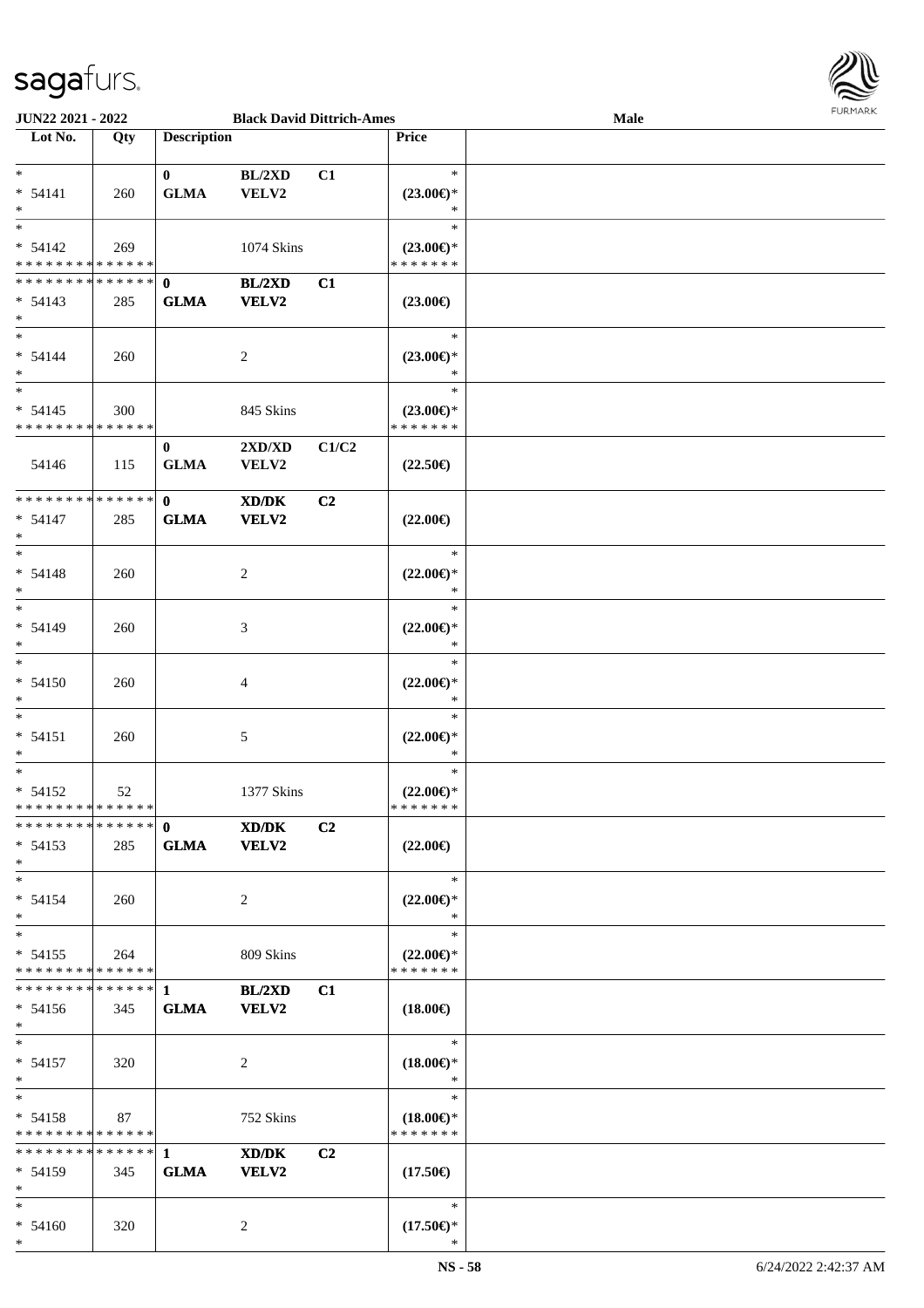

| <b>JUN22 2021 - 2022</b>                   |             |                    | <b>Black David Dittrich-Ames</b> |                |                        | Male |  |
|--------------------------------------------|-------------|--------------------|----------------------------------|----------------|------------------------|------|--|
| Lot No.                                    | Qty         | <b>Description</b> |                                  |                | Price                  |      |  |
|                                            |             |                    |                                  |                |                        |      |  |
| $*$                                        |             | $\mathbf{1}$       | XD/DK                            | C <sub>2</sub> | $\ast$                 |      |  |
| $* 54161$                                  | 272         | <b>GLMA</b>        | VELV2                            |                | $(17.50\epsilon)$ *    |      |  |
| * * * * * * * * * * * * * *                |             |                    |                                  |                | * * * * * * *          |      |  |
|                                            |             |                    |                                  |                |                        |      |  |
|                                            |             |                    | <b>Black E&amp;M Dittrich</b>    |                |                        | Male |  |
|                                            |             |                    |                                  |                |                        |      |  |
|                                            |             |                    |                                  |                |                        |      |  |
|                                            |             | 50                 | 2XD/XD                           | C1/C2          |                        |      |  |
| 54163                                      | 114         | <b>GLMA</b>        | VELV2                            |                | $(42.00\epsilon)$      |      |  |
|                                            |             |                    |                                  |                |                        |      |  |
| * * * * * * * * <mark>* * * * * * *</mark> |             | 40                 | 2XD/XD                           | C1/C2          |                        |      |  |
| $* 54164$                                  | 205         | <b>GLMA</b>        | VELV2                            |                | $(40.00\epsilon)$      |      |  |
| $*$                                        |             |                    |                                  |                |                        |      |  |
| $*$                                        |             |                    |                                  |                | $\ast$                 |      |  |
| $* 54165$                                  | 180         |                    |                                  |                |                        |      |  |
|                                            |             |                    | 2                                |                | $(40.00€)$ *<br>$\ast$ |      |  |
| $\ast$                                     |             |                    |                                  |                |                        |      |  |
| $*$                                        |             |                    |                                  |                | $\ast$                 |      |  |
| $* 54166$                                  | 185         |                    | 570 Skins                        |                | $(40.00€)$ *           |      |  |
| * * * * * * * * <mark>* * * * * *</mark>   |             |                    |                                  |                | * * * * * * *          |      |  |
| * * * * * * * * <mark>* * * * * *</mark>   |             | 30                 | BL/2XD                           | C1             |                        |      |  |
| $* 54167$                                  | 225         | <b>GLMA</b>        | <b>VELV2</b>                     |                | $(38.00\epsilon)$      |      |  |
| $\ast$                                     |             |                    |                                  |                |                        |      |  |
| $*$                                        |             |                    |                                  |                | $\ast$                 |      |  |
| $* 54168$                                  | 200         |                    | 2                                |                | $(38.00€)$ *           |      |  |
| $\ast$                                     |             |                    |                                  |                | ∗                      |      |  |
| $*$                                        |             |                    |                                  |                | $\ast$                 |      |  |
| $* 54169$                                  | 55          |                    | 480 Skins                        |                | $(38.00€)$ *           |      |  |
| * * * * * * * *                            | * * * * * * |                    |                                  |                | * * * * * * *          |      |  |
|                                            |             |                    |                                  |                |                        |      |  |
|                                            |             | 30                 | 2XD/XD                           | C1/C2          |                        |      |  |
| 54170                                      | 246         | <b>GLMA</b>        | <b>VELV2</b>                     |                | $(38.00\epsilon)$      |      |  |
|                                            |             |                    |                                  |                |                        |      |  |
| * * * * * * * * <mark>* * * * * *</mark>   |             | 30                 | XD/DK                            | C2             |                        |      |  |
| $* 54171$                                  | 225         | <b>GLMA</b>        | VELV2                            |                | $(37.00\epsilon)$      |      |  |
| *                                          |             |                    |                                  |                |                        |      |  |
| $*$                                        |             |                    |                                  |                | $\ast$                 |      |  |
| * 54172                                    | <b>200</b>  |                    | 2                                |                | $(37.00\epsilon)$ *    |      |  |
| $*$                                        |             |                    |                                  |                | $\ast$                 |      |  |
| $\ast$                                     |             |                    |                                  |                | $\ast$                 |      |  |
| $* 54173$                                  | 31          |                    | 456 Skins                        |                | $(37.00\epsilon)$ *    |      |  |
| * * * * * * * * * * * * * * *              |             |                    |                                  |                | * * * * * * *          |      |  |
| * * * * * * * * * * * * * * *              |             | <b>20</b>          | 2XD/XD                           | C1/C2          |                        |      |  |
| $* 54174$                                  | 265         |                    | VELV2                            |                |                        |      |  |
| $\ast$                                     |             | <b>GLMA</b>        |                                  |                | $(32.00\epsilon)$      |      |  |
| $*$                                        |             |                    |                                  |                | $\ast$                 |      |  |
|                                            |             |                    |                                  |                |                        |      |  |
| $* 54175$                                  | 66          |                    | 331 Skins                        |                | $(32.00\epsilon)$ *    |      |  |
| * * * * * * * * <mark>* * * * * *</mark>   |             |                    |                                  |                | * * * * * * *          |      |  |
| * * * * * * * * * * * * * * <mark>*</mark> |             | <b>20</b>          | 2XD/XD                           | C1/C2          |                        |      |  |
| $* 54176$                                  | 265         | <b>GLMA</b>        | VELV2                            |                | $(32.00\epsilon)$      |      |  |
| $*$                                        |             |                    |                                  |                |                        |      |  |
| $*$ $-$                                    |             |                    |                                  |                | $\ast$                 |      |  |
| $* 54177$                                  | 240         |                    | 2                                |                | $(32.00\epsilon)$ *    |      |  |
| $\ast$                                     |             |                    |                                  |                | $\ast$                 |      |  |
| $*$                                        |             |                    |                                  |                | $\ast$                 |      |  |
| $* 54178$                                  | 58          |                    | 563 Skins                        |                | $(32.00€)$ *           |      |  |
| * * * * * * * * * * * * * * *              |             |                    |                                  |                | * * * * * * *          |      |  |
|                                            |             | $\bf{0}$           | 2XD/XD                           | C1/C2          |                        |      |  |
|                                            |             |                    |                                  |                |                        |      |  |
| 54179                                      | 101         | <b>GLMA</b>        | <b>VELV2</b>                     |                | $(27.50\epsilon)$      |      |  |
|                                            |             |                    |                                  |                |                        |      |  |
|                                            |             | $\bf{0}$           | $2{\bf X}{\bf D}/{\bf X}{\bf D}$ | C1/C2          |                        |      |  |
| 54180                                      | 99          | <b>GLMA</b>        | VELV2                            |                | $(27.50\epsilon)$      |      |  |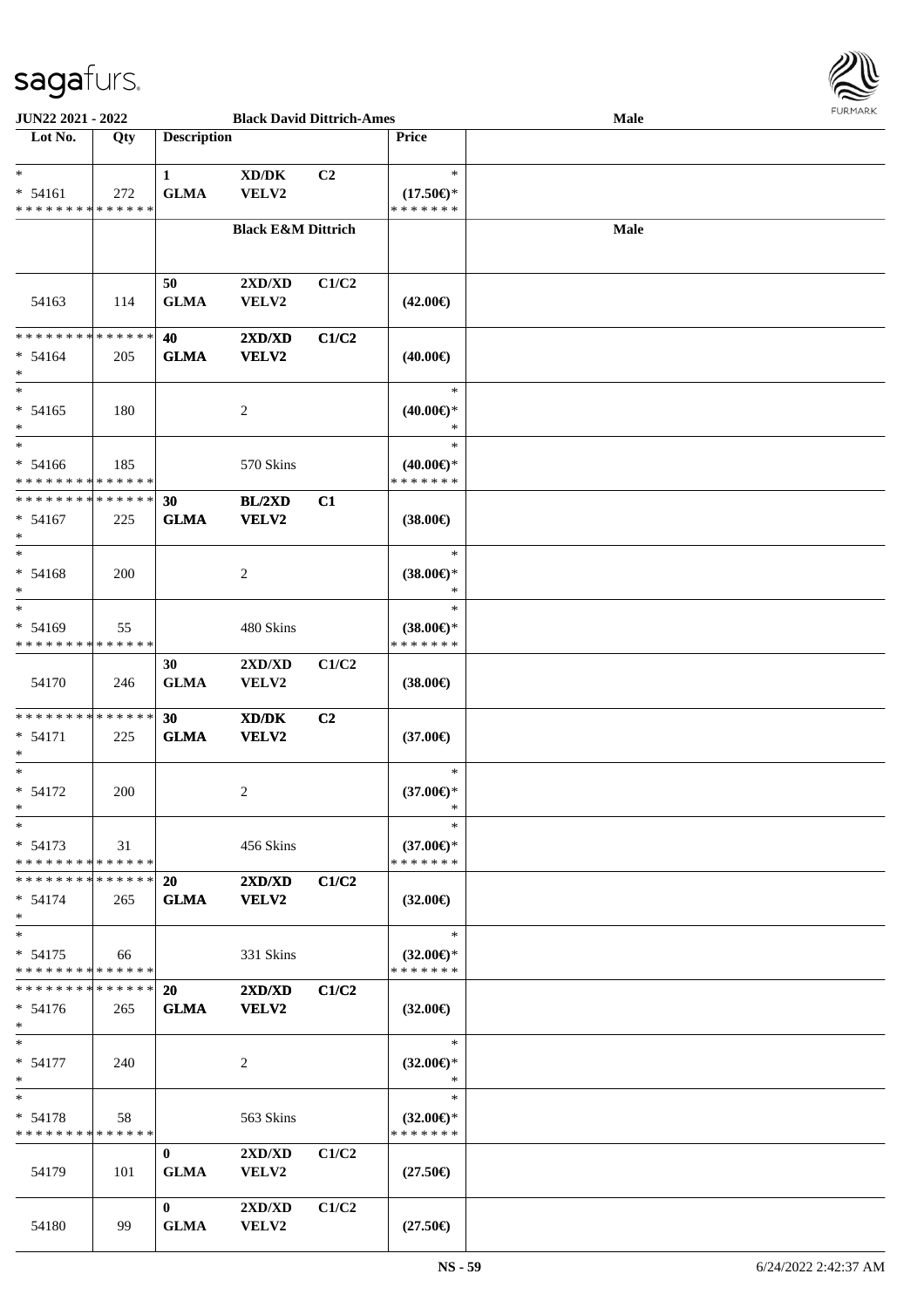

| JUN22 2021 - 2022            |             |                    | <b>Black Patrick</b> |       |                     | Male |  |
|------------------------------|-------------|--------------------|----------------------|-------|---------------------|------|--|
| Lot No.                      | Qty         | <b>Description</b> |                      |       | Price               |      |  |
|                              |             |                    |                      |       |                     |      |  |
| ******** <mark>******</mark> |             | 40                 | BL/2XD               | C1    |                     |      |  |
| $* 54181$                    | 205         | <b>GLMA</b>        | <b>VELV2</b>         |       | $(40.00\epsilon)$   |      |  |
| $\ast$                       |             |                    |                      |       |                     |      |  |
| $\ast$                       |             |                    |                      |       | $\ast$              |      |  |
| * 54182                      | 180         |                    | $\overline{2}$       |       | $(40.00\epsilon)$ * |      |  |
| $\ast$                       |             |                    |                      |       | $\ast$              |      |  |
| $\overline{\phantom{a}^*}$   |             |                    |                      |       | $\ast$              |      |  |
| $* 54183$                    | 120         |                    | 505 Skins            |       | $(40.00\epsilon)$ * |      |  |
| * * * * * * * * * * * * * *  |             |                    |                      |       | * * * * * * *       |      |  |
| * * * * * * * * * * * * * *  |             | 40                 | 2XD/XD               | C1/C2 |                     |      |  |
|                              |             |                    |                      |       |                     |      |  |
| $* 54184$<br>$*$             | 205         | <b>GLMA</b>        | <b>VELV2</b>         |       | (39.00)             |      |  |
| $*$                          |             |                    |                      |       | $\ast$              |      |  |
|                              |             |                    |                      |       |                     |      |  |
| $* 54185$                    | 117         |                    | 322 Skins            |       | $(39.00\epsilon)$ * |      |  |
| * * * * * * * * * * * * * *  |             |                    |                      |       | * * * * * * *       |      |  |
| * * * * * * * * * * * * * *  |             | 40                 | XD/DK                | C2    |                     |      |  |
| $* 54186$                    | 205         | <b>GLMA</b>        | VELV2                |       | $(38.00\epsilon)$   |      |  |
| $*$                          |             |                    |                      |       |                     |      |  |
| $\ast$                       |             |                    |                      |       | $\ast$              |      |  |
| $* 54187$                    | 56          |                    | 261 Skins            |       | $(38.00\epsilon)$ * |      |  |
| * * * * * * * * * * * * * *  |             |                    |                      |       | * * * * * * *       |      |  |
| * * * * * * * * * * * * * *  |             | 30                 | BL/2XD               | C1    |                     |      |  |
| $* 54188$                    | 225         | <b>GLMA</b>        | VELV2                |       | $(38.00\epsilon)$   |      |  |
| $\ast$                       |             |                    |                      |       |                     |      |  |
| $\ast$                       |             |                    |                      |       | $\ast$              |      |  |
| * 54189                      | 200         |                    | $\sqrt{2}$           |       | $(38.00\epsilon)$ * |      |  |
| $\ast$                       |             |                    |                      |       | $\ast$              |      |  |
| $\overline{\ast}$            |             |                    |                      |       | $\ast$              |      |  |
|                              |             |                    |                      |       |                     |      |  |
| * 54190                      | 200         |                    | $\mathfrak{Z}$       |       | $(38.00\epsilon)$ * |      |  |
| $\ast$                       |             |                    |                      |       | $\ast$              |      |  |
| $\ast$                       |             |                    |                      |       | $\ast$              |      |  |
| * 54191                      | 200         |                    | $\overline{4}$       |       | $(38.00\epsilon)$ * |      |  |
| $\ast$                       |             |                    |                      |       | $\ast$              |      |  |
| $\ast$                       |             |                    |                      |       | $\ast$              |      |  |
| $* 54192$                    | 200         |                    | $\mathfrak{S}$       |       | $(38.00\epsilon)$ * |      |  |
| $*$                          |             |                    |                      |       | $\ast$              |      |  |
| $\ast$                       |             |                    |                      |       | $\ast$              |      |  |
| * 54193                      | 200         |                    | $\sqrt{6}$           |       | $(38.00\epsilon)$ * |      |  |
| $\ast$                       |             |                    |                      |       | $\ast$              |      |  |
| $\ast$                       |             |                    |                      |       | $\ast$              |      |  |
| * 54194                      | 200         |                    | $\tau$               |       | $(38.00\epsilon)$ * |      |  |
| $\ast$                       |             |                    |                      |       | $\ast$              |      |  |
| $\ast$                       |             |                    |                      |       | $\ast$              |      |  |
| $* 54195$                    | 200         |                    | 8                    |       | $(38.00\in)^\ast$   |      |  |
| $\ast$                       |             |                    |                      |       | $\ast$              |      |  |
| $\ast$                       |             |                    |                      |       | $\ast$              |      |  |
|                              |             |                    |                      |       |                     |      |  |
| * 54196                      | 200         |                    | 9                    |       | $(38.00\epsilon)$ * |      |  |
| $\ast$<br>$\ast$             |             |                    |                      |       | $\ast$<br>$\ast$    |      |  |
|                              |             |                    |                      |       |                     |      |  |
| $* 54197$                    | 185         |                    | 2010 Skins           |       | $(38.00\epsilon)$ * |      |  |
| * * * * * * * * * * * * * *  |             |                    |                      |       | * * * * * * *       |      |  |
| * * * * * * * *              | * * * * * * | 30 <sup>°</sup>    | BL/2XD               | C1    |                     |      |  |
| $* 54198$                    | 225         | <b>GLMA</b>        | <b>VELV2</b>         |       | $(38.00\epsilon)$   |      |  |
| $*$                          |             |                    |                      |       |                     |      |  |
| $\ast$                       |             |                    |                      |       | $\ast$              |      |  |
| $* 54199$                    | 200         |                    | 2                    |       | $(38.00\epsilon)$ * |      |  |
| $*$                          |             |                    |                      |       | $\ast$              |      |  |
| $\ast$                       |             |                    |                      |       | $\ast$              |      |  |
| $* 54200$                    | 200         |                    | $\mathfrak{Z}$       |       | $(38.00\epsilon)$ * |      |  |
| $\ast$                       |             |                    |                      |       | $\ast$              |      |  |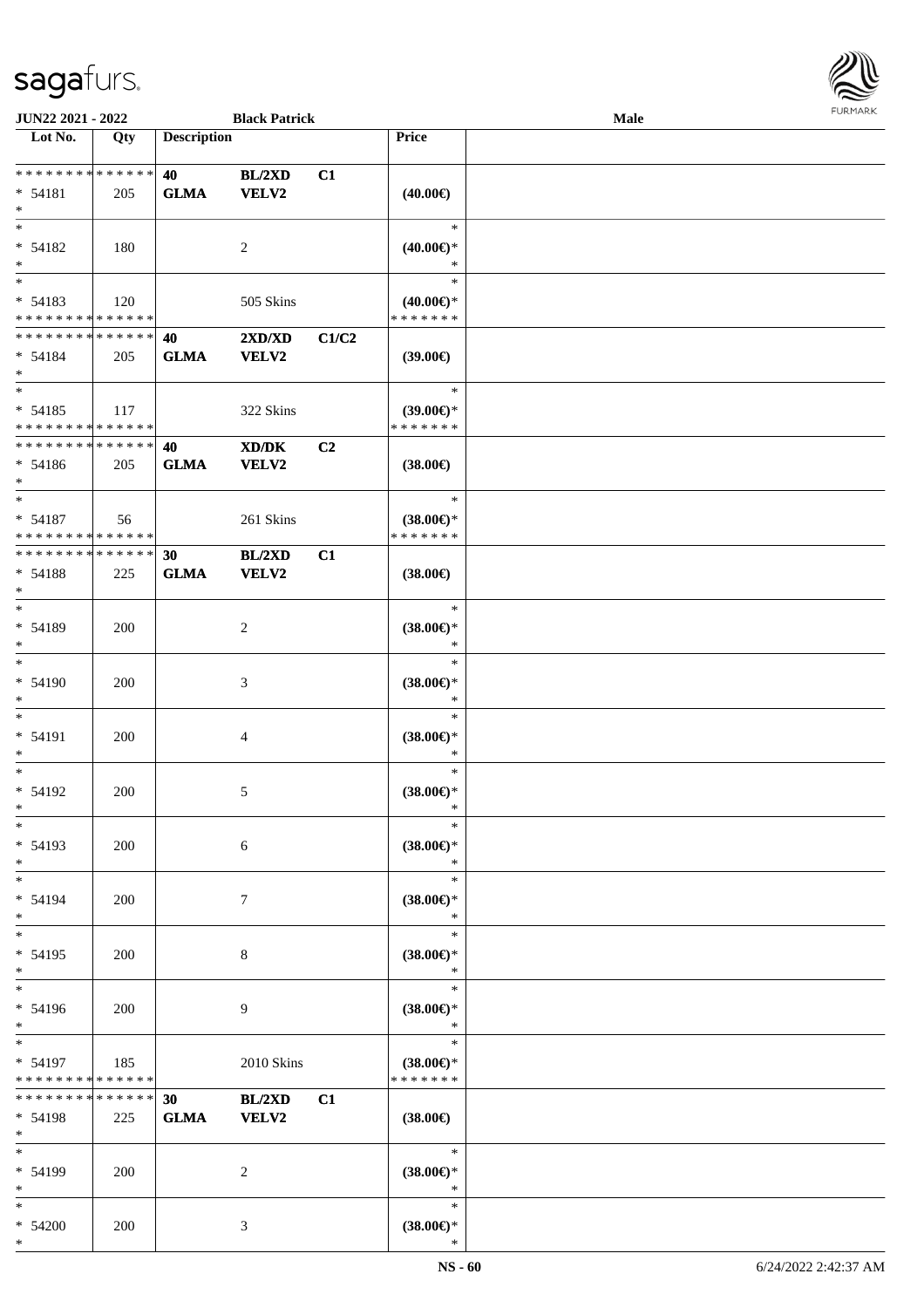

| <b>JUN22 2021 - 2022</b>                                     |     |                                 | <b>Black Patrick</b>                                                                                          |                |                                                | Male |  |
|--------------------------------------------------------------|-----|---------------------------------|---------------------------------------------------------------------------------------------------------------|----------------|------------------------------------------------|------|--|
| Lot No.                                                      | Qty | <b>Description</b>              |                                                                                                               |                | Price                                          |      |  |
| $*$<br>* 54201<br>$\ast$                                     | 200 | 30 <sup>°</sup><br>${\bf GLMA}$ | BL/2XD<br>VELV2                                                                                               | C1             | $\ast$<br>$(38.00\epsilon)$ *<br>$\ast$        |      |  |
| $*$<br>$* 54202$<br>$*$                                      | 200 |                                 | 5                                                                                                             |                | $\ast$<br>$(38.00\epsilon)$ *<br>$\ast$        |      |  |
| $* 54203$<br>$*$                                             | 200 |                                 | $\sqrt{6}$                                                                                                    |                | $\ast$<br>$(38.00\epsilon)$ *<br>$\ast$        |      |  |
| $*$<br>$* 54204$<br>$*$                                      | 200 |                                 | $\boldsymbol{7}$                                                                                              |                | $\ast$<br>$(38.00\epsilon)$ *<br>$\ast$        |      |  |
| $\overline{\ast}$<br>$* 54205$<br>$*$                        | 200 |                                 | $\,8\,$                                                                                                       |                | $\ast$<br>$(38.00\epsilon)$ *<br>$\ast$        |      |  |
| $\overline{\phantom{0}}$<br>$* 54206$<br>$*$                 | 200 |                                 | 9                                                                                                             |                | $\ast$<br>$(38.00\epsilon)$ *<br>$\ast$        |      |  |
| $*$<br>* 54207<br>$*$                                        | 200 |                                 | 10                                                                                                            |                | $\ast$<br>$(38.00\epsilon)$ *<br>$\ast$        |      |  |
| $\overline{\phantom{0}}$<br>$* 54208$<br>$*$                 | 200 |                                 | 11                                                                                                            |                | $\ast$<br>$(38.00\epsilon)$ *<br>$\ast$        |      |  |
| $*$<br>$* 54209$<br>$*$                                      | 200 |                                 | 12                                                                                                            |                | $\ast$<br>$(38.00\epsilon)$ *<br>$\ast$        |      |  |
| $*$<br>$* 54210$<br>$*$                                      | 200 |                                 | 13                                                                                                            |                | $\ast$<br>$(38.00\epsilon)$ *<br>$\ast$        |      |  |
| $*$<br>$* 54211$<br>$*$                                      | 200 |                                 | 14                                                                                                            |                | $\ast$<br>$(38.00\epsilon)$ *<br>$\ast$        |      |  |
| $*$<br>$* 54212$<br>* * * * * * * * * * * * * * *            | 154 |                                 | 2979 Skins                                                                                                    |                | $\ast$<br>$(38.00\epsilon)$ *<br>* * * * * * * |      |  |
| 54213                                                        | 238 | 30<br><b>GLMA</b>               | BL/2XD<br><b>VELV2</b>                                                                                        | C1             | $(38.00\epsilon)$                              |      |  |
| * * * * * * * * * * * * * * *<br>$* 54214$<br>$*$            | 225 | 30<br><b>GLMA</b>               | $\boldsymbol{\text{X}}\boldsymbol{\text{D}}\boldsymbol{/}\boldsymbol{\text{D}}\boldsymbol{\text{K}}$<br>VELV2 | C <sub>2</sub> | $(37.00\epsilon)$                              |      |  |
| $*$<br>$* 54215$<br>$*$                                      | 200 |                                 | 2                                                                                                             |                | $\ast$<br>$(37.00\epsilon)$ *<br>$\ast$        |      |  |
| $*$<br>$* 54216$<br>* * * * * * * * * * * * * *              | 114 |                                 | 539 Skins                                                                                                     |                | $\ast$<br>$(37.00\epsilon)$ *<br>* * * * * * * |      |  |
| * * * * * * * * <mark>* * * * * * *</mark><br>* 54217<br>$*$ | 225 | 30<br><b>GLMA</b>               | XD/DK<br><b>VELV2</b>                                                                                         | C2             | $(37.00\epsilon)$                              |      |  |
| $*$<br>$* 54218$<br>$*$                                      | 200 |                                 | 2                                                                                                             |                | $\ast$<br>$(37.00\epsilon)$ *<br>$\ast$        |      |  |
| $*$<br>* 54219<br>$*$                                        | 200 |                                 | 3                                                                                                             |                | $\ast$<br>$(37.00\epsilon)$ *<br>$\ast$        |      |  |
| $*$<br>$* 54220$<br>$*$                                      | 200 |                                 | 4                                                                                                             |                | $\ast$<br>$(37.00\epsilon)$ *<br>$\ast$        |      |  |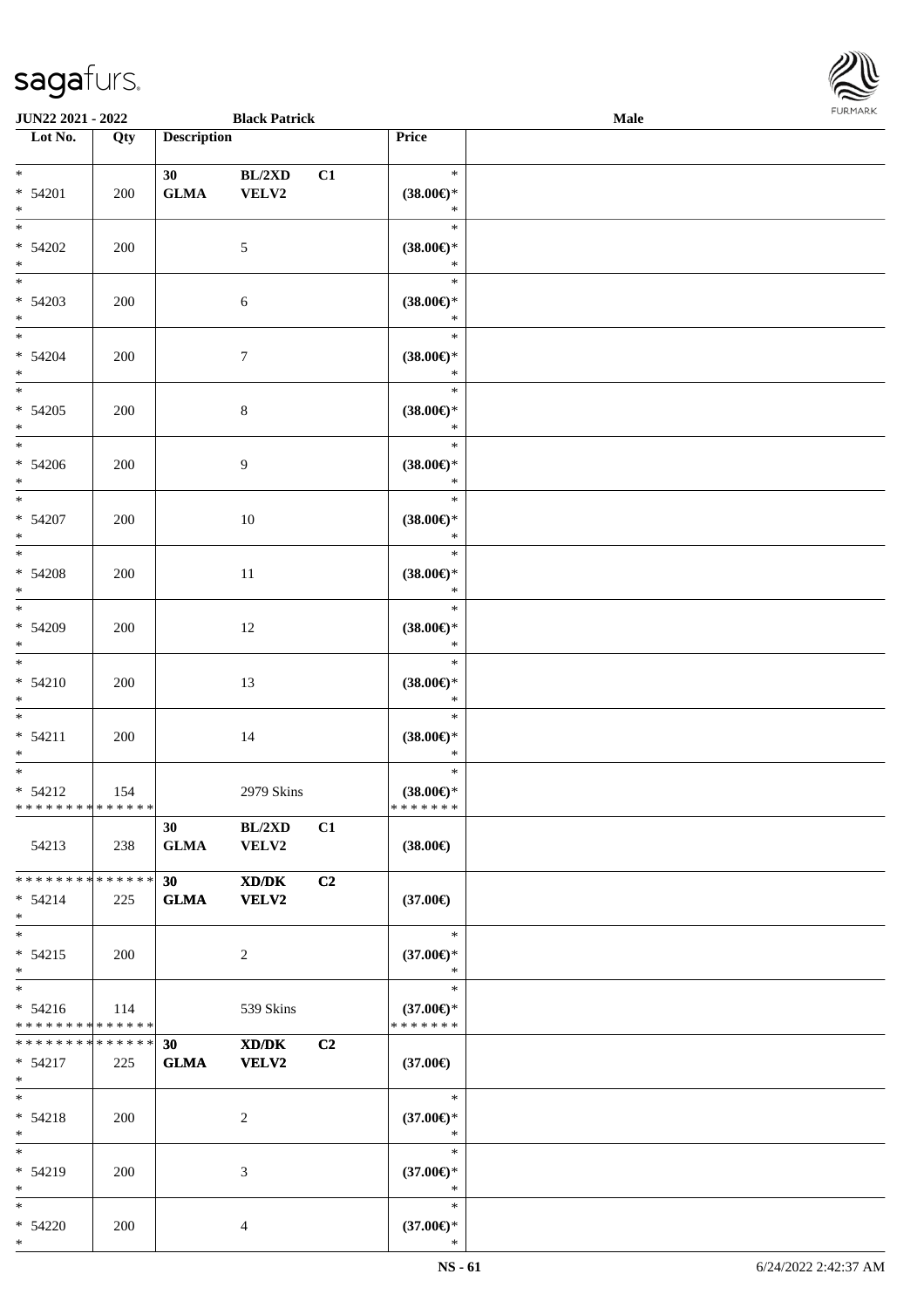

| <b>JUN22 2021 - 2022</b>      |     |                    | <b>Black Patrick</b> |                |                               | <b>Male</b> |  |
|-------------------------------|-----|--------------------|----------------------|----------------|-------------------------------|-------------|--|
| Lot No.                       | Qty | <b>Description</b> |                      |                | Price                         |             |  |
|                               |     |                    |                      |                |                               |             |  |
| $*$                           |     | 30 <sup>°</sup>    | XD/DK                | C <sub>2</sub> | $\ast$                        |             |  |
| $* 54221$                     | 200 | <b>GLMA</b>        | VELV2                |                | $(37.00\in)^\ast$             |             |  |
| $*$                           |     |                    |                      |                | $\ast$                        |             |  |
|                               |     |                    |                      |                | $\ast$                        |             |  |
| $* 54222$                     | 229 |                    | 1254 Skins           |                | $(37.00\epsilon)$ *           |             |  |
| * * * * * * * * * * * * * *   |     |                    |                      |                | * * * * * * *                 |             |  |
| * * * * * * * * * * * * * * * |     | 20                 | BL/2XD               | C1             |                               |             |  |
| $* 54223$                     | 265 | <b>GLMA</b>        | VELV2                |                | $(33.00\epsilon)$             |             |  |
| $*$                           |     |                    |                      |                |                               |             |  |
| $*$                           |     |                    |                      |                | $\ast$                        |             |  |
| $* 54224$                     | 240 |                    | $\overline{c}$       |                | $(33.00\epsilon)$ *           |             |  |
| $*$                           |     |                    |                      |                | $\ast$                        |             |  |
|                               |     |                    |                      |                | $\ast$                        |             |  |
| $* 54225$                     | 240 |                    | 3                    |                | $(33.00\epsilon)$ *           |             |  |
| $*$                           |     |                    |                      |                | $\ast$                        |             |  |
| $*$                           |     |                    |                      |                | $\ast$                        |             |  |
| $* 54226$                     | 240 |                    | $\overline{4}$       |                | $(33.00\epsilon)$ *           |             |  |
| $*$                           |     |                    |                      |                | $\ast$                        |             |  |
| $\overline{\phantom{0}}$      |     |                    |                      |                | $\ast$                        |             |  |
| $* 54227$                     | 240 |                    | 5                    |                | $(33.00\epsilon)$ *           |             |  |
| $*$                           |     |                    |                      |                | $\ast$                        |             |  |
|                               |     |                    |                      |                | $\ast$                        |             |  |
| * 54228                       | 240 |                    | 6                    |                | $(33.00\epsilon)$ *           |             |  |
| $*$                           |     |                    |                      |                | $\ast$                        |             |  |
| $*$                           |     |                    |                      |                | $\ast$                        |             |  |
| * 54229                       | 240 |                    | $\tau$               |                | $(33.00\epsilon)$ *           |             |  |
| $*$                           |     |                    |                      |                | $\ast$                        |             |  |
| $\overline{\ast}$             |     |                    |                      |                | $\ast$                        |             |  |
| $* 54230$                     | 240 |                    | 8                    |                | $(33.00\epsilon)$ *           |             |  |
| $*$                           |     |                    |                      |                | $\ast$                        |             |  |
| $*$                           |     |                    |                      |                | $\ast$                        |             |  |
| $* 54231$                     | 240 |                    | 9                    |                | $(33.00\epsilon)$ *           |             |  |
| $*$                           |     |                    |                      |                | $\ast$                        |             |  |
| $*$                           |     |                    |                      |                | $\ast$                        |             |  |
| $* 54232$                     | 240 |                    | $10\,$               |                | $(33.00\epsilon)$ *           |             |  |
| $*$                           |     |                    |                      |                | $\ast$                        |             |  |
| $*$                           |     |                    |                      |                | $\ast$                        |             |  |
| $* 54233$                     | 240 |                    | 11                   |                | $(33.00\epsilon)$ *           |             |  |
| $*$                           |     |                    |                      |                | $\ast$                        |             |  |
| $*$                           |     |                    |                      |                | $\ast$                        |             |  |
| $* 54234$                     | 240 |                    | 12                   |                | $(33.00\epsilon)$ *           |             |  |
| $*$<br>$*$                    |     |                    |                      |                | $\ast$<br>$\ast$              |             |  |
|                               |     |                    |                      |                |                               |             |  |
| $* 54235$<br>$*$              | 240 |                    | 13                   |                | $(33.00\epsilon)$ *<br>$\ast$ |             |  |
| $*$                           |     |                    |                      |                | $\ast$                        |             |  |
| $* 54236$                     |     |                    |                      |                | $(33.00\epsilon)$ *           |             |  |
| * * * * * * * * * * * * * *   | 236 |                    | 3381 Skins           |                | * * * * * * *                 |             |  |
| * * * * * * * * * * * * * * * |     | 20                 | <b>BL/2XD</b>        | C1             |                               |             |  |
| $* 54237$                     | 265 | <b>GLMA</b>        | <b>VELV2</b>         |                | $(33.00\epsilon)$             |             |  |
| $*$ $*$                       |     |                    |                      |                |                               |             |  |
| $*$ $*$                       |     |                    |                      |                | $\ast$                        |             |  |
| $* 54238$                     | 240 |                    | 2                    |                | $(33.00\epsilon)$ *           |             |  |
| $*$                           |     |                    |                      |                | $\ast$                        |             |  |
| $*$ $*$                       |     |                    |                      |                | $\ast$                        |             |  |
| * 54239                       | 240 |                    | 3                    |                | $(33.00\epsilon)$ *           |             |  |
| $*$                           |     |                    |                      |                | $\ast$                        |             |  |
| $*$ $*$                       |     |                    |                      |                | $\ast$                        |             |  |
| $* 54240$                     | 240 |                    | 4                    |                | $(33.00\epsilon)$ *           |             |  |
| $*$                           |     |                    |                      |                | $\ast$                        |             |  |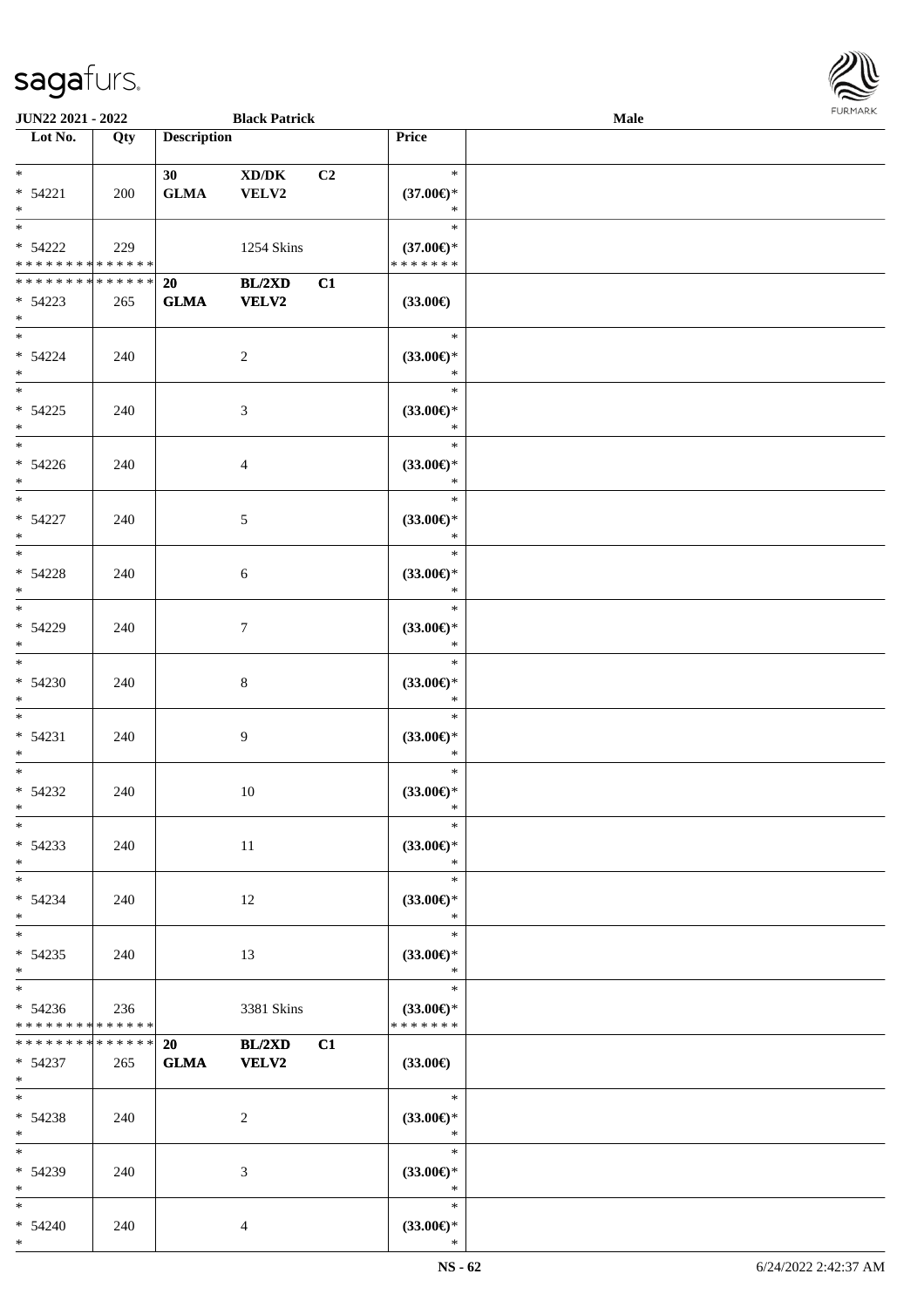

| <b>JUN22 2021 - 2022</b>      |                   |                    | <b>Black Patrick</b> |                               | Male |
|-------------------------------|-------------------|--------------------|----------------------|-------------------------------|------|
| Lot No.                       | $\overline{Q}$ ty | <b>Description</b> |                      | Price                         |      |
|                               |                   |                    |                      |                               |      |
| $*$ $*$                       |                   | 20                 | BL/2XD               | $\ast$<br>C1                  |      |
| $* 54241$                     | 240               | <b>GLMA</b>        | VELV2                | $(33.00\epsilon)$ *           |      |
| $*$                           |                   |                    |                      | $\ast$                        |      |
| $*$                           |                   |                    |                      | $\ast$                        |      |
| $* 54242$                     | 240               |                    | 6                    | $(33.00\epsilon)$ *           |      |
| $*$                           |                   |                    |                      | $\ast$                        |      |
|                               |                   |                    |                      | $\ast$                        |      |
| $* 54243$                     | 240               |                    | $\tau$               | $(33.00\epsilon)$ *           |      |
| $*$                           |                   |                    |                      | $\ast$                        |      |
| $*$                           |                   |                    |                      | $\ast$                        |      |
| $* 54244$                     | 240               |                    | $\,8\,$              | $(33.00\epsilon)$ *           |      |
| $*$                           |                   |                    |                      | $\ast$                        |      |
|                               |                   |                    |                      | $\ast$                        |      |
| $* 54245$                     | 240               |                    | 9                    | $(33.00\epsilon)$ *           |      |
| $*$                           |                   |                    |                      | $\ast$                        |      |
| $\overline{\phantom{0}}$      |                   |                    |                      | $\ast$                        |      |
| $* 54246$                     | 240               |                    | 10                   | $(33.00\epsilon)$ *           |      |
| $*$                           |                   |                    |                      | $\ast$                        |      |
|                               |                   |                    |                      | $\ast$                        |      |
| $* 54247$                     | 240               |                    | 11                   | $(33.00\epsilon)$ *           |      |
| $*$                           |                   |                    |                      | $\ast$                        |      |
|                               |                   |                    |                      | $\ast$                        |      |
| $* 54248$                     | 240               |                    | 12                   | $(33.00\epsilon)$ *           |      |
| $*$<br>$*$                    |                   |                    |                      | $\ast$                        |      |
|                               |                   |                    |                      | $\ast$                        |      |
| * 54249                       | 240               |                    | 13                   | $(33.00\epsilon)$ *           |      |
| $*$<br>$*$                    |                   |                    |                      | $\ast$                        |      |
|                               |                   |                    |                      | $\ast$                        |      |
| $* 54250$                     | 240               |                    | 14                   | $(33.00\epsilon)$ *           |      |
| $*$<br>$*$                    |                   |                    |                      | $\ast$<br>$\ast$              |      |
|                               |                   |                    |                      |                               |      |
| $* 54251$<br>$*$              | 240               |                    | 15                   | $(33.00\epsilon)$ *<br>$\ast$ |      |
| $*$                           |                   |                    |                      | $\ast$                        |      |
| $* 54252$                     | 197               |                    | 3822 Skins           | $(33.00\epsilon)$ *           |      |
| * * * * * * * * * * * * * * * |                   |                    |                      | *******                       |      |
| * * * * * * * * * * * * * * * |                   | 20                 | XD/DK                | C <sub>2</sub>                |      |
| $* 54253$                     | 265               | <b>GLMA</b>        | <b>VELV2</b>         | $(32.00\epsilon)$             |      |
| $*$                           |                   |                    |                      |                               |      |
| $*$                           |                   |                    |                      | $\ast$                        |      |
| $* 54254$                     | 240               |                    | 2                    | $(32.00\epsilon)$ *           |      |
| $*$                           |                   |                    |                      | $\ast$                        |      |
| $*$                           |                   |                    |                      | $\ast$                        |      |
| $* 54255$                     | 62                |                    | 567 Skins            | $(32.00\epsilon)$ *           |      |
| * * * * * * * * * * * * * *   |                   |                    |                      | * * * * * * *                 |      |
| * * * * * * * * * * * * * * * |                   | 20                 | XD/DK                | C <sub>2</sub>                |      |
| $* 54256$                     | 265               | <b>GLMA</b>        | <b>VELV2</b>         | $(32.00\epsilon)$             |      |
| $*$                           |                   |                    |                      |                               |      |
| $*$                           |                   |                    |                      | $\ast$                        |      |
| $* 54257$                     | 240               |                    | 2                    | $(32.00\epsilon)$ *           |      |
| $*$                           |                   |                    |                      | $\ast$                        |      |
| $*$                           |                   |                    |                      | $\ast$                        |      |
| $* 54258$                     | 240               |                    | 3                    | $(32.00\epsilon)$ *           |      |
| $*$                           |                   |                    |                      | $\ast$                        |      |
| $*$                           |                   |                    |                      | $\ast$                        |      |
| * 54259                       | 240               |                    | 4                    | $(32.00\epsilon)$ *           |      |
| $*$                           |                   |                    |                      | $\ast$                        |      |
| $*$                           |                   |                    |                      | $\ast$                        |      |
| $* 54260$                     | 181               |                    | 1166 Skins           | $(32.00\epsilon)$ *           |      |
| * * * * * * * * * * * * * *   |                   |                    |                      | * * * * * * *                 |      |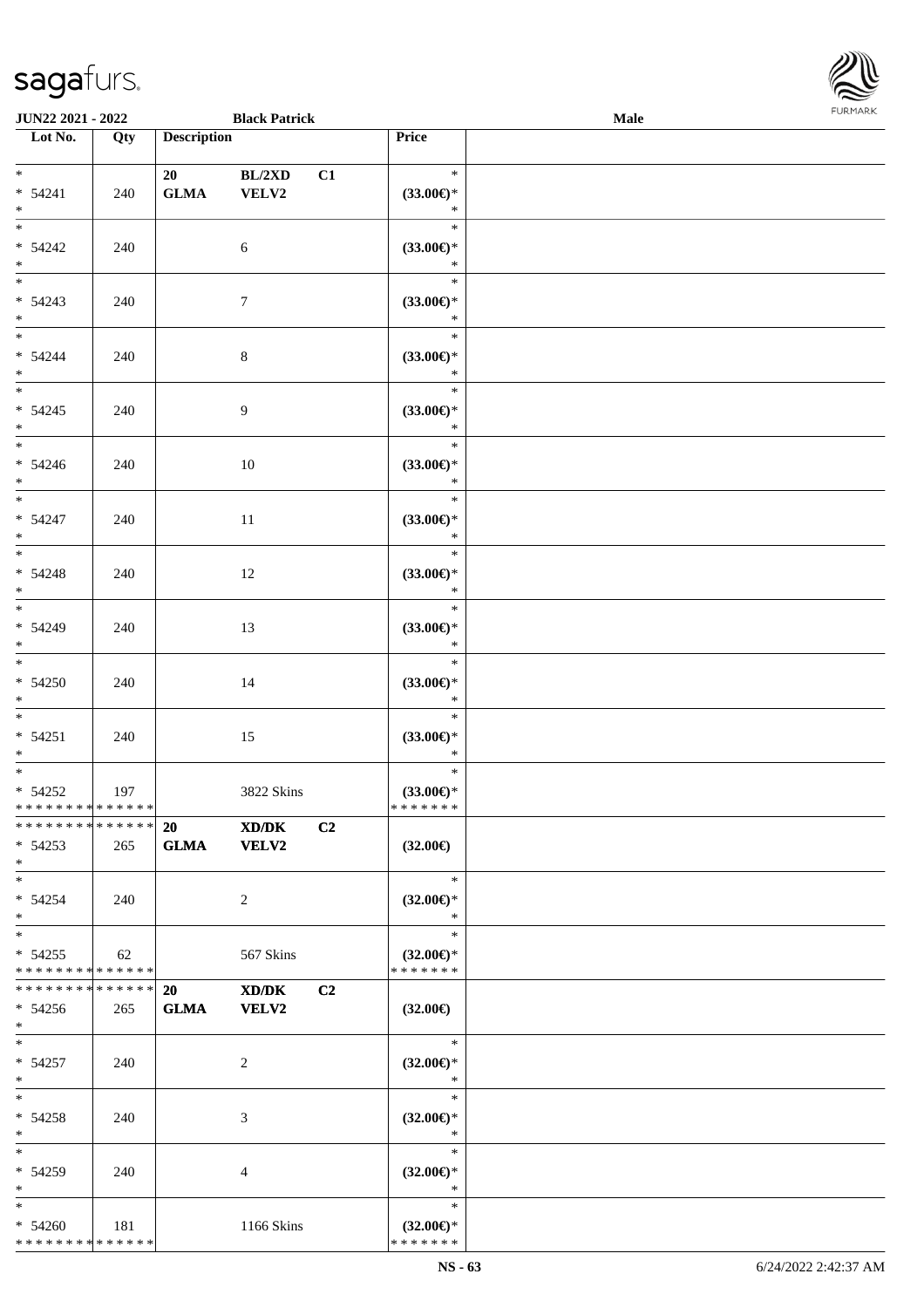| <b>FURMARK</b> |
|----------------|
|                |
|                |
|                |
|                |

| Lot No.                                             | Qty | <b>Description</b>          |                                     | <b>Price</b>                                   |  |
|-----------------------------------------------------|-----|-----------------------------|-------------------------------------|------------------------------------------------|--|
| ******** <mark>******</mark><br>$* 54261$<br>$\ast$ | 285 | $\mathbf{0}$<br><b>GLMA</b> | <b>BL/2XD</b><br>C1<br><b>VELV2</b> | $(27.00\epsilon)$                              |  |
| $\ast$<br>$* 54262$<br>$\ast$                       | 260 |                             | $\sqrt{2}$                          | $\ast$<br>$(27.00\epsilon)$ *<br>$\ast$        |  |
| $\ast$<br>$* 54263$<br>$\ast$                       | 260 |                             | 3                                   | $\ast$<br>$(27.00\epsilon)$ *<br>$\ast$        |  |
| $\ast$<br>$* 54264$<br>$\ast$                       | 260 |                             | $\overline{4}$                      | $\ast$<br>$(27.00\mathbb{E})^*$<br>$\ast$      |  |
| $\ast$<br>$* 54265$<br>$*$                          | 260 |                             | $\sqrt{5}$                          | $\ast$<br>$(27.00\epsilon)$ *<br>$\ast$        |  |
| $\ast$<br>$* 54266$<br>$\ast$                       | 260 |                             | 6                                   | $\ast$<br>$(27.00\epsilon)$ *<br>$\ast$        |  |
| $\ast$<br>$* 54267$<br>******** <mark>******</mark> | 186 |                             | 1771 Skins                          | $\ast$<br>$(27.00\epsilon)$ *<br>* * * * * * * |  |
| **************<br>$* 54268$<br>$*$                  | 285 | $\mathbf{0}$<br><b>GLMA</b> | BL/2XD<br>C1<br><b>VELV2</b>        | $(27.00\epsilon)$                              |  |
| $\ast$<br>$* 54269$<br>$*$                          | 260 |                             | $\overline{2}$                      | $\ast$<br>$(27.00\epsilon)$ *<br>$\ast$        |  |
| $\ast$<br>$* 54270$<br>$\ast$                       | 260 |                             | $\mathfrak{Z}$                      | $\ast$<br>$(27.00\epsilon)$ *<br>$\ast$        |  |
| $\ast$<br>$* 54271$<br>$\ast$                       | 260 |                             | $\overline{4}$                      | $\ast$<br>$(27.00\epsilon)$ *<br>$\ast$        |  |
| $\ast$<br>$* 54272$<br>* * * * * * * * * * * * * *  | 143 |                             | 1208 Skins                          | $\ast$<br>$(27.00\epsilon)$ *<br>* * * * * * * |  |
| **************<br>$* 54273$<br>$*$                  | 285 | $\mathbf{0}$<br><b>GLMA</b> | XD/DK<br>C <sub>2</sub><br>VELV2    | $(26.00\epsilon)$                              |  |
| $*$<br>$* 54274$<br>* * * * * * * * * * * * * *     | 158 |                             | 443 Skins                           | $\ast$<br>$(26.00\epsilon)$ *<br>* * * * * * * |  |

**JUN22 2021 - 2022 Black Patrick Male**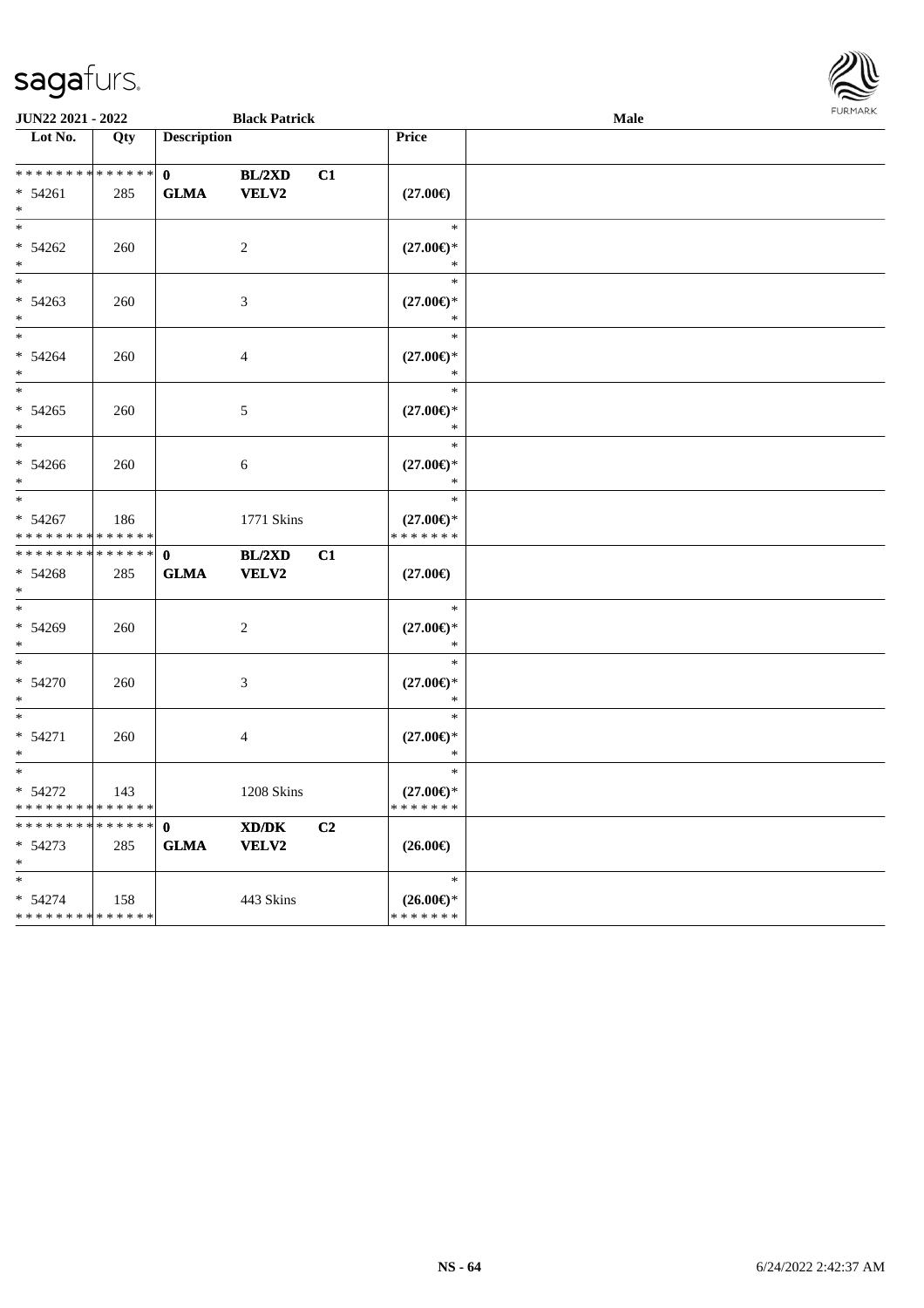

| JUN22 2021 - 2022                                  |     |                             | <b>Black Deep North</b>     |       |                                                | Male | <b>FURMARK</b> |
|----------------------------------------------------|-----|-----------------------------|-----------------------------|-------|------------------------------------------------|------|----------------|
| Lot $No.$                                          | Qty | <b>Description</b>          |                             |       | Price                                          |      |                |
| 54281                                              | 193 | 40<br><b>VSLA</b>           | 2XD/XD                      | C1/C2 | $(25.50\epsilon)$                              |      |                |
| * * * * * * * * * * * * * * *<br>$* 54282$<br>$*$  | 205 | 30<br><b>VSLA</b>           | 2XD/XD                      | C1/C2 | $(23.50\epsilon)$                              |      |                |
| $\ast$<br>$* 54283$<br>$\ast$                      | 180 |                             | 2                           |       | $\ast$<br>$(23.50\epsilon)$ *<br>∗             |      |                |
| $*$<br>* 54284<br>* * * * * * * * * * * * * *      | 170 |                             | 555 Skins                   |       | $\ast$<br>$(23.50\epsilon)$ *<br>* * * * * * * |      |                |
| * * * * * * * * * * * * * *<br>$* 54285$<br>$\ast$ | 245 | <b>20</b><br><b>VSLA</b>    | 2XD/XD                      | C1/C2 | $(20.50\epsilon)$                              |      |                |
| $*$<br>* 54286<br>$\ast$                           | 220 |                             | $\overline{c}$              |       | $\ast$<br>$(20.50\epsilon)$ *<br>$\ast$        |      |                |
| $*$<br>$* 54287$<br>$\ast$                         | 200 |                             | $\ensuremath{\mathfrak{Z}}$ |       | $\ast$<br>$(20.50\epsilon)$ *<br>$\ast$        |      |                |
| $\ast$<br>* 54288<br>* * * * * * * * * * * * * *   | 49  |                             | 714 Skins                   |       | $\ast$<br>$(20.50\epsilon)$ *<br>* * * * * * * |      |                |
| * * * * * * * * * * * * * *<br>* 54289<br>$*$      | 265 | $\mathbf{0}$<br><b>VSLA</b> | 2XD/XD                      | C1/C2 | $(16.50\epsilon)$                              |      |                |
| $\ast$<br>* 54290<br>* * * * * * * * * * * * * *   | 168 |                             | 433 Skins                   |       | $\ast$<br>$(16.50\epsilon)$ *<br>* * * * * * * |      |                |
| 54291                                              | 166 | $\mathbf{1}$<br><b>VSLA</b> | 2XD/XD                      | C1/C2 | 13.00€                                         |      |                |
|                                                    |     |                             | <b>Black Cherry Grove</b>   |       |                                                | Male |                |
| 54293                                              | 79  | 50<br><b>VSLA</b>           | 2XD/XD<br><b>VELV1</b>      | C1/C2 | $(31.00\epsilon)$                              |      |                |
| * * * * * * * * * * * * * *<br>* 54294<br>$*$      | 205 | 40<br><b>VSLA</b>           | 2XD/XD<br><b>VELV1</b>      | C1/C2 | $(29.00\epsilon)$                              |      |                |
| $*$<br>$* 54295$<br>* * * * * * * * * * * * * * *  | 115 |                             | 320 Skins                   |       | $\ast$<br>$(29.00\epsilon)$ *<br>* * * * * * * |      |                |
| * * * * * * * * * * * * * * *<br>$* 54296$<br>$*$  | 205 | 30<br><b>VSLA</b>           | BL/2XD<br><b>VELV1</b>      | C1    | $(27.00\epsilon)$                              |      |                |
| $*$<br>* 54297<br>* * * * * * * * * * * * * *      | 47  |                             | 252 Skins                   |       | $\ast$<br>$(27.00\epsilon)$ *<br>* * * * * * * |      |                |
| * * * * * * * * * * * * * * *<br>* 54298<br>$*$    | 205 | 30<br><b>VSLA</b>           | XD/DK<br><b>VELV1</b>       | C2    | $(26.00\epsilon)$                              |      |                |
| $*$<br>* 54299<br>$*$                              | 180 |                             | $\overline{c}$              |       | $\ast$<br>$(26.00\epsilon)$ *<br>$\ast$        |      |                |
| $*$<br>* 54300<br>$\ast$                           | 180 |                             | 3                           |       | $\ast$<br>$(26.00\epsilon)$ *<br>$\ast$        |      |                |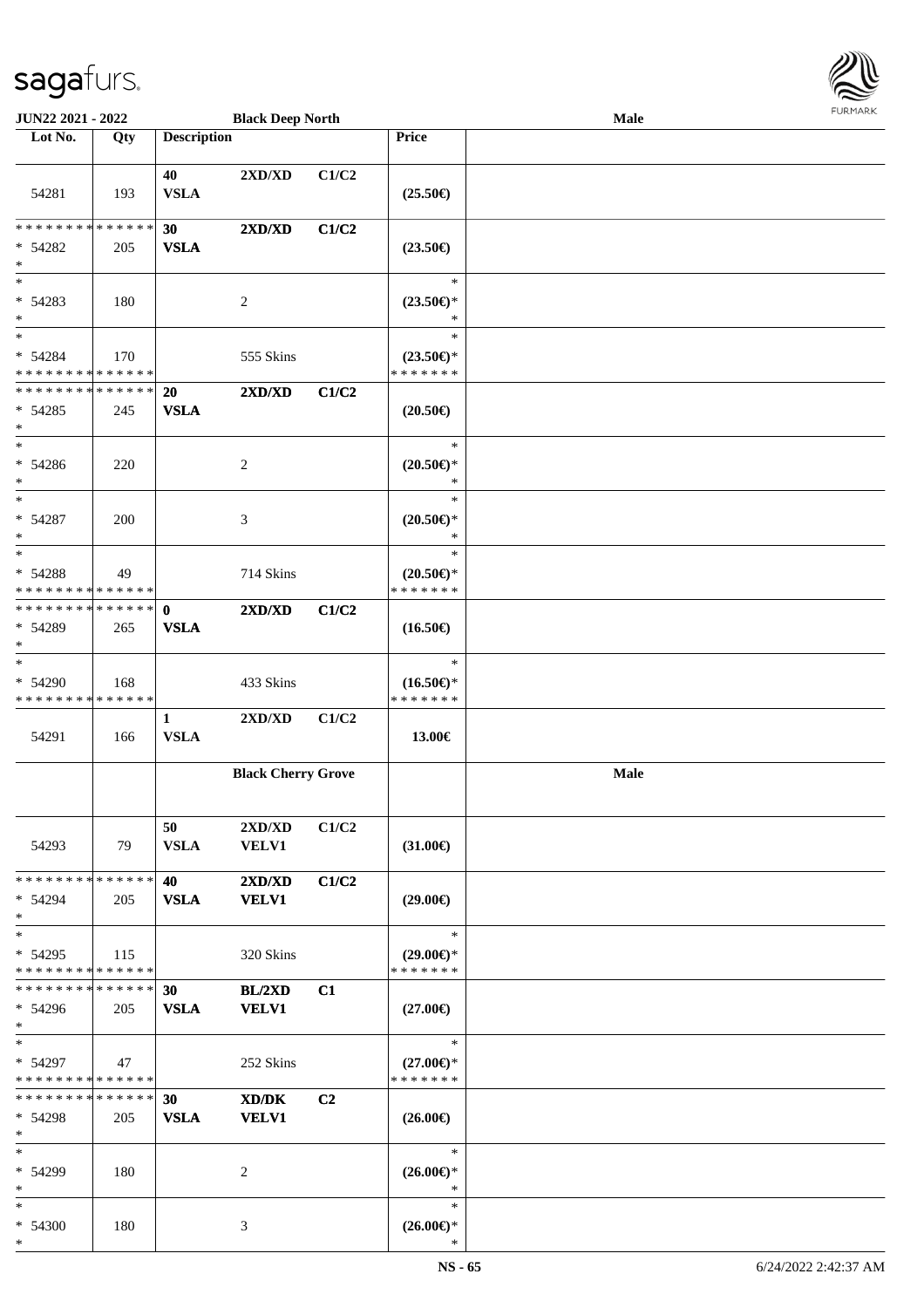

| <b>JUN22 2021 - 2022</b>                   |     |                    | <b>Black Cherry Grove</b>                    |                |                               | <b>Male</b> |  |
|--------------------------------------------|-----|--------------------|----------------------------------------------|----------------|-------------------------------|-------------|--|
| Lot No.                                    | Qty | <b>Description</b> |                                              |                | Price                         |             |  |
|                                            |     |                    |                                              |                |                               |             |  |
| $*$                                        |     | 30                 | $\bold{X}\bold{D}/\bold{D}\bold{K}$          | C <sub>2</sub> | $\ast$                        |             |  |
| $* 54301$<br>$*$                           | 180 | <b>VSLA</b>        | <b>VELV1</b>                                 |                | $(26.00\epsilon)$ *<br>$\ast$ |             |  |
| $\ast$                                     |     |                    |                                              |                | $\ast$                        |             |  |
| $* 54302$                                  | 20  |                    | 765 Skins                                    |                | $(26.00\epsilon)$ *           |             |  |
| * * * * * * * * * * * * * *                |     |                    |                                              |                | * * * * * * *                 |             |  |
| * * * * * * * * * * * * * *                |     | <b>20</b>          | BL/2XD                                       | C1             |                               |             |  |
| $* 54303$                                  | 245 | <b>VSLA</b>        | <b>VELV1</b>                                 |                | $(23.00\epsilon)$             |             |  |
| $*$                                        |     |                    |                                              |                |                               |             |  |
| $*$                                        |     |                    |                                              |                | $\ast$                        |             |  |
| $* 54304$                                  | 190 |                    | 435 Skins                                    |                | $(23.00\epsilon)$ *           |             |  |
| * * * * * * * * * * * * * *                |     |                    |                                              |                | * * * * * * *                 |             |  |
| * * * * * * * * * * * * * *                |     | 20                 | XD/DK                                        | C2             |                               |             |  |
| $* 54305$                                  | 245 | <b>VSLA</b>        | <b>VELV1</b>                                 |                | $(22.50\epsilon)$             |             |  |
| $\ast$                                     |     |                    |                                              |                |                               |             |  |
| $*$                                        |     |                    |                                              |                | $\ast$                        |             |  |
| $* 54306$                                  | 220 |                    | 2                                            |                | $(22.50\epsilon)$ *           |             |  |
| $*$                                        |     |                    |                                              |                | $\ast$                        |             |  |
| $*$                                        |     |                    |                                              |                | $\ast$                        |             |  |
| $* 54307$                                  | 220 |                    | 3                                            |                | $(22.50\epsilon)$ *           |             |  |
| $*$                                        |     |                    |                                              |                | $\ast$                        |             |  |
| $*$                                        |     |                    |                                              |                | $\ast$                        |             |  |
| $* 54308$                                  | 220 |                    | 4                                            |                | $(22.50\epsilon)$ *<br>$\ast$ |             |  |
| $*$<br>$\overline{\phantom{0}}$            |     |                    |                                              |                | $\ast$                        |             |  |
| * 54309                                    | 211 |                    | 1116 Skins                                   |                | $(22.50 \in )^*$              |             |  |
| * * * * * * * * * * * * * *                |     |                    |                                              |                | * * * * * * *                 |             |  |
| * * * * * * * * * * * * * * *              |     | $\mathbf{0}$       | BL/2XD                                       | C1             |                               |             |  |
| * 54310                                    | 265 | <b>VSLA</b>        | <b>VELV1</b>                                 |                | $(20.00\epsilon)$             |             |  |
| $*$                                        |     |                    |                                              |                |                               |             |  |
| $*$                                        |     |                    |                                              |                | $\ast$                        |             |  |
| $* 54311$                                  | 58  |                    | 323 Skins                                    |                | $(20.00\epsilon)$ *           |             |  |
| * * * * * * * * * * * * * *                |     |                    |                                              |                | * * * * * * *                 |             |  |
| * * * * * * * * <mark>* * * * * * *</mark> |     | $\mathbf{0}$       | XD/DK                                        | C2             |                               |             |  |
| $* 54312$                                  | 265 | <b>VSLA</b>        | VELV1                                        |                | $(19.50\epsilon)$             |             |  |
| $*$                                        |     |                    |                                              |                |                               |             |  |
| $\ast$                                     |     |                    |                                              |                | $\ast$                        |             |  |
| $* 54313$                                  | 240 |                    | 2                                            |                | $(19.50\epsilon)$ *           |             |  |
| $\ast$                                     |     |                    |                                              |                | $\ast$                        |             |  |
| $*$                                        |     |                    |                                              |                | $\ast$                        |             |  |
| $* 54314$<br>$*$                           | 240 |                    | 3                                            |                | $(19.50\epsilon)$ *<br>$\ast$ |             |  |
| $*$                                        |     |                    |                                              |                | $\ast$                        |             |  |
| $* 54315$                                  | 214 |                    | 959 Skins                                    |                | $(19.50\epsilon)$ *           |             |  |
| * * * * * * * * * * * * * *                |     |                    |                                              |                | * * * * * * *                 |             |  |
| * * * * * * * * * * * * * * *              |     | $\mathbf{1}$       | $2\mathbf{X}\mathbf{D}/\mathbf{X}\mathbf{D}$ | C1/C2          |                               |             |  |
| $* 54316$                                  | 325 | <b>VSLA</b>        | <b>VELV1</b>                                 |                | 14.00€                        |             |  |
| $*$                                        |     |                    |                                              |                |                               |             |  |
| $*$ $-$                                    |     |                    |                                              |                | $\ast$                        |             |  |
| $* 54317$                                  | 139 |                    | 464 Skins                                    |                | 14.00€*                       |             |  |
| * * * * * * * * * * * * * *                |     |                    |                                              |                | * * * * * * *                 |             |  |
|                                            |     |                    | <b>Black Woodmont</b>                        |                |                               | Male        |  |
|                                            |     |                    |                                              |                |                               |             |  |
|                                            |     |                    |                                              |                |                               |             |  |
|                                            |     | 50                 | 2XD/XD                                       | C1/C2          |                               |             |  |
| 54319                                      | 77  | <b>VSLA</b>        | <b>VELV2</b>                                 | <b>OPEN</b>    | $(38.00\epsilon)$             |             |  |
|                                            |     |                    |                                              |                |                               |             |  |
| * * * * * * * * <mark>* * * * * *</mark>   |     | 40                 | 2XD/XD                                       | C1/C2          |                               |             |  |
| $* 54320$                                  | 205 | <b>VSLA</b>        | <b>VELV2</b>                                 | <b>OPEN</b>    | $(35.00\epsilon)$             |             |  |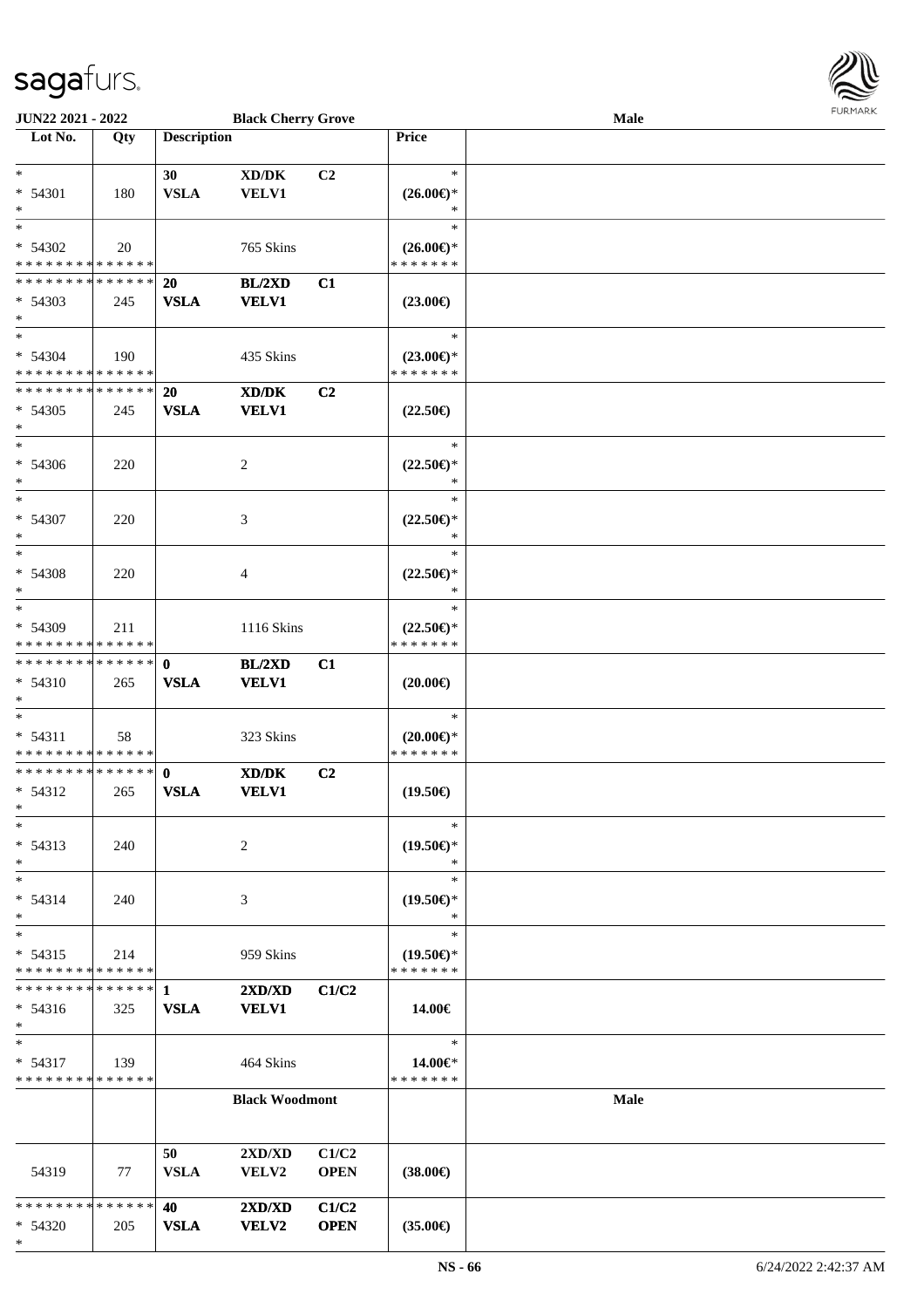

| JUN22 2021 - 2022                                                  |     |                          | <b>Black Woodmont</b>                                                                                                |                               |                                                | Male |  |
|--------------------------------------------------------------------|-----|--------------------------|----------------------------------------------------------------------------------------------------------------------|-------------------------------|------------------------------------------------|------|--|
| Lot No.                                                            | Qty | <b>Description</b>       |                                                                                                                      |                               | Price                                          |      |  |
| $*$<br>$* 54321$<br>$\ast$                                         | 180 | 40<br><b>VSLA</b>        | 2XD/XD<br>VELV2                                                                                                      | C1/C2<br><b>OPEN</b>          | $\ast$<br>$(35.00\epsilon)$ *<br>∗             |      |  |
| $\overline{\ast}$<br>* 54322<br>$\ast$<br>$\overline{\phantom{0}}$ | 180 |                          | 3                                                                                                                    |                               | $\ast$<br>$(35.00\epsilon)$ *<br>∗             |      |  |
| * 54323<br>* * * * * * * * * * * * * *                             | 34  |                          | 599 Skins                                                                                                            |                               | $\ast$<br>$(35.00\epsilon)$ *<br>* * * * * * * |      |  |
| * * * * * * * * * * * * * *<br>$* 54324$<br>$*$                    | 205 | 30<br><b>VSLA</b>        | BL/2XD<br><b>VELV2</b>                                                                                               | C1<br><b>OPEN</b>             | $(31.00\epsilon)$                              |      |  |
| $*$<br>$* 54325$<br>$*$                                            | 180 |                          | $\overline{c}$                                                                                                       |                               | $\ast$<br>$(31.00\epsilon)$ *<br>$\ast$        |      |  |
| $\ast$<br>$* 54326$<br>$*$                                         | 179 |                          | 3                                                                                                                    |                               | $\ast$<br>$(31.00\epsilon)$ *<br>$\ast$        |      |  |
| $\ast$<br>$* 54327$<br>$*$                                         | 180 |                          | 4                                                                                                                    |                               | $\ast$<br>$(31.00\epsilon)$ *<br>$\ast$        |      |  |
| $\overline{\ast}$<br>* 54328<br>$*$                                | 180 |                          | 5                                                                                                                    |                               | $\ast$<br>$(31.00\epsilon)$ *<br>$\ast$        |      |  |
| $*$<br>* 54329<br>$*$                                              | 180 |                          | 6                                                                                                                    |                               | $\ast$<br>$(31.00\epsilon)$ *<br>$\ast$        |      |  |
| $\overline{\ast}$<br>* 54330<br>* * * * * * * * * * * * * *        | 192 |                          | 1296 Skins                                                                                                           |                               | $\ast$<br>$(31.00\epsilon)$ *<br>* * * * * * * |      |  |
| * * * * * * * * * * * * * *<br>* 54331<br>$*$                      | 205 | 30<br>${\bf VSLA}$       | $\boldsymbol{\text{X}}\boldsymbol{\text{D}}\boldsymbol{/}\boldsymbol{\text{D}}\boldsymbol{\text{K}}$<br><b>VELV2</b> | C <sub>2</sub><br><b>OPEN</b> | $(30.00\epsilon)$                              |      |  |
| $*$<br>$* 54332$<br>$*$                                            | 180 |                          | 2                                                                                                                    |                               | $\ast$<br>$(30.00\epsilon)$ *<br>$\ast$        |      |  |
| $*$<br>$* 54333$<br>$*$                                            | 180 |                          | 3                                                                                                                    |                               | $\ast$<br>$(30.00\epsilon)$ *<br>$\ast$        |      |  |
| $*$<br>$* 54334$<br>* * * * * * * * * * * * * *                    | 94  |                          | 659 Skins                                                                                                            |                               | $\ast$<br>$(30.00\epsilon)$ *<br>* * * * * * * |      |  |
| * * * * * * * * * * * * * * *<br>$* 54335$<br>$*$                  | 245 | <b>20</b><br><b>VSLA</b> | BL/2XD<br><b>VELV2</b>                                                                                               | C1<br><b>OPEN</b>             | $(26.00\epsilon)$                              |      |  |
| $*$<br>* 54336<br>$*$                                              | 220 |                          | 2                                                                                                                    |                               | $\ast$<br>$(26.00\epsilon)$ *<br>$\ast$        |      |  |
| $*$<br>$* 54337$<br>$*$                                            | 220 |                          | 3                                                                                                                    |                               | $\ast$<br>$(26.00\epsilon)$ *<br>$\ast$        |      |  |
| $*$<br>* 54338<br>$*$                                              | 220 |                          | 4                                                                                                                    |                               | $\ast$<br>$(26.00\epsilon)$ *<br>$\ast$        |      |  |
| $*$<br>$* 54339$<br>* * * * * * * * * * * * * *                    | 107 |                          | 1012 Skins                                                                                                           |                               | $\ast$<br>$(26.00\epsilon)$ *<br>* * * * * * * |      |  |
| * * * * * * * * * * * * * * *<br>$* 54340$<br>$*$                  | 245 | 20<br><b>VSLA</b>        | XD/DK<br><b>VELV2</b>                                                                                                | C <sub>2</sub><br><b>OPEN</b> | $(25.50\epsilon)$                              |      |  |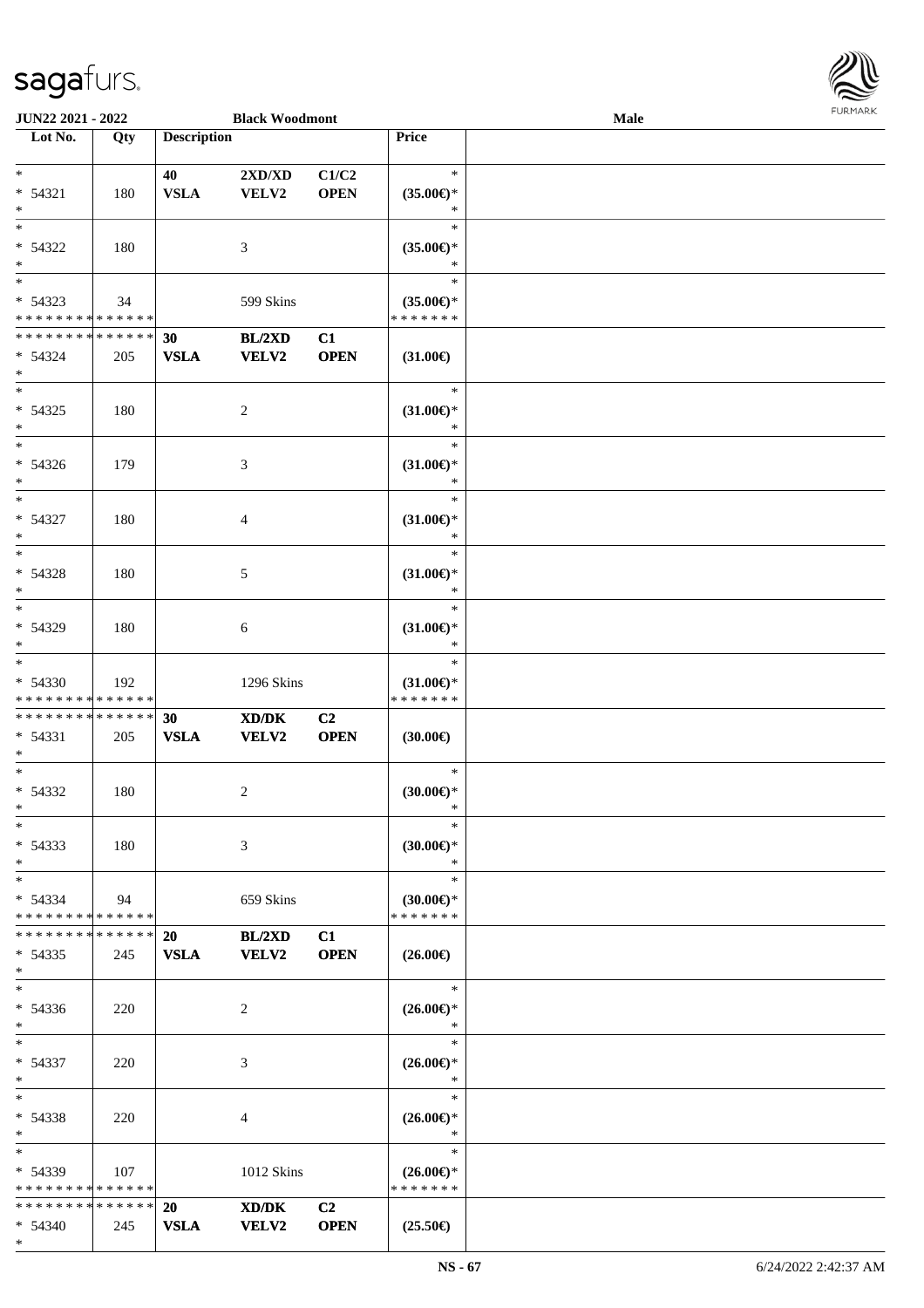

| JUN22 2021 - 2022             |     |                    | <b>Black Woodmont</b>               |                |                               | <b>Male</b> |  |
|-------------------------------|-----|--------------------|-------------------------------------|----------------|-------------------------------|-------------|--|
| Lot No.                       | Qty | <b>Description</b> |                                     |                | Price                         |             |  |
|                               |     |                    |                                     |                |                               |             |  |
| $*$                           |     | 20                 | $\bold{X}\bold{D}/\bold{D}\bold{K}$ | C <sub>2</sub> | $\ast$                        |             |  |
| $* 54341$                     | 220 | <b>VSLA</b>        | VELV2                               | <b>OPEN</b>    | $(25.50\epsilon)$ *           |             |  |
| $\ast$                        |     |                    |                                     |                | *                             |             |  |
| $*$                           |     |                    |                                     |                | $\ast$                        |             |  |
| $* 54342$                     | 187 |                    | 652 Skins                           |                | $(25.50\epsilon)$ *           |             |  |
| * * * * * * * * * * * * * *   |     |                    |                                     |                | * * * * * * *                 |             |  |
| * * * * * * * * * * * * * * * |     | $\mathbf 0$        | 2XD/XD                              | C1/C2          |                               |             |  |
| $* 54343$                     | 265 | <b>VSLA</b>        | VELV2                               | <b>OPEN</b>    | $(21.00\epsilon)$             |             |  |
| $*$                           |     |                    |                                     |                |                               |             |  |
| $*$                           |     |                    |                                     |                | $\ast$                        |             |  |
| * 54344                       | 240 |                    | $\overline{c}$                      |                | $(21.00\epsilon)$ *           |             |  |
| $*$                           |     |                    |                                     |                | $\ast$                        |             |  |
| $\ast$                        |     |                    |                                     |                | $\ast$                        |             |  |
| $* 54345$                     | 128 |                    | 633 Skins                           |                | $(21.00\epsilon)$ *           |             |  |
| * * * * * * * * * * * * * *   |     |                    |                                     |                | * * * * * * *                 |             |  |
|                               |     | 1                  | 2XD/XD                              | C1/C2          |                               |             |  |
| 54346                         | 184 | <b>VSLA</b>        | VELV2                               | <b>OPEN</b>    | 14.50€                        |             |  |
|                               |     |                    |                                     |                |                               |             |  |
|                               |     |                    | <b>Black C &amp; A Mink Ranch</b>   |                |                               | <b>Male</b> |  |
|                               |     |                    |                                     |                |                               |             |  |
|                               |     |                    |                                     |                |                               |             |  |
| * * * * * * * * * * * * * *   |     | 30                 | 2XD/XD                              | C1/C2          |                               |             |  |
| * 54348                       | 205 | <b>VSLA</b>        | VELV2                               |                | $(31.00\epsilon)$             |             |  |
| $*$                           |     |                    |                                     |                |                               |             |  |
| $*$                           |     |                    |                                     |                | $\ast$                        |             |  |
| * 54349                       | 180 |                    | 2                                   |                | $(31.00\epsilon)$ *           |             |  |
| $*$                           |     |                    |                                     |                | *                             |             |  |
| $\ast$                        |     |                    |                                     |                | $\ast$                        |             |  |
| $* 54350$                     | 180 |                    | 3                                   |                | $(31.00\mathsf{E})^*$         |             |  |
| $*$                           |     |                    |                                     |                | $\ast$                        |             |  |
| $*$                           |     |                    |                                     |                | $\ast$                        |             |  |
| $* 54351$                     | 41  |                    | 606 Skins                           |                | $(31.00\epsilon)$ *           |             |  |
| * * * * * * * * * * * * * *   |     |                    |                                     |                | * * * * * * *                 |             |  |
| * * * * * * * * * * * * * *   |     | 20                 | 2XD/XD                              | C1/C2          |                               |             |  |
| $* 54352$                     | 245 | <b>VSLA</b>        | VELV2                               |                | $(27.00\epsilon)$             |             |  |
| $*$<br>$\ast$                 |     |                    |                                     |                | $\ast$                        |             |  |
| * 54353                       |     |                    |                                     |                |                               |             |  |
| $\ast$                        | 220 |                    | 2                                   |                | $(27.00\epsilon)$ *<br>$\ast$ |             |  |
| $\ast$                        |     |                    |                                     |                | $\ast$                        |             |  |
| * 54354                       | 144 |                    | 609 Skins                           |                | $(27.00\epsilon)$ *           |             |  |
| * * * * * * * * * * * * * *   |     |                    |                                     |                | * * * * * * *                 |             |  |
|                               |     |                    | <b>Black Springbrook</b>            |                |                               | <b>Male</b> |  |
|                               |     |                    |                                     |                |                               |             |  |
|                               |     |                    |                                     |                |                               |             |  |
| * * * * * * * * * * * * * *   |     | 40                 | 2XD/XD                              | C1/C2          |                               |             |  |
| $* 54356$                     | 205 | <b>VSLA</b>        | VELV2                               |                | $(35.00\epsilon)$             |             |  |
| $*$                           |     |                    |                                     |                |                               |             |  |
| $\ast$                        |     |                    |                                     |                | $\ast$                        |             |  |
| * 54357                       | 137 |                    | 342 Skins                           |                | $(35.00\epsilon)$ *           |             |  |
| * * * * * * * * * * * * * *   |     |                    |                                     |                | * * * * * * *                 |             |  |
| * * * * * * * * * * * * * *   |     | 30                 | BL/2XD                              | C1             |                               |             |  |
| $* 54358$                     | 205 | <b>VSLA</b>        | VELV2                               |                | $(31.00\epsilon)$             |             |  |
| $*$                           |     |                    |                                     |                |                               |             |  |
| $\ast$                        |     |                    |                                     |                | $\ast$                        |             |  |
| * 54359                       | 180 |                    | 2                                   |                | $(31.00\epsilon)$ *           |             |  |
| $\ast$                        |     |                    |                                     |                | $\ast$                        |             |  |
| $\ast$                        |     |                    |                                     |                | $\ast$                        |             |  |
| * 54360                       | 180 |                    | 3                                   |                | $(31.00\epsilon)$ *           |             |  |
| $\ast$                        |     |                    |                                     |                | $\ast$                        |             |  |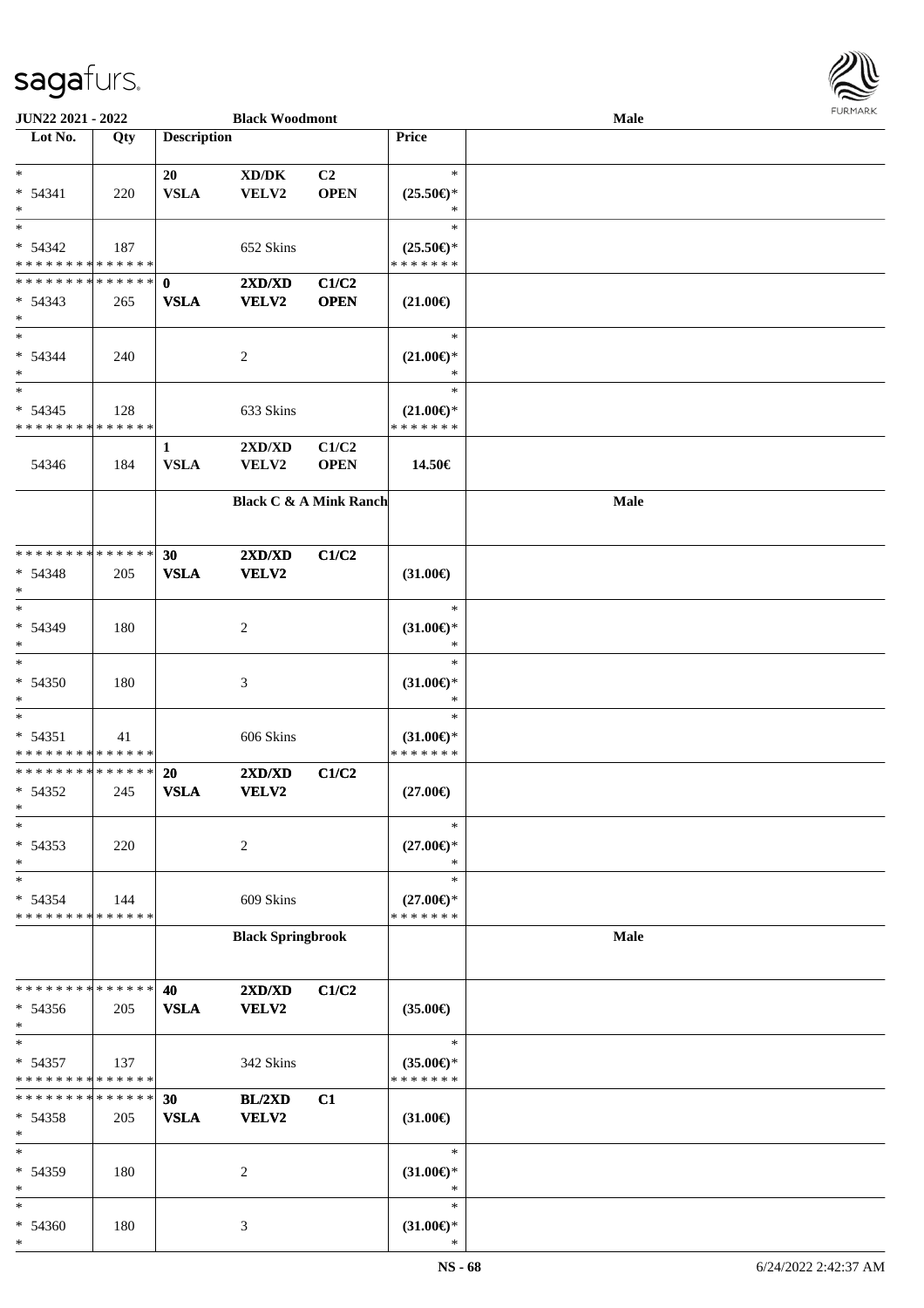

| <b>JUN22 2021 - 2022</b>                                                 |     |                    | <b>Black Springbrook</b>                    |       |                                      | Male | <b>LOKINKY</b> |
|--------------------------------------------------------------------------|-----|--------------------|---------------------------------------------|-------|--------------------------------------|------|----------------|
| Lot No.                                                                  | Qty | <b>Description</b> |                                             |       | Price                                |      |                |
|                                                                          |     |                    |                                             |       |                                      |      |                |
| $*$                                                                      |     | 30                 | BL/2XD                                      | C1    | $\ast$                               |      |                |
| $* 54361$<br>$*$                                                         | 180 | <b>VSLA</b>        | VELV2                                       |       | $(31.00\epsilon)$ *<br>$\ast$        |      |                |
| $*$                                                                      |     |                    |                                             |       | $\ast$                               |      |                |
| $* 54362$                                                                | 87  |                    | 832 Skins                                   |       | $(31.00\epsilon)$ *                  |      |                |
| * * * * * * * * <mark>* * * * * * *</mark>                               |     |                    |                                             |       | * * * * * * *                        |      |                |
| * * * * * * * * * * * * * * *                                            |     | 30                 | 2XD/XD                                      | C1/C2 |                                      |      |                |
| $* 54363$                                                                | 205 | <b>VSLA</b>        | VELV2                                       |       | $(31.00\epsilon)$                    |      |                |
| $*$                                                                      |     |                    |                                             |       |                                      |      |                |
| $\overline{\mathbf{r}}$                                                  |     |                    |                                             |       | $\ast$                               |      |                |
| $* 54364$                                                                | 180 |                    | 385 Skins                                   |       | $(31.00\epsilon)$ *                  |      |                |
| * * * * * * * * * * * * * *                                              |     |                    |                                             |       | * * * * * * *                        |      |                |
| * * * * * * * * * * * * * *                                              |     | 30                 | XD/DK                                       | C2    |                                      |      |                |
| $* 54365$                                                                | 205 | <b>VSLA</b>        | VELV2                                       |       | $(30.00\epsilon)$                    |      |                |
| $*$                                                                      |     |                    |                                             |       |                                      |      |                |
| $\ast$                                                                   |     |                    |                                             |       | $\ast$                               |      |                |
| $* 54366$                                                                | 180 |                    | 2                                           |       | $(30.00\epsilon)$ *                  |      |                |
| $*$<br>$*$                                                               |     |                    |                                             |       | $\ast$                               |      |                |
|                                                                          |     |                    |                                             |       | $\ast$                               |      |                |
| * 54367<br>* * * * * * * * * * * * * *                                   | 169 |                    | 554 Skins                                   |       | $(30.00\epsilon)$ *<br>* * * * * * * |      |                |
| * * * * * * * * * * * * * *                                              |     | 20                 | BL/2XD                                      | C1    |                                      |      |                |
| * 54368                                                                  | 245 | <b>VSLA</b>        | <b>VELV2</b>                                |       | $(26.00\epsilon)$                    |      |                |
| $*$                                                                      |     |                    |                                             |       |                                      |      |                |
| $*$                                                                      |     |                    |                                             |       | $\ast$                               |      |                |
| * 54369                                                                  | 220 |                    | 2                                           |       | $(26.00\epsilon)$ *                  |      |                |
| $\ast$                                                                   |     |                    |                                             |       | $\ast$                               |      |                |
| $*$                                                                      |     |                    |                                             |       | $\ast$                               |      |                |
| * 54370                                                                  | 220 |                    | 3                                           |       | $(26.00\epsilon)$ *                  |      |                |
| $\ast$                                                                   |     |                    |                                             |       | $\ast$                               |      |                |
| $*$                                                                      |     |                    |                                             |       | $\ast$                               |      |                |
| $* 54371$                                                                | 220 |                    | 4                                           |       | $(26.00\epsilon)$ *                  |      |                |
| $*$                                                                      |     |                    |                                             |       | $\ast$                               |      |                |
| $*$                                                                      |     |                    |                                             |       | $\ast$                               |      |                |
| $* 54372$                                                                | 54  |                    | 959 Skins                                   |       | $(26.00\epsilon)$ *                  |      |                |
| * * * * * * * * <mark>* * * * * *</mark><br>******** <mark>******</mark> |     |                    |                                             |       | * * * * * * *                        |      |                |
| $* 54373$                                                                | 245 | 20                 | 2XD/XD                                      | C1/C2 | $(26.00\epsilon)$                    |      |                |
| $\ast$                                                                   |     | <b>VSLA</b>        | <b>VELV2</b>                                |       |                                      |      |                |
| $*$                                                                      |     |                    |                                             |       | $\ast$                               |      |                |
| $* 54374$                                                                | 220 |                    | 2                                           |       | $(26.00\epsilon)$ *                  |      |                |
| $*$                                                                      |     |                    |                                             |       | $\ast$                               |      |                |
| $*$                                                                      |     |                    |                                             |       | $\ast$                               |      |                |
| $* 54375$                                                                | 98  |                    | 563 Skins                                   |       | $(26.00\epsilon)$ *                  |      |                |
| * * * * * * * * * * * * * * <mark>*</mark>                               |     |                    |                                             |       | * * * * * * *                        |      |                |
| * * * * * * * * * * * * * * *                                            |     | <b>20</b>          | $\mathbf{X}\mathbf{D}/\mathbf{D}\mathbf{K}$ | C2    |                                      |      |                |
| $* 54376$                                                                | 245 | <b>VSLA</b>        | <b>VELV2</b>                                |       | $(25.00\epsilon)$                    |      |                |
| $\ast$                                                                   |     |                    |                                             |       |                                      |      |                |
| $*$                                                                      |     |                    |                                             |       | $\ast$                               |      |                |
| $* 54377$                                                                | 220 |                    | 2                                           |       | $(25.00\epsilon)$ *                  |      |                |
| $*$                                                                      |     |                    |                                             |       | $\ast$                               |      |                |
| $*$ $-$                                                                  |     |                    |                                             |       | $\ast$                               |      |                |
| * 54378                                                                  | 220 |                    | 3                                           |       | $(25.00\epsilon)$ *                  |      |                |
| $*$<br>$*$ $*$                                                           |     |                    |                                             |       | $\ast$<br>$\ast$                     |      |                |
|                                                                          |     |                    |                                             |       |                                      |      |                |
| * 54379<br>* * * * * * * * <mark>* * * * * *</mark>                      | 31  |                    | 716 Skins                                   |       | $(25.00\epsilon)$ *<br>* * * * * * * |      |                |
|                                                                          |     |                    | 2XD/XD                                      | C1/C2 |                                      |      |                |
| $* 54380$                                                                | 265 | <b>VSLA</b>        | <b>VELV2</b>                                |       | $(21.50\epsilon)$                    |      |                |
| $*$                                                                      |     |                    |                                             |       |                                      |      |                |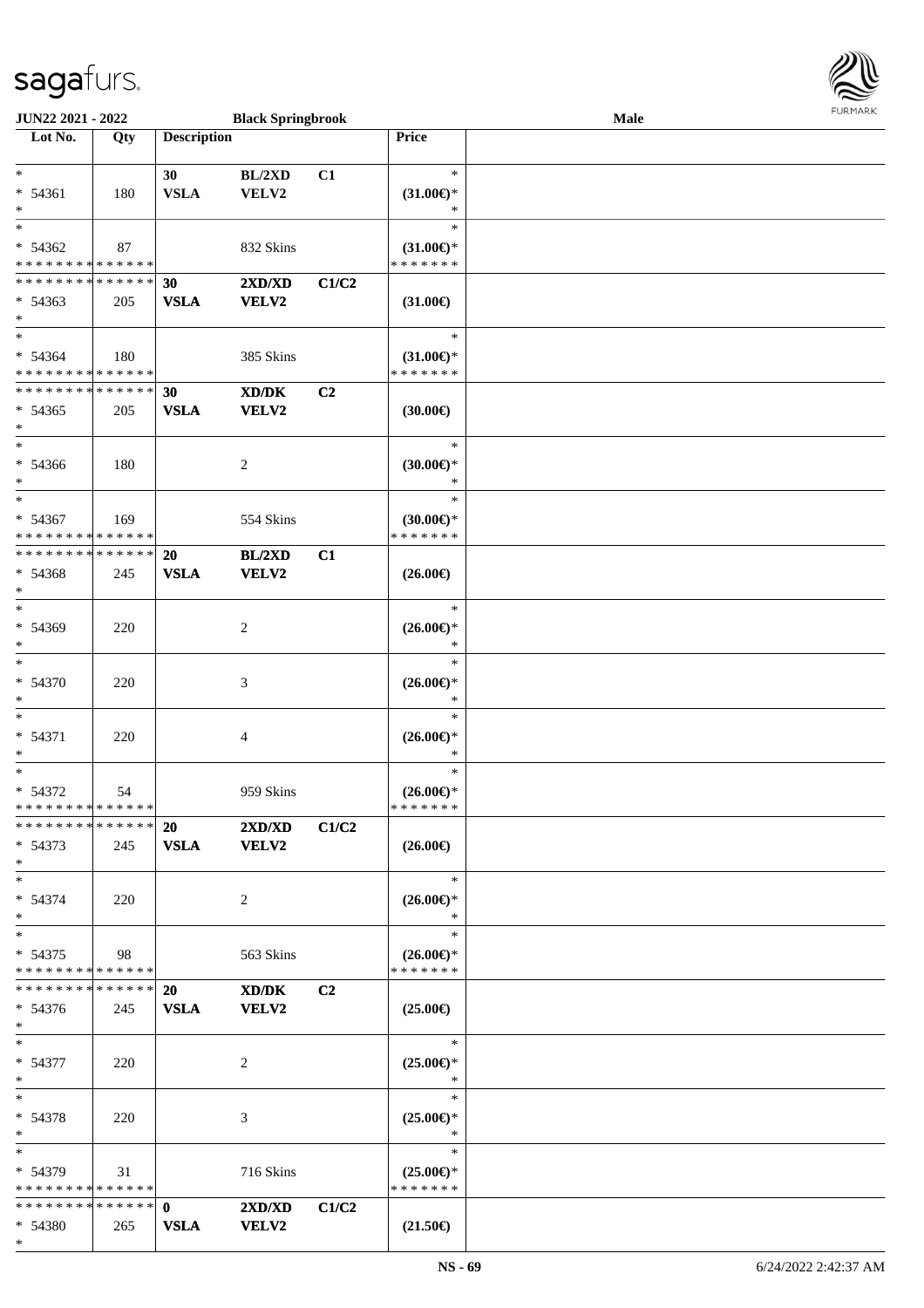

| JUN22 2021 - 2022                      |     |                             | <b>Black Springbrook</b> |                                  |                                                   | Male        | <b>FURPIARA</b> |
|----------------------------------------|-----|-----------------------------|--------------------------|----------------------------------|---------------------------------------------------|-------------|-----------------|
| $\overline{\text{Lot No.}}$            | Qty | <b>Description</b>          |                          |                                  | Price                                             |             |                 |
|                                        |     |                             |                          |                                  |                                                   |             |                 |
| $*$                                    |     | $\mathbf{0}$                | 2XD/XD                   | C1/C2                            | $\ast$                                            |             |                 |
| * 54381                                | 240 | <b>VSLA</b>                 | VELV2                    |                                  | $(21.50\mathnormal{\in}\mathcal{)^{\! \! \circ}}$ |             |                 |
| $\ast$<br>$\ast$                       |     |                             |                          |                                  | $\ast$<br>$\ast$                                  |             |                 |
|                                        |     |                             |                          |                                  |                                                   |             |                 |
| * 54382<br>* * * * * * * * * * * * * * | 235 |                             | 740 Skins                |                                  | $(21.50\epsilon)$ *<br>* * * * * * *              |             |                 |
| * * * * * * * * * * * * * * *          |     |                             |                          |                                  |                                                   |             |                 |
|                                        |     | $\mathbf{0}$<br><b>VSLA</b> | 2XD/XD                   | C1/C2                            |                                                   |             |                 |
| * 54383<br>$\ast$                      | 265 |                             | <b>VELV2</b>             |                                  | $(21.50\epsilon)$                                 |             |                 |
| $*$                                    |     |                             |                          |                                  | $\ast$                                            |             |                 |
| * 54384                                | 152 |                             | 417 Skins                |                                  | $(21.50\epsilon)$ *                               |             |                 |
| * * * * * * * * * * * * * *            |     |                             |                          |                                  | * * * * * * *                                     |             |                 |
| * * * * * * * * * * * * * * *          |     | 1                           | 2XD/XD                   | C1/C2                            |                                                   |             |                 |
| * 54385                                | 325 | <b>VSLA</b>                 | VELV2                    |                                  | 15.00€                                            |             |                 |
| $*$                                    |     |                             |                          |                                  |                                                   |             |                 |
| $\ast$                                 |     |                             |                          |                                  | $\ast$                                            |             |                 |
| * 54386                                | 54  |                             | 379 Skins                |                                  | 14.50€*                                           |             |                 |
| * * * * * * * * * * * * * *            |     |                             |                          |                                  | * * * * * * *                                     |             |                 |
|                                        |     |                             | <b>Black Zimbal Mink</b> |                                  |                                                   | Male        |                 |
|                                        |     |                             |                          |                                  |                                                   |             |                 |
|                                        |     |                             |                          |                                  |                                                   |             |                 |
|                                        |     | 50                          | 2XD/XD                   | C1/C2                            |                                                   |             |                 |
| 54388                                  | 78  | <b>VSLA</b>                 | VELV2                    |                                  | $(37.00\epsilon)$                                 |             |                 |
|                                        |     |                             |                          |                                  |                                                   |             |                 |
| * * * * * * * * * * * * * *            |     | 30                          | <b>XD</b>                | C <sub>2</sub>                   |                                                   |             |                 |
| * 54389<br>$\ast$                      | 200 | <b>VSLA</b>                 | VELV2                    |                                  | $(31.00\epsilon)$                                 |             |                 |
| $\ast$                                 |     |                             |                          |                                  | $\ast$                                            |             |                 |
| * 54390                                | 180 |                             | 2                        |                                  | $(31.00\epsilon)$ *                               |             |                 |
| $\ast$                                 |     |                             |                          |                                  | ∗                                                 |             |                 |
| $\ast$                                 |     |                             |                          |                                  | $\ast$                                            |             |                 |
| * 54391                                | 92  |                             | 472 Skins                |                                  | $(31.00\epsilon)$ *                               |             |                 |
| * * * * * * * * * * * * * *            |     |                             |                          |                                  | * * * * * * *                                     |             |                 |
| * * * * * * * * * * * * * *            |     | 20                          | BL/2XD                   | C1                               |                                                   |             |                 |
| * 54392                                | 240 | <b>VSLA</b>                 | VELV2                    |                                  | $(27.00\epsilon)$                                 |             |                 |
| $\mathbf{x}$                           |     |                             |                          |                                  |                                                   |             |                 |
| $\ast$                                 |     |                             |                          |                                  | $\ast$                                            |             |                 |
| $* 54393$                              | 220 |                             | 2                        |                                  | $(27.00\epsilon)$ *                               |             |                 |
| $\ast$                                 |     |                             |                          |                                  | $\ast$                                            |             |                 |
| $\ast$                                 |     |                             |                          |                                  | $\ast$                                            |             |                 |
| * 54394                                | 220 |                             | 3                        |                                  | $(27.00\epsilon)$ *                               |             |                 |
| $\ast$<br>$\ast$                       |     |                             |                          |                                  | *<br>$\ast$                                       |             |                 |
| $* 54395$                              |     |                             |                          |                                  |                                                   |             |                 |
| * * * * * * * * * * * * * *            | 47  |                             | 727 Skins                |                                  | $(27.00\epsilon)$ *<br>* * * * * * *              |             |                 |
|                                        |     | 20                          | <b>XD</b>                | C2                               |                                                   |             |                 |
| 54396                                  | 193 | <b>VSLA</b>                 | ${\bf VELV2}$            |                                  | $(26.50\epsilon)$                                 |             |                 |
|                                        |     |                             |                          |                                  |                                                   |             |                 |
|                                        |     | $\bf{0}$                    | 2XD/XD                   | C1/C2                            |                                                   |             |                 |
| 54397                                  | 272 | <b>VSLA</b>                 | VELV2                    |                                  | $(22.00\epsilon)$                                 |             |                 |
|                                        |     |                             |                          |                                  |                                                   |             |                 |
|                                        |     |                             |                          | <b>Black David Dittrich-Ames</b> |                                                   | <b>Male</b> |                 |
|                                        |     |                             |                          |                                  |                                                   |             |                 |
|                                        |     |                             |                          |                                  |                                                   |             |                 |
|                                        |     | 50                          | 2XD/XD                   | C1/C2                            |                                                   |             |                 |
| 54399                                  | 163 | <b>VSLA</b>                 | VELV2                    |                                  | $(37.00\epsilon)$                                 |             |                 |
| * * * * * * * * * * * * * *            |     | 40                          | 2XD/XD                   | C1/C2                            |                                                   |             |                 |
| $* 54400$                              | 205 | <b>VSLA</b>                 | VELV2                    |                                  | $(35.00\epsilon)$                                 |             |                 |
| $\ast$                                 |     |                             |                          |                                  |                                                   |             |                 |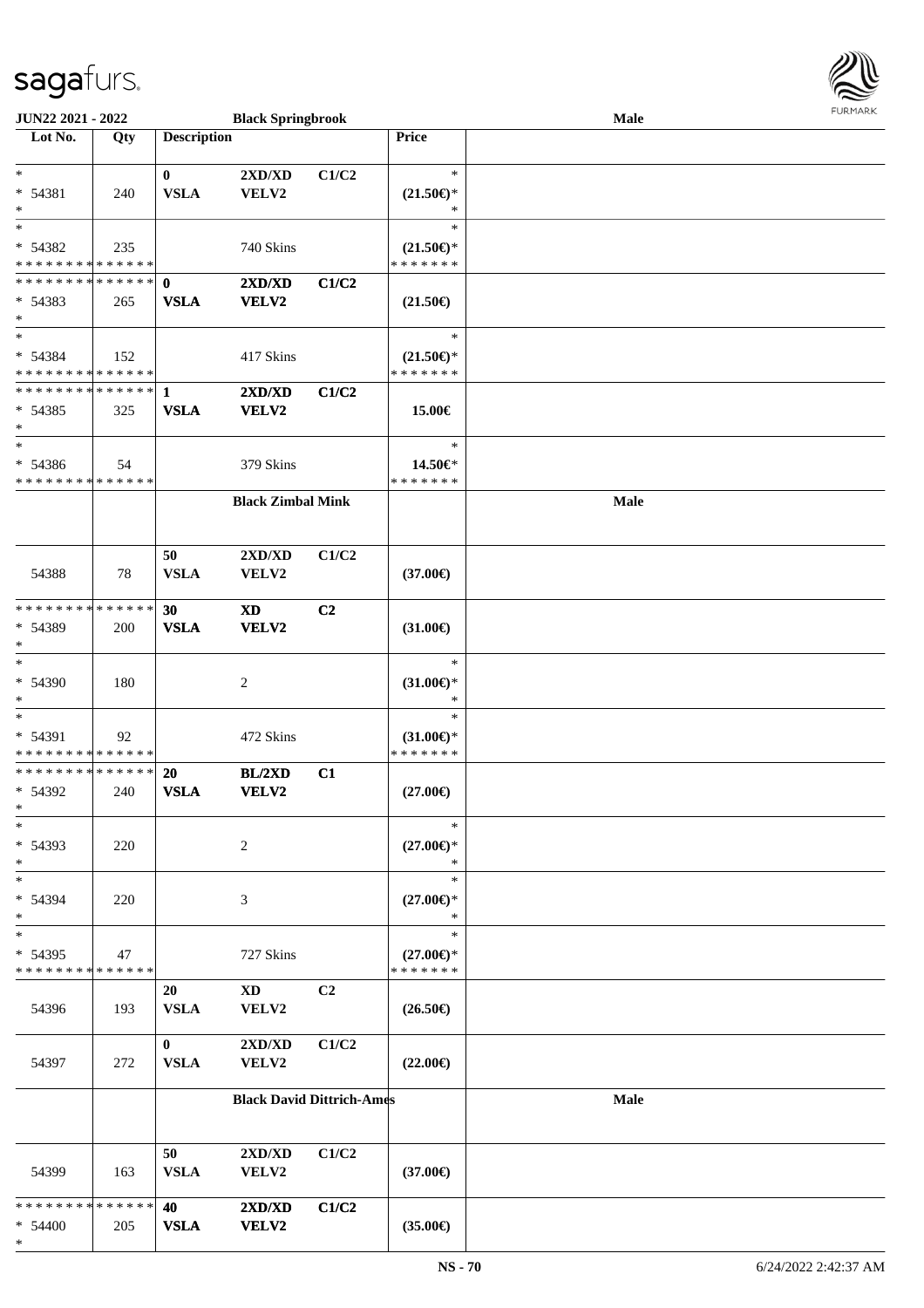

| <b>JUN22 2021 - 2022</b>                   |     |                    | <b>Black David Dittrich-Ames</b> |                |                     | Male |
|--------------------------------------------|-----|--------------------|----------------------------------|----------------|---------------------|------|
| Lot No.                                    | Qty | <b>Description</b> |                                  |                | <b>Price</b>        |      |
|                                            |     |                    |                                  |                |                     |      |
| $*$                                        |     | 40                 | $2{\bf X}{\bf D}/{\bf X}{\bf D}$ | C1/C2          | $\ast$              |      |
| $* 54401$                                  | 180 | <b>VSLA</b>        | <b>VELV2</b>                     |                | $(35.00\epsilon)$ * |      |
| $*$                                        |     |                    |                                  |                | ∗                   |      |
| $\ddot{x}$                                 |     |                    |                                  |                | $\ast$              |      |
|                                            |     |                    |                                  |                |                     |      |
| $* 54402$                                  | 42  |                    | 427 Skins                        |                | $(35.00\epsilon)$ * |      |
| * * * * * * * * <mark>* * * * * * *</mark> |     |                    |                                  |                | * * * * * * *       |      |
| * * * * * * * * <mark>* * * * * * *</mark> |     | 30                 | BL/2XD                           | C1             |                     |      |
| $* 54403$                                  | 205 | <b>VSLA</b>        | <b>VELV2</b>                     |                | $(32.00\epsilon)$   |      |
| $\ast$                                     |     |                    |                                  |                |                     |      |
| $*$                                        |     |                    |                                  |                | $\ast$              |      |
|                                            |     |                    |                                  |                |                     |      |
| $* 54404$                                  | 180 |                    | 2                                |                | $(32.00\epsilon)$ * |      |
| $*$                                        |     |                    |                                  |                | $\ast$              |      |
| $\overline{\ast}$                          |     |                    |                                  |                | $\ast$              |      |
| $* 54405$                                  | 180 |                    | 3                                |                | $(32.00\epsilon)$ * |      |
| $\ast$                                     |     |                    |                                  |                | $\ast$              |      |
| $\ast$                                     |     |                    |                                  |                | $\ast$              |      |
| $* 54406$                                  | 180 |                    | 4                                |                | $(32.00\epsilon)$ * |      |
| $\ast$                                     |     |                    |                                  |                | $\ast$              |      |
| $*$                                        |     |                    |                                  |                |                     |      |
|                                            |     |                    |                                  |                | $\ast$              |      |
| $* 54407$                                  | 113 |                    | 858 Skins                        |                | $(32.00\epsilon)$ * |      |
| * * * * * * * * <mark>* * * * * *</mark>   |     |                    |                                  |                | * * * * * * *       |      |
| * * * * * * * * * * * * * * <mark>*</mark> |     | 30                 | 2XD/XD                           | C1/C2          |                     |      |
| $* 54408$                                  | 205 | <b>VSLA</b>        | <b>VELV2</b>                     |                | $(31.00\epsilon)$   |      |
| $\ast$                                     |     |                    |                                  |                |                     |      |
| $\ast$                                     |     |                    |                                  |                | $\ast$              |      |
|                                            |     |                    |                                  |                |                     |      |
| $* 54409$                                  | 180 |                    | 2                                |                | $(31.00\epsilon)$ * |      |
| $\ast$                                     |     |                    |                                  |                | $\ast$              |      |
| $\ast$                                     |     |                    |                                  |                | $\ast$              |      |
| $* 54410$                                  | 180 |                    | 3                                |                | $(31.00\epsilon)$ * |      |
| $*$                                        |     |                    |                                  |                | $\ast$              |      |
| $\ast$                                     |     |                    |                                  |                | $\ast$              |      |
| $* 54411$                                  | 180 |                    | $\overline{4}$                   |                | $(31.00\epsilon)$ * |      |
| $\ast$                                     |     |                    |                                  |                | $\ast$              |      |
| $\ast$                                     |     |                    |                                  |                | $\ast$              |      |
|                                            |     |                    |                                  |                |                     |      |
| $* 54412$                                  | 120 |                    | 865 Skins                        |                | $(31.00\epsilon)$ * |      |
| * * * * * * * * <mark>* * * * * *</mark>   |     |                    |                                  |                | * * * * * * *       |      |
| * * * * * * * * <mark>* * * * * * *</mark> |     | 30                 | XD/DK                            | C <sub>2</sub> |                     |      |
| $* 54413$                                  | 205 | VSLA VELV2         |                                  |                | $(30.00\epsilon)$   |      |
| $\ast$                                     |     |                    |                                  |                |                     |      |
| $*$ $-$                                    |     |                    |                                  |                | $\ast$              |      |
| $* 54414$                                  |     |                    |                                  |                |                     |      |
|                                            | 180 |                    | $\overline{2}$                   |                | $(30.00\epsilon)$ * |      |
| $\ast$                                     |     |                    |                                  |                | $\ast$              |      |
| $\ddot{x}$                                 |     |                    |                                  |                | $\ast$              |      |
| $* 54415$                                  | 180 |                    | 3                                |                | $(30.00\epsilon)$ * |      |
| $\ast$                                     |     |                    |                                  |                | $\ast$              |      |
| $\ddot{x}$                                 |     |                    |                                  |                | $\ast$              |      |
| $* 54416$                                  | 180 |                    | $\overline{4}$                   |                | $(30.00\epsilon)$ * |      |
| $*$                                        |     |                    |                                  |                | $\ast$              |      |
| $*$ $-$                                    |     |                    |                                  |                | $\ast$              |      |
|                                            |     |                    |                                  |                |                     |      |
| $* 54417$                                  | 180 |                    | 925 Skins                        |                | $(30.00\epsilon)$ * |      |
| * * * * * * * * <mark>* * * * * *</mark>   |     |                    |                                  |                | * * * * * * *       |      |
| * * * * * * * * * * * * * * <mark>*</mark> |     | 20                 | BL/2XD                           | C1             |                     |      |
| $* 54418$                                  | 245 | <b>VSLA</b>        | <b>VELV2</b>                     |                | $(27.00\epsilon)$   |      |
| $\ast$                                     |     |                    |                                  |                |                     |      |
| $*$ $-$                                    |     |                    |                                  |                | $*$                 |      |
| $* 54419$                                  | 220 |                    | 2                                |                | $(27.00\epsilon)$ * |      |
| $*$                                        |     |                    |                                  |                | $\ast$              |      |
|                                            |     |                    |                                  |                |                     |      |
| $\ddot{x}$                                 |     |                    |                                  |                | $\ast$              |      |
| $* 54420$                                  | 220 |                    | 3                                |                | $(27.00\epsilon)$ * |      |
| $\ast$                                     |     |                    |                                  |                | $\ast$              |      |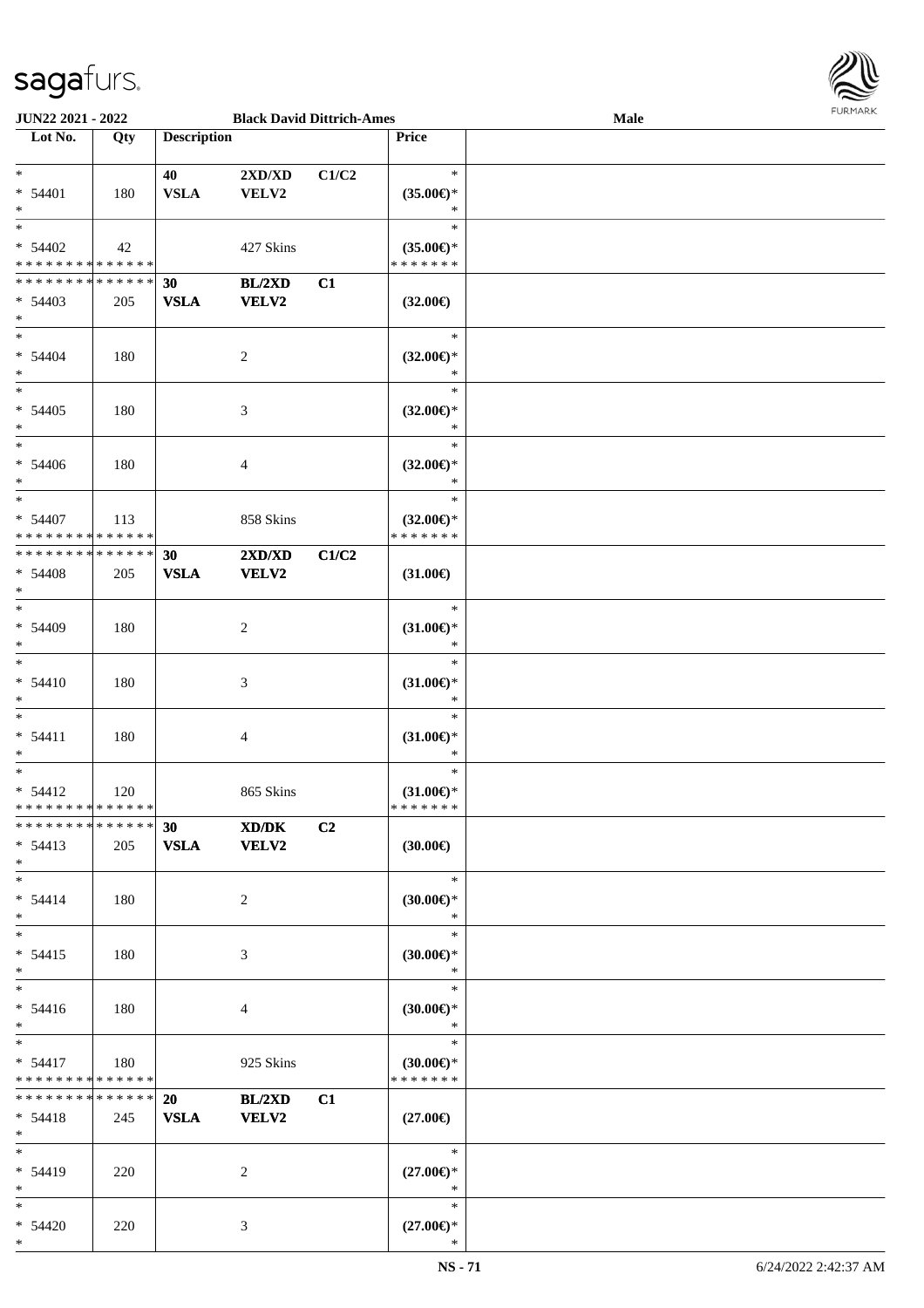

| <b>JUN22 2021 - 2022</b>      |             |                    | <b>Black David Dittrich-Ames</b> |                |                                    | Male |  |
|-------------------------------|-------------|--------------------|----------------------------------|----------------|------------------------------------|------|--|
| Lot No.                       | Qty         | <b>Description</b> |                                  |                | <b>Price</b>                       |      |  |
|                               |             |                    |                                  |                |                                    |      |  |
| $*$                           |             | 20                 | BL/2XD                           | C1             | $\ast$                             |      |  |
| $* 54421$                     | 220         | <b>VSLA</b>        | VELV2                            |                | $(27.00\epsilon)$ *                |      |  |
| $\ast$                        |             |                    |                                  |                | ∗                                  |      |  |
|                               |             |                    |                                  |                |                                    |      |  |
|                               |             |                    |                                  |                | $\ast$                             |      |  |
| $* 54422$                     | 220         |                    | 5                                |                | $(27.00\epsilon)$ *                |      |  |
| $*$                           |             |                    |                                  |                | ∗                                  |      |  |
|                               |             |                    |                                  |                | $\ast$                             |      |  |
| $* 54423$                     | 220         |                    | 6                                |                | $(27.00\epsilon)$ *                |      |  |
| $*$                           |             |                    |                                  |                | $\ast$                             |      |  |
| $*$                           |             |                    |                                  |                | $\ast$                             |      |  |
|                               |             |                    |                                  |                |                                    |      |  |
| $* 54424$                     | 86          |                    | 1431 Skins                       |                | $(27.00\epsilon)$ *                |      |  |
| * * * * * * * * * * * * * * * |             |                    |                                  |                | * * * * * * *                      |      |  |
| * * * * * * * * * * * * * * * |             | 20                 | BL/2XD                           | C1             |                                    |      |  |
| $* 54425$                     | 245         | <b>VSLA</b>        | <b>VELV2</b>                     |                | $(27.00\epsilon)$                  |      |  |
| $*$                           |             |                    |                                  |                |                                    |      |  |
| $*$                           |             |                    |                                  |                | $\ast$                             |      |  |
| $* 54426$                     | 220         |                    | 2                                |                | $(27.00\epsilon)$ *                |      |  |
| $*$                           |             |                    |                                  |                | $\ast$                             |      |  |
|                               |             |                    |                                  |                |                                    |      |  |
| $*$                           |             |                    |                                  |                | $\ast$                             |      |  |
| $* 54427$                     | 234         |                    | 699 Skins                        |                | $(27.00\epsilon)$ *                |      |  |
| * * * * * * * * * * * * * * * |             |                    |                                  |                | * * * * * * *                      |      |  |
| * * * * * * * * * * * * * * * |             | 20                 | XD/DK                            | C <sub>2</sub> |                                    |      |  |
| $* 54428$                     | 245         | <b>VSLA</b>        | <b>VELV2</b>                     |                | $(26.50\epsilon)$                  |      |  |
| $\ast$                        |             |                    |                                  |                |                                    |      |  |
| $*$                           |             |                    |                                  |                | $\ast$                             |      |  |
|                               |             |                    |                                  |                |                                    |      |  |
| * 54429                       | 220         |                    | 2                                |                | $(26.50\epsilon)$ *                |      |  |
| $*$                           |             |                    |                                  |                | $\ast$                             |      |  |
| $*$                           |             |                    |                                  |                | $\ast$                             |      |  |
| $* 54430$                     | 220         |                    | 3                                |                | $(26.50\epsilon)$ *                |      |  |
| $*$                           |             |                    |                                  |                | $\ast$                             |      |  |
| $*$                           |             |                    |                                  |                | $\ast$                             |      |  |
| $* 54431$                     |             |                    |                                  |                |                                    |      |  |
|                               | 220         |                    | 4                                |                | $(26.50\epsilon)$ *                |      |  |
| $*$                           |             |                    |                                  |                | $\ast$                             |      |  |
| $*$                           |             |                    |                                  |                | $\ast$                             |      |  |
| $* 54432$                     | 220         |                    | 5                                |                | $(26.50\epsilon)$ *                |      |  |
| $*$                           |             |                    |                                  |                | $\ast$                             |      |  |
| $*$                           |             |                    |                                  |                | $\ast$                             |      |  |
| $* 54433$                     | 220         |                    | 6                                |                | $(26.50\epsilon)$ *                |      |  |
| $*$                           |             |                    |                                  |                | $\ast$                             |      |  |
|                               |             |                    |                                  |                |                                    |      |  |
| $*$                           |             |                    |                                  |                | $\ast$                             |      |  |
| $* 54434$                     | 220         |                    | 7                                |                | $(26.50\epsilon)$ *                |      |  |
| $*$                           |             |                    |                                  |                | $\ast$                             |      |  |
| $*$                           |             |                    |                                  |                | $\ast$                             |      |  |
| $* 54435$                     | 222         |                    | 1787 Skins                       |                | $(26.50\epsilon)$ *                |      |  |
| * * * * * * * *               | * * * * * * |                    |                                  |                | * * * * * * *                      |      |  |
| * * * * * * * *               | ******      | 20                 | XD/DK                            | C <sub>2</sub> |                                    |      |  |
|                               |             |                    |                                  |                |                                    |      |  |
| $* 54436$                     | 220         | <b>VSLA</b>        | <b>VELV2</b>                     |                | $(26.50\epsilon)$                  |      |  |
| $*$ $-$                       |             |                    |                                  |                |                                    |      |  |
| $*$ $*$                       |             |                    |                                  |                | $\overline{\phantom{a}}$<br>$\ast$ |      |  |
| $* 54437$                     | 100         |                    | 320 Skins                        |                | $(26.50\epsilon)$ *                |      |  |
| * * * * * * * * * * * * * *   |             |                    |                                  |                | * * * * * * *                      |      |  |
| * * * * * * * * * * * * * * * |             | $\mathbf{0}$       | <b>BL/2XD</b>                    | C1             |                                    |      |  |
| $* 54438$                     | 265         | <b>VSLA</b>        | <b>VELV2</b>                     |                | $(22.00\epsilon)$                  |      |  |
| $*$                           |             |                    |                                  |                |                                    |      |  |
|                               |             |                    |                                  |                | $\ast$                             |      |  |
| $*$                           |             |                    |                                  |                |                                    |      |  |
| * 54439                       | 240         |                    | 2                                |                | $(22.00\epsilon)$ *                |      |  |
| $*$                           |             |                    |                                  |                | $\ast$                             |      |  |
| $*$                           |             |                    |                                  |                | $\ast$                             |      |  |
| * 54440                       | 240         |                    | 3                                |                | $(22.00\epsilon)$ *                |      |  |
| $*$                           |             |                    |                                  |                | $\ast$                             |      |  |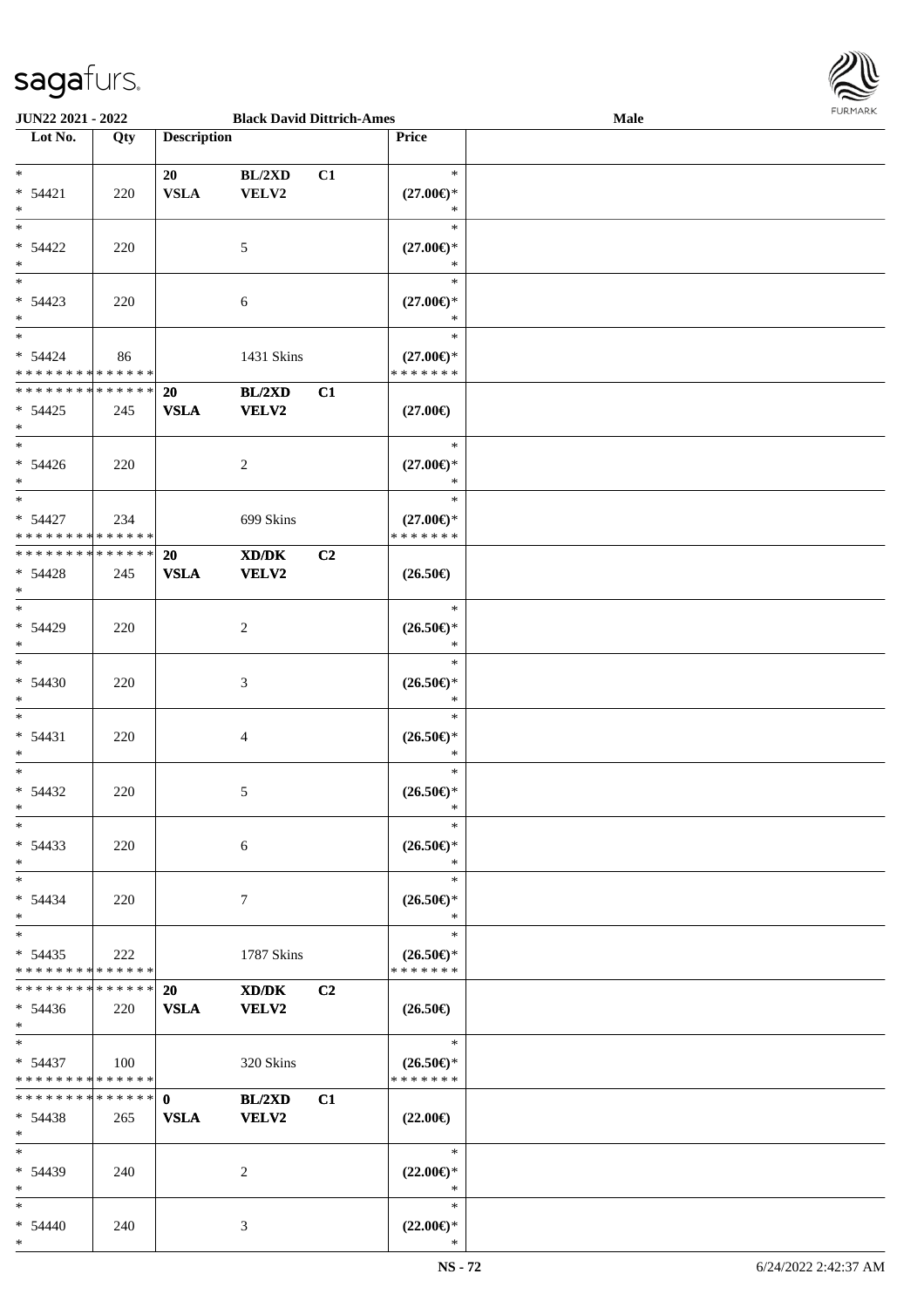

| JUN22 2021 - 2022              |             |                    | <b>Black David Dittrich-Ames</b>            |                |                                      | <b>Male</b> |
|--------------------------------|-------------|--------------------|---------------------------------------------|----------------|--------------------------------------|-------------|
| Lot No.                        | Qty         | <b>Description</b> |                                             |                | Price                                |             |
|                                |             |                    |                                             |                |                                      |             |
| $\ast$                         |             | $\mathbf{0}$       | BL/2XD                                      | C1             | $\ast$                               |             |
| $* 54441$                      | 166         | <b>VSLA</b>        | VELV2                                       |                | $(22.00\epsilon)$ *                  |             |
| * * * * * * * * * * * * * *    |             |                    |                                             |                | * * * * * * *                        |             |
| * * * * * * * * * * * * * * *  |             | $\mathbf{0}$       | 2XD/XD                                      | C1/C2          |                                      |             |
| $* 54442$                      | 265         | <b>VSLA</b>        | <b>VELV2</b>                                |                | $(22.00\epsilon)$                    |             |
| $\ast$                         |             |                    |                                             |                |                                      |             |
| $\overline{\phantom{0}}$       |             |                    |                                             |                |                                      |             |
|                                |             |                    |                                             |                | $\ast$                               |             |
| $* 54443$                      | 240         |                    | $\overline{c}$                              |                | $(22.00\epsilon)$ *                  |             |
| $*$                            |             |                    |                                             |                | $\ast$                               |             |
| $\overline{\ast}$              |             |                    |                                             |                | $\ast$                               |             |
| $* 54444$                      | 240         |                    | $\mathfrak{Z}$                              |                | $(22.00\epsilon)$ *                  |             |
| $\ast$                         |             |                    |                                             |                | $\ast$                               |             |
| $\overline{\phantom{a}^*}$     |             |                    |                                             |                | $\ast$                               |             |
| $* 54445$                      | 240         |                    | $\overline{4}$                              |                | $(22.00\epsilon)$ *                  |             |
| $\ast$                         |             |                    |                                             |                | $\ast$                               |             |
| $\overline{\phantom{a}^*}$     |             |                    |                                             |                | $\ast$                               |             |
| $* 54446$                      | 240         |                    | 5                                           |                | $(22.00\epsilon)$ *                  |             |
| $*$                            |             |                    |                                             |                | $\ast$                               |             |
| $*$                            |             |                    |                                             |                | $\ast$                               |             |
| $* 54447$                      |             |                    |                                             |                |                                      |             |
| * * * * * * * * * * * * * *    | 104         |                    | 1329 Skins                                  |                | $(22.00\epsilon)$ *<br>* * * * * * * |             |
|                                |             |                    |                                             |                |                                      |             |
| **************                 |             | $\mathbf{0}$       | $\mathbf{X}\mathbf{D}/\mathbf{D}\mathbf{K}$ | C2             |                                      |             |
| $* 54448$                      | 265         | <b>VSLA</b>        | <b>VELV2</b>                                |                | $(21.50\epsilon)$                    |             |
| $\ast$                         |             |                    |                                             |                |                                      |             |
| $*$                            |             |                    |                                             |                | $\ast$                               |             |
| $* 54449$                      | 240         |                    | $\overline{c}$                              |                | $(21.50\epsilon)$ *                  |             |
| $*$                            |             |                    |                                             |                | $\ast$                               |             |
| $\ast$                         |             |                    |                                             |                | $\ast$                               |             |
| $* 54450$                      | 240         |                    | 3                                           |                | $(21.50\epsilon)$ *                  |             |
| $\ast$                         |             |                    |                                             |                | $\ast$                               |             |
| $*$                            |             |                    |                                             |                | $\ast$                               |             |
| $* 54451$                      | 240         |                    | $\overline{4}$                              |                | $(21.50\epsilon)$ *                  |             |
| $*$                            |             |                    |                                             |                | $\ast$                               |             |
| $*$                            |             |                    |                                             |                | $\ast$                               |             |
| $* 54452$                      | 240         |                    | 5                                           |                | $(21.50\epsilon)$ *                  |             |
| $*$                            |             |                    |                                             |                | $\ast$                               |             |
| $*$                            |             |                    |                                             |                | $\ast$                               |             |
|                                |             |                    |                                             |                |                                      |             |
| $* 54453$                      | $\vert$ 159 |                    | 1384 Skins                                  |                | $(21.50\epsilon)$ *                  |             |
| * * * * * * * * * * * * * * *  |             |                    |                                             |                | * * * * * * *                        |             |
| * * * * * * * * * * * * * * *  |             | $\mathbf{1}$       | BL/2XD                                      | C1             |                                      |             |
| $* 54454$                      | 325         | <b>VSLA</b>        | VELV2                                       |                | $(17.00\epsilon)$                    |             |
| $*$                            |             |                    |                                             |                |                                      |             |
| $\ast$                         |             |                    |                                             |                | $\ast$                               |             |
| $* 54455$                      | 300         |                    | 2                                           |                | $(17.00\epsilon)$ *                  |             |
| $*$                            |             |                    |                                             |                | $\ast$                               |             |
| $\ast$                         |             |                    |                                             |                | $\ast$                               |             |
| $* 54456$                      | 44          |                    | 669 Skins                                   |                | $(17.00\epsilon)$ *                  |             |
| * * * * * * * * * * * * * *    |             |                    |                                             |                | * * * * * * *                        |             |
| ******** <mark>******</mark> 1 |             |                    | XD/DK                                       | C <sub>2</sub> |                                      |             |
| $* 54457$                      | 325         | <b>VSLA</b>        | <b>VELV2</b>                                |                | $(16.50\epsilon)$                    |             |
| $*$                            |             |                    |                                             |                |                                      |             |
| $*$                            |             |                    |                                             |                | $\ast$                               |             |
|                                |             |                    |                                             |                |                                      |             |
| $* 54458$                      | 300         |                    | 2                                           |                | $(16.50\epsilon)$ *                  |             |
| $*$                            |             |                    |                                             |                | $\ast$                               |             |
| $\ast$                         |             |                    |                                             |                | $\ast$                               |             |
| $* 54459$                      | 300         |                    | 3                                           |                | $(16.50\epsilon)$ *                  |             |
| $\ast$                         |             |                    |                                             |                | $\ast$                               |             |
| $*$                            |             |                    |                                             |                | $\ast$                               |             |
| $* 54460$                      | 260         |                    | 1185 Skins                                  |                | $(16.50\epsilon)$ *                  |             |
| * * * * * * * * * * * * * *    |             |                    |                                             |                | * * * * * * *                        |             |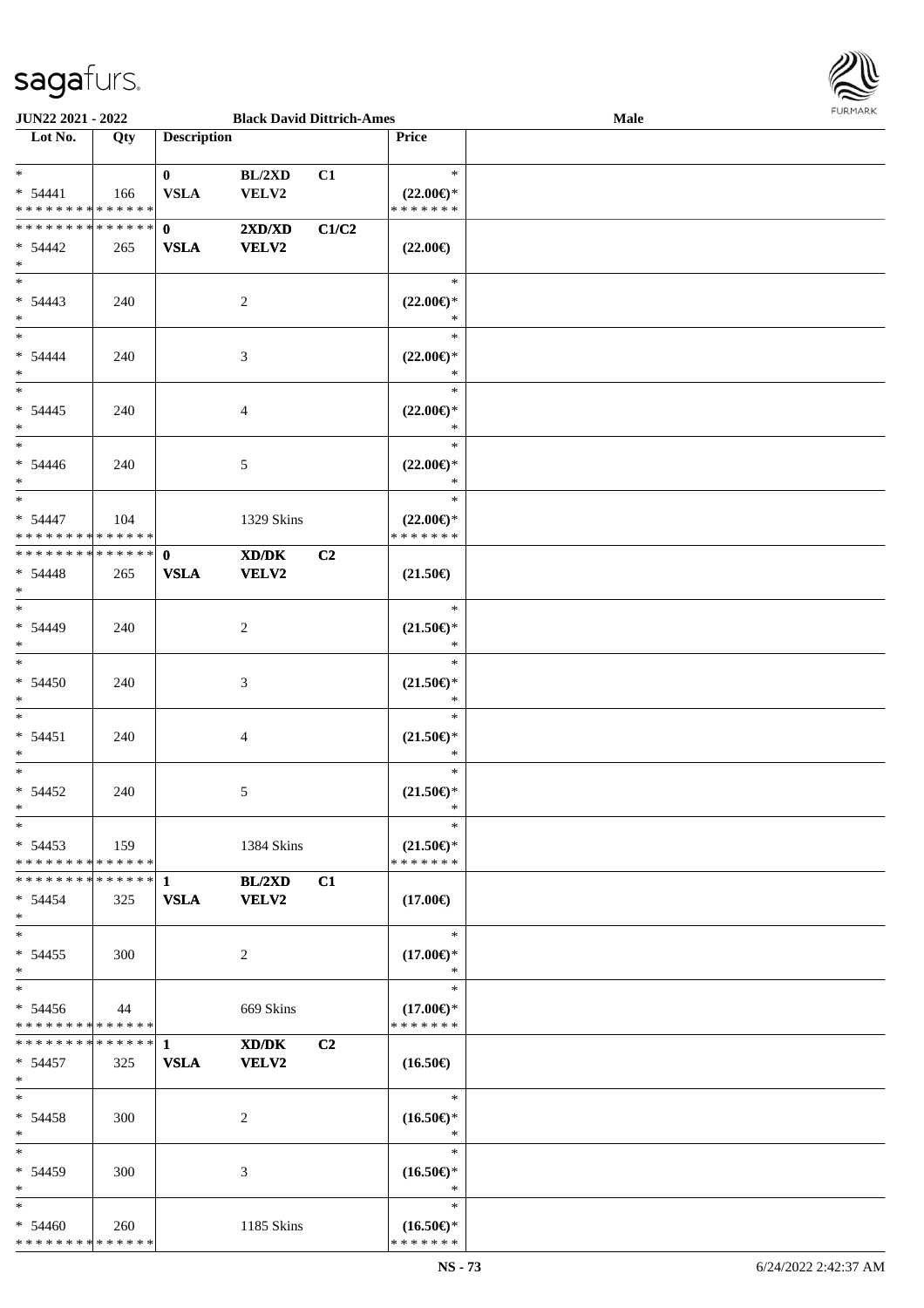

| <b>JUN22 2021 - 2022</b>                                          |     |                          | <b>Black E&amp;M Dittrich</b>             |                |                                                      | <b>Male</b> |  |
|-------------------------------------------------------------------|-----|--------------------------|-------------------------------------------|----------------|------------------------------------------------------|-------------|--|
| Lot No.                                                           | Qty | <b>Description</b>       |                                           |                | Price                                                |             |  |
| 54461                                                             | 82  | 50<br><b>VSLA</b>        | 2XD/XD<br>VELV2                           | C1/C2          | $(41.00\epsilon)$                                    |             |  |
| * * * * * * * * * * * * * * *<br>$* 54462$<br>$\ast$              | 205 | 40<br><b>VSLA</b>        | BL/2XD<br><b>VELV2</b>                    | C1             | $(39.00\epsilon)$                                    |             |  |
| $\ast$<br>$* 54463$<br>* * * * * * * * <mark>* * * * * * *</mark> | 185 |                          | 390 Skins                                 |                | $\ast$<br>$(39.00€)$ *<br>* * * * * * *              |             |  |
| * * * * * * * * * * * * * * *<br>$* 54464$<br>$*$                 | 205 | 40<br><b>VSLA</b>        | XD/DK<br><b>VELV2</b>                     | C <sub>2</sub> | $(38.00\epsilon)$                                    |             |  |
| $\ast$<br>$* 54465$<br>* * * * * * * * * * * * * *                | 49  |                          | 254 Skins                                 |                | $\ast$<br>$(38.00€)$ *<br>* * * * * * *              |             |  |
| * * * * * * * * <mark>* * * * * *</mark><br>$* 54466$<br>$\ast$   | 205 | 30<br><b>VSLA</b>        | BL/2XD<br><b>VELV2</b>                    | C1             | $(37.00\epsilon)$                                    |             |  |
| $\ast$<br>$* 54467$<br>$\ast$                                     | 180 |                          | 2                                         |                | $\ast$<br>$(37.00\epsilon)$ *<br>$\ast$              |             |  |
| $\ast$<br>$* 54468$<br>$\ast$                                     | 180 |                          | 3                                         |                | $\ast$<br>$(37.00€)$ *<br>∗                          |             |  |
| $\ast$<br>$* 54469$<br>* * * * * * * * * * * * * *                | 130 |                          | 695 Skins                                 |                | $\ast$<br>$(37.00€)$ *<br>* * * * * * *              |             |  |
| 54470                                                             | 74  | 30<br><b>VSLA</b>        | 2XD/XD<br>VELV2                           | C1/C2          | $(36.00\epsilon)$                                    |             |  |
| * * * * * * * * <mark>* * * * * * *</mark><br>$* 54471$<br>$\ast$ | 205 | 30<br><b>VSLA</b>        | XD/DK<br>VELV2                            | C <sub>2</sub> | $(36.00\epsilon)$                                    |             |  |
| $\ast$<br>$* 54472$<br>$\ddot{x}$                                 | 180 |                          | 2                                         |                | $\ast$<br>$(36.00\epsilon)$ *<br>∗                   |             |  |
| $\ast$<br>$* 54473$<br>* * * * * * * * * * * * * * *              | 97  |                          | 482 Skins                                 |                | $\ast$<br>$(36.00\epsilon)$ *<br>* * * * * * *       |             |  |
| * * * * * * * * * * * * * * *<br>$* 54474$<br>$\ast$              | 245 | 20<br><b>VSLA</b>        | BL/2XD<br><b>VELV2</b>                    | C1             | $(31.00\epsilon)$                                    |             |  |
| $\ast$<br>$* 54475$<br>* * * * * * * * <mark>* * * * * * *</mark> | 57  |                          | 302 Skins                                 |                | $\ast$<br>$(31.00\epsilon)$ *<br>* * * * * * *       |             |  |
| 54476                                                             | 106 | 20<br><b>VSLA</b>        | 2XD/XD<br><b>VELV2</b>                    | C1/C2          | $(31.00\epsilon)$                                    |             |  |
| * * * * * * * * <mark>* * * * * *</mark> *<br>$* 54477$<br>$\ast$ | 245 | <b>20</b><br><b>VSLA</b> | XD/DK<br>VELV2                            | C <sub>2</sub> | $(30.00\epsilon)$                                    |             |  |
| $\ast$<br>$* 54478$<br>* * * * * * * * * * * * * * *              | 137 |                          | 382 Skins                                 |                | $\ast$<br>$(30.00 \in \mathcal{F})$<br>* * * * * * * |             |  |
| 54479                                                             | 187 | $\bf{0}$<br><b>VSLA</b>  | $2{\bf X}{\bf D}/{\bf X}{\bf D}$<br>VELV2 | C1/C2          | $(26.50\epsilon)$                                    |             |  |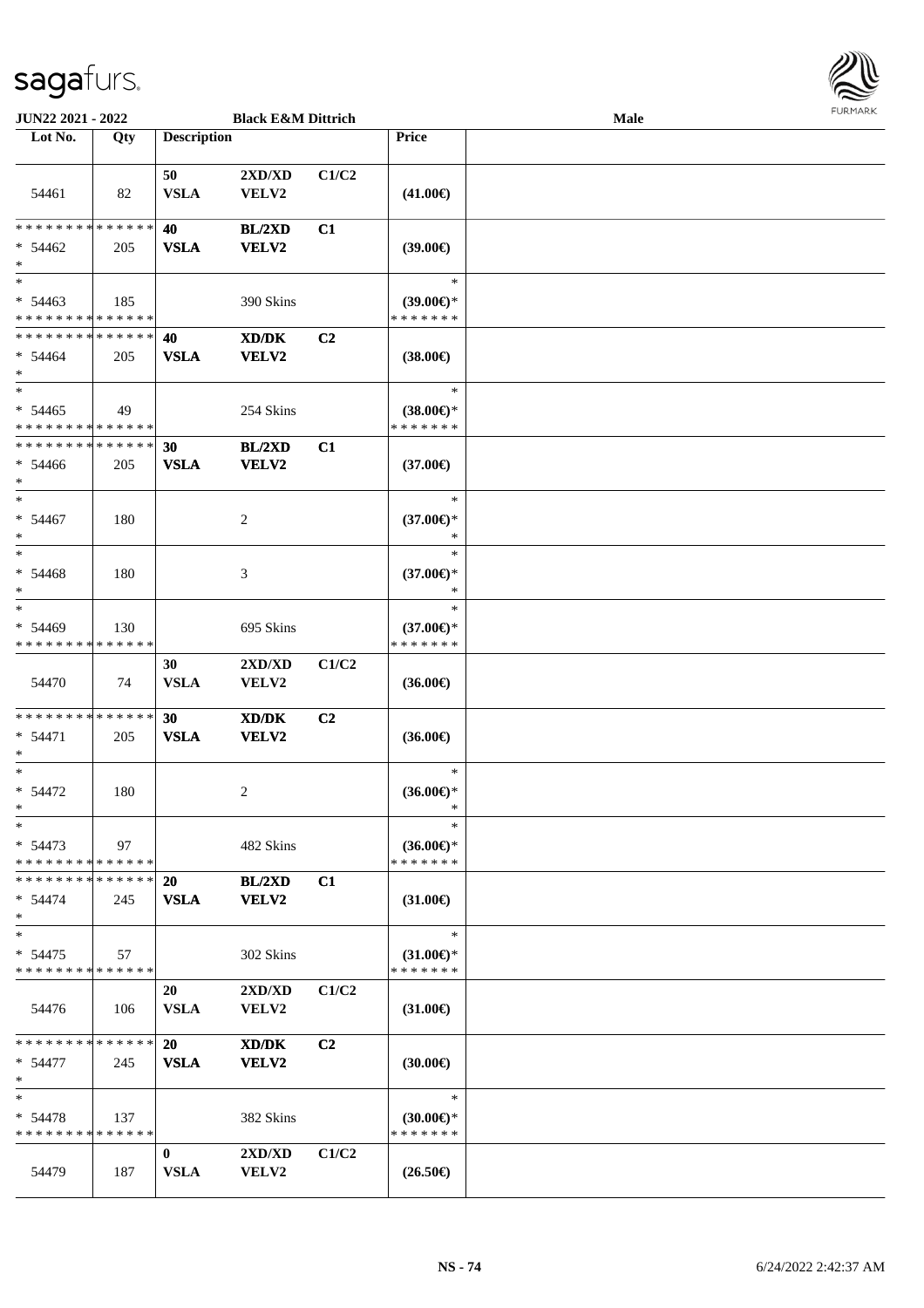

| JUN22 2021 - 2022           |     |                    | <b>Black Patrick</b> |       |                               | Male |  |
|-----------------------------|-----|--------------------|----------------------|-------|-------------------------------|------|--|
| Lot No.                     | Qty | <b>Description</b> |                      |       | Price                         |      |  |
|                             |     |                    |                      |       |                               |      |  |
| **************              |     | 40                 | 2XD/XD               | C1/C2 |                               |      |  |
| * 54481                     | 205 | <b>VSLA</b>        | <b>VELV2</b>         |       | (39.00)                       |      |  |
| $\ast$                      |     |                    |                      |       |                               |      |  |
| $\ast$                      |     |                    |                      |       | $\ast$                        |      |  |
|                             |     |                    |                      |       |                               |      |  |
| * 54482                     | 86  |                    | 291 Skins            |       | $(39.00\epsilon)$ *           |      |  |
| * * * * * * * * * * * * * * |     |                    |                      |       | * * * * * * *                 |      |  |
| * * * * * * * * * * * * * * |     | 30                 | BL/2XD               | C1    |                               |      |  |
| $* 54483$                   | 205 | <b>VSLA</b>        | VELV2                |       | $(37.00\epsilon)$             |      |  |
| $\ast$                      |     |                    |                      |       |                               |      |  |
| $*$                         |     |                    |                      |       | $\ast$                        |      |  |
| $* 54484$                   | 180 |                    | $\boldsymbol{2}$     |       | $(37.00\in)^\ast$             |      |  |
| $\ast$                      |     |                    |                      |       | $\ast$                        |      |  |
| $\overline{\phantom{a}^*}$  |     |                    |                      |       | $\ast$                        |      |  |
| $* 54485$                   | 180 |                    | $\mathfrak{Z}$       |       | $(37.00\epsilon)$ *           |      |  |
| $\ast$                      |     |                    |                      |       | $\ast$                        |      |  |
| $\overline{\phantom{a}^*}$  |     |                    |                      |       | $\ast$                        |      |  |
| $* 54486$                   | 180 |                    | 4                    |       | $(37.00\epsilon)$ *           |      |  |
| $\ast$                      |     |                    |                      |       | $\ast$                        |      |  |
| $\ast$                      |     |                    |                      |       | $\ast$                        |      |  |
| $* 54487$                   | 180 |                    | 5                    |       | $(37.00\epsilon)$ *           |      |  |
| $\ast$                      |     |                    |                      |       | $\ast$                        |      |  |
| $\ast$                      |     |                    |                      |       | $\ast$                        |      |  |
|                             |     |                    |                      |       |                               |      |  |
| $* 54488$                   | 180 |                    | $\sqrt{6}$           |       | $(37.00\epsilon)$ *           |      |  |
| $\ast$<br>$\ast$            |     |                    |                      |       | $\ast$                        |      |  |
|                             |     |                    |                      |       | $\ast$                        |      |  |
| * 54489                     | 40  |                    | 1145 Skins           |       | $(37.00\epsilon)$ *           |      |  |
| * * * * * * * * * * * * * * |     |                    |                      |       | * * * * * * *                 |      |  |
| **************              |     | 30                 | BL/2XD               | C1    |                               |      |  |
| * 54490                     | 205 | ${\bf VSLA}$       | <b>VELV2</b>         |       | $(37.00\epsilon)$             |      |  |
| $*$                         |     |                    |                      |       |                               |      |  |
| $\ast$                      |     |                    |                      |       | $\ast$                        |      |  |
| * 54491                     | 180 |                    | $\sqrt{2}$           |       | $(37.00\epsilon)$ *           |      |  |
| $\ast$                      |     |                    |                      |       | $\ast$                        |      |  |
| $\ast$                      |     |                    |                      |       | $\ast$                        |      |  |
| $* 54492$                   | 180 |                    | 3                    |       | $(37.00\epsilon)$ *           |      |  |
| $*$                         |     |                    |                      |       | $\ast$                        |      |  |
| $*$                         |     |                    |                      |       | $\ast$                        |      |  |
| $* 54493$                   | 180 |                    | $\overline{4}$       |       | $(37.00\epsilon)$ *           |      |  |
| $*$                         |     |                    |                      |       | $\ast$                        |      |  |
| $\overline{\ast}$           |     |                    |                      |       | $\ast$                        |      |  |
| $* 54494$                   | 180 |                    | 5                    |       | $(37.00\epsilon)$ *           |      |  |
| $*$                         |     |                    |                      |       | $\ast$                        |      |  |
| $\overline{\ast}$           |     |                    |                      |       | $\ast$                        |      |  |
| $* 54495$                   | 180 |                    | 6                    |       | $(37.00\epsilon)$ *           |      |  |
| $*$                         |     |                    |                      |       | $\ast$                        |      |  |
| $\overline{\phantom{a}^*}$  |     |                    |                      |       | $\ast$                        |      |  |
| * 54496                     | 180 |                    | $7\phantom{.0}$      |       | $(37.00\in)^\ast$             |      |  |
| $*$                         |     |                    |                      |       | $\ast$                        |      |  |
| $*$                         |     |                    |                      |       | $\ast$                        |      |  |
| * 54497                     | 180 |                    |                      |       |                               |      |  |
| $*$                         |     |                    | $8\,$                |       | $(37.00\epsilon)$ *<br>$\ast$ |      |  |
| $\ast$                      |     |                    |                      |       | $\ast$                        |      |  |
|                             |     |                    |                      |       |                               |      |  |
| * 54498                     | 180 |                    | 9                    |       | $(37.00\epsilon)^\ast$        |      |  |
| $*$                         |     |                    |                      |       | $\ast$                        |      |  |
| $\ast$                      |     |                    |                      |       | $\ast$                        |      |  |
| * 54499                     | 180 |                    | $10\,$               |       | $(37.00\epsilon)$ *           |      |  |
| $*$                         |     |                    |                      |       | $\ast$                        |      |  |
| $*$                         |     |                    |                      |       | $\ast$                        |      |  |
| $* 54500$                   | 180 |                    | $11\,$               |       | $(37.00\in)^\ast$             |      |  |
| $*$                         |     |                    |                      |       | $\ast$                        |      |  |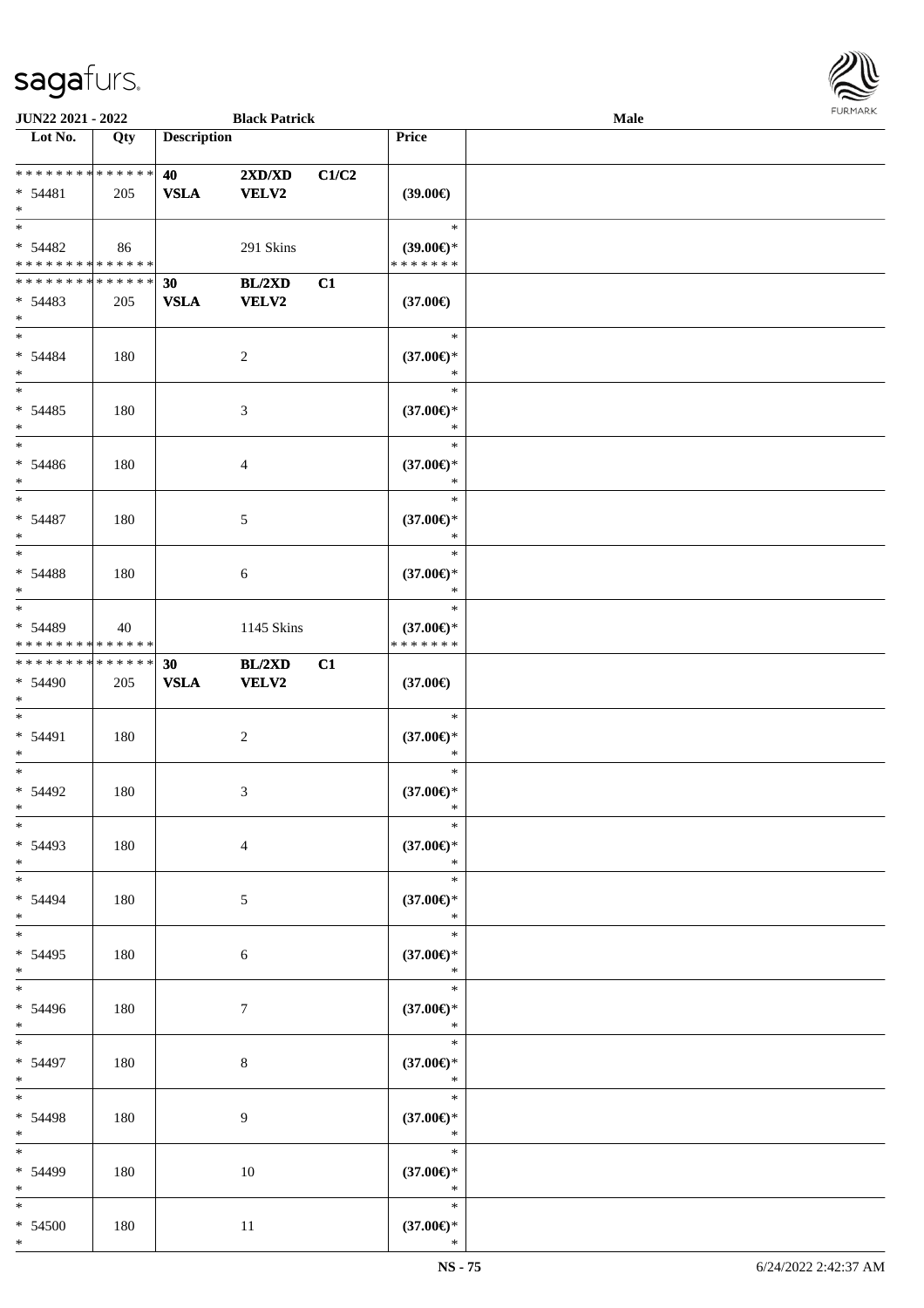

| <b>JUN22 2021 - 2022</b>                                       |     |                    | <b>Black Patrick</b>                 |                |                                                | Male |  |
|----------------------------------------------------------------|-----|--------------------|--------------------------------------|----------------|------------------------------------------------|------|--|
| Lot No.                                                        | Qty | <b>Description</b> |                                      |                | Price                                          |      |  |
| $*$                                                            |     | 30                 | BL/2XD                               | C1             | $\ast$                                         |      |  |
| $* 54501$<br>$*$                                               | 180 | <b>VSLA</b>        | VELV2                                |                | $(37.00\epsilon)$ *<br>$\ast$                  |      |  |
| * 54502<br>$*$                                                 | 180 |                    | 13                                   |                | $\ast$<br>$(37.00\epsilon)$ *<br>$\ast$        |      |  |
| * 54503<br>$*$                                                 | 180 |                    | 14                                   |                | $\ast$<br>$(37.00\epsilon)$ *<br>$\ast$        |      |  |
| $*$<br>$* 54504$<br>$*$                                        | 180 |                    | 15                                   |                | $\ast$<br>$(37.00\epsilon)$ *<br>$\ast$        |      |  |
| $* 54505$<br>$*$                                               | 180 |                    | 16                                   |                | $\ast$<br>$(37.00\epsilon)$ *<br>$\ast$        |      |  |
| $\overline{\phantom{0}}$<br>* 54506<br>$*$                     | 180 |                    | 17                                   |                | $\ast$<br>$(37.00\epsilon)$ *<br>$\ast$        |      |  |
| $\overline{\ast}$<br>* 54507<br>$*$                            | 180 |                    | 18                                   |                | $\ast$<br>$(37.00\epsilon)$ *<br>$\ast$        |      |  |
| $*$<br>$* 54508$<br>* * * * * * * * * * * * * *                | 102 |                    | 3367 Skins                           |                | $\ast$<br>$(37.00\epsilon)$ *<br>* * * * * * * |      |  |
| * * * * * * * * * * * * * *<br>* 54509<br>$*$                  | 205 | 30<br><b>VSLA</b>  | XD/DK<br><b>VELV2</b>                | C <sub>2</sub> | $(36.00\epsilon)$                              |      |  |
| $*$<br>$* 54510$<br>$*$                                        | 180 |                    | 2                                    |                | $\ast$<br>$(36.00\epsilon)$ *<br>$\ast$        |      |  |
| $*$ $-$<br>$* 54511$<br>$*$                                    | 180 |                    | $\mathfrak{Z}$                       |                | $\ast$<br>$(36.00\epsilon)$ *<br>$\ast$        |      |  |
| $*$<br>$* 54512$<br>* * * * * * * * <mark>* * * * * * *</mark> | 58  |                    | 623 Skins                            |                | $\ast$<br>$(36.00\epsilon)$ *<br>*******       |      |  |
| * * * * * * * * <mark>* * * * * * *</mark><br>$* 54513$<br>$*$ | 245 |                    | $\overline{20}$ BL/2XD<br>VSLA VELV2 | C1             | $(31.00\epsilon)$                              |      |  |
| $*$ $*$<br>$* 54514$<br>$*$                                    | 220 |                    | $\overline{2}$                       |                | $*$<br>$(31.00\epsilon)$ *<br>$\ast$           |      |  |
| $*$<br>$* 54515$<br>$*$                                        | 220 |                    | $\mathfrak{Z}$                       |                | $\ast$<br>$(31.00\epsilon)$ *<br>$\ast$        |      |  |
| $* 54516$<br>$*$                                               | 220 |                    | $\overline{4}$                       |                | $\ast$<br>$(31.00\epsilon)$ *<br>$\ast$        |      |  |
| $*$ $*$<br>$* 54517$<br>$*$                                    | 220 |                    | $\mathfrak{S}$                       |                | $\ast$<br>$(31.00\epsilon)$ *<br>$\ast$        |      |  |
| $*$ $*$<br>$* 54518$<br>$*$                                    | 220 |                    | 6                                    |                | $\ast$<br>$(31.00\epsilon)$ *<br>$\ast$        |      |  |
| $*$<br>$* 54519$<br>$*$                                        | 220 |                    | $\tau$                               |                | $\ast$<br>$(31.00\epsilon)$ *<br>$\ast$        |      |  |
| $*$<br>$* 54520$<br>$*$                                        | 220 |                    | 8                                    |                | $\ast$<br>$(31.00\epsilon)$ *<br>$\ast$        |      |  |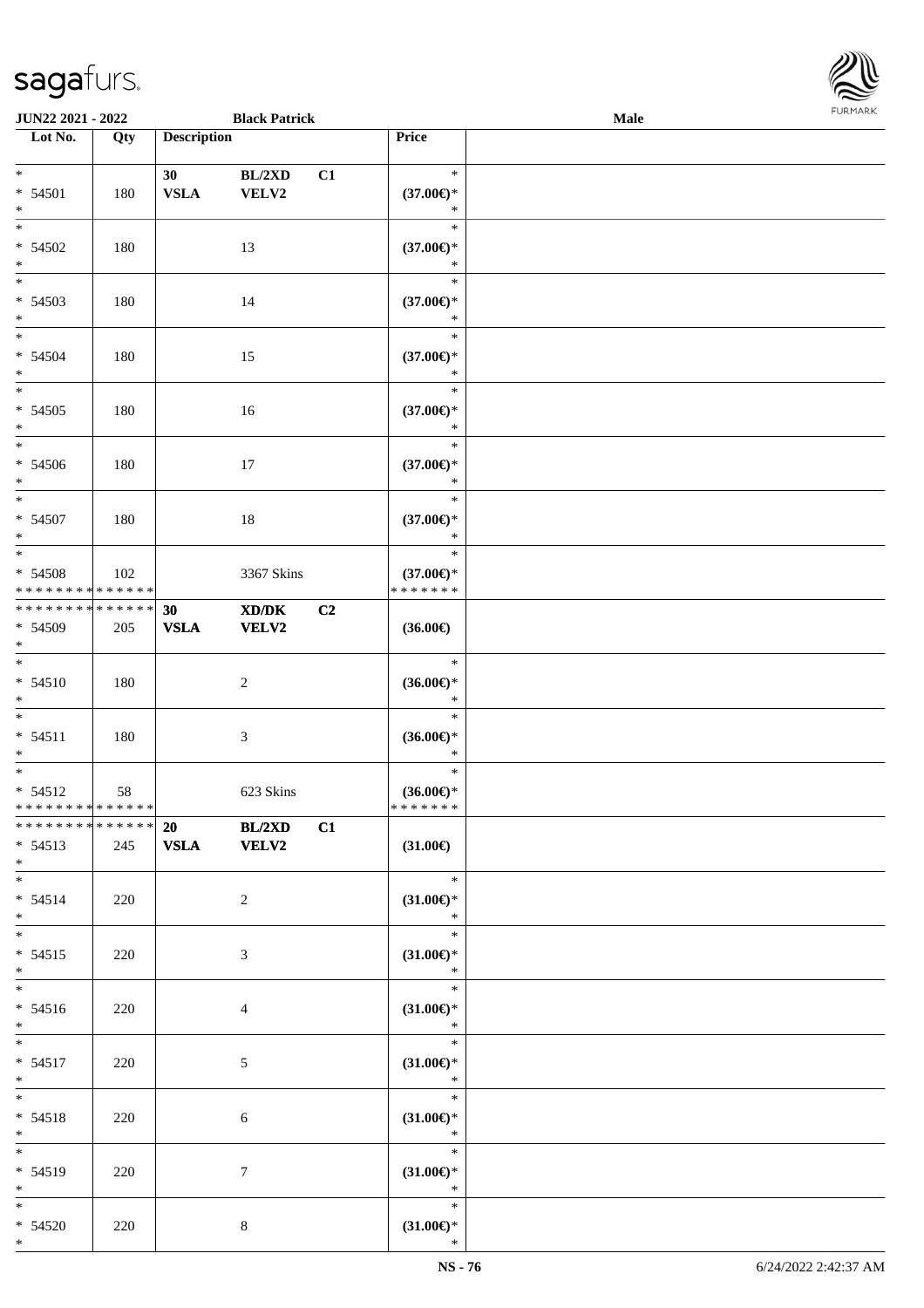| JUN22 2021 - 2022                                      |     |                    | <b>Black Patrick</b>   |    |                                                           | <b>Male</b> | FURMAR |
|--------------------------------------------------------|-----|--------------------|------------------------|----|-----------------------------------------------------------|-------------|--------|
| Lot No.                                                | Qty | <b>Description</b> |                        |    | Price                                                     |             |        |
| $\ast$<br>$* 54521$<br>$\ast$                          | 220 | 20<br><b>VSLA</b>  | BL/2XD<br>VELV2        | C1 | $\ast$<br>$(31.00\epsilon)$ *<br>$\ast$                   |             |        |
| $\overline{\phantom{1}}$<br>$* 54522$<br>$\ast$        | 220 |                    | $10\,$                 |    | $\ast$<br>$(31.00\epsilon)$ *<br>$\ast$                   |             |        |
| $\ast$<br>$* 54523$<br>******** <mark>******</mark>    | 190 |                    | 2415 Skins             |    | $\ast$<br>$(31.00\epsilon)$ *<br>* * * * * * *            |             |        |
| **************<br>$* 54524$<br>$*$                     | 245 | 20<br><b>VSLA</b>  | BL/2XD<br><b>VELV2</b> | C1 | $(31.00\epsilon)$                                         |             |        |
| $*$<br>$* 54525$<br>$\ast$<br>$\overline{\ast}$        | 220 |                    | $\boldsymbol{2}$       |    | $\ast$<br>$(31.00\epsilon)$ *<br>$\ast$                   |             |        |
| $* 54526$<br>$\ast$<br>$\overline{\phantom{0}}$        | 220 |                    | 3                      |    | $\ast$<br>$(31.00\epsilon)$ *<br>$\ast$                   |             |        |
| $* 54527$<br>$\ast$<br>$\overline{\phantom{0}}$        | 220 |                    | 4                      |    | $\ast$<br>$(31.00\epsilon)$ *<br>$\ast$                   |             |        |
| $* 54528$<br>$\ast$<br>$\overline{\phantom{a}^*}$      | 220 |                    | 5                      |    | $\ast$<br>$(31.00\epsilon)$ *<br>$\ast$<br>$\ast$         |             |        |
| $* 54529$<br>$\ast$<br>$\overline{\ast}$               | 220 |                    | $\sqrt{6}$             |    | $(31.00\epsilon)$ *<br>$\ast$                             |             |        |
| $* 54530$<br>$*$                                       | 220 |                    | $\tau$                 |    | $\ast$<br>$(31.00\epsilon)$ *<br>$\ast$                   |             |        |
| $\ast$<br>$* 54531$<br>$\ast$                          | 220 |                    | 8                      |    | $\ast$<br>$(31.00\epsilon)$ *<br>$\ast$                   |             |        |
| $\ast$<br>$* 54532$<br>$*$<br>$\overline{\phantom{0}}$ | 220 |                    | 9                      |    | $\ast$<br>$(31.00\epsilon)$ *<br>$\ast$                   |             |        |
| $* 54533$<br>$*$<br>$\overline{\phantom{0}}$           | 220 |                    | 10                     |    | $(31.00\epsilon)$ *<br>$\ast$                             |             |        |
| $* 54534$<br>$*$<br>$\overline{\phantom{0}}$           | 220 |                    | 11                     |    | $\ast$<br>$(31.00\epsilon)$ *<br>$\overline{\phantom{a}}$ |             |        |
| $* 54535$<br>$*$<br>$\overline{\phantom{a}^*}$         | 220 |                    | 12                     |    | $(31.00\epsilon)$ *<br>$*$                                |             |        |
| $* 54536$<br>$*$<br>$\overline{\phantom{0}}$           | 220 |                    | 13                     |    | $\mathbb{R}$<br>$(31.00\epsilon)$ *<br>$\ast$             |             |        |
| $* 54537$<br>$*$                                       | 220 |                    | 14                     |    | $\ddot{x}$<br>$(31.00\epsilon)$ *<br>$\ast$               |             |        |
| $*$<br>$* 54538$<br>$*$<br>$\overline{\phantom{0}}$    | 220 |                    | 15                     |    | $\overline{\phantom{a}}$<br>$(31.00\epsilon)$ *<br>$\ast$ |             |        |
| $* 54539$<br>$*$                                       | 220 |                    | 16                     |    | $\ast$<br>$(31.00\epsilon)$ *<br>$\ast$                   |             |        |
| $\overline{\phantom{a}^*}$<br>$* 54540$<br>$*$         | 220 |                    | $17\,$                 |    | $\ast$<br>$(31.00\epsilon)$ *<br>$\ast$                   |             |        |

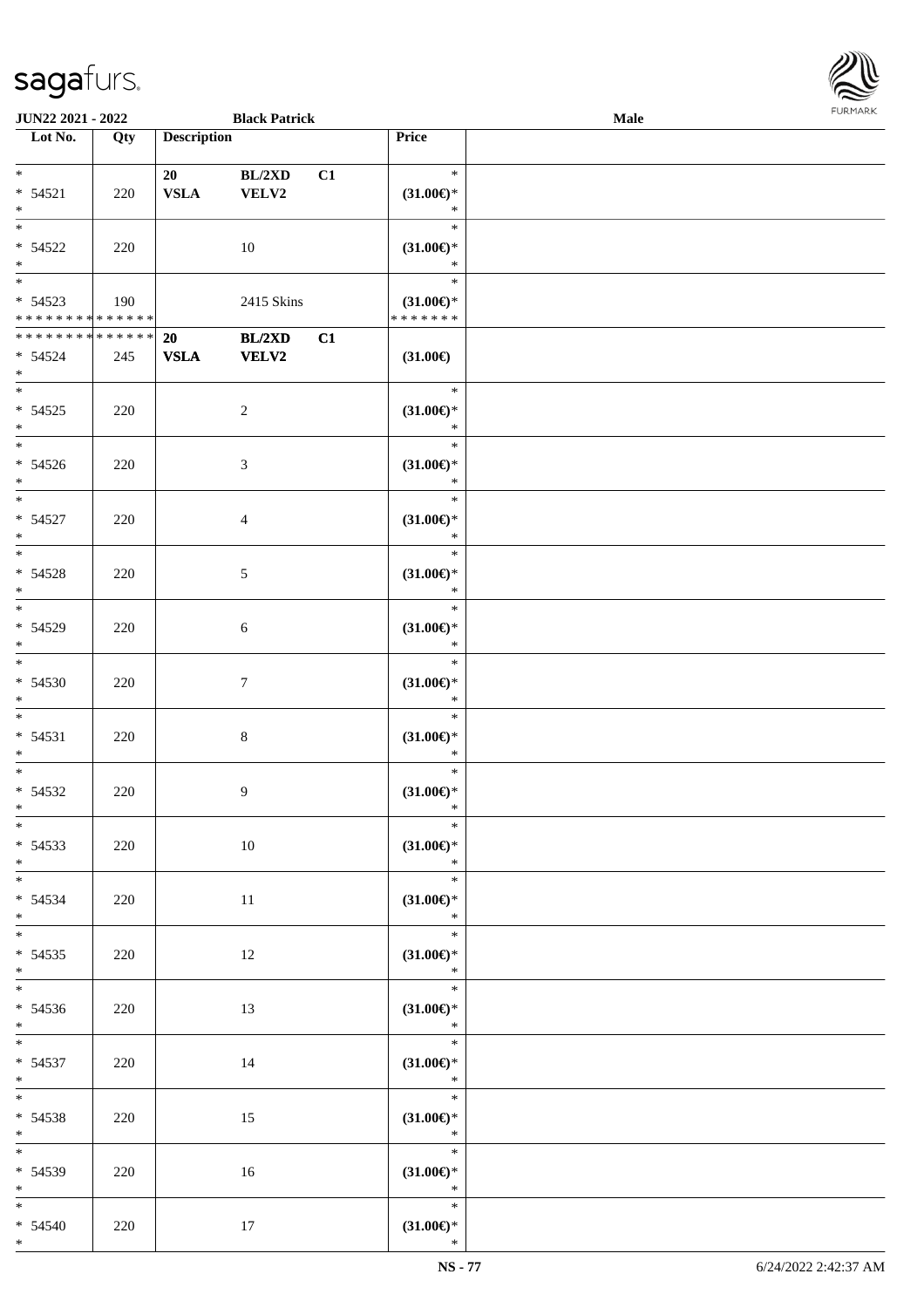

| <b>JUN22 2021 - 2022</b>      |                                                                                                                                                        | <b>Black Patrick</b>                                                      |                                                                                                                                                                                       |                                                    | Male                                                                                                                                                                                                                                                                                                                                                                                                                |  |
|-------------------------------|--------------------------------------------------------------------------------------------------------------------------------------------------------|---------------------------------------------------------------------------|---------------------------------------------------------------------------------------------------------------------------------------------------------------------------------------|----------------------------------------------------|---------------------------------------------------------------------------------------------------------------------------------------------------------------------------------------------------------------------------------------------------------------------------------------------------------------------------------------------------------------------------------------------------------------------|--|
| Qty                           |                                                                                                                                                        |                                                                           |                                                                                                                                                                                       | Price                                              |                                                                                                                                                                                                                                                                                                                                                                                                                     |  |
|                               |                                                                                                                                                        |                                                                           |                                                                                                                                                                                       |                                                    |                                                                                                                                                                                                                                                                                                                                                                                                                     |  |
|                               | 20                                                                                                                                                     | BL/2XD                                                                    | C1                                                                                                                                                                                    | $\ast$                                             |                                                                                                                                                                                                                                                                                                                                                                                                                     |  |
| 170                           | <b>VSLA</b>                                                                                                                                            | VELV2                                                                     |                                                                                                                                                                                       | $(31.00\epsilon)$ *                                |                                                                                                                                                                                                                                                                                                                                                                                                                     |  |
| * * * * * * * * * * * * * *   |                                                                                                                                                        |                                                                           |                                                                                                                                                                                       | * * * * * * *                                      |                                                                                                                                                                                                                                                                                                                                                                                                                     |  |
| * * * * * * * * * * * * * *   | 20                                                                                                                                                     | XD/DK                                                                     | C2                                                                                                                                                                                    |                                                    |                                                                                                                                                                                                                                                                                                                                                                                                                     |  |
| 245                           | <b>VSLA</b>                                                                                                                                            | <b>VELV2</b>                                                              |                                                                                                                                                                                       | $(30.00\epsilon)$                                  |                                                                                                                                                                                                                                                                                                                                                                                                                     |  |
|                               |                                                                                                                                                        |                                                                           |                                                                                                                                                                                       |                                                    |                                                                                                                                                                                                                                                                                                                                                                                                                     |  |
|                               |                                                                                                                                                        |                                                                           |                                                                                                                                                                                       | $\ast$                                             |                                                                                                                                                                                                                                                                                                                                                                                                                     |  |
|                               |                                                                                                                                                        |                                                                           |                                                                                                                                                                                       |                                                    |                                                                                                                                                                                                                                                                                                                                                                                                                     |  |
|                               |                                                                                                                                                        |                                                                           |                                                                                                                                                                                       | $\ast$                                             |                                                                                                                                                                                                                                                                                                                                                                                                                     |  |
|                               |                                                                                                                                                        |                                                                           |                                                                                                                                                                                       | $\ast$                                             |                                                                                                                                                                                                                                                                                                                                                                                                                     |  |
|                               |                                                                                                                                                        |                                                                           |                                                                                                                                                                                       |                                                    |                                                                                                                                                                                                                                                                                                                                                                                                                     |  |
|                               |                                                                                                                                                        |                                                                           |                                                                                                                                                                                       | $\ast$                                             |                                                                                                                                                                                                                                                                                                                                                                                                                     |  |
|                               |                                                                                                                                                        |                                                                           |                                                                                                                                                                                       | $\ast$                                             |                                                                                                                                                                                                                                                                                                                                                                                                                     |  |
|                               |                                                                                                                                                        |                                                                           |                                                                                                                                                                                       |                                                    |                                                                                                                                                                                                                                                                                                                                                                                                                     |  |
|                               |                                                                                                                                                        |                                                                           |                                                                                                                                                                                       |                                                    |                                                                                                                                                                                                                                                                                                                                                                                                                     |  |
|                               |                                                                                                                                                        |                                                                           |                                                                                                                                                                                       |                                                    |                                                                                                                                                                                                                                                                                                                                                                                                                     |  |
|                               |                                                                                                                                                        |                                                                           |                                                                                                                                                                                       |                                                    |                                                                                                                                                                                                                                                                                                                                                                                                                     |  |
|                               |                                                                                                                                                        |                                                                           |                                                                                                                                                                                       |                                                    |                                                                                                                                                                                                                                                                                                                                                                                                                     |  |
|                               |                                                                                                                                                        |                                                                           |                                                                                                                                                                                       |                                                    |                                                                                                                                                                                                                                                                                                                                                                                                                     |  |
|                               |                                                                                                                                                        |                                                                           |                                                                                                                                                                                       |                                                    |                                                                                                                                                                                                                                                                                                                                                                                                                     |  |
|                               |                                                                                                                                                        |                                                                           |                                                                                                                                                                                       |                                                    |                                                                                                                                                                                                                                                                                                                                                                                                                     |  |
|                               |                                                                                                                                                        |                                                                           |                                                                                                                                                                                       |                                                    |                                                                                                                                                                                                                                                                                                                                                                                                                     |  |
|                               |                                                                                                                                                        |                                                                           |                                                                                                                                                                                       |                                                    |                                                                                                                                                                                                                                                                                                                                                                                                                     |  |
| 220                           |                                                                                                                                                        | 3                                                                         |                                                                                                                                                                                       |                                                    |                                                                                                                                                                                                                                                                                                                                                                                                                     |  |
|                               |                                                                                                                                                        |                                                                           |                                                                                                                                                                                       | $\ast$                                             |                                                                                                                                                                                                                                                                                                                                                                                                                     |  |
|                               |                                                                                                                                                        |                                                                           |                                                                                                                                                                                       | $\ast$                                             |                                                                                                                                                                                                                                                                                                                                                                                                                     |  |
| 220                           |                                                                                                                                                        | 4                                                                         |                                                                                                                                                                                       | $(30.00\epsilon)$ *                                |                                                                                                                                                                                                                                                                                                                                                                                                                     |  |
|                               |                                                                                                                                                        |                                                                           |                                                                                                                                                                                       | *                                                  |                                                                                                                                                                                                                                                                                                                                                                                                                     |  |
|                               |                                                                                                                                                        |                                                                           |                                                                                                                                                                                       | $\ast$                                             |                                                                                                                                                                                                                                                                                                                                                                                                                     |  |
| 70                            |                                                                                                                                                        | 975 Skins                                                                 |                                                                                                                                                                                       | $(30.00\epsilon)$ *                                |                                                                                                                                                                                                                                                                                                                                                                                                                     |  |
| * * * * * * * * * * * * * *   |                                                                                                                                                        |                                                                           |                                                                                                                                                                                       | * * * * * * *                                      |                                                                                                                                                                                                                                                                                                                                                                                                                     |  |
| * * * * * * * * * * * * * * * | $\mathbf{0}$                                                                                                                                           | BL/2XD                                                                    | C1                                                                                                                                                                                    |                                                    |                                                                                                                                                                                                                                                                                                                                                                                                                     |  |
|                               |                                                                                                                                                        |                                                                           |                                                                                                                                                                                       |                                                    |                                                                                                                                                                                                                                                                                                                                                                                                                     |  |
|                               |                                                                                                                                                        |                                                                           |                                                                                                                                                                                       |                                                    |                                                                                                                                                                                                                                                                                                                                                                                                                     |  |
|                               |                                                                                                                                                        |                                                                           |                                                                                                                                                                                       | $\ast$                                             |                                                                                                                                                                                                                                                                                                                                                                                                                     |  |
| 240                           |                                                                                                                                                        | 2                                                                         |                                                                                                                                                                                       |                                                    |                                                                                                                                                                                                                                                                                                                                                                                                                     |  |
|                               |                                                                                                                                                        |                                                                           |                                                                                                                                                                                       | $\ast$                                             |                                                                                                                                                                                                                                                                                                                                                                                                                     |  |
|                               |                                                                                                                                                        |                                                                           |                                                                                                                                                                                       | $\ast$                                             |                                                                                                                                                                                                                                                                                                                                                                                                                     |  |
|                               |                                                                                                                                                        |                                                                           |                                                                                                                                                                                       |                                                    |                                                                                                                                                                                                                                                                                                                                                                                                                     |  |
|                               |                                                                                                                                                        |                                                                           |                                                                                                                                                                                       | $\ast$                                             |                                                                                                                                                                                                                                                                                                                                                                                                                     |  |
|                               |                                                                                                                                                        |                                                                           |                                                                                                                                                                                       |                                                    |                                                                                                                                                                                                                                                                                                                                                                                                                     |  |
|                               |                                                                                                                                                        |                                                                           |                                                                                                                                                                                       |                                                    |                                                                                                                                                                                                                                                                                                                                                                                                                     |  |
|                               |                                                                                                                                                        |                                                                           |                                                                                                                                                                                       |                                                    |                                                                                                                                                                                                                                                                                                                                                                                                                     |  |
|                               |                                                                                                                                                        |                                                                           |                                                                                                                                                                                       |                                                    |                                                                                                                                                                                                                                                                                                                                                                                                                     |  |
|                               |                                                                                                                                                        |                                                                           |                                                                                                                                                                                       |                                                    |                                                                                                                                                                                                                                                                                                                                                                                                                     |  |
|                               |                                                                                                                                                        |                                                                           |                                                                                                                                                                                       |                                                    |                                                                                                                                                                                                                                                                                                                                                                                                                     |  |
|                               |                                                                                                                                                        |                                                                           |                                                                                                                                                                                       |                                                    |                                                                                                                                                                                                                                                                                                                                                                                                                     |  |
|                               |                                                                                                                                                        |                                                                           |                                                                                                                                                                                       |                                                    |                                                                                                                                                                                                                                                                                                                                                                                                                     |  |
|                               |                                                                                                                                                        |                                                                           |                                                                                                                                                                                       |                                                    |                                                                                                                                                                                                                                                                                                                                                                                                                     |  |
|                               |                                                                                                                                                        |                                                                           |                                                                                                                                                                                       |                                                    |                                                                                                                                                                                                                                                                                                                                                                                                                     |  |
|                               |                                                                                                                                                        |                                                                           |                                                                                                                                                                                       |                                                    |                                                                                                                                                                                                                                                                                                                                                                                                                     |  |
| 240                           |                                                                                                                                                        | 2                                                                         |                                                                                                                                                                                       |                                                    |                                                                                                                                                                                                                                                                                                                                                                                                                     |  |
|                               |                                                                                                                                                        |                                                                           |                                                                                                                                                                                       | $\ast$                                             |                                                                                                                                                                                                                                                                                                                                                                                                                     |  |
|                               |                                                                                                                                                        |                                                                           |                                                                                                                                                                                       | $\ast$                                             |                                                                                                                                                                                                                                                                                                                                                                                                                     |  |
| 240                           |                                                                                                                                                        | 3                                                                         |                                                                                                                                                                                       | $(26.50\mathnormal{\in}\mathcal{)^{\! \! \times}}$ |                                                                                                                                                                                                                                                                                                                                                                                                                     |  |
|                               |                                                                                                                                                        |                                                                           |                                                                                                                                                                                       | $\ast$                                             |                                                                                                                                                                                                                                                                                                                                                                                                                     |  |
|                               |                                                                                                                                                        |                                                                           |                                                                                                                                                                                       | $\ast$                                             |                                                                                                                                                                                                                                                                                                                                                                                                                     |  |
| 240                           |                                                                                                                                                        | 4                                                                         |                                                                                                                                                                                       | $(26.50\epsilon)$ *                                |                                                                                                                                                                                                                                                                                                                                                                                                                     |  |
|                               |                                                                                                                                                        |                                                                           |                                                                                                                                                                                       | $\ast$                                             |                                                                                                                                                                                                                                                                                                                                                                                                                     |  |
|                               |                                                                                                                                                        |                                                                           |                                                                                                                                                                                       | $\ast$                                             |                                                                                                                                                                                                                                                                                                                                                                                                                     |  |
|                               |                                                                                                                                                        | 5                                                                         |                                                                                                                                                                                       |                                                    |                                                                                                                                                                                                                                                                                                                                                                                                                     |  |
|                               |                                                                                                                                                        |                                                                           |                                                                                                                                                                                       | $\ast$                                             |                                                                                                                                                                                                                                                                                                                                                                                                                     |  |
|                               | 220<br>220<br>238<br>* * * * * * * * * * * * * *<br>* * * * * * * * * * * * * *<br>245<br>220<br>265<br>240<br>240<br>233<br>* * * * * *<br>265<br>240 | 20<br><b>VSLA</b><br><b>VSLA</b><br>******<br>$\mathbf{0}$<br><b>VSLA</b> | <b>Description</b><br>2<br>$\mathfrak{Z}$<br>923 Skins<br>$\mathbf{X}\mathbf{D}/\mathbf{D}\mathbf{K}$<br>VELV2<br>2<br><b>VELV2</b><br>3<br>4<br>1218 Skins<br>2XD/XD<br><b>VELV2</b> | C2<br>C1/C2                                        | $(30.00\epsilon)$ *<br>$(30.00 \in )^*$<br>$(30.00\epsilon)$ *<br>* * * * * * *<br>(30.00)<br>$\ast$<br>$(30.00\epsilon)$ *<br>$\ast$<br>$\ast$<br>$(30.00\epsilon)$ *<br>$(26.50\epsilon)$<br>$(26.50\epsilon)$ *<br>$(26.50\epsilon)$ *<br>$\ast$<br>$(26.50\epsilon)$ *<br>$\ast$<br>$\ast$<br>$(26.50\epsilon)$ *<br>* * * * * * *<br>$(26.50\epsilon)$<br>$\ast$<br>$(26.50\epsilon)$ *<br>$(26.50\epsilon)$ * |  |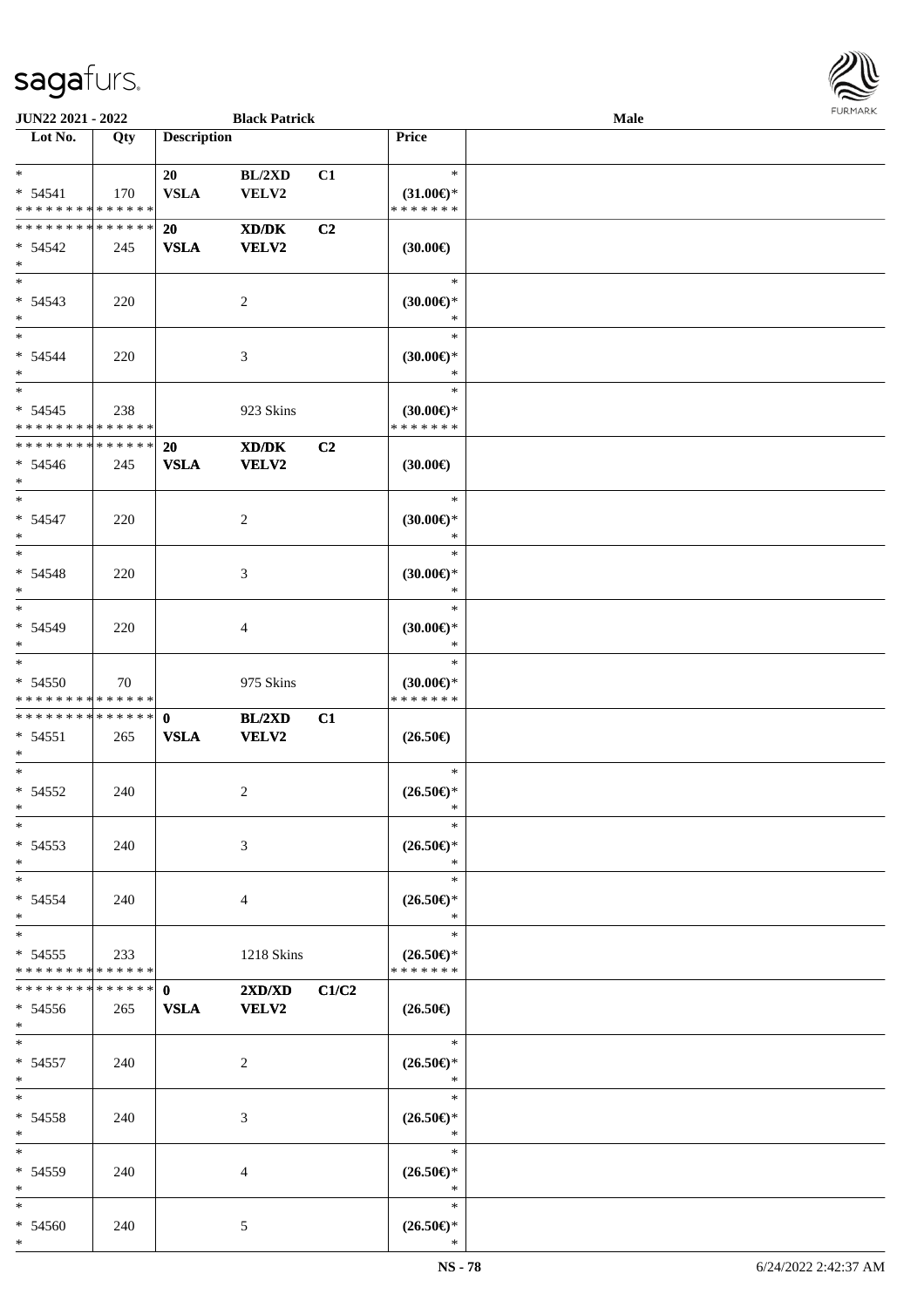

| <b>JUN22 2021 - 2022</b>    |     |                    | <b>Black Patrick</b> |                |                                | <b>Male</b> | <b>FURMARK</b> |
|-----------------------------|-----|--------------------|----------------------|----------------|--------------------------------|-------------|----------------|
| Lot No.                     | Qty | <b>Description</b> |                      |                | Price                          |             |                |
| $\ast$                      |     | $\mathbf 0$        | 2XD/XD               | C1/C2          | $*$                            |             |                |
| $* 54561$                   | 141 | <b>VSLA</b>        | <b>VELV2</b>         |                | $(26.50\epsilon)$ *            |             |                |
| **************              |     |                    |                      |                | *******                        |             |                |
| ************** 0            |     |                    | XD/DK                | C <sub>2</sub> |                                |             |                |
| $* 54562$                   | 265 | <b>VSLA</b>        | <b>VELV2</b>         |                | $(26.00\epsilon)$              |             |                |
| $*$                         |     |                    |                      |                |                                |             |                |
| $\ast$                      |     |                    |                      |                | $\ast$                         |             |                |
| $* 54563$<br>************** | 88  |                    | 353 Skins            |                | $(26.00\epsilon)$ *<br>******* |             |                |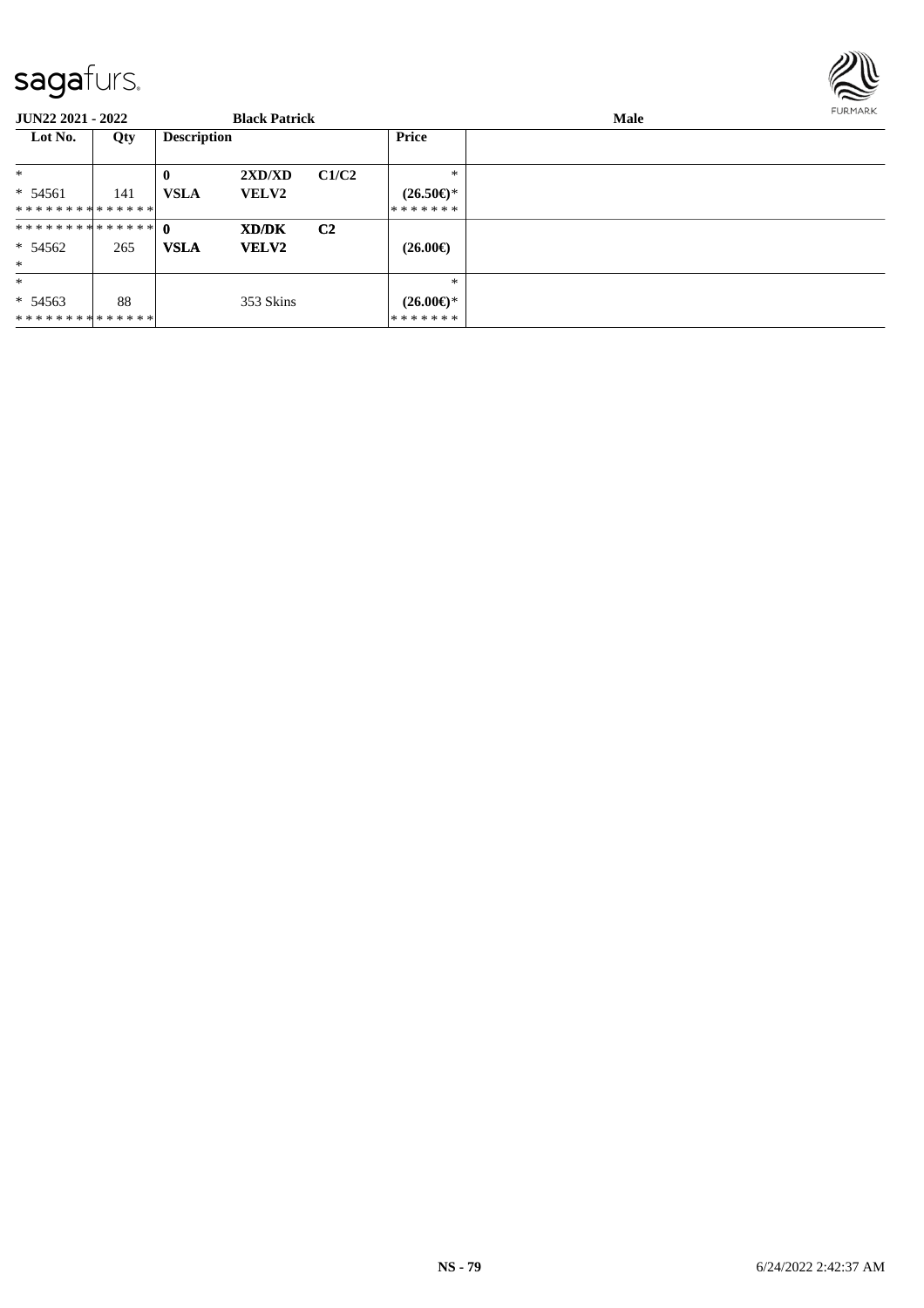

| JUN22 2021 - 2022                                              |     |                               | <b>Black Deep North</b>          |       |                                                | Female | FURMARK |
|----------------------------------------------------------------|-----|-------------------------------|----------------------------------|-------|------------------------------------------------|--------|---------|
| Lot No.                                                        | Qty | <b>Description</b>            |                                  |       | Price                                          |        |         |
| 63001                                                          | 115 | $\mathbf{0}$<br><b>GOLD</b>   | $2{\bf X}{\bf D}/{\bf X}{\bf D}$ | C1/C2 | $(23.00\epsilon)$                              |        |         |
| * * * * * * * * * * * * * * <mark>*</mark><br>$* 63002$<br>$*$ | 465 | 1<br><b>GOLD</b>              | 2XD/XD                           | C1/C2 | $(19.00\epsilon)$                              |        |         |
| $*$<br>$* 63003$<br>$*$                                        | 440 |                               | 2                                |       | $\ast$<br>$(19.00\epsilon)$ *<br>∗             |        |         |
| $\overline{\phantom{0}}$<br>$* 63004$<br>$*$                   | 440 |                               | 3                                |       | $\ast$<br>$(19.00\epsilon)$ *<br>$\ast$        |        |         |
| $_{*}$<br>$* 63005$<br>* * * * * * * * * * * * * *             | 80  |                               | 1425 Skins                       |       | $\ast$<br>$(19.00\epsilon)$ *<br>* * * * * * * |        |         |
| * * * * * * * * <mark>* * * * * * *</mark><br>$* 63006$<br>$*$ | 465 | $\overline{2}$<br><b>GOLD</b> | 2XD/XD                           | C1/C2 | $(13.00\epsilon)$                              |        |         |
| $*$<br>$* 63007$<br>$*$                                        | 440 |                               | 2                                |       | $\ast$<br>$(13.00\epsilon)$ *<br>$\ast$        |        |         |
| $*$<br>$* 63008$<br>$*$                                        | 440 |                               | 3                                |       | $\ast$<br>$(13.00\epsilon)$ *<br>$\ast$        |        |         |
| $*$<br>* 63009<br>$*$                                          | 440 |                               | 4                                |       | $\ast$<br>$(13.00\epsilon)$ *<br>$\ast$        |        |         |
| $*$<br>$* 63010$<br>* * * * * * * * * * * * * *                | 358 |                               | 2143 Skins                       |       | $\ast$<br>$(13.00\epsilon)$ *<br>* * * * * * * |        |         |
| **************<br>$* 63011$<br>$\ast$                          | 525 | $\mathbf{3}$<br><b>GOLD</b>   | $2{\bf X}{\bf D}/{\bf X}{\bf D}$ | C1/C2 | 8.50€                                          |        |         |
| $*$<br>$* 63012$<br>* * * * * * * * * * * * * *                | 68  |                               | 593 Skins                        |       | $\ast$<br>8.50€*<br>* * * * * * *              |        |         |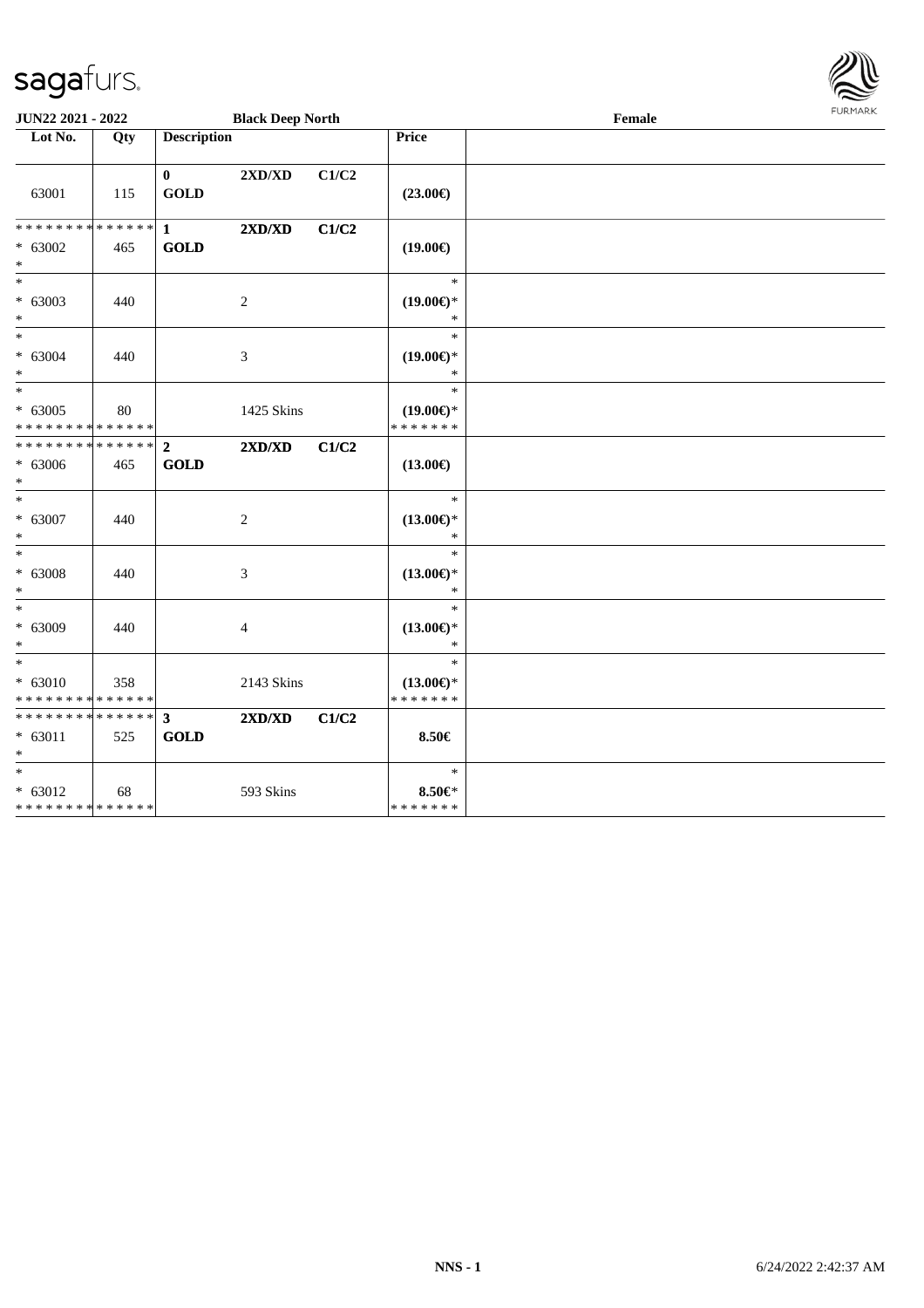

| <b>JUN22 2021 - 2022</b>                            |     |                             | <b>Black Deep North</b>                             |       |                                                | Female |  |
|-----------------------------------------------------|-----|-----------------------------|-----------------------------------------------------|-------|------------------------------------------------|--------|--|
| Lot No.                                             | Qty | <b>Description</b>          |                                                     |       | Price                                          |        |  |
| 63541                                               | 236 | $\mathbf{1}$<br><b>SLVR</b> | BL/2XD                                              | C1    | $(18.00\epsilon)$                              |        |  |
|                                                     |     |                             | <b>Black Cherry Grove</b>                           |       |                                                | Female |  |
| 63543                                               | 472 | $\bf{0}$<br><b>GLMA</b>     | 2XD/XD<br><b>VELV1</b>                              | C1/C2 | $(22.00\epsilon)$                              |        |  |
| 63544                                               | 103 | $\bf{0}$<br><b>GLMA</b>     | 2XD/XD<br><b>VELV1</b>                              | C1/C2 | $(22.00\epsilon)$                              |        |  |
| ******** <mark>******</mark><br>$* 63545$<br>$\ast$ | 485 | $\mathbf{1}$<br><b>GLMA</b> | <b>BL/2XD</b><br><b>VELV1</b>                       | C1    | $(18.00\epsilon)$                              |        |  |
| $\ast$<br>$* 63546$<br>$*$                          | 460 |                             | $\overline{c}$                                      |       | $\ast$<br>$(18.00\epsilon)$ *<br>$\ast$        |        |  |
| $\ast$<br>$* 63547$<br>$\ast$                       | 460 |                             | 3                                                   |       | $\ast$<br>$(18.00\epsilon)$ *<br>$\ast$        |        |  |
| $*$<br>$* 63548$<br>* * * * * * * * * * * * * *     | 402 |                             | 1807 Skins                                          |       | $\ast$<br>$(18.00\epsilon)$ *<br>* * * * * * * |        |  |
| 63549                                               | 241 | $\mathbf{1}$<br><b>GLMA</b> | 2XD/XD<br><b>VELV1</b>                              | C1/C2 | $(18.00\epsilon)$                              |        |  |
| * * * * * * * * * * * * * * *<br>* 63550<br>$*$     | 485 | $\mathbf{1}$<br><b>GLMA</b> | $\bold{X}\bold{D}/\bold{D}\bold{K}$<br><b>VELV1</b> | C2    | $(17.00\epsilon)$                              |        |  |
| $*$<br>$* 63551$<br>$*$                             | 460 |                             | $\sqrt{2}$                                          |       | $\ast$<br>$(17.00\epsilon)$ *<br>$\ast$        |        |  |
| $*$<br>$* 63552$<br>$*$                             | 460 |                             | 3                                                   |       | $\ast$<br>$(17.00\epsilon)$ *<br>*             |        |  |
| $*$<br>$* 63553$<br>* * * * * * * * * * * * * * *   | 286 |                             | 1691 Skins                                          |       | $\ast$<br>$(17.00\epsilon)$ *<br>* * * * * * * |        |  |
| ******** <mark>******</mark> 2<br>$* 63554$<br>$*$  | 485 | <b>GLMA</b>                 | BL/2XD<br><b>VELV1</b>                              | C1    | 12.00€                                         |        |  |
| $*$<br>$* 63555$<br>$*$                             | 460 |                             | 2                                                   |       | $\ast$<br>12.00€*<br>$\ast$                    |        |  |
| $*$<br>* 63556<br>$*$                               | 460 |                             | 3                                                   |       | $\ast$<br>12.00 $\in$ *<br>$\ast$              |        |  |
| $*$ $*$<br>$* 63557$<br>$*$                         | 460 |                             | 4                                                   |       | $\ast$<br>12.00€*<br>$\ast$                    |        |  |
| $*$<br>$* 63558$<br>* * * * * * * * * * * * * * *   | 468 |                             | 2333 Skins                                          |       | $\ast$<br>12.00€*<br>* * * * * * *             |        |  |
| 63559                                               | 170 | $2^{\circ}$<br><b>GLMA</b>  | 2XD/XD<br><b>VELV1</b>                              | C1/C2 | $(12.00\epsilon)$                              |        |  |
| $* 63560$<br>$*$                                    | 485 | <b>GLMA</b>                 | XD/DK<br><b>VELV1</b>                               | C2    | 11.50€                                         |        |  |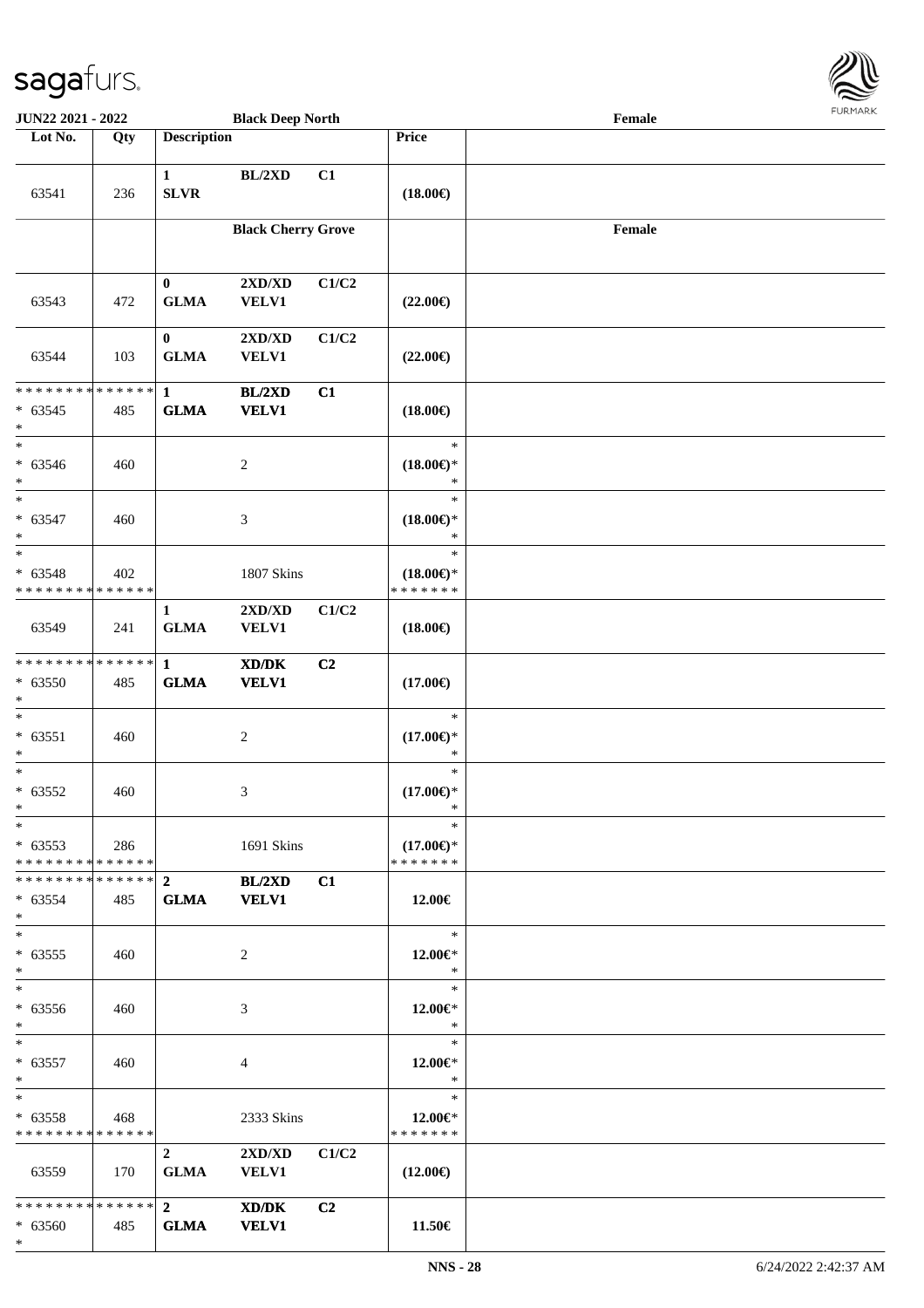

| JUN22 2021 - 2022             |     |                    | <b>Black Cherry Grove</b>                   |                |                     | Female | 1.911171717 |
|-------------------------------|-----|--------------------|---------------------------------------------|----------------|---------------------|--------|-------------|
| Lot No.                       | Qty | <b>Description</b> |                                             |                | Price               |        |             |
|                               |     |                    |                                             |                |                     |        |             |
| $*$                           |     | $\mathbf{2}$       | $\bold{X}\bold{D}/\bold{D}\bold{K}$         | C <sub>2</sub> | $\ast$              |        |             |
| * 63561                       | 460 | <b>GLMA</b>        | <b>VELV1</b>                                |                | 11.50€*             |        |             |
| $\ast$                        |     |                    |                                             |                | $\ast$              |        |             |
| $\overline{\ast}$             |     |                    |                                             |                | $\ast$              |        |             |
| $* 63562$                     | 460 |                    | 3                                           |                | 11.50€*             |        |             |
| $\ast$                        |     |                    |                                             |                | $\ast$              |        |             |
| $*$                           |     |                    |                                             |                | $\ast$              |        |             |
| $* 63563$                     | 460 |                    | 4                                           |                | $11.50 \in$         |        |             |
| $\ast$                        |     |                    |                                             |                | $\ast$              |        |             |
| $\overline{\ast}$             |     |                    |                                             |                | $\ast$              |        |             |
| * 63564                       | 427 |                    | 2292 Skins                                  |                | 11.50€*             |        |             |
| * * * * * * * * * * * * * *   |     |                    |                                             |                | * * * * * * *       |        |             |
| * * * * * * * * * * * * * *   |     | $\mathbf{3}$       | BL/2XD                                      | C1             |                     |        |             |
| $* 63565$                     | 505 | <b>GLMA</b>        | <b>VELV1</b>                                |                | $9.00 \in$          |        |             |
| $*$                           |     |                    |                                             |                |                     |        |             |
| $*$                           |     |                    |                                             |                | $\ast$              |        |             |
| $* 63566$                     | 41  |                    |                                             |                | 8.50€*              |        |             |
| * * * * * * * * * * * * * *   |     |                    | 546 Skins                                   |                | * * * * * * *       |        |             |
| * * * * * * * * * * * * * * * |     | $\mathbf{3}$       |                                             |                |                     |        |             |
|                               |     |                    | $\mathbf{X}\mathbf{D}/\mathbf{D}\mathbf{K}$ | C <sub>2</sub> |                     |        |             |
| $* 63567$                     | 525 | <b>GLMA</b>        | <b>VELV1</b>                                |                | 8.50€               |        |             |
| $*$                           |     |                    |                                             |                |                     |        |             |
| $\ast$                        |     |                    |                                             |                | $\ast$              |        |             |
| * 63568                       | 399 |                    | 924 Skins                                   |                | 8.50€*              |        |             |
| * * * * * * * * * * * * * *   |     |                    |                                             |                | * * * * * * *       |        |             |
|                               |     |                    | <b>Black Springbrook</b>                    |                |                     | Female |             |
|                               |     |                    |                                             |                |                     |        |             |
|                               |     |                    |                                             |                |                     |        |             |
|                               |     | $\bf{0}$           | 2XD/XD                                      | C1/C2          |                     |        |             |
| 63570                         | 371 | <b>GLMA</b>        | VELV2                                       |                | $(27.00\epsilon)$   |        |             |
|                               |     |                    |                                             |                |                     |        |             |
|                               |     | $\bf{0}$           | 2XD/XD                                      | C1/C2          |                     |        |             |
| 63571                         | 299 | <b>GLMA</b>        | VELV2                                       |                | $(27.00\epsilon)$   |        |             |
|                               |     |                    |                                             |                |                     |        |             |
| * * * * * * * * * * * * * * * |     | $\mathbf{1}$       | <b>BL/2XD</b>                               | C1             |                     |        |             |
| $* 63572$                     | 485 | <b>GLMA</b>        | VELV2                                       |                | $(22.00\epsilon)$   |        |             |
| $*$                           |     |                    |                                             |                |                     |        |             |
| $*$                           |     |                    |                                             |                | $\ast$              |        |             |
| $* 63573$                     | 460 |                    | 2                                           |                | $(22.00\epsilon)$ * |        |             |
| $\ast$                        |     |                    |                                             |                | $\ast$              |        |             |
| $\ast$                        |     |                    |                                             |                | $\ast$              |        |             |
| $* 63574$                     | 460 |                    | 3                                           |                | $(22.00\epsilon)$ * |        |             |
| $*$                           |     |                    |                                             |                | ∗                   |        |             |
| $*$                           |     |                    |                                             |                | $\ast$              |        |             |
| $* 63575$                     | 460 |                    | 4                                           |                | $(22.00\epsilon)$ * |        |             |
| $*$                           |     |                    |                                             |                | $\ast$              |        |             |
| $*$                           |     |                    |                                             |                | $\ast$              |        |             |
| $* 63576$                     | 25  |                    | 1890 Skins                                  |                | $(22.00\epsilon)$ * |        |             |
| * * * * * * * * * * * * * *   |     |                    |                                             |                | * * * * * * *       |        |             |
| * * * * * * * * * * * * * * * |     | 1                  | BL/2XD                                      | C1             |                     |        |             |
| $* 63577$                     | 485 | <b>GLMA</b>        | VELV2                                       |                | $(22.00\epsilon)$   |        |             |
| $*$                           |     |                    |                                             |                |                     |        |             |
| $*$                           |     |                    |                                             |                | $\ast$              |        |             |
| $* 63578$                     | 460 |                    | 945 Skins                                   |                | $(22.00\epsilon)$ * |        |             |
| * * * * * * * * * * * * * *   |     |                    |                                             |                | * * * * * * *       |        |             |
| * * * * * * * * * * * * * * * |     | $\mathbf{1}$       | 2XD/XD                                      | C1/C2          |                     |        |             |
| * 63579                       | 485 | <b>GLMA</b>        | <b>VELV2</b>                                |                | $(21.50\epsilon)$   |        |             |
| $*$                           |     |                    |                                             |                |                     |        |             |
| $*$                           |     |                    |                                             |                | $\ast$              |        |             |
| * 63580                       | 112 |                    | 597 Skins                                   |                | $(21.50\epsilon)$ * |        |             |
| * * * * * * * * * * * * * *   |     |                    |                                             |                | * * * * * * *       |        |             |
|                               |     |                    |                                             |                |                     |        |             |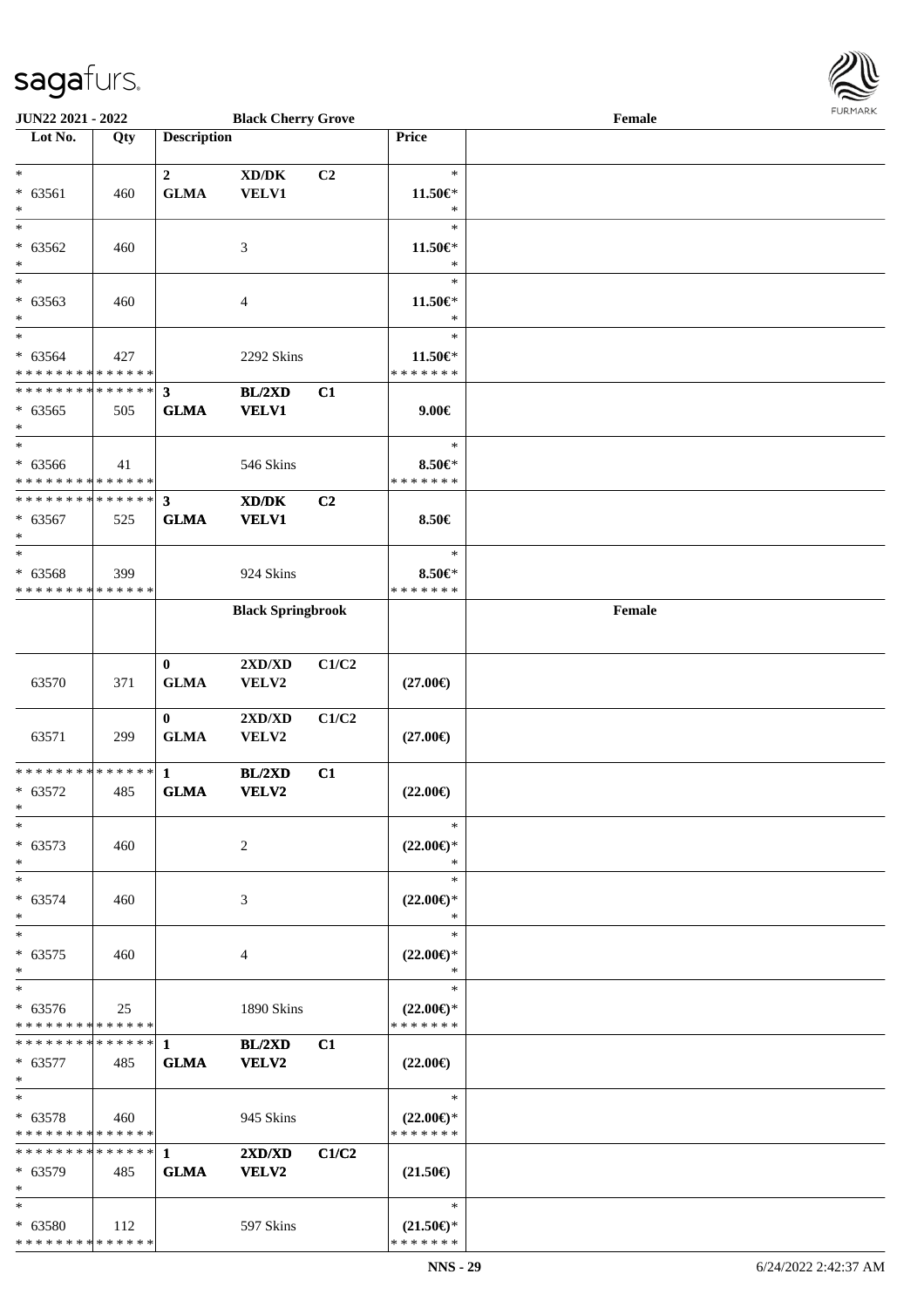

| JUN22 2021 - 2022                                                         |     |                                        | <b>Black Springbrook</b>                             |       |                                                   | $\ensuremath{\textnormal{\textbf{Female}}}$ | <b>LOKIJAKV</b> |
|---------------------------------------------------------------------------|-----|----------------------------------------|------------------------------------------------------|-------|---------------------------------------------------|---------------------------------------------|-----------------|
| Lot No.                                                                   | Qty | <b>Description</b>                     |                                                      |       | Price                                             |                                             |                 |
| ******** <mark>******</mark><br>$* 63581$<br>$*$                          | 485 | $\mathbf{1}$<br><b>GLMA</b>            | $\mathbf{X}\mathbf{D}/\mathbf{D}\mathbf{K}$<br>VELV2 | C2    | $(22.00\epsilon)$                                 |                                             |                 |
| $\ast$<br>$* 63582$<br>$*$                                                | 460 |                                        | 2                                                    |       | $\ast$<br>$(22.00\epsilon)$ *<br>$\ast$           |                                             |                 |
| $*$<br>* 63583<br>* * * * * * * * * * * * * *                             | 122 |                                        | 1067 Skins                                           |       | $\ast$<br>$(22.00\epsilon)$ *<br>* * * * * * *    |                                             |                 |
| ************** 2<br>$* 63584$<br>$\ast$<br>$\overline{\phantom{0}}$       | 485 | <b>GLMA</b>                            | BL/2XD<br>VELV2                                      | C1    | $(15.00\epsilon)$<br>$\ast$                       |                                             |                 |
| $* 63585$<br>$*$<br>$\overline{\ast}$                                     | 460 |                                        | 2                                                    |       | $(15.00\epsilon)$ *<br>*<br>$\ast$                |                                             |                 |
| * 63586<br>$\ast$<br>$*$                                                  | 460 |                                        | 3                                                    |       | $(15.00\epsilon)$ *<br>$\ast$<br>$\ast$           |                                             |                 |
| $* 63587$<br>$*$<br>$\ast$                                                | 460 |                                        | 4                                                    |       | $(15.00\epsilon)$ *<br>$\ast$<br>$\ast$           |                                             |                 |
| * 63588<br>* * * * * * * * * * * * * *                                    | 35  |                                        | 1900 Skins                                           |       | $(15.00\epsilon)$ *<br>* * * * * * *              |                                             |                 |
| 63589<br>* * * * * * * * * * * * * * *                                    | 471 | $\mathbf{2}$<br><b>GLMA</b>            | $2{\bf X}{\bf D}/{\bf X}{\bf D}$<br>VELV2            | C1/C2 | $(14.50\epsilon)$                                 |                                             |                 |
| * 63590<br>$\ast$<br>$\ast$                                               | 485 | $\mathbf{2}$<br><b>GLMA</b>            | XD/DK<br>VELV2                                       | C2    | 14.00€<br>$\ast$                                  |                                             |                 |
| * 63591<br>$*$<br>$*$                                                     | 460 |                                        | $\overline{c}$                                       |       | 14.00€*<br>$\ast$<br>$\ast$                       |                                             |                 |
| * 63592<br>* * * * * * * * * * * * * * *<br>* * * * * * * * * * * * * * * | 59  |                                        | 1004 Skins                                           |       | 14.00€*<br>* * * * * * *                          |                                             |                 |
| * 63593<br>$*$<br>$*$                                                     | 525 | $\overline{\mathbf{3}}$<br><b>GLMA</b> | 2XD/XD<br><b>VELV2</b>                               | C1/C2 | $9.00 \in$<br>$\ast$                              |                                             |                 |
| * 63594<br>* * * * * * * * * * * * * *                                    | 381 |                                        | 906 Skins                                            |       | $9.00 \in$ *<br>* * * * * * *                     |                                             |                 |
|                                                                           |     |                                        | <b>Black Zimbal Mink</b>                             |       |                                                   | $\ensuremath{\textnormal{\textbf{Female}}}$ |                 |
| 63596                                                                     | 318 | $\bf{0}$<br><b>GLMA</b>                | BL/2XD<br>VELV2                                      | C1    | $(28.00\epsilon)$                                 |                                             |                 |
| * * * * * * * * * * * * * * *<br>* 63597<br>$*$                           | 480 | $\mathbf{1}$<br><b>GLMA</b>            | BL/2XD<br>VELV2                                      | C1    | $(23.00\epsilon)$                                 |                                             |                 |
| $*$<br>* 63598<br>$*$<br>$*$                                              | 460 |                                        | 2                                                    |       | $\ast$<br>$(23.00\epsilon)$ *<br>$\ast$<br>$\ast$ |                                             |                 |
| * 63599<br>$\ast$<br>$*$                                                  | 460 |                                        | 3                                                    |       | $(23.00\epsilon)$ *<br>$\ast$<br>$\ast$           |                                             |                 |
| $* 63600$<br>* * * * * * * * * * * * * *                                  | 59  |                                        | 1459 Skins                                           |       | $(23.00\epsilon)$ *<br>* * * * * * *              |                                             |                 |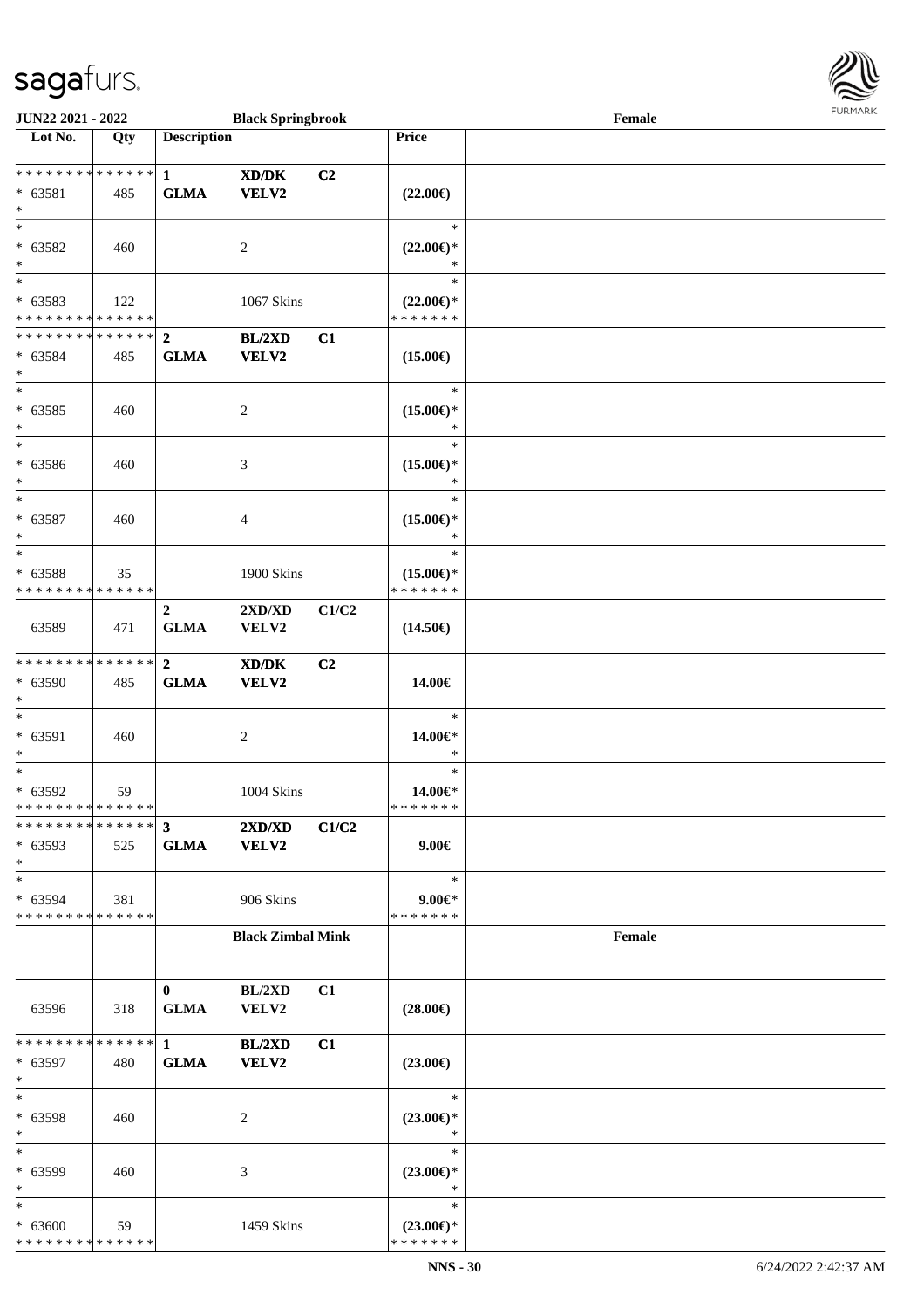

| JUN22 2021 - 2022                                             |     |                                 | <b>Black Zimbal Mink</b>         |                |                                                | Female |  |
|---------------------------------------------------------------|-----|---------------------------------|----------------------------------|----------------|------------------------------------------------|--------|--|
| Lot No.                                                       | Qty | <b>Description</b>              |                                  |                | <b>Price</b>                                   |        |  |
| 63601                                                         | 277 | $\mathbf{1}$<br><b>GLMA</b>     | <b>XD</b><br>VELV2               | C <sub>2</sub> | $(22.50\epsilon)$                              |        |  |
| * * * * * * * * * * * * * *<br>$* 63602$<br>$\ast$            | 480 | $\boldsymbol{2}$<br><b>GLMA</b> | BL/2XD<br><b>VELV2</b>           | C1             | $(15.00\epsilon)$                              |        |  |
| $\overline{\ast}$<br>$* 63603$<br>* * * * * * * * * * * * * * | 278 |                                 | 758 Skins                        |                | $\ast$<br>$(15.00\epsilon)$ *<br>* * * * * * * |        |  |
| 63604                                                         | 156 | $\boldsymbol{2}$<br><b>GLMA</b> | $\mathbf{X}\mathbf{D}$<br>VELV2  | C <sub>2</sub> | $(14.50\epsilon)$                              |        |  |
|                                                               |     |                                 | <b>Black David Dittrich-Ames</b> |                |                                                | Female |  |
| * * * * * * * * * * * * * *<br>$* 63606$<br>$\ast$            | 445 | $\mathbf 0$<br><b>GLMA</b>      | 2XD/XD<br><b>VELV2</b>           | C1/C2          | $(28.00\epsilon)$                              |        |  |
| $\ast$<br>$* 63607$<br>$\ast$                                 | 420 |                                 | 2                                |                | $\ast$<br>$(28.00\epsilon)$ *<br>$\ast$        |        |  |
| $\ast$<br>$* 63608$<br>* * * * * * * * * * * * * *            | 46  |                                 | 911 Skins                        |                | $\ast$<br>$(28.00\epsilon)$ *<br>* * * * * * * |        |  |
| 63609                                                         | 158 | $\bf{0}$<br><b>GLMA</b>         | 2XD/XD<br>VELV2                  | C1/C2          | $(28.00\epsilon)$                              |        |  |
| * * * * * * * * * * * * * *<br>$* 63610$<br>$\ast$            | 465 | $\mathbf{1}$<br><b>GLMA</b>     | BL/2XD<br><b>VELV2</b>           | C1             | $(23.00\epsilon)$                              |        |  |
| $\ast$<br>$* 63611$<br>$\ast$                                 | 440 |                                 | $\overline{c}$                   |                | $\ast$<br>$(23.00\epsilon)$ *<br>$\ast$        |        |  |
| $\ast$<br>$* 63612$<br>$*$                                    | 440 |                                 | 3                                |                | $\ast$<br>$(23.00\epsilon)$ *<br>$\ast$        |        |  |
| $\ast$<br>$* 63613$<br>$\ast$                                 | 440 |                                 | $\overline{4}$                   |                | $\ast$<br>$(23.00\epsilon)$ *<br>$\ast$        |        |  |
| $\ast$<br>$* 63614$<br>$\ast$                                 | 440 |                                 | 5                                |                | $\ast$<br>$(23.00\epsilon)$ *<br>$\ast$        |        |  |
| $\ast$<br>$* 63615$<br>$\ast$                                 | 440 |                                 | 6                                |                | $\ast$<br>$(23.00\epsilon)$ *<br>$\ast$        |        |  |
| $\ast$<br>$* 63616$<br>$*$                                    | 440 |                                 | 7                                |                | $\ast$<br>$(23.00\epsilon)$ *<br>$\ast$        |        |  |
| $\ast$<br>$* 63617$<br>$\ast$                                 | 440 |                                 | $\,8\,$                          |                | $\ast$<br>$(23.00\epsilon)$ *<br>$\ast$        |        |  |
| $\ast$<br>$* 63618$<br>* * * * * * * * * * * * * *            | 390 |                                 | 3935 Skins                       |                | $\ast$<br>$(23.00\epsilon)$ *<br>* * * * * * * |        |  |
| * * * * * * * * * * * * * *<br>* 63619<br>$\ast$              | 485 | $\mathbf{1}$<br><b>GLMA</b>     | BL/2XD<br>VELV2                  | C1             | $(23.00\epsilon)$                              |        |  |
| $*$<br>$* 63620$<br>$*$                                       | 460 |                                 | $\overline{c}$                   |                | $\ast$<br>$(23.00\epsilon)$ *<br>$\ast$        |        |  |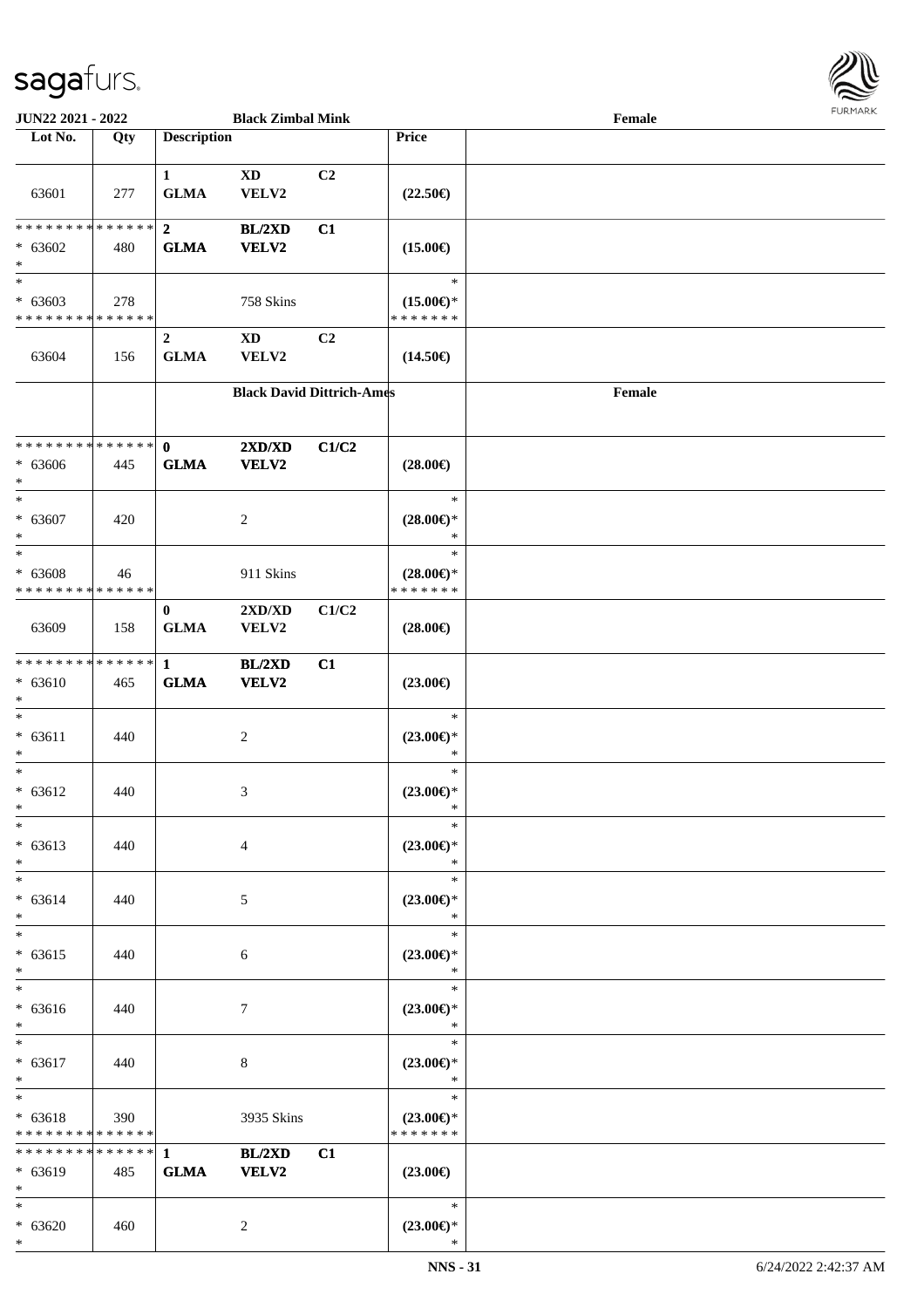

| JUN22 2021 - 2022             |     |                    | <b>Black David Dittrich-Ames</b> |       |                     | Female | 1.91111111 |
|-------------------------------|-----|--------------------|----------------------------------|-------|---------------------|--------|------------|
| Lot No.                       | Qty | <b>Description</b> |                                  |       | Price               |        |            |
|                               |     |                    |                                  |       |                     |        |            |
| $*$                           |     | 1                  | BL/2XD                           | C1    | $\ast$              |        |            |
| $* 63621$                     | 460 | <b>GLMA</b>        | VELV2                            |       | $(23.00\epsilon)$ * |        |            |
| $*$                           |     |                    |                                  |       | $\ast$              |        |            |
|                               |     |                    |                                  |       | $\ast$              |        |            |
| $* 63622$                     | 331 |                    | 1736 Skins                       |       | $(23.00\epsilon)$ * |        |            |
| * * * * * * * * * * * * * * * |     |                    |                                  |       | * * * * * * *       |        |            |
|                               |     |                    |                                  |       |                     |        |            |
|                               |     |                    | 2XD/XD                           | C1/C2 |                     |        |            |
| $* 63623$                     | 485 | <b>GLMA</b>        | <b>VELV2</b>                     |       | $(22.50\epsilon)$   |        |            |
| $*$                           |     |                    |                                  |       |                     |        |            |
| $*$                           |     |                    |                                  |       | $\ast$              |        |            |
| $* 63624$                     | 460 |                    | 2                                |       | $(22.50\epsilon)$ * |        |            |
| $*$                           |     |                    |                                  |       | $\ast$              |        |            |
| $\overline{\phantom{0}}$      |     |                    |                                  |       | $\ast$              |        |            |
| $* 63625$                     | 446 |                    | 1391 Skins                       |       | $(22.50\epsilon)$ * |        |            |
| * * * * * * * * * * * * * *   |     |                    |                                  |       | * * * * * * *       |        |            |
|                               |     |                    | XD/DK                            | C2    |                     |        |            |
|                               |     |                    |                                  |       |                     |        |            |
| $* 63626$                     | 465 | <b>GLMA</b>        | VELV2                            |       | $(22.00\epsilon)$   |        |            |
| $\ast$                        |     |                    |                                  |       |                     |        |            |
| $*$                           |     |                    |                                  |       | $\ast$              |        |            |
| $* 63627$                     | 440 |                    | 2                                |       | $(22.00\epsilon)$ * |        |            |
| $*$                           |     |                    |                                  |       | $\ast$              |        |            |
| $*$                           |     |                    |                                  |       | $\ast$              |        |            |
| $* 63628$                     | 440 |                    | 3                                |       | $(22.00\epsilon)$ * |        |            |
| $*$                           |     |                    |                                  |       | $\ast$              |        |            |
| $*$                           |     |                    |                                  |       | $\ast$              |        |            |
|                               |     |                    |                                  |       |                     |        |            |
| $* 63629$                     | 440 |                    | $\overline{4}$                   |       | $(22.00\epsilon)$ * |        |            |
| $*$                           |     |                    |                                  |       | $\ast$              |        |            |
| $\overline{\phantom{0}}$      |     |                    |                                  |       | $\ast$              |        |            |
| $* 63630$                     | 379 |                    | 2164 Skins                       |       | $(22.00\epsilon)$ * |        |            |
| * * * * * * * * * * * * * *   |     |                    |                                  |       | * * * * * * *       |        |            |
| * * * * * * * * * * * * * * * |     | $\mathbf{1}$       | XD/DK                            | C2    |                     |        |            |
| $* 63631$                     | 485 | <b>GLMA</b>        | VELV2                            |       | $(22.00\epsilon)$   |        |            |
| $*$                           |     |                    |                                  |       |                     |        |            |
| $*$                           |     |                    |                                  |       | $\ast$              |        |            |
| $* 63632$                     | 389 |                    | 874 Skins                        |       | $(22.00\epsilon)$ * |        |            |
| * * * * * * * * * * * * * * * |     |                    |                                  |       | *******             |        |            |
|                               |     |                    |                                  |       |                     |        |            |
|                               |     |                    | BL/2XD                           | C1    |                     |        |            |
| $* 63633$                     | 485 | GLMA VELV2         |                                  |       | 16.00€              |        |            |
| $*$                           |     |                    |                                  |       |                     |        |            |
| $*$ $-$                       |     |                    |                                  |       | $*$                 |        |            |
| $* 63634$                     | 460 |                    | 2                                |       | 16.00€*             |        |            |
| $*$                           |     |                    |                                  |       | $\ast$              |        |            |
| $*$ $-$                       |     |                    |                                  |       | $\ast$              |        |            |
| $* 63635$                     | 460 |                    | 3                                |       | 16.00€*             |        |            |
| $*$                           |     |                    |                                  |       | $\ast$              |        |            |
| $*$                           |     |                    |                                  |       | $\ast$              |        |            |
|                               |     |                    |                                  |       |                     |        |            |
| $* 63636$                     | 460 |                    | $\overline{4}$                   |       | $16.00 \in$         |        |            |
| $*$                           |     |                    |                                  |       | $\ast$              |        |            |
| $*$ $-$                       |     |                    |                                  |       | $\ast$              |        |            |
| $* 63637$                     | 460 |                    | 5                                |       | $(16.00\epsilon)$ * |        |            |
| $*$                           |     |                    |                                  |       | $\ast$              |        |            |
| $*$ $-$                       |     |                    |                                  |       | $\ast$              |        |            |
| $* 63638$                     | 460 |                    | $\sqrt{6}$                       |       | $(16.00\epsilon)$ * |        |            |
| $*$                           |     |                    |                                  |       | $\ast$              |        |            |
| $*$                           |     |                    |                                  |       | $\ast$              |        |            |
|                               |     |                    |                                  |       |                     |        |            |
| * 63639                       | 460 |                    | $\tau$                           |       | $(16.00\epsilon)$ * |        |            |
| $*$                           |     |                    |                                  |       | $\ast$              |        |            |
| $*$                           |     |                    |                                  |       | $\ast$              |        |            |
| $* 63640$                     | 460 |                    | $\bf 8$                          |       | $(16.00\epsilon)$ * |        |            |
| $*$                           |     |                    |                                  |       | $\ast$              |        |            |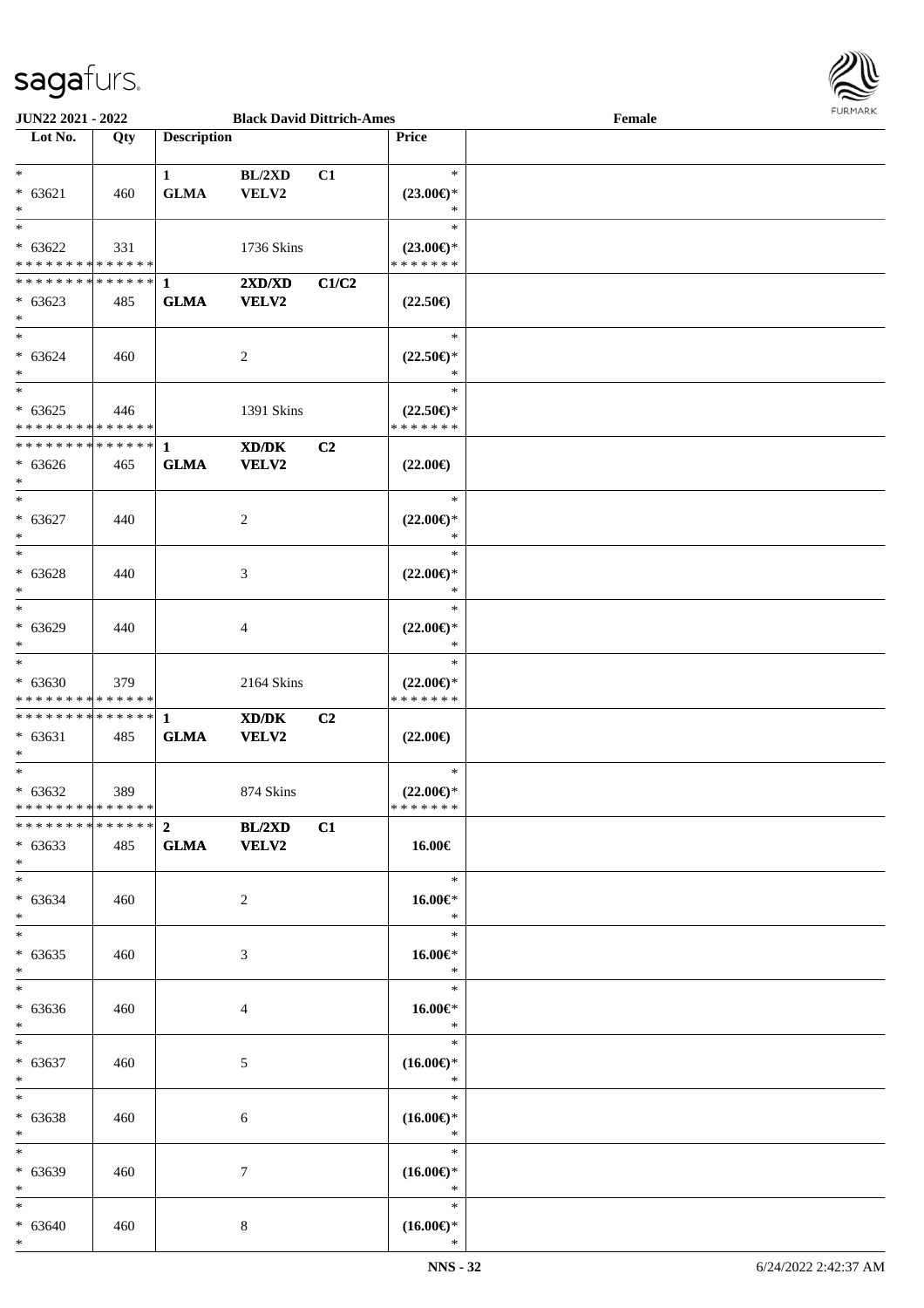

| <b>JUN22 2021 - 2022</b>                   |     |                    | <b>Black David Dittrich-Ames</b> |       |                     | Female |
|--------------------------------------------|-----|--------------------|----------------------------------|-------|---------------------|--------|
| Lot No.                                    | Qty | <b>Description</b> |                                  |       | Price               |        |
|                                            |     |                    |                                  |       |                     |        |
| $*$                                        |     | $2^{\circ}$        | BL/2XD                           | C1    | $\ast$              |        |
| $* 63641$                                  | 460 | <b>GLMA</b>        | VELV2                            |       | $(16.00\epsilon)$ * |        |
| $*$                                        |     |                    |                                  |       | ∗                   |        |
| $*$                                        |     |                    |                                  |       | $\ast$              |        |
|                                            |     |                    |                                  |       |                     |        |
| $* 63642$                                  | 384 |                    | 4549 Skins                       |       | $(16.00\epsilon)$ * |        |
| * * * * * * * * * * * * * * *              |     |                    |                                  |       | * * * * * * *       |        |
| **************                             |     | $\overline{2}$     | BL/2XD                           | C1    |                     |        |
| $* 63643$                                  | 485 | <b>GLMA</b>        | VELV2                            |       | $(16.00\epsilon)$   |        |
| $*$                                        |     |                    |                                  |       |                     |        |
| $*$                                        |     |                    |                                  |       | $\ast$              |        |
| $* 63644$                                  | 460 |                    | 2                                |       | $(16.00\epsilon)$ * |        |
| $*$                                        |     |                    |                                  |       | $\ast$              |        |
| $*$                                        |     |                    |                                  |       | $\ast$              |        |
| $* 63645$                                  | 460 |                    | 3                                |       | $(16.00\epsilon)$ * |        |
| $\ast$                                     |     |                    |                                  |       | $\ast$              |        |
| $*$                                        |     |                    |                                  |       | $\ast$              |        |
|                                            |     |                    |                                  |       |                     |        |
| $* 63646$                                  | 460 |                    | $\overline{4}$                   |       | $(16.00\epsilon)$ * |        |
| $*$                                        |     |                    |                                  |       | $\ast$              |        |
| $*$                                        |     |                    |                                  |       | $\ast$              |        |
| $* 63647$                                  | 435 |                    | 2300 Skins                       |       | $(16.00\epsilon)$ * |        |
| * * * * * * * * <mark>* * * * * * *</mark> |     |                    |                                  |       | * * * * * * *       |        |
| ************** 2                           |     |                    | 2XD/XD                           | C1/C2 |                     |        |
| $* 63648$                                  | 485 | <b>GLMA</b>        | VELV2                            |       | $(15.50\epsilon)$   |        |
| $*$                                        |     |                    |                                  |       |                     |        |
| $\overline{\ast}$                          |     |                    |                                  |       | $\ast$              |        |
| $* 63649$                                  | 460 |                    | 2                                |       | $(15.50\epsilon)$ * |        |
| $*$                                        |     |                    |                                  |       | $\ast$              |        |
| $\overline{\ }$                            |     |                    |                                  |       | $\ast$              |        |
|                                            |     |                    |                                  |       |                     |        |
| $* 63650$                                  | 470 |                    | 1415 Skins                       |       | $(15.50\epsilon)$ * |        |
| * * * * * * * * * * * * * *                |     |                    |                                  |       | * * * * * * *       |        |
|                                            |     |                    | XD/DK                            | C2    |                     |        |
| $* 63651$                                  | 485 | <b>GLMA</b>        | VELV2                            |       | $(15.00\epsilon)$   |        |
| $\ast$                                     |     |                    |                                  |       |                     |        |
| $*$                                        |     |                    |                                  |       | $\ast$              |        |
| $* 63652$                                  | 460 |                    | 2                                |       | $(15.00\epsilon)$ * |        |
| $*$                                        |     |                    |                                  |       | $\ast$              |        |
| $*$                                        |     |                    |                                  |       | $\ast$              |        |
| $* 63653$                                  | 460 |                    | 3                                |       | $(15.00\epsilon)$ * |        |
| $\ast$                                     |     |                    |                                  |       | ∗                   |        |
| $*$                                        |     |                    |                                  |       | $\ast$              |        |
| $* 63654$                                  | 460 |                    | 4                                |       | $(15.00\epsilon)$ * |        |
| $*$                                        |     |                    |                                  |       | $\ast$              |        |
| $*$                                        |     |                    |                                  |       | $\ast$              |        |
|                                            |     |                    |                                  |       |                     |        |
| $* 63655$                                  | 460 |                    | 5                                |       | $(15.00\epsilon)$ * |        |
| $*$                                        |     |                    |                                  |       | $\ast$              |        |
| $*$                                        |     |                    |                                  |       | $\ast$              |        |
| $* 63656$                                  | 232 |                    | 2557 Skins                       |       | $(15.00\epsilon)$ * |        |
| * * * * * * * * <mark>* * * * * *</mark> * |     |                    |                                  |       | * * * * * * *       |        |
|                                            |     |                    | XD/DK                            | C2    |                     |        |
| $* 63657$                                  | 485 | <b>GLMA</b>        | <b>VELV2</b>                     |       | $(15.00\epsilon)$   |        |
| $\ast$                                     |     |                    |                                  |       |                     |        |
| $*$ $-$                                    |     |                    |                                  |       | $\ast$              |        |
| $* 63658$                                  | 460 |                    | 2                                |       | $(15.00\epsilon)$ * |        |
| $\ast$                                     |     |                    |                                  |       | $\ast$              |        |
| $*$                                        |     |                    |                                  |       | $\ast$              |        |
| $* 63659$                                  | 439 |                    | 1384 Skins                       |       | $(15.00\epsilon)$ * |        |
| * * * * * * * * * * * * * * *              |     |                    |                                  |       | * * * * * * *       |        |
| * * * * * * * * * * * * * * <mark>*</mark> |     |                    |                                  |       |                     |        |
|                                            |     | 3 <sup>1</sup>     | 2XD/XD                           | C1/C2 |                     |        |
| $* 63660$                                  | 525 | <b>GLMA</b>        | <b>VELV2</b>                     |       | 10.00€              |        |
| $\ast$                                     |     |                    |                                  |       |                     |        |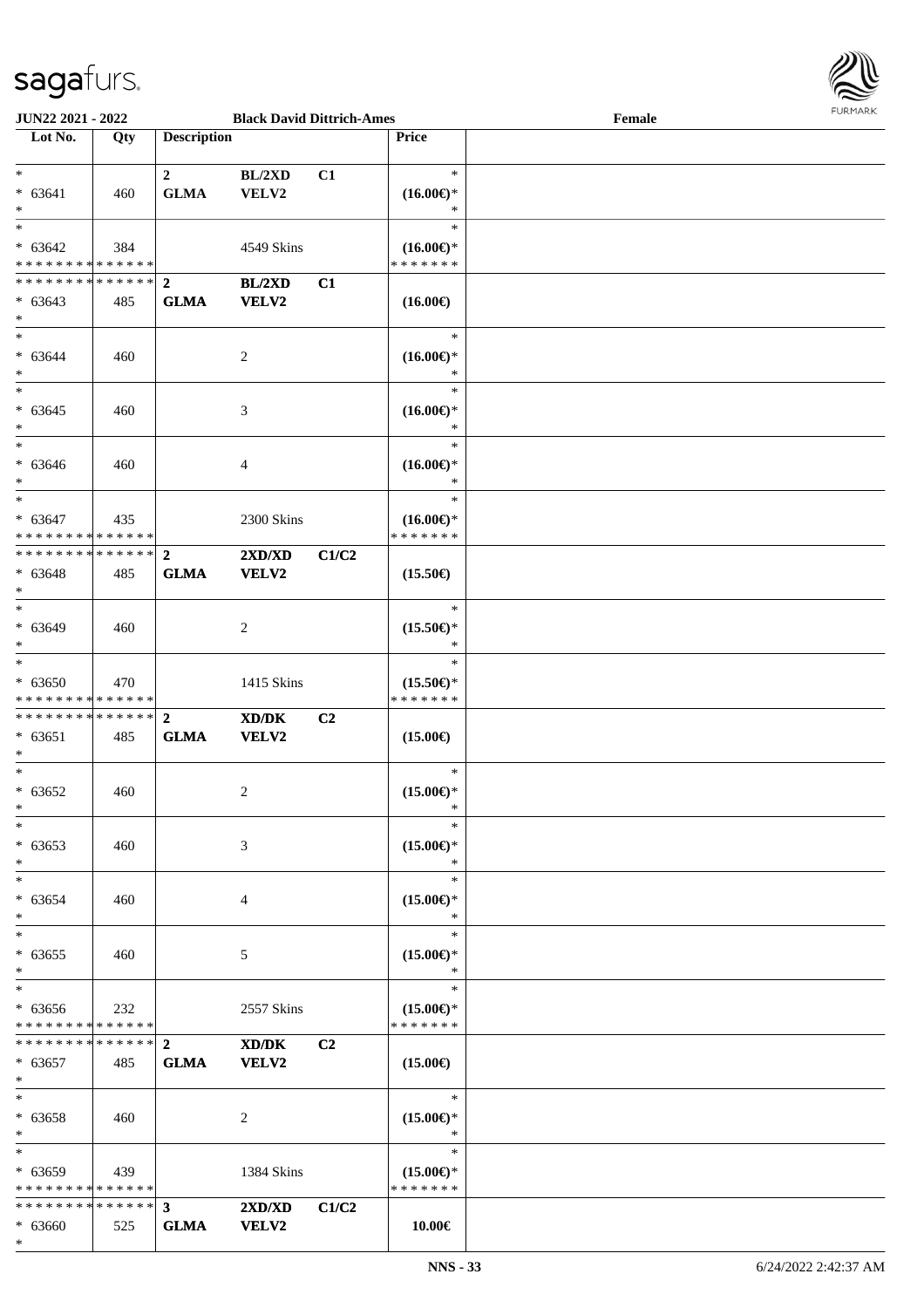

| <b>JUN22 2021 - 2022</b>                   |     |                    | <b>Black David Dittrich-Ames</b> |                |                     | Female |  |
|--------------------------------------------|-----|--------------------|----------------------------------|----------------|---------------------|--------|--|
| Lot No.                                    | Qty | <b>Description</b> |                                  |                | <b>Price</b>        |        |  |
|                                            |     |                    |                                  |                |                     |        |  |
| $*$                                        |     | 3 <sup>1</sup>     | 2XD/XD                           | C1/C2          | $\ast$              |        |  |
| * 63661                                    | 500 | <b>GLMA</b>        | VELV2                            |                | $10.00 \in$ *       |        |  |
| $\ast$                                     |     |                    |                                  |                | $\ast$              |        |  |
| $*$                                        |     |                    |                                  |                | $\ast$              |        |  |
| $* 63662$                                  | 500 |                    | 3                                |                | $10.00 \in$ *       |        |  |
| $\ast$                                     |     |                    |                                  |                | $\ast$              |        |  |
| $*$                                        |     |                    |                                  |                | $\ast$              |        |  |
| $* 63663$                                  | 252 |                    | 1777 Skins                       |                | $10.00 \in$ *       |        |  |
| * * * * * * * * * * * * * *                |     |                    |                                  |                | * * * * * * *       |        |  |
|                                            |     |                    | <b>Black E&amp;M Dittrich</b>    |                |                     | Female |  |
|                                            |     |                    |                                  |                |                     |        |  |
|                                            |     |                    |                                  |                |                     |        |  |
| ******** <mark>******</mark>               |     | $\mathbf{0}$       | 2XD/XD                           | C1/C2          |                     |        |  |
| $* 63665$                                  | 445 | <b>GLMA</b>        | VELV2                            |                | $(28.00\epsilon)$   |        |  |
| $\ast$                                     |     |                    |                                  |                |                     |        |  |
| $*$                                        |     |                    |                                  |                | $\ast$              |        |  |
| $* 63666$                                  | 134 |                    | 579 Skins                        |                | $(28.00\epsilon)$ * |        |  |
| * * * * * * * * * * * * * * *              |     |                    |                                  |                | * * * * * * *       |        |  |
| ************** 1                           |     |                    | BL/2XD                           | C1             |                     |        |  |
| $* 63667$                                  | 485 | <b>GLMA</b>        | VELV2                            |                | $(25.00\epsilon)$   |        |  |
| $\ast$                                     |     |                    |                                  |                |                     |        |  |
| $*$                                        |     |                    |                                  |                | $\ast$              |        |  |
| $* 63668$                                  | 460 |                    | 2                                |                | $(25.00\epsilon)$ * |        |  |
| $\ast$                                     |     |                    |                                  |                | $\ast$              |        |  |
| $*$                                        |     |                    |                                  |                | $\ast$              |        |  |
| $* 63669$                                  | 294 |                    | 1239 Skins                       |                | $(25.00\epsilon)$ * |        |  |
| * * * * * * * * * * * * * *                |     |                    |                                  |                | * * * * * * *       |        |  |
|                                            |     | 1                  | 2XD/XD                           | C1/C2          |                     |        |  |
| 63670                                      | 331 | <b>GLMA</b>        | VELV2                            |                | $(24.50\epsilon)$   |        |  |
|                                            |     |                    |                                  |                |                     |        |  |
|                                            |     |                    | XD/DK                            | C <sub>2</sub> |                     |        |  |
| $* 63671$                                  | 485 | <b>GLMA</b>        | VELV2                            |                | $(24.00\epsilon)$   |        |  |
| $\ast$                                     |     |                    |                                  |                |                     |        |  |
| $*$                                        |     |                    |                                  |                | $\ast$              |        |  |
| $* 63672$                                  | 136 |                    | 621 Skins                        |                | $(24.00\epsilon)$ * |        |  |
| * * * * * * * * * * * * * *                |     |                    |                                  |                | *******             |        |  |
|                                            |     | $\overline{2}$     | 2XD/XD                           | C1/C2          |                     |        |  |
| 63673                                      | 271 | <b>GLMA</b>        | <b>VELV2</b>                     |                | $(18.50\epsilon)$   |        |  |
|                                            |     |                    |                                  |                |                     |        |  |
| * * * * * * * * * * * * * * <mark>*</mark> |     | $\overline{2}$     | 2XD/XD                           | C1/C2          |                     |        |  |
| $* 63674$                                  | 485 | ${\bf GLMA}$       | VELV2                            |                | $(18.50\epsilon)$   |        |  |
| $\ast$                                     |     |                    |                                  |                |                     |        |  |
| $\ast$                                     |     |                    |                                  |                | $\ast$              |        |  |
| $* 63675$                                  | 395 |                    | 880 Skins                        |                | $(18.50\epsilon)$ * |        |  |
| * * * * * * * * * * * * * *                |     |                    |                                  |                | * * * * * * *       |        |  |
|                                            |     |                    | <b>Black Patrick</b>             |                |                     | Female |  |
|                                            |     |                    |                                  |                |                     |        |  |
|                                            |     |                    |                                  |                |                     |        |  |
|                                            |     | $\bf{0}$           | $2{\bf X}{\bf D}/{\bf X}{\bf D}$ | C1/C2          |                     |        |  |
| 63677                                      | 399 | <b>GLMA</b>        | VELV2                            |                | $(28.00\epsilon)$   |        |  |
|                                            |     |                    |                                  |                |                     |        |  |
| * * * * * * * * * * * * * * <mark>*</mark> |     | $\mathbf{0}$       | 2XD/XD                           | C1/C2          |                     |        |  |
| $* 63678$                                  | 445 | <b>GLMA</b>        | <b>VELV2</b>                     |                | $(28.00\epsilon)$   |        |  |
| $\ast$                                     |     |                    |                                  |                |                     |        |  |
| $*$                                        |     |                    |                                  |                | $\ast$              |        |  |
| $* 63679$                                  | 223 |                    | 668 Skins                        |                | $(28.00\epsilon)$ * |        |  |
| * * * * * * * * * * * * * *                |     |                    |                                  |                | * * * * * * *       |        |  |
|                                            |     |                    | BL/2XD                           | C1             |                     |        |  |
| $* 63680$<br>$\ast$                        | 485 | <b>GLMA</b>        | VELV2                            |                | $(25.00\epsilon)$   |        |  |
|                                            |     |                    |                                  |                |                     |        |  |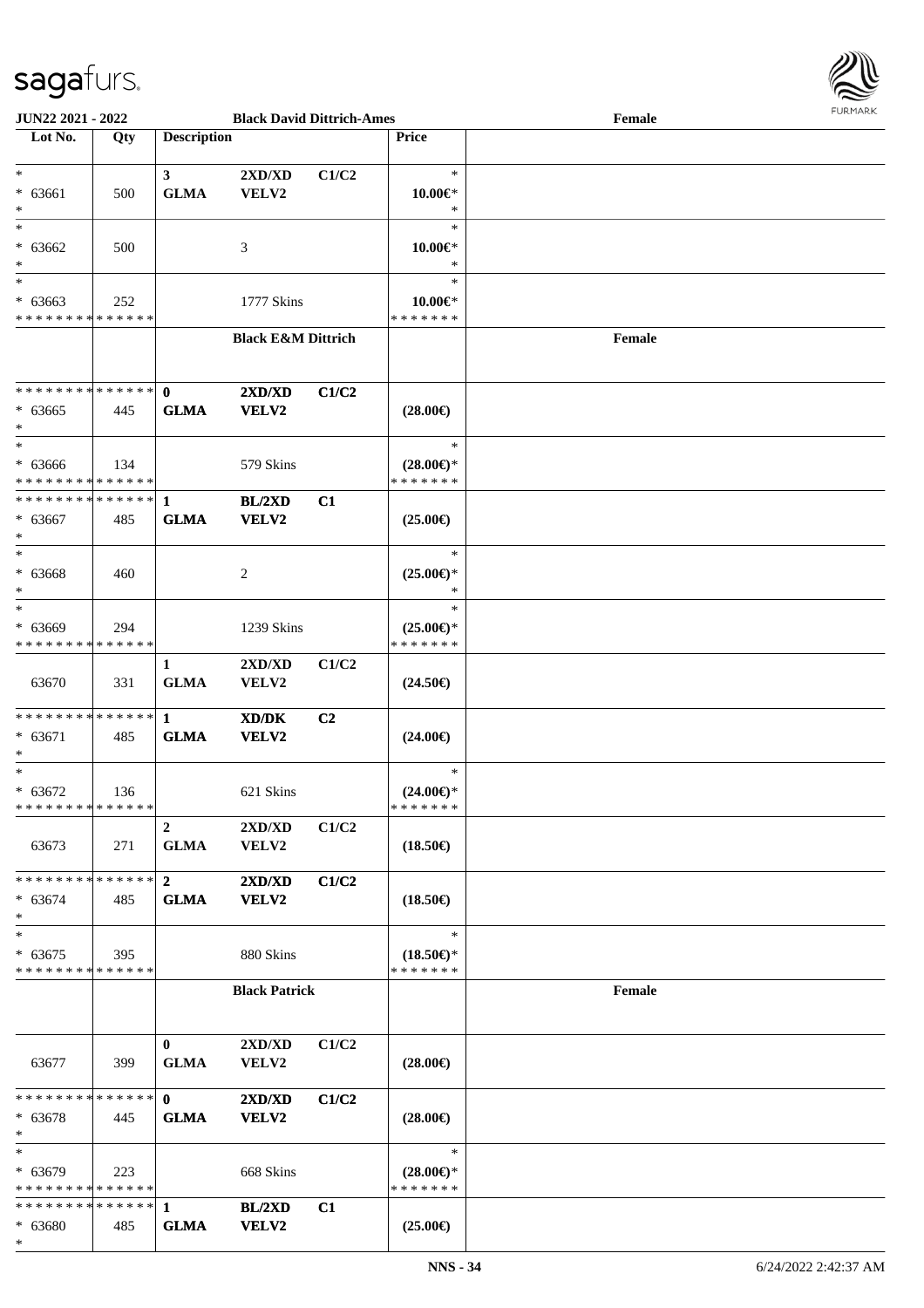

| <b>JUN22 2021 - 2022</b>                                              |     |                              | <b>Black Patrick</b> |    |                                                 | Female |  |
|-----------------------------------------------------------------------|-----|------------------------------|----------------------|----|-------------------------------------------------|--------|--|
| Lot No.                                                               | Qty | <b>Description</b>           |                      |    | Price                                           |        |  |
| $*$<br>$* 63681$<br>$\ast$                                            | 460 | $\mathbf{1}$<br>${\bf GLMA}$ | BL/2XD<br>VELV2      | C1 | $\ast$<br>$(25.00\epsilon)$ *<br>$\ast$         |        |  |
| $\overline{\ast}$<br>$* 63682$<br>$\ast$                              | 460 |                              | 3                    |    | $\ast$<br>$(25.00\epsilon)$ *<br>$\ast$         |        |  |
| $* 63683$<br>$\ast$                                                   | 460 |                              | $\overline{4}$       |    | $\ast$<br>$(25.00\epsilon)$ *<br>$\ast$         |        |  |
| $*$<br>$* 63684$<br>$*$<br>$\overline{\ast}$                          | 460 |                              | $\mathfrak{S}$       |    | $\ast$<br>$(25.00\epsilon)$ *<br>$\ast$         |        |  |
| $* 63685$<br>$\ast$<br>$\overline{\phantom{0}}$                       | 460 |                              | $\sqrt{6}$           |    | $\ast$<br>$(25.00\epsilon)$ *<br>$\ast$         |        |  |
| $* 63686$<br>$\ast$<br>$\overline{\ast}$                              | 460 |                              | $\tau$               |    | $\ast$<br>$(25.00\epsilon)$ *<br>$\ast$         |        |  |
| $* 63687$<br>$\ast$<br>$\overline{\ast}$                              | 460 |                              | $8\,$                |    | $\ast$<br>$(25.00\epsilon)$ *<br>$\ast$         |        |  |
| * 63688<br>$\ast$                                                     | 460 |                              | 9                    |    | $\ast$<br>$(25.00\epsilon)$ *<br>$\ast$         |        |  |
| * 63689<br>$*$                                                        | 460 |                              | 10                   |    | $\ast$<br>$(25.00\epsilon)$ *<br>$\ast$         |        |  |
| $\ddot{x}$<br>$* 63690$<br>$*$                                        | 460 |                              | 11                   |    | $\ast$<br>$(25.00\epsilon)$ *<br>$\ast$         |        |  |
| $\ddot{x}$<br>$* 63691$<br>* * * * * * * * <mark>* * * * * * *</mark> | 348 |                              | 5433 Skins           |    | $\ast$<br>$(25.00\epsilon)$ *<br>* * * * * * *  |        |  |
| ************** 1<br>$* 63692$<br>$*$                                  | 485 | <b>GLMA</b>                  | BL/2XD<br>VELV2      | C1 | $(25.00\epsilon)$                               |        |  |
| $*$<br>$* 63693$<br>$*$                                               | 460 |                              | $\overline{2}$       |    | $\ast$<br>$(25.00\epsilon)$ *<br>$\ast$         |        |  |
| $*$<br>$* 63694$<br>$*$<br>$*$                                        | 460 |                              | 3                    |    | $\ast$<br>$(25.00\epsilon)$ *<br>$\ast$         |        |  |
| $* 63695$<br>$\ddot{x}$<br>$\overline{\ast}$                          | 460 |                              | $\overline{4}$       |    | $\ast$<br>$(25.00\epsilon)$ *<br>$\ast$         |        |  |
| $* 63696$<br>$*$<br>$\overline{\ast}$                                 | 460 |                              | $5\overline{)}$      |    | $\ast$<br>$(25.00\epsilon)$ *<br>$\ast$         |        |  |
| $* 63697$<br>$*$                                                      | 460 |                              | $\sqrt{6}$           |    | $\ast$<br>$(25.00\epsilon)$ *<br>$\mathbb{R}^n$ |        |  |
| $*$<br>* 63698<br>$*$                                                 | 460 |                              | $\tau$               |    | $\ast$<br>$(25.00\epsilon)$ *<br>$\ast$         |        |  |
| $*$<br>$* 63699$<br>$\ast$                                            | 460 |                              | 8                    |    | $\ast$<br>$(25.00\epsilon)$ *<br>$\ast$         |        |  |
| $*$<br>$* 63700$<br>$\ast$                                            | 460 |                              | $\overline{9}$       |    | $\ast$<br>$(25.00\epsilon)$ *<br>$\ast$         |        |  |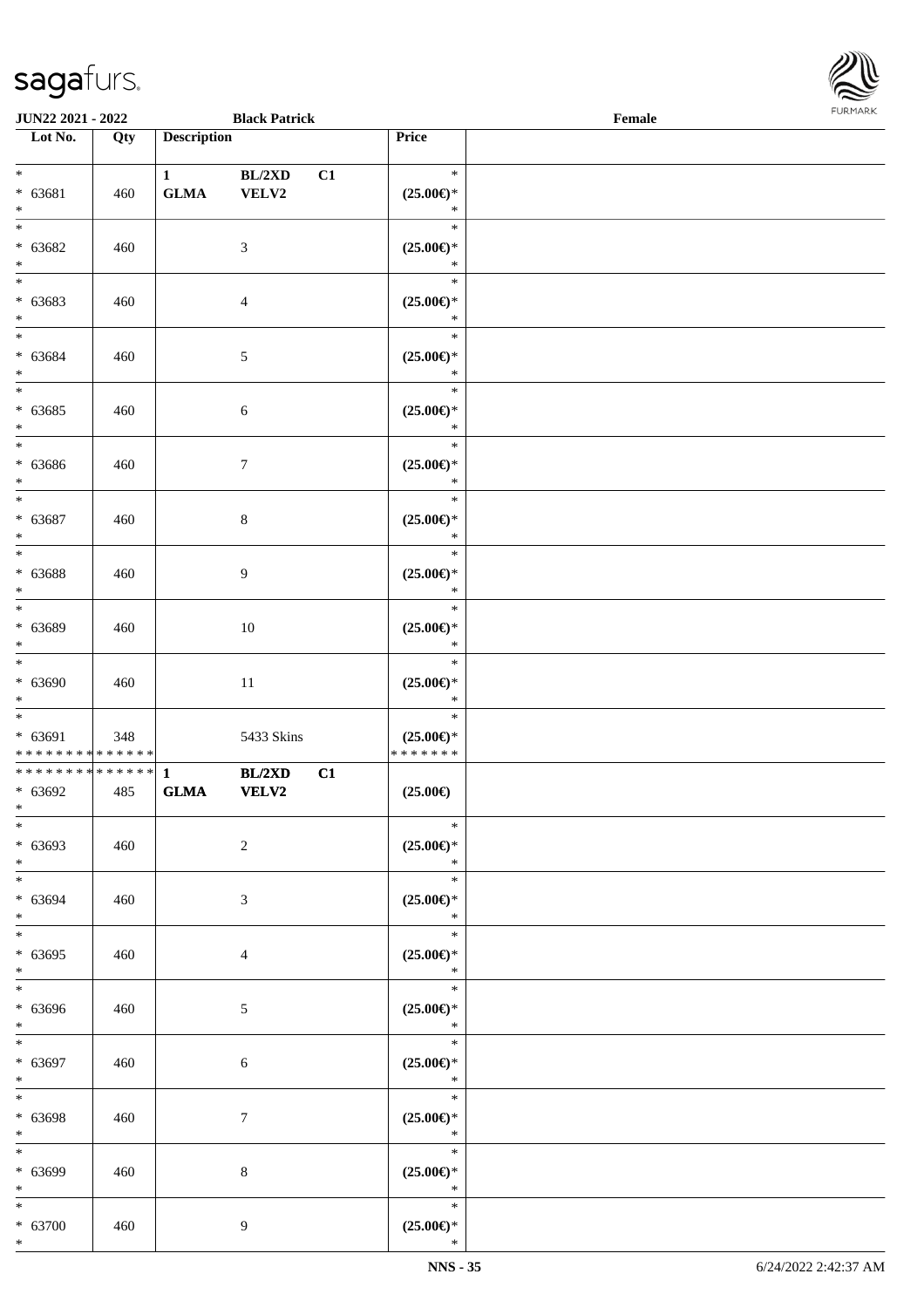

| JUN22 2021 - 2022             |     |                    | <b>Black Patrick</b>                                                                                 |                |                                                    | Female |  |
|-------------------------------|-----|--------------------|------------------------------------------------------------------------------------------------------|----------------|----------------------------------------------------|--------|--|
| Lot No.                       | Qty | <b>Description</b> |                                                                                                      |                | Price                                              |        |  |
|                               |     |                    |                                                                                                      |                |                                                    |        |  |
| $*$                           |     | $\mathbf{1}$       | BL/2XD                                                                                               | C1             | $\ast$                                             |        |  |
| * 63701                       | 460 | ${\bf GLMA}$       | VELV2                                                                                                |                | $(25.00\epsilon)$ *                                |        |  |
| $*$                           |     |                    |                                                                                                      |                | ∗                                                  |        |  |
| $\overline{\phantom{0}}$      |     |                    |                                                                                                      |                | $\ast$                                             |        |  |
| $* 63702$                     | 460 |                    | 11                                                                                                   |                | $(25.00\epsilon)$ *                                |        |  |
| $*$                           |     |                    |                                                                                                      |                | $\ast$                                             |        |  |
| $\overline{\phantom{0}}$      |     |                    |                                                                                                      |                | $\ast$                                             |        |  |
| * 63703                       | 460 |                    | 12                                                                                                   |                | $(25.00\epsilon)$ *                                |        |  |
| $*$                           |     |                    |                                                                                                      |                | $\ast$                                             |        |  |
|                               |     |                    |                                                                                                      |                | $\ast$                                             |        |  |
| $* 63704$                     | 460 |                    | 13                                                                                                   |                | $(25.00\epsilon)$ *                                |        |  |
| $*$                           |     |                    |                                                                                                      |                | $\ast$                                             |        |  |
| $\overline{\phantom{0}}$      |     |                    |                                                                                                      |                | $\ast$                                             |        |  |
| $* 63705$                     | 184 |                    | 6189 Skins                                                                                           |                | $(25.00\epsilon)$ *                                |        |  |
| * * * * * * * * * * * * * *   |     |                    |                                                                                                      |                | * * * * * * *                                      |        |  |
| * * * * * * * * * * * * * * * |     | $\mathbf{1}$       | $\mathbf{X}\mathbf{D}/\mathbf{D}\mathbf{K}$                                                          | C <sub>2</sub> |                                                    |        |  |
| * 63706                       | 485 | <b>GLMA</b>        | VELV2                                                                                                |                | $(24.50\epsilon)$                                  |        |  |
| $*$                           |     |                    |                                                                                                      |                |                                                    |        |  |
| $\overline{\phantom{0}}$      |     |                    |                                                                                                      |                | $\ast$                                             |        |  |
| $* 63707$                     | 291 |                    | 776 Skins                                                                                            |                | $(24.50\epsilon)$ *                                |        |  |
| * * * * * * * * * * * * * * * |     |                    |                                                                                                      |                | * * * * * * *                                      |        |  |
| * * * * * * * * * * * * * * * |     | $\mathbf{1}$       | $\boldsymbol{\text{X}}\boldsymbol{\text{D}}\boldsymbol{/}\boldsymbol{\text{D}}\boldsymbol{\text{K}}$ | C <sub>2</sub> |                                                    |        |  |
| * 63708                       | 485 | <b>GLMA</b>        | <b>VELV2</b>                                                                                         |                | $(24.50\epsilon)$                                  |        |  |
| $*$                           |     |                    |                                                                                                      |                |                                                    |        |  |
| $*$                           |     |                    |                                                                                                      |                | $\ast$                                             |        |  |
| * 63709                       | 460 |                    | $\overline{c}$                                                                                       |                | $(24.50\epsilon)$ *                                |        |  |
| $*$                           |     |                    |                                                                                                      |                | $\ast$                                             |        |  |
| $\overline{\phantom{0}}$      |     |                    |                                                                                                      |                | $\ast$                                             |        |  |
| * 63710                       | 79  |                    | 1024 Skins                                                                                           |                | $(24.50\epsilon)$ *                                |        |  |
| * * * * * * * * * * * * * *   |     |                    |                                                                                                      |                | * * * * * * *                                      |        |  |
| * * * * * * * * * * * * * * * |     | $\overline{2}$     | BL/2XD                                                                                               | C1             |                                                    |        |  |
| $* 63711$                     | 485 | ${\bf GLMA}$       | <b>VELV2</b>                                                                                         |                | $(18.50\epsilon)$                                  |        |  |
| $*$                           |     |                    |                                                                                                      |                |                                                    |        |  |
| $*$                           |     |                    |                                                                                                      |                | $\ast$                                             |        |  |
| $* 63712$                     | 460 |                    | 2                                                                                                    |                | $(18.50\epsilon)$ *                                |        |  |
| $*$                           |     |                    |                                                                                                      |                | $\ast$                                             |        |  |
| $*$                           |     |                    |                                                                                                      |                | $\ast$                                             |        |  |
| $* 63713$                     | 460 |                    | 3                                                                                                    |                | $(18.50\epsilon)$ *                                |        |  |
| $*$                           |     |                    |                                                                                                      |                | $\ast$                                             |        |  |
| $\ast$                        |     |                    |                                                                                                      |                | $\ast$                                             |        |  |
| $* 63714$                     | 460 |                    | 4                                                                                                    |                | $(18.50\epsilon)$ *                                |        |  |
| $*$                           |     |                    |                                                                                                      |                | $\ast$                                             |        |  |
| $*$                           |     |                    |                                                                                                      |                | $\ast$                                             |        |  |
| $* 63715$                     | 460 |                    | 5                                                                                                    |                | $(18.50\epsilon)$ *                                |        |  |
| $*$                           |     |                    |                                                                                                      |                | $\ast$                                             |        |  |
| $*$                           |     |                    |                                                                                                      |                | $\ast$                                             |        |  |
| * 63716                       | 460 |                    | 6                                                                                                    |                | $(18.50\epsilon)$ *                                |        |  |
| $*$                           |     |                    |                                                                                                      |                | $\ast$                                             |        |  |
| $\ast$                        |     |                    |                                                                                                      |                | $\ast$                                             |        |  |
| * 63717                       | 460 |                    | $\tau$                                                                                               |                | $(18.50\epsilon)$ *                                |        |  |
| $*$                           |     |                    |                                                                                                      |                | $\ast$                                             |        |  |
| $*$                           |     |                    |                                                                                                      |                | $\ast$                                             |        |  |
| * 63718                       | 460 |                    | 8                                                                                                    |                | $(18.50\mathnormal{\in}\mathcal{)^{\! \! \times}}$ |        |  |
| $\ast$                        |     |                    |                                                                                                      |                | $\ast$                                             |        |  |
| $*$                           |     |                    |                                                                                                      |                | $\ast$                                             |        |  |
| * 63719                       | 460 |                    | 9                                                                                                    |                | $(18.50\epsilon)$ *                                |        |  |
| $*$                           |     |                    |                                                                                                      |                | $\ast$                                             |        |  |
| $\ast$                        |     |                    |                                                                                                      |                | $\ast$                                             |        |  |
| $* 63720$                     | 460 |                    | 10                                                                                                   |                | $(18.50\epsilon)$ *                                |        |  |
| $*$                           |     |                    |                                                                                                      |                | $\ast$                                             |        |  |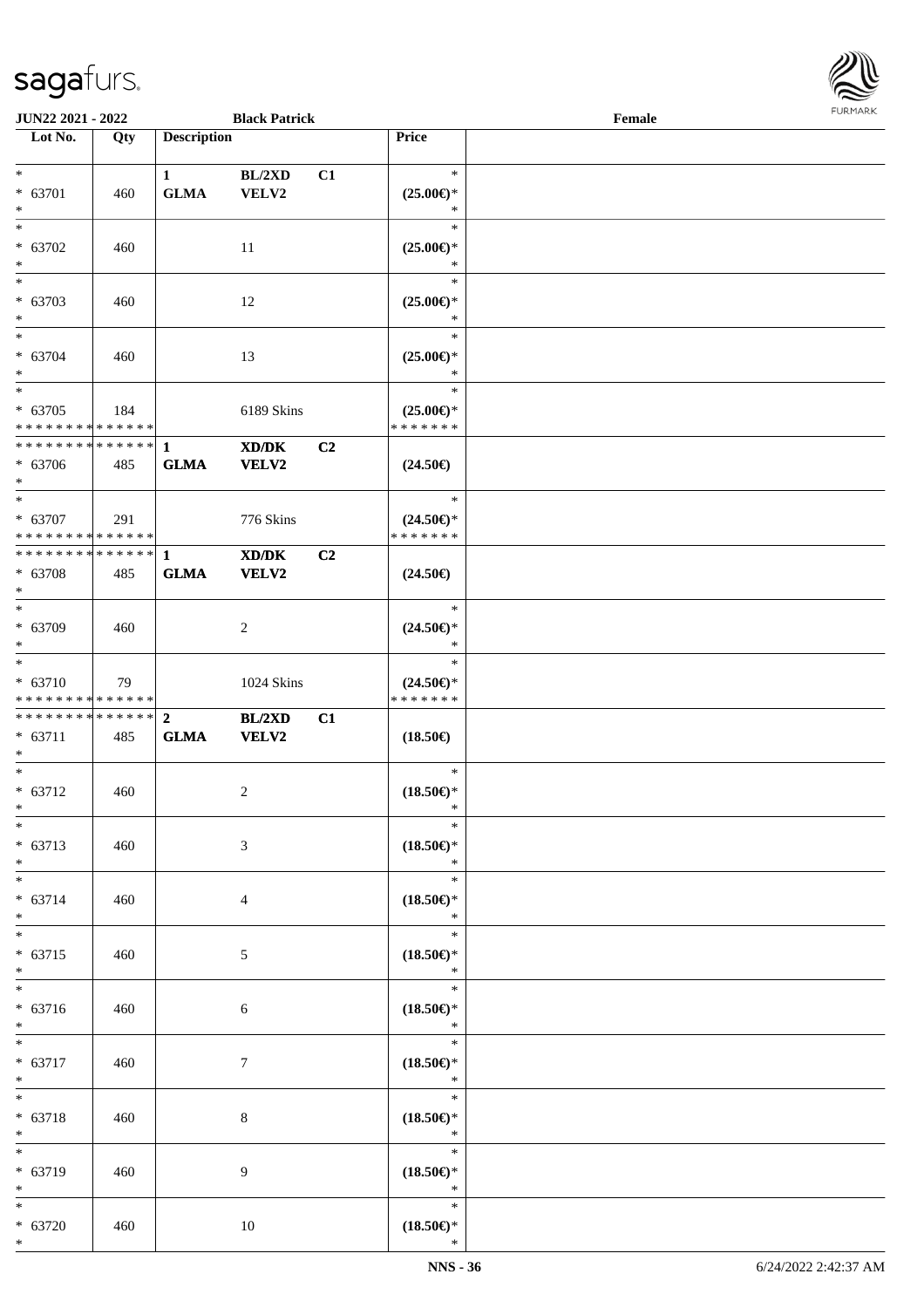

| <b>JUN22 2021 - 2022</b>      |     |                    | <b>Black Patrick</b> |                |                               | Female |  |
|-------------------------------|-----|--------------------|----------------------|----------------|-------------------------------|--------|--|
| Lot No.                       | Qty | <b>Description</b> |                      |                | Price                         |        |  |
|                               |     |                    |                      |                |                               |        |  |
| $*$                           |     | $\mathbf{2}$       | BL/2XD               | C1             | $\ast$                        |        |  |
| $* 63721$                     | 460 | ${\bf GLMA}$       | VELV2                |                | $(18.50\epsilon)$ *           |        |  |
| $\ast$                        |     |                    |                      |                | $\ast$                        |        |  |
| $\overline{\ast}$             |     |                    |                      |                | $\ast$                        |        |  |
| $* 63722$                     | 378 |                    | 5463 Skins           |                | $(18.50\epsilon)$ *           |        |  |
| * * * * * * * * * * * * * * * |     |                    |                      |                | * * * * * * *                 |        |  |
| * * * * * * * * * * * * * * * |     | $\overline{2}$     | BL/2XD               | C1             |                               |        |  |
| $* 63723$                     | 485 | <b>GLMA</b>        | <b>VELV2</b>         |                | $(18.50\epsilon)$             |        |  |
| $*$                           |     |                    |                      |                |                               |        |  |
| $*$                           |     |                    |                      |                | $\ast$                        |        |  |
| $* 63724$                     | 460 |                    | $\overline{c}$       |                | $(18.50\epsilon)$ *           |        |  |
| $*$                           |     |                    |                      |                | $\ast$                        |        |  |
| $*$                           |     |                    |                      |                | $\ast$                        |        |  |
| $* 63725$                     | 460 |                    | 3                    |                | $(18.50\epsilon)$ *           |        |  |
| $*$                           |     |                    |                      |                | $\ast$                        |        |  |
| $*$                           |     |                    |                      |                | $\ast$                        |        |  |
| $* 63726$                     | 460 |                    | 4                    |                | $(18.50\epsilon)$ *           |        |  |
| $*$                           |     |                    |                      |                | $\ast$                        |        |  |
| $*$                           |     |                    |                      |                | $\ast$                        |        |  |
| $* 63727$                     |     |                    |                      |                |                               |        |  |
| $\ast$                        | 460 |                    | 5                    |                | $(18.50\epsilon)$ *<br>$\ast$ |        |  |
|                               |     |                    |                      |                | $\ast$                        |        |  |
|                               |     |                    |                      |                |                               |        |  |
| $* 63728$<br>$*$              | 460 |                    | 6                    |                | $(18.50\epsilon)$ *<br>$\ast$ |        |  |
|                               |     |                    |                      |                | $\ast$                        |        |  |
|                               |     |                    |                      |                |                               |        |  |
| * 63729                       | 460 |                    | $\tau$               |                | $(18.50\epsilon)$ *<br>$\ast$ |        |  |
| $*$<br>$*$                    |     |                    |                      |                | $\ast$                        |        |  |
|                               |     |                    |                      |                |                               |        |  |
| $* 63730$                     | 460 |                    | 8                    |                | $(18.50\epsilon)$ *           |        |  |
| $*$                           |     |                    |                      |                | $\ast$                        |        |  |
| $*$                           |     |                    |                      |                | $\ast$                        |        |  |
| $* 63731$                     | 460 |                    | 9                    |                | $(18.50\epsilon)$ *           |        |  |
| $*$                           |     |                    |                      |                | $\ast$                        |        |  |
| $*$                           |     |                    |                      |                | $\ast$                        |        |  |
| $* 63732$                     | 460 |                    | 10                   |                | $(18.50\epsilon)$ *           |        |  |
| $*$                           |     |                    |                      |                | $\ast$                        |        |  |
| $*$                           |     |                    |                      |                | $\ast$                        |        |  |
| $* 63733$                     | 460 |                    | 11                   |                | $(18.50\epsilon)$ *           |        |  |
| $*$                           |     |                    |                      |                | $\ast$                        |        |  |
| $*$                           |     |                    |                      |                | $\ast$                        |        |  |
| $* 63734$                     | 460 |                    | 12                   |                | $(18.50\epsilon)$ *           |        |  |
| $*$                           |     |                    |                      |                | $\ast$                        |        |  |
| $*$                           |     |                    |                      |                | $\ast$                        |        |  |
| $* 63735$                     | 460 |                    | 13                   |                | $(18.50\epsilon)$ *           |        |  |
| $*$                           |     |                    |                      |                | $\ast$                        |        |  |
| $*$                           |     |                    |                      |                | $\ast$                        |        |  |
| $* 63736$                     | 136 |                    | 6141 Skins           |                | $(18.50\epsilon)$ *           |        |  |
| * * * * * * * * * * * * * *   |     |                    |                      |                | * * * * * * *                 |        |  |
|                               |     |                    | XD/DK                | C <sub>2</sub> |                               |        |  |
| * 63737                       | 485 | <b>GLMA</b>        | <b>VELV2</b>         |                | $(18.00\epsilon)$             |        |  |
| $*$                           |     |                    |                      |                |                               |        |  |
| $*$                           |     |                    |                      |                | $\ast$                        |        |  |
| * 63738                       | 460 |                    | 2                    |                | $(18.00\epsilon)$ *           |        |  |
| $*$                           |     |                    |                      |                | $\ast$                        |        |  |
|                               |     |                    |                      |                | $\ast$                        |        |  |
| $* 63739$                     | 288 |                    | 1233 Skins           |                | $(18.00\epsilon)$ *           |        |  |
| * * * * * * * * * * * * * * * |     |                    |                      |                | * * * * * * *                 |        |  |
| * * * * * * * * * * * * * * * |     | $\overline{2}$     | XD/DK                | C2             |                               |        |  |
| * 63740                       | 485 | <b>GLMA</b>        | <b>VELV2</b>         |                | $(18.00\epsilon)$             |        |  |
| $\ast$                        |     |                    |                      |                |                               |        |  |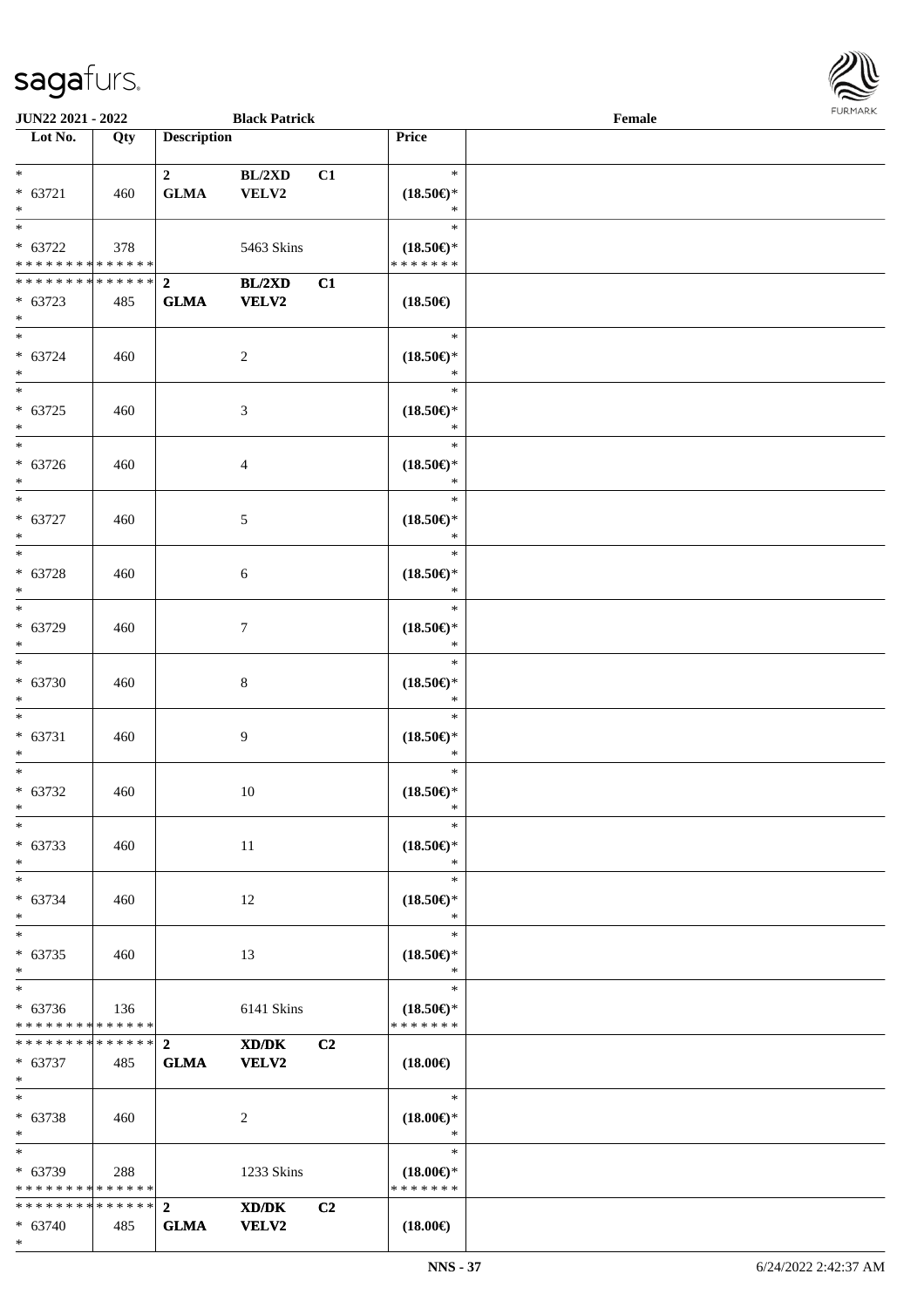

| JUN22 2021 - 2022 |     |                    | <b>Black Patrick</b> |                |                           | Female | <b>FURMARK</b> |
|-------------------|-----|--------------------|----------------------|----------------|---------------------------|--------|----------------|
| Lot No.           | Qty | <b>Description</b> |                      |                | <b>Price</b>              |        |                |
| $\ast$            |     | $\mathbf{2}$       | XD/DK                | C <sub>2</sub> | *                         |        |                |
| $* 63741$         | 460 | <b>GLMA</b>        | <b>VELV2</b>         |                | $(18.00\epsilon)$ *       |        |                |
| $\ast$            |     |                    |                      |                | ∗                         |        |                |
| $*$               |     |                    |                      |                | *                         |        |                |
| $* 63742$         | 247 |                    | 1192 Skins           |                | $(18.00\epsilon)$ *       |        |                |
| **************    |     |                    |                      |                | * * * * * * *             |        |                |
|                   |     |                    | 2XD/XD               | C1/C2          |                           |        |                |
| $* 63743$         | 505 | <b>GLMA</b>        | <b>VELV2</b>         |                | $(12.00\epsilon)$         |        |                |
| $\ast$            |     |                    |                      |                |                           |        |                |
| $\ast$            |     |                    |                      |                | $\ast$                    |        |                |
| $* 63744$         | 75  |                    | 580 Skins            |                | $(12.00 \in \mathcal{F})$ |        |                |
| **************    |     |                    |                      |                | *******                   |        |                |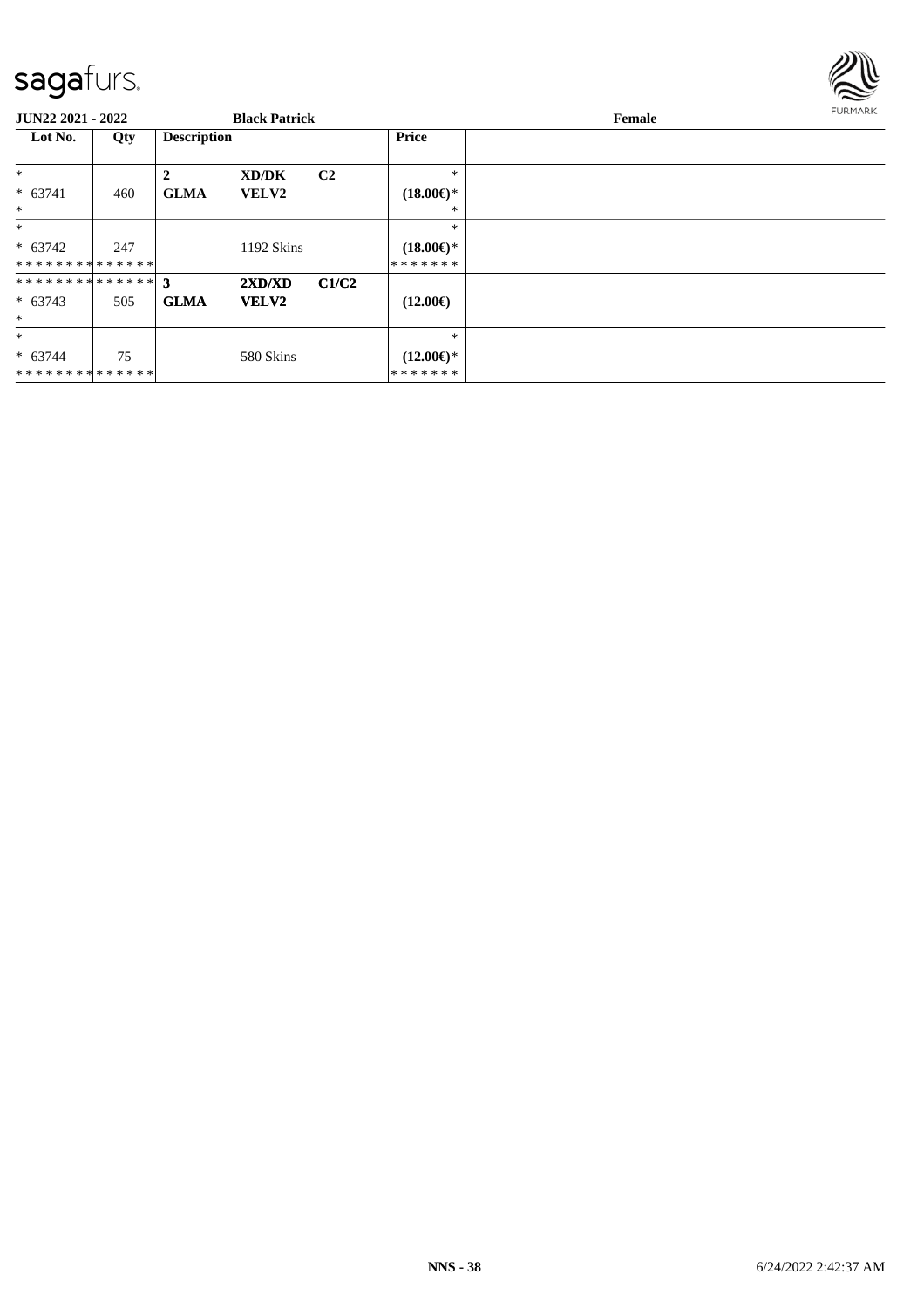

| JUN22 2021 - 2022                          |     |                    | <b>Black Deep North</b>   |       |                                      | Female |  |
|--------------------------------------------|-----|--------------------|---------------------------|-------|--------------------------------------|--------|--|
| Lot No.                                    | Qty | <b>Description</b> |                           |       | Price                                |        |  |
|                                            |     |                    |                           |       |                                      |        |  |
| * * * * * * * * * * * * * *                |     | $\mathbf{1}$       | 2XD/XD                    | C1/C2 |                                      |        |  |
| $* 63761$                                  | 465 | <b>VSLA</b>        |                           |       | $(16.00\epsilon)$                    |        |  |
| $\ast$<br>$\overline{\ast}$                |     |                    |                           |       | $\ast$                               |        |  |
|                                            |     |                    |                           |       |                                      |        |  |
| $* 63762$<br>$\ast$                        | 440 |                    | $\overline{c}$            |       | $(16.00\epsilon)$ *                  |        |  |
| $\ast$                                     |     |                    |                           |       | $\ast$                               |        |  |
| $* 63763$                                  |     |                    |                           |       |                                      |        |  |
| * * * * * * * * * * * * * *                | 196 |                    | 1101 Skins                |       | $(16.00\epsilon)$ *<br>* * * * * * * |        |  |
| * * * * * * * * * * * * * *                |     | $\boldsymbol{2}$   | 2XD/XD                    | C1/C2 |                                      |        |  |
| * 63764                                    | 465 | <b>VSLA</b>        |                           |       | 10.50€                               |        |  |
| $\ast$                                     |     |                    |                           |       |                                      |        |  |
| $\ast$                                     |     |                    |                           |       | $\ast$                               |        |  |
| $* 63765$                                  | 440 |                    | $\boldsymbol{2}$          |       | $10.50 \in$ *                        |        |  |
| $\ast$                                     |     |                    |                           |       | $\ast$                               |        |  |
| $\ast$                                     |     |                    |                           |       | $\ast$                               |        |  |
| * 63766                                    | 440 |                    | 3                         |       | $10.50 \in$ *                        |        |  |
| $\ast$                                     |     |                    |                           |       | $\ast$                               |        |  |
| $\ast$                                     |     |                    |                           |       | $\ast$                               |        |  |
| * 63767                                    | 126 |                    | 1471 Skins                |       | $10.50 \in$ *                        |        |  |
| * * * * * * * * <mark>* * * * * * *</mark> |     |                    |                           |       | * * * * * * *                        |        |  |
| * * * * * * * * * * * * * * *              |     | $\mathbf{3}$       | 2XD/XD                    | C1/C2 |                                      |        |  |
| * 63768                                    | 525 | <b>VSLA</b>        |                           |       | $8.00 \in$                           |        |  |
| $\ast$<br>$\ast$                           |     |                    |                           |       | $\ast$                               |        |  |
| * 63769                                    | 500 |                    | 2                         |       | $8.00 \in$ *                         |        |  |
| $\ast$                                     |     |                    |                           |       | $\ast$                               |        |  |
| $\ast$                                     |     |                    |                           |       | $\ast$                               |        |  |
| $* 63770$                                  | 143 |                    | 1168 Skins                |       | 7.50€*                               |        |  |
| * * * * * * * * <mark>* * * * * * *</mark> |     |                    |                           |       | * * * * * * *                        |        |  |
|                                            |     |                    | <b>Black Cherry Grove</b> |       |                                      | Female |  |
|                                            |     |                    |                           |       |                                      |        |  |
|                                            |     |                    |                           |       |                                      |        |  |
|                                            |     | $\bf{0}$           | 2XD/XD                    | C1/C2 |                                      |        |  |
| 63772                                      | 373 | <b>VSLA</b>        | VELV1                     |       | $(19.50\epsilon)$                    |        |  |
| * * * * * * * * * * * * * * *              |     | $\mathbf{1}$       | BL/2XD                    | C1    |                                      |        |  |
| $* 63773$                                  | 465 | <b>VSLA</b>        | <b>VELV1</b>              |       | $(16.00\epsilon)$                    |        |  |
| $\ast$                                     |     |                    |                           |       |                                      |        |  |
| $\ast$                                     |     |                    |                           |       | $\ast$                               |        |  |
| $* 63774$                                  | 440 |                    | $\overline{2}$            |       | $(16.00\epsilon)$ *                  |        |  |
| $*$                                        |     |                    |                           |       | $\ast$                               |        |  |
| $*$                                        |     |                    |                           |       | $\ast$                               |        |  |
| $* 63775$                                  | 110 |                    | 1015 Skins                |       | $(16.00\epsilon)$ *                  |        |  |
| * * * * * * * * * * * * * *                |     |                    |                           |       | * * * * * * *                        |        |  |
|                                            |     | $\mathbf{1}$       | 2XD/XD                    | C1/C2 |                                      |        |  |
| 63776                                      | 164 | <b>VSLA</b>        | <b>VELV1</b>              |       | $(16.00\epsilon)$                    |        |  |
| ************** 1                           |     |                    |                           |       |                                      |        |  |
| $* 63777$                                  |     |                    | XD/DK<br><b>VELV1</b>     | C2    | 15.00€                               |        |  |
| $*$                                        | 465 | <b>VSLA</b>        |                           |       |                                      |        |  |
| $*$                                        |     |                    |                           |       | $\ast$                               |        |  |
| * 63778                                    | 440 |                    | 2                         |       | 15.00€*                              |        |  |
| $*$                                        |     |                    |                           |       | $\ast$                               |        |  |
| $\ast$                                     |     |                    |                           |       | $\ast$                               |        |  |
| $* 63779$                                  | 389 |                    | 1294 Skins                |       | 15.00€*                              |        |  |
| * * * * * * * * * * * * * *                |     |                    |                           |       | * * * * * * *                        |        |  |
| * * * * * * * * * * * * * * *              |     | $\overline{2}$     | BL/2XD                    | C1    |                                      |        |  |
| * 63780                                    | 465 | <b>VSLA</b>        | <b>VELV1</b>              |       | 11.50€                               |        |  |
| $*$                                        |     |                    |                           |       |                                      |        |  |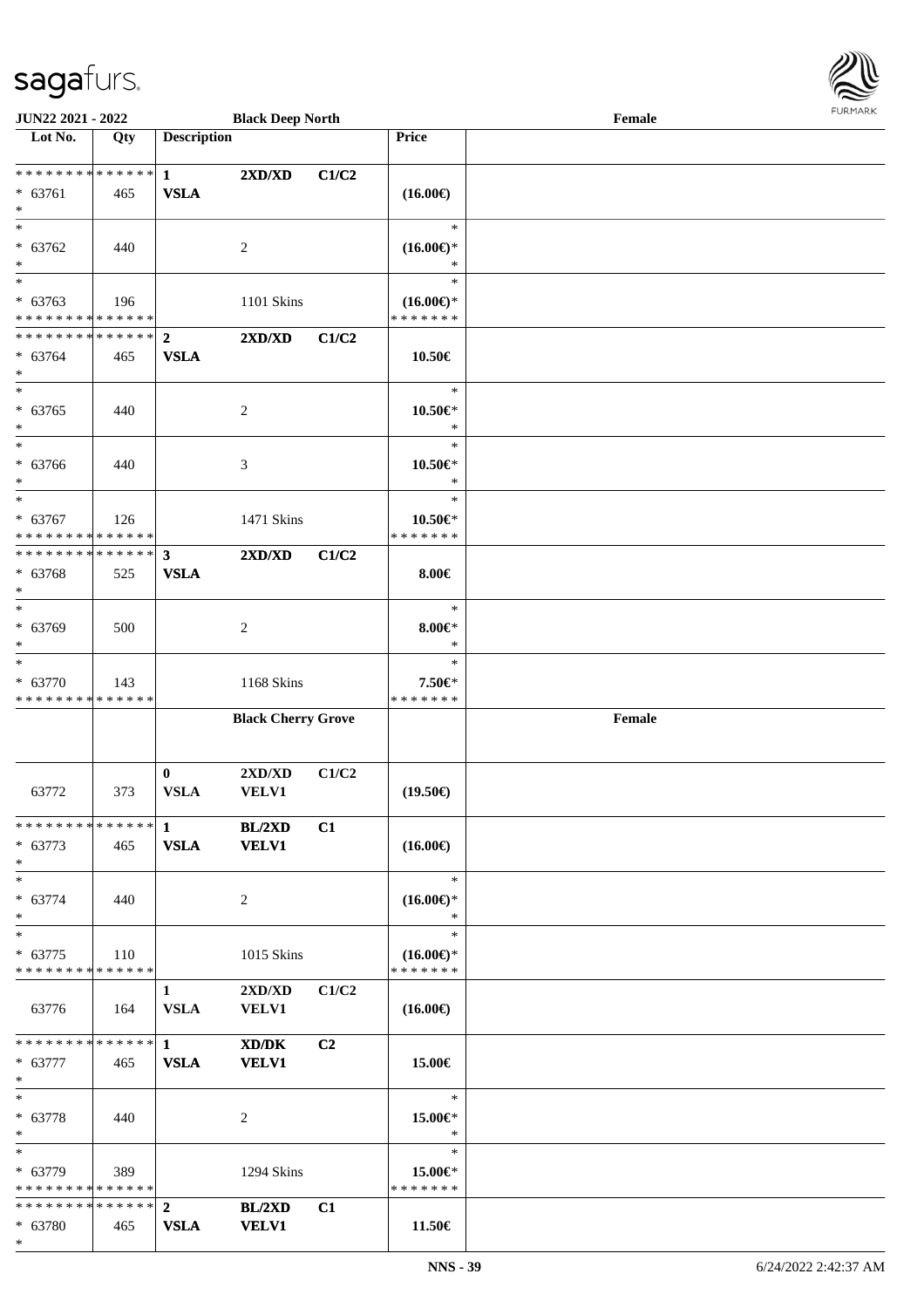

| <b>JUN22 2021 - 2022</b>                   |     |                         | <b>Black Cherry Grove</b>                   |             |                     | Female |  |
|--------------------------------------------|-----|-------------------------|---------------------------------------------|-------------|---------------------|--------|--|
| Lot No.                                    | Qty | <b>Description</b>      |                                             |             | <b>Price</b>        |        |  |
|                                            |     |                         |                                             |             |                     |        |  |
| $*$                                        |     | $\overline{2}$          | BL/2XD                                      | C1          | $\ast$              |        |  |
| * 63781                                    | 440 | <b>VSLA</b>             | <b>VELV1</b>                                |             | 11.50€*             |        |  |
| $*$                                        |     |                         |                                             |             | $\ast$              |        |  |
| $\overline{\phantom{0}}$                   |     |                         |                                             |             | $\ast$              |        |  |
| * 63782                                    | 440 |                         | 3                                           |             | $11.50 \in$         |        |  |
| $\ast$                                     |     |                         |                                             |             | $\ast$              |        |  |
| $\overline{\phantom{0}}$                   |     |                         |                                             |             | $\ast$              |        |  |
| * 63783                                    | 213 |                         | 1558 Skins                                  |             | 11.50€*             |        |  |
| * * * * * * * * * * * * * *                |     |                         |                                             |             | * * * * * * *       |        |  |
| * * * * * * * * * * * * * * *              |     | $\overline{2}$          |                                             |             |                     |        |  |
|                                            |     |                         | $\mathbf{X}\mathbf{D}/\mathbf{D}\mathbf{K}$ | C2          |                     |        |  |
| * 63784                                    | 465 | <b>VSLA</b>             | <b>VELV1</b>                                |             | 11.00€              |        |  |
| $*$<br>$*$                                 |     |                         |                                             |             |                     |        |  |
|                                            |     |                         |                                             |             | $\ast$              |        |  |
| $* 63785$                                  | 440 |                         | $\overline{c}$                              |             | $11.00 \in$         |        |  |
| $*$                                        |     |                         |                                             |             | $\ast$              |        |  |
| $\overline{\phantom{0}}$                   |     |                         |                                             |             | $\ast$              |        |  |
| * 63786                                    | 440 |                         | 3                                           |             | $10.50 \text{E}^*$  |        |  |
| $*$                                        |     |                         |                                             |             | $\ast$              |        |  |
| $*$                                        |     |                         |                                             |             | $\ast$              |        |  |
| * 63787                                    | 440 |                         | 4                                           |             | $10.50 \in$         |        |  |
| $*$                                        |     |                         |                                             |             | $\ast$              |        |  |
|                                            |     |                         |                                             |             | $\ast$              |        |  |
| * 63788                                    | 415 |                         | 2200 Skins                                  |             | $10.50 \in$ *       |        |  |
| * * * * * * * * * * * * * * *              |     |                         |                                             |             | * * * * * * *       |        |  |
| ************** 3                           |     |                         | BL/2XD                                      | C1          |                     |        |  |
| * 63789                                    | 525 | <b>VSLA</b>             | <b>VELV1</b>                                |             | 8.50€               |        |  |
| $*$                                        |     |                         |                                             |             |                     |        |  |
| $\overline{\ast}$                          |     |                         |                                             |             | $\ast$              |        |  |
| * 63790                                    | 103 |                         | 628 Skins                                   |             | $8.50 \in$          |        |  |
| * * * * * * * * * * * * * *                |     |                         |                                             |             | * * * * * * *       |        |  |
| * * * * * * * * <mark>* * * * * * *</mark> |     | $\overline{\mathbf{3}}$ |                                             |             |                     |        |  |
|                                            |     |                         | XD/DK                                       | C2          |                     |        |  |
| * 63791<br>$*$                             | 525 | <b>VSLA</b>             | <b>VELV1</b>                                |             | $8.00 \in$          |        |  |
| $*$                                        |     |                         |                                             |             | $\ast$              |        |  |
|                                            |     |                         |                                             |             |                     |        |  |
| $* 63792$                                  | 500 |                         | 2                                           |             | $8.00 \in$ *        |        |  |
| $*$                                        |     |                         |                                             |             | $\ast$              |        |  |
| $*$                                        |     |                         |                                             |             | $\ast$              |        |  |
| * 63793                                    | 313 |                         | 1338 Skins                                  |             | $8.00 \in$ *        |        |  |
| * * * * * * * * * * * * * *                |     |                         |                                             |             | * * * * * * *       |        |  |
|                                            |     |                         | <b>Black Woodmont</b>                       |             |                     | Female |  |
|                                            |     |                         |                                             |             |                     |        |  |
|                                            |     |                         |                                             |             |                     |        |  |
|                                            |     | $\bf{0}$                | 2XD/XD                                      | C1/C2       |                     |        |  |
| 63795                                      | 230 | <b>VSLA</b>             | VELV2                                       | <b>OPEN</b> | $(20.00\epsilon)$   |        |  |
|                                            |     |                         |                                             |             |                     |        |  |
| * * * * * * * * * * * * * * *              |     | $1 \quad$               | 2XD/XD                                      | C1/C2       |                     |        |  |
| * 63796                                    | 465 | <b>VSLA</b>             | <b>VELV2</b>                                | <b>OPEN</b> | $(17.00\epsilon)$   |        |  |
| $*$                                        |     |                         |                                             |             |                     |        |  |
| $*$                                        |     |                         |                                             |             | $\ast$              |        |  |
| * 63797                                    | 440 |                         | 2                                           |             | $(17.00\epsilon)$ * |        |  |
| $*$                                        |     |                         |                                             |             | $\ast$              |        |  |
| $*$                                        |     |                         |                                             |             | $\ast$              |        |  |
| * 63798                                    | 367 |                         | 1272 Skins                                  |             | $(17.00\epsilon)$ * |        |  |
| * * * * * * * * * * * * * *                |     |                         |                                             |             | * * * * * * *       |        |  |
| * * * * * * * * * * * * * * *              |     | $\overline{2}$          | 2XD/XD                                      | C1/C2       |                     |        |  |
| * 63799                                    | 465 | <b>VSLA</b>             | <b>VELV2</b>                                | <b>OPEN</b> | 12.00€              |        |  |
| $*$                                        |     |                         |                                             |             |                     |        |  |
| $*$                                        |     |                         |                                             |             | $\ast$              |        |  |
| * 63800                                    |     |                         |                                             |             | 12.00€*             |        |  |
| $*$                                        | 440 |                         | 2                                           |             | $\ast$              |        |  |
|                                            |     |                         |                                             |             |                     |        |  |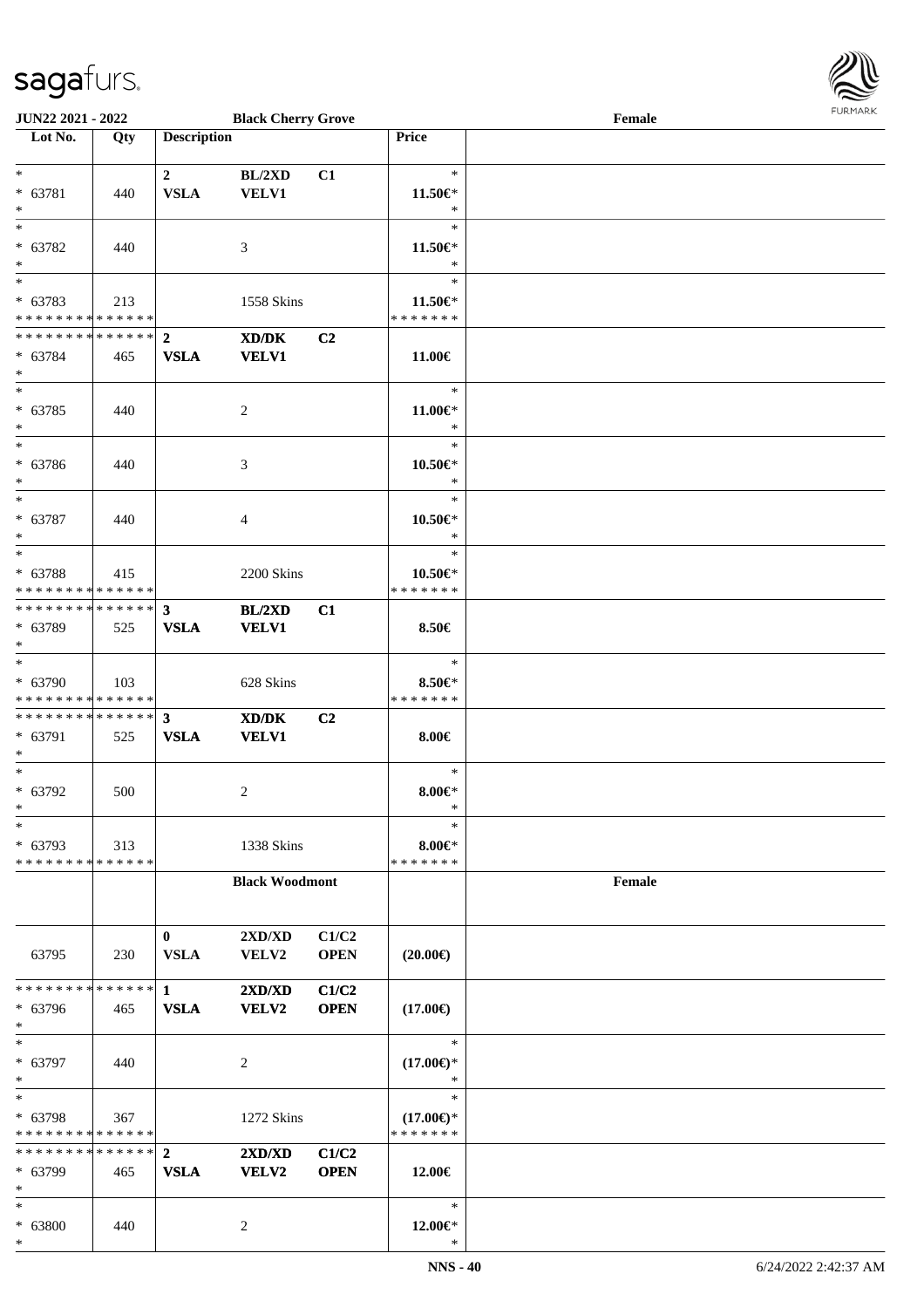

| <b>JUN22 2021 - 2022</b>                   |     |                    | <b>Black Woodmont</b>            |                |                     | Female |  |
|--------------------------------------------|-----|--------------------|----------------------------------|----------------|---------------------|--------|--|
| Lot No.                                    | Qty | <b>Description</b> |                                  |                | <b>Price</b>        |        |  |
|                                            |     |                    |                                  |                |                     |        |  |
| $\ast$                                     |     | $\overline{2}$     | $2{\bf X}{\bf D}/{\bf X}{\bf D}$ | C1/C2          | $\ast$              |        |  |
| $* 63801$                                  | 363 | <b>VSLA</b>        | VELV2                            | <b>OPEN</b>    | 12.00 $\in$ *       |        |  |
| * * * * * * * * <mark>* * * * * * *</mark> |     |                    |                                  |                | * * * * * * *       |        |  |
|                                            |     | 3 <sup>1</sup>     | 2XD/XD                           | C1/C2          |                     |        |  |
| 63802                                      | 380 | <b>VSLA</b>        | VELV2                            | <b>OPEN</b>    | $9.00 \in$          |        |  |
|                                            |     |                    |                                  |                |                     |        |  |
|                                            |     |                    | <b>Black Springbrook</b>         |                |                     | Female |  |
|                                            |     |                    |                                  |                |                     |        |  |
|                                            |     |                    |                                  |                |                     |        |  |
|                                            |     | $\bf{0}$           | 2XD/XD                           | C1/C2          |                     |        |  |
| 63804                                      | 317 | <b>VSLA</b>        | <b>VELV2</b>                     |                | $(26.00\epsilon)$   |        |  |
|                                            |     |                    |                                  |                |                     |        |  |
| * * * * * * * * * * * * * *                |     | $\mathbf{1}$       | <b>BL/2XD</b>                    | C1             |                     |        |  |
| $* 63805$                                  | 465 | <b>VSLA</b>        | <b>VELV2</b>                     |                | $(21.00\epsilon)$   |        |  |
| $\ast$                                     |     |                    |                                  |                |                     |        |  |
| $\ast$                                     |     |                    |                                  |                | $\ast$              |        |  |
| $* 63806$                                  | 440 |                    | 2                                |                | $(21.00\epsilon)$ * |        |  |
| $\ast$                                     |     |                    |                                  |                | $\ast$              |        |  |
| $\overline{\ast}$                          |     |                    |                                  |                | $\ast$              |        |  |
| $* 63807$                                  | 440 |                    | 3                                |                | $(21.00\epsilon)$ * |        |  |
| $\ast$                                     |     |                    |                                  |                | $\ast$              |        |  |
| $\overline{\ast}$                          |     |                    |                                  |                | $\ast$              |        |  |
| * 63808                                    | 148 |                    | 1493 Skins                       |                | $(21.00\epsilon)$ * |        |  |
| * * * * * * * * <mark>* * * * * *</mark>   |     |                    |                                  |                | * * * * * * *       |        |  |
|                                            |     |                    | XD/DK                            | C <sub>2</sub> |                     |        |  |
| * 63809                                    | 465 | <b>VSLA</b>        | VELV2                            |                | $(20.50\epsilon)$   |        |  |
| $\ast$                                     |     |                    |                                  |                |                     |        |  |
| $\overline{\ast}$                          |     |                    |                                  |                | $\ast$              |        |  |
| $* 63810$                                  | 243 |                    | 708 Skins                        |                | $(20.50 \in )^*$    |        |  |
| * * * * * * * * <mark>* * * * * *</mark>   |     |                    |                                  |                | * * * * * * *       |        |  |
|                                            |     |                    | BL/2XD                           | C1             |                     |        |  |
| $* 63811$                                  | 465 | <b>VSLA</b>        | <b>VELV2</b>                     |                | $(14.00\epsilon)$   |        |  |
| $\ast$                                     |     |                    |                                  |                |                     |        |  |
| $*$                                        |     |                    |                                  |                | $\ast$              |        |  |
| $* 63812$                                  | 440 |                    | 2                                |                | $(14.00\epsilon)$ * |        |  |
| $*$                                        |     |                    |                                  |                | ∗                   |        |  |
| $\ast$                                     |     |                    |                                  |                | $\ast$              |        |  |
| $* 63813$                                  | 440 |                    | 3                                |                | $(14.00\epsilon)$ * |        |  |
| $\ast$                                     |     |                    |                                  |                | ∗                   |        |  |
| $\ast$                                     |     |                    |                                  |                | $\ast$              |        |  |
| $* 63814$                                  | 202 |                    | 1547 Skins                       |                | $(14.00\epsilon)$ * |        |  |
| * * * * * * * * * * * * * *                |     |                    |                                  |                | * * * * * * *       |        |  |
| ******** <mark>******</mark> 2             |     |                    | XD/DK                            | C <sub>2</sub> |                     |        |  |
| $* 63815$                                  | 465 | <b>VSLA</b>        | VELV2                            |                | $(13.50\epsilon)$   |        |  |
| $\ast$                                     |     |                    |                                  |                |                     |        |  |
| $\ast$                                     |     |                    |                                  |                | $\ast$              |        |  |
| $* 63816$                                  | 411 |                    | 876 Skins                        |                | $(13.50\epsilon)$ * |        |  |
| * * * * * * * * <mark>* * * * * *</mark>   |     |                    |                                  |                | * * * * * * *       |        |  |
|                                            |     |                    | $2{\bf X}{\bf D}/{\bf X}{\bf D}$ | C1/C2          |                     |        |  |
| * 63817                                    | 525 | <b>VSLA</b>        | <b>VELV2</b>                     |                | $9.00 \in$          |        |  |
| $\ast$                                     |     |                    |                                  |                |                     |        |  |
| $*$                                        |     |                    |                                  |                | $\ast$              |        |  |
| $* 63818$                                  | 495 |                    | 1020 Skins                       |                | $9.00 \in$ *        |        |  |
| * * * * * * * * * * * * * *                |     |                    |                                  |                | * * * * * * *       |        |  |
|                                            |     |                    | <b>Black Zimbal Mink</b>         |                |                     | Female |  |
|                                            |     |                    |                                  |                |                     |        |  |
|                                            |     |                    |                                  |                |                     |        |  |
|                                            |     | $\mathbf{0}$       | BL/2XD                           |                |                     |        |  |
|                                            |     | <b>VSLA</b>        | VELV2                            | C1             |                     |        |  |
| 63820                                      | 370 |                    |                                  |                | $(27.00\epsilon)$   |        |  |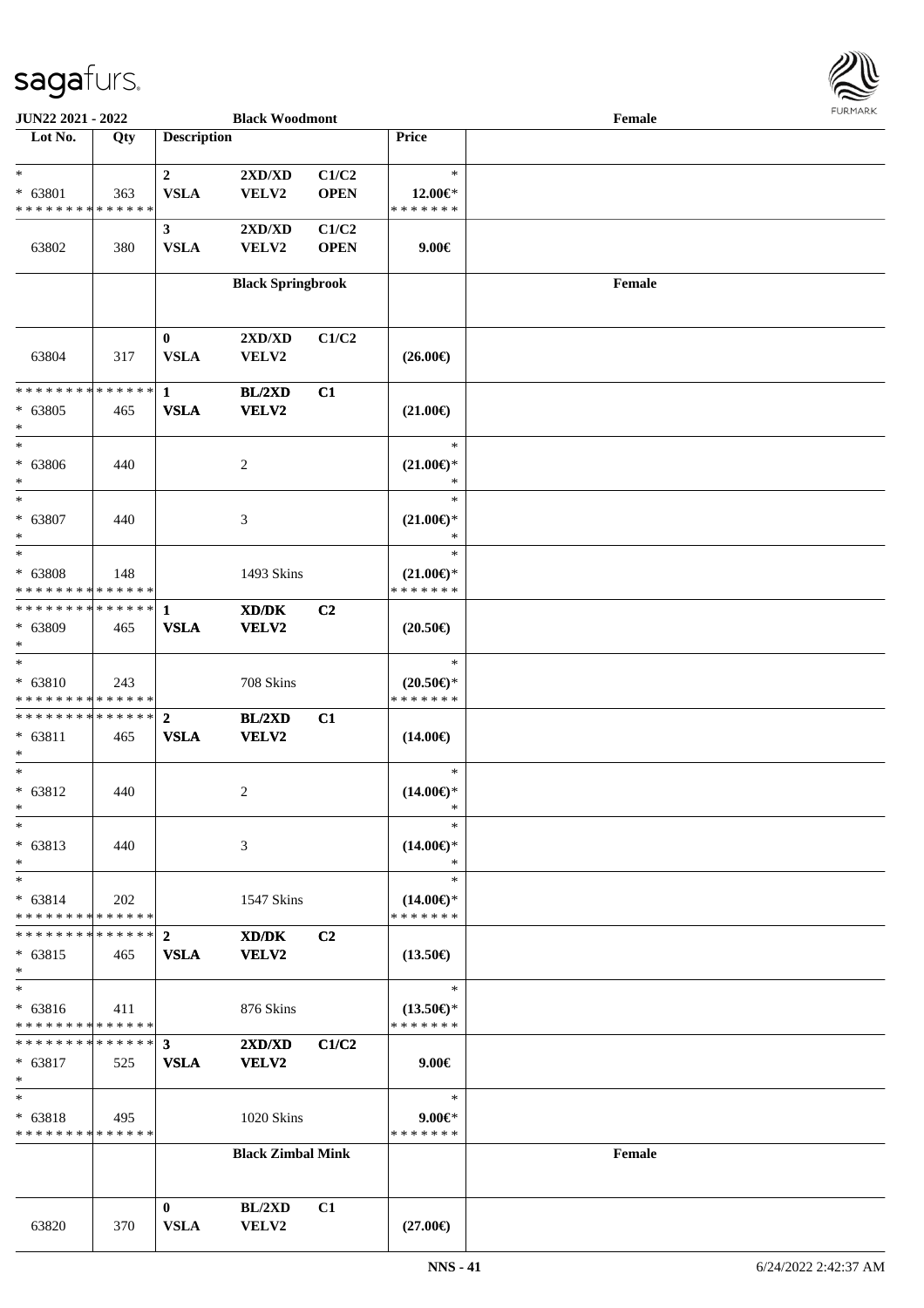

| JUN22 2021 - 2022                        |             |                             | <b>Black Zimbal Mink</b>         |       |                                      | Female |  |
|------------------------------------------|-------------|-----------------------------|----------------------------------|-------|--------------------------------------|--------|--|
| Lot No.                                  | Qty         | <b>Description</b>          |                                  |       | <b>Price</b>                         |        |  |
| **************                           |             | $\mathbf{2}$                | BL/2XD                           | C1    |                                      |        |  |
| $* 63821$                                | 460         | <b>VSLA</b>                 | <b>VELV2</b>                     |       | $(14.00\epsilon)$                    |        |  |
| $\ast$                                   |             |                             |                                  |       |                                      |        |  |
| $\ast$                                   |             |                             |                                  |       | $\ast$                               |        |  |
| $* 63822$                                | 308         |                             | 768 Skins                        |       | $(14.00\epsilon)$ *                  |        |  |
| * * * * * * * * * * * * * *              |             |                             |                                  |       | * * * * * * *                        |        |  |
|                                          |             |                             | <b>Black David Dittrich-Ames</b> |       |                                      | Female |  |
|                                          |             |                             |                                  |       |                                      |        |  |
|                                          |             | 20                          | 2XD/XD                           | C1/C2 |                                      |        |  |
| 63824                                    | 168         | <b>VSLA</b>                 | VELV2                            |       | (30.00)                              |        |  |
|                                          |             |                             |                                  |       |                                      |        |  |
| * * * * * * * * * * * * * *<br>$* 63825$ |             | $\mathbf{0}$<br><b>VSLA</b> | 2XD/XD<br><b>VELV2</b>           | C1/C2 | $(27.00\epsilon)$                    |        |  |
| $\ast$                                   | 425         |                             |                                  |       |                                      |        |  |
| $\ast$                                   |             |                             |                                  |       | $\ast$                               |        |  |
| $* 63826$                                | 111         |                             | 536 Skins                        |       | $(27.00\epsilon)$ *                  |        |  |
| * * * * * * * * * * * * * *              |             |                             |                                  |       | * * * * * * *                        |        |  |
| * * * * * * * * * * * * * *              |             | $\mathbf{1}$                | BL/2XD<br>VELV2                  | C1    |                                      |        |  |
| $* 63827$<br>$\ast$                      | 465         | <b>VSLA</b>                 |                                  |       | $(22.00\epsilon)$                    |        |  |
| $\ast$                                   |             |                             |                                  |       | $\ast$                               |        |  |
| $* 63828$                                | 440         |                             | $\overline{c}$                   |       | $(22.00\epsilon)$ *                  |        |  |
| $\ast$                                   |             |                             |                                  |       | $\ast$                               |        |  |
| $\ast$                                   |             |                             |                                  |       | $\ast$                               |        |  |
| $* 63829$<br>$\ast$                      | 440         |                             | 3                                |       | $(22.00\epsilon)$ *<br>$\ast$        |        |  |
| $\ast$                                   |             |                             |                                  |       | $\ast$                               |        |  |
| $* 63830$                                | 440         |                             | 4                                |       | $(22.00\epsilon)$ *                  |        |  |
| $\ast$                                   |             |                             |                                  |       | $\ast$                               |        |  |
| $\ast$                                   |             |                             |                                  |       | $\ast$                               |        |  |
| $* 63831$<br>* * * * * * * * * * * * * * | 230         |                             | 2015 Skins                       |       | $(22.00\epsilon)$ *<br>* * * * * * * |        |  |
| ******** <mark>******</mark>             |             | $\mathbf{1}$                | XD/DK                            | C2    |                                      |        |  |
| $* 63832$                                | 465         | <b>VSLA</b>                 | VELV2                            |       | $(21.50\epsilon)$                    |        |  |
| $*$                                      |             |                             |                                  |       |                                      |        |  |
| $*$<br>$* 63833$                         | 440         |                             | $\overline{c}$                   |       | $\ast$                               |        |  |
| $\ast$                                   |             |                             |                                  |       | $(21.50\epsilon)$ *<br>$\ast$        |        |  |
| $\ast$                                   |             |                             |                                  |       | $\ast$                               |        |  |
| $* 63834$                                | 440         |                             | 3                                |       | $(21.50\epsilon)$ *                  |        |  |
| $\ast$                                   |             |                             |                                  |       | $\ast$                               |        |  |
| $\ast$<br>$* 63835$                      |             |                             |                                  |       | $\ast$<br>$(21.50\epsilon)$ *        |        |  |
| $\ast$                                   | 440         |                             | 4                                |       | $\ast$                               |        |  |
| $\overline{\phantom{0}}$                 |             |                             |                                  |       | $\ast$                               |        |  |
| $* 63836$                                | 110         |                             | 1895 Skins                       |       | $(21.50\epsilon)$ *                  |        |  |
| * * * * * * * *                          | * * * * * * |                             |                                  |       | * * * * * * *                        |        |  |
| * * * * * * * * * * * * * * *            |             | 2 <sup>1</sup>              | <b>BL/2XD</b>                    | C1    |                                      |        |  |
| $* 63837$<br>$\ast$                      | 465         | <b>VSLA</b>                 | <b>VELV2</b>                     |       | $(15.00\epsilon)$                    |        |  |
| $\ast$                                   |             |                             |                                  |       | $\ast$                               |        |  |
| $* 63838$                                | 440         |                             | 2                                |       | $(15.00\epsilon)$ *                  |        |  |
| $\ast$                                   |             |                             |                                  |       | $\ast$                               |        |  |
| $\ast$                                   |             |                             |                                  |       | $\ast$                               |        |  |
| * 63839<br>$\ast$                        | 440         |                             | 3                                |       | $(15.00\epsilon)$ *<br>$\ast$        |        |  |
| $\ast$                                   |             |                             |                                  |       | $\ast$                               |        |  |
| $* 63840$                                | 440         |                             | $\overline{4}$                   |       | $(15.00\epsilon)$ *                  |        |  |
| $*$                                      |             |                             |                                  |       | $\ast$                               |        |  |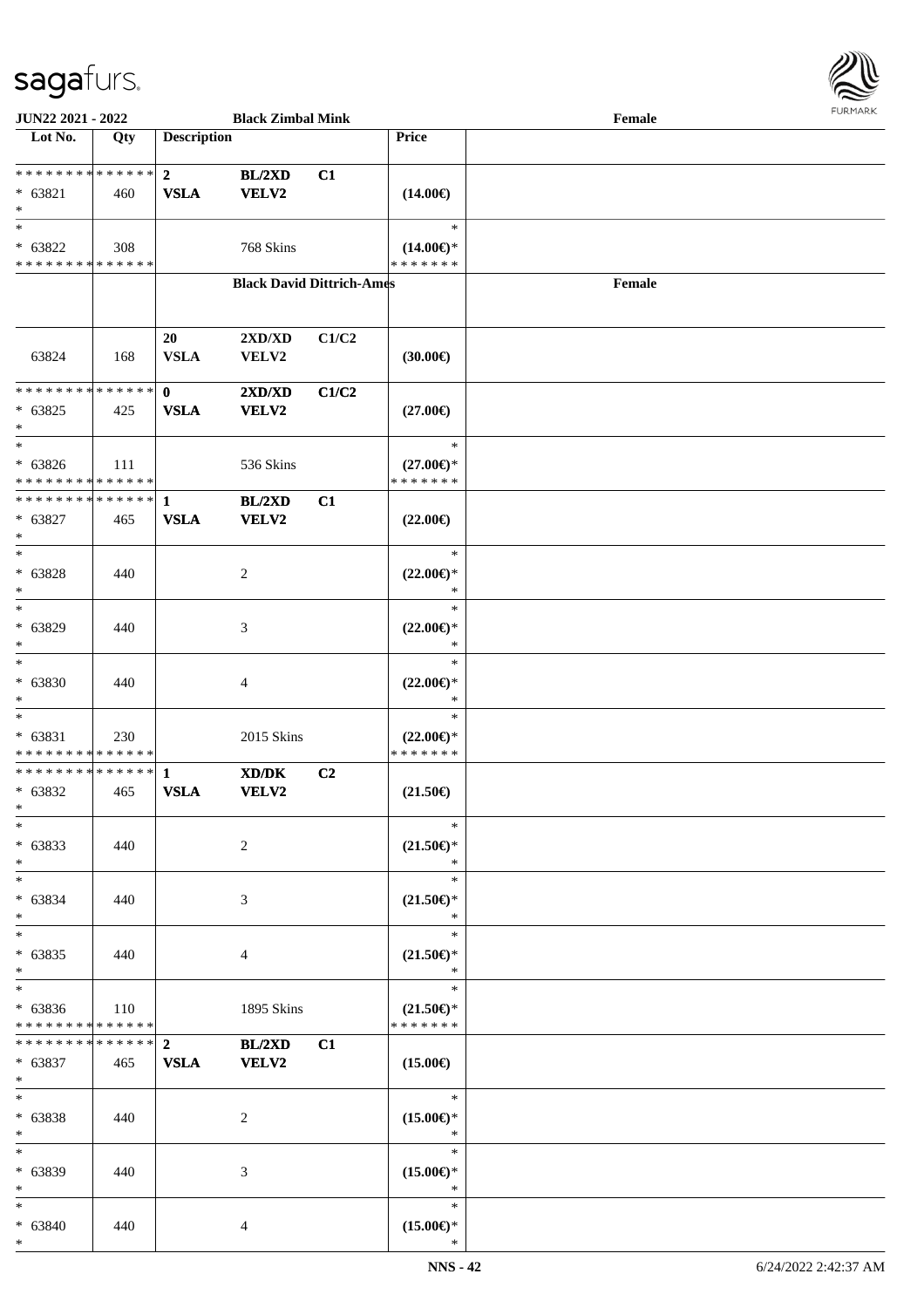

| JUN22 2021 - 2022                                                               |             |                                        | <b>Black David Dittrich-Ames</b> |                |                                                | Female | <b>FURPIARR</b> |
|---------------------------------------------------------------------------------|-------------|----------------------------------------|----------------------------------|----------------|------------------------------------------------|--------|-----------------|
| Lot No.                                                                         | Qty         | <b>Description</b>                     |                                  |                | Price                                          |        |                 |
| $\ast$<br>$* 63841$<br>$\ast$                                                   | 440         | $\overline{\mathbf{2}}$<br><b>VSLA</b> | BL/2XD<br>VELV2                  | C1             | $\ast$<br>$(15.00\epsilon)$ *<br>$\ast$        |        |                 |
| $\ast$<br>$* 63842$<br>$\ast$                                                   | 440         |                                        | 6                                |                | $\ast$<br>$(15.00\epsilon)$ *<br>$\ast$        |        |                 |
| $\frac{1}{1}$<br>$* 63843$<br>$\ast$                                            | 440         |                                        | $\tau$                           |                | $\ast$<br>$(15.00\epsilon)$ *<br>$\ast$        |        |                 |
| $\ast$<br>$* 63844$<br>* * * * * * * * * * * * * *                              | 51          |                                        | 3156 Skins                       |                | $\ast$<br>$(15.00\epsilon)$ *<br>* * * * * * * |        |                 |
| ******** <mark>******</mark><br>$* 63845$<br>$\ast$<br>$\overline{\phantom{0}}$ | 465         | $\mathbf{2}$<br><b>VSLA</b>            | BL/2XD<br><b>VELV2</b>           | C1             | $(15.00\epsilon)$                              |        |                 |
| $* 63846$<br>$\ast$                                                             | 440         |                                        | $\overline{2}$                   |                | $\ast$<br>$(15.00\epsilon)$ *<br>$\ast$        |        |                 |
| $\ast$<br>$* 63847$<br>* * * * * * * * * * * * * *                              | 467         |                                        | 1372 Skins                       |                | $\ast$<br>$(15.00\epsilon)$ *<br>* * * * * * * |        |                 |
| * * * * * * * * * * * * * *<br>$* 63848$<br>$\ast$<br>$_{\ast}^{-}$             | 465         | $\overline{2}$<br><b>VSLA</b>          | XD/DK<br><b>VELV2</b>            | C <sub>2</sub> | $(14.50\epsilon)$                              |        |                 |
| * 63849<br>$\ast$<br>$_{\ast}$                                                  | 440         |                                        | 2                                |                | $\ast$<br>$(14.50\epsilon)$ *<br>$\ast$        |        |                 |
| $* 63850$<br>$\ast$                                                             | 440         |                                        | 3                                |                | $\ast$<br>$(14.50\epsilon)$ *<br>$\ast$        |        |                 |
| $\ast$<br>$* 63851$<br>$\ast$<br>$\overline{\phantom{a}^*}$                     | 440         |                                        | 4                                |                | $\ast$<br>$(14.50\epsilon)$ *<br>$\ast$        |        |                 |
| $* 63852$<br>$*$                                                                | 440         |                                        | 5                                |                | $\ast$<br>$(14.50\epsilon)$ *                  |        |                 |
| $\ast$<br>$* 63853$<br>$\ast$                                                   | 440         |                                        | 6                                |                | $\ast$<br>$(14.50\epsilon)$ *<br>$\ast$        |        |                 |
| $*$<br>$* 63854$<br>* * * * * * * * * * * * * *                                 | 143         |                                        | 2808 Skins                       |                | $\ast$<br>$(14.50\epsilon)$ *<br>* * * * * * * |        |                 |
| * * * * * * * * * * * * * * *<br>$* 63855$<br>$\ast$                            | 525         | $\mathbf{3}$<br><b>VSLA</b>            | BL/2XD<br><b>VELV2</b>           | C1             | $9.00 \in$                                     |        |                 |
| $\ast$<br>$* 63856$<br>* * * * * * * * * * * * * *                              | $\vert$ 497 |                                        | 1022 Skins                       |                | $\ast$<br>$9.00 \in$<br>* * * * * * *          |        |                 |
| * * * * * * * * * * * * * * *<br>$* 63857$<br>$*$                               | 525         | 3 <sup>1</sup><br><b>VSLA</b>          | XD/DK<br><b>VELV2</b>            | C2             | $9.00 \in$                                     |        |                 |
| $\ast$<br>$* 63858$<br>$*$                                                      | 500         |                                        | 2                                |                | $\ast$<br>$9.00 \in$<br>$\ast$                 |        |                 |
| $\ast$<br>$* 63859$<br>* * * * * * * * * * * * * *                              | 371         |                                        | 1396 Skins                       |                | $\ast$<br>$9.00 \in$ *<br>* * * * * * *        |        |                 |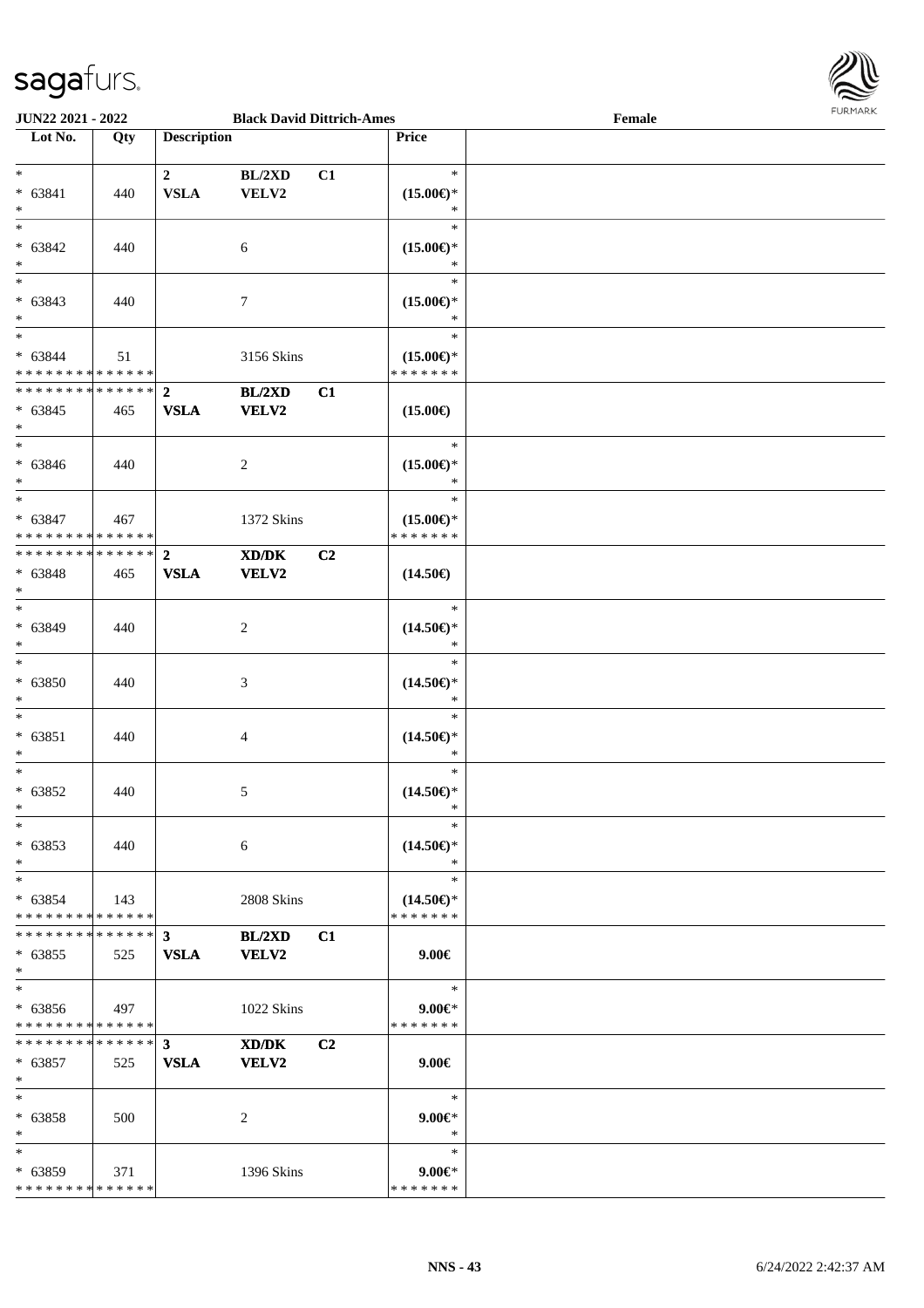

| JUN22 2021 - 2022              |     |                    | <b>Black E&amp;M Dittrich</b>    |       |                                      | Female |  |
|--------------------------------|-----|--------------------|----------------------------------|-------|--------------------------------------|--------|--|
| Lot No.                        | Qty | <b>Description</b> |                                  |       | <b>Price</b>                         |        |  |
|                                |     |                    |                                  |       |                                      |        |  |
| ******** <mark>******</mark>   |     | $\mathbf{0}$       | 2XD/XD                           | C1/C2 |                                      |        |  |
| $* 63861$                      | 425 | <b>VSLA</b>        | <b>VELV2</b>                     |       | $(27.00\epsilon)$                    |        |  |
| $\ast$                         |     |                    |                                  |       |                                      |        |  |
| $\ast$                         |     |                    |                                  |       | $\ast$                               |        |  |
|                                |     |                    |                                  |       |                                      |        |  |
| * 63862                        | 51  |                    | 476 Skins                        |       | $(27.00\epsilon)$ *                  |        |  |
| * * * * * * * * * * * * * *    |     |                    |                                  |       | * * * * * * *                        |        |  |
| * * * * * * * * * * * * * * *  |     | 1                  | BL/2XD                           | C1    |                                      |        |  |
| $* 63863$                      | 465 | <b>VSLA</b>        | VELV2                            |       | $(23.50\epsilon)$                    |        |  |
| $\ast$                         |     |                    |                                  |       |                                      |        |  |
| $\ast$                         |     |                    |                                  |       | $\ast$                               |        |  |
| $* 63864$                      | 202 |                    | 667 Skins                        |       | $(23.50\epsilon)$ *                  |        |  |
| * * * * * * * * * * * * * *    |     |                    |                                  |       | * * * * * * *                        |        |  |
|                                |     | $\mathbf{1}$       | 2XD/XD                           | C1/C2 |                                      |        |  |
| 63865                          | 153 | <b>VSLA</b>        | <b>VELV2</b>                     |       | $(23.00\epsilon)$                    |        |  |
|                                |     |                    |                                  |       |                                      |        |  |
| * * * * * * * * * * * * * *    |     | $\mathbf{1}$       | XD/DK                            | C2    |                                      |        |  |
| $* 63866$                      |     | <b>VSLA</b>        | <b>VELV2</b>                     |       |                                      |        |  |
| $\ast$                         | 465 |                    |                                  |       | $(23.00\epsilon)$                    |        |  |
| $\ast$                         |     |                    |                                  |       | $\ast$                               |        |  |
|                                |     |                    |                                  |       |                                      |        |  |
| $* 63867$                      | 168 |                    | 633 Skins                        |       | $(23.00\epsilon)$ *                  |        |  |
| * * * * * * * * * * * * * *    |     |                    |                                  |       | * * * * * * *                        |        |  |
|                                |     | $\overline{2}$     | 2XD/XD                           | C1/C2 |                                      |        |  |
| 63868                          | 190 | <b>VSLA</b>        | VELV2                            |       | $(17.50\epsilon)$                    |        |  |
|                                |     |                    |                                  |       |                                      |        |  |
| * * * * * * * * * * * * * *    |     | $\mathbf{2}$       | 2XD/XD                           | C1/C2 |                                      |        |  |
| $* 63869$                      | 465 | <b>VSLA</b>        | <b>VELV2</b>                     |       | $(17.50\epsilon)$                    |        |  |
| $\ast$                         |     |                    |                                  |       |                                      |        |  |
| $\ast$                         |     |                    |                                  |       | $\ast$                               |        |  |
| $* 63870$                      | 233 |                    | 698 Skins                        |       | $(17.50\epsilon)$ *                  |        |  |
| * * * * * * * * * * * * * *    |     |                    |                                  |       | * * * * * * *                        |        |  |
|                                |     |                    |                                  |       |                                      |        |  |
|                                |     |                    | <b>Black Patrick</b>             |       |                                      | Female |  |
|                                |     |                    |                                  |       |                                      |        |  |
| ******** <mark>******</mark>   |     |                    |                                  |       |                                      |        |  |
|                                |     | $\mathbf{0}$       | 2XD/XD                           | C1/C2 |                                      |        |  |
| $* 63872$                      | 425 | <b>VSLA</b>        | VELV2                            |       | $(27.00\epsilon)$                    |        |  |
| $*$                            |     |                    |                                  |       |                                      |        |  |
| $\ast$                         |     |                    |                                  |       | $\ast$                               |        |  |
| $* 63873$                      | 175 |                    | 600 Skins                        |       | $(27.00\epsilon)$ *                  |        |  |
| * * * * * * * * * * * * * * *  |     |                    |                                  |       | * * * * * * *                        |        |  |
| * * * * * * * * * * * * * * *  |     | $\mathbf{0}$       | $2{\bf X}{\bf D}/{\bf X}{\bf D}$ | C1/C2 |                                      |        |  |
| $* 63874$                      | 425 | <b>VSLA</b>        | <b>VELV2</b>                     |       | $(27.00\epsilon)$                    |        |  |
| $\ast$                         |     |                    |                                  |       |                                      |        |  |
| $\ast$                         |     |                    |                                  |       | $\ast$                               |        |  |
| $* 63875$                      | 400 |                    | 2                                |       | $(27.00\epsilon)$ *                  |        |  |
| $\ast$                         |     |                    |                                  |       | *                                    |        |  |
| $\ast$                         |     |                    |                                  |       | $\ast$                               |        |  |
|                                |     |                    |                                  |       |                                      |        |  |
| $* 63876$                      | 70  |                    | 895 Skins                        |       | $(27.00\epsilon)$ *<br>* * * * * * * |        |  |
| * * * * * * * * * * * * * *    |     |                    |                                  |       |                                      |        |  |
| ******** <mark>******</mark> 1 |     |                    | BL/2XD                           | C1    |                                      |        |  |
| $* 63877$                      | 465 | <b>VSLA</b>        | <b>VELV2</b>                     |       | $(24.00\epsilon)$                    |        |  |
| $\ast$                         |     |                    |                                  |       |                                      |        |  |
| $\ast$                         |     |                    |                                  |       | $\ast$                               |        |  |
| $* 63878$                      | 440 |                    | 2                                |       | $(24.00\epsilon)$ *                  |        |  |
| $\ast$                         |     |                    |                                  |       | $\ast$                               |        |  |
| $\ast$                         |     |                    |                                  |       | $\ast$                               |        |  |
| * 63879                        | 440 |                    | 3                                |       | $(24.00\epsilon)$ *                  |        |  |
| $\ast$                         |     |                    |                                  |       | $\ast$                               |        |  |
| $*$                            |     |                    |                                  |       | $\ast$                               |        |  |
| * 63880                        | 440 |                    | 4                                |       | $(24.00\epsilon)$ *                  |        |  |
| $*$                            |     |                    |                                  |       |                                      |        |  |
|                                |     |                    |                                  |       |                                      |        |  |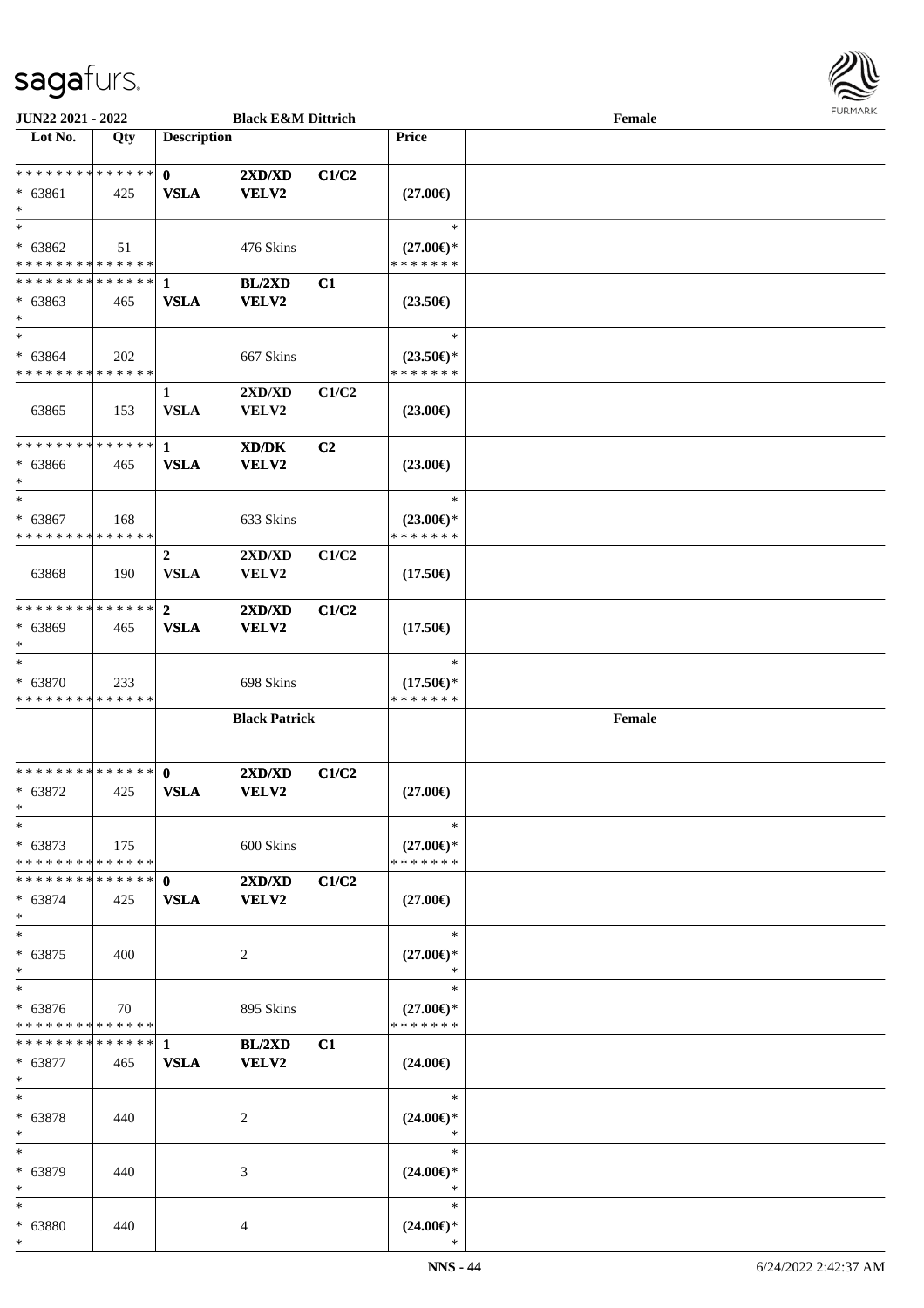

| <b>JUN22 2021 - 2022</b>                        |                    |                             | <b>Black Patrick</b>  |    |                                                   | Female |  |
|-------------------------------------------------|--------------------|-----------------------------|-----------------------|----|---------------------------------------------------|--------|--|
| Lot No.                                         | Qty                | <b>Description</b>          |                       |    | <b>Price</b>                                      |        |  |
| $*$<br>* 63881<br>$\ast$                        | 440                | $\mathbf{1}$<br><b>VSLA</b> | BL/2XD<br>VELV2       | C1 | $\ast$<br>$(24.00\epsilon)$ *<br>$\ast$           |        |  |
| $*$<br>$* 63882$<br>$*$                         | 440                |                             | $\sqrt{6}$            |    | $\ast$<br>$(24.00\epsilon)$ *<br>$\ast$           |        |  |
| * 63883<br>$*$                                  | 440                |                             | $\overline{7}$        |    | $\ast$<br>$(24.00\epsilon)$ *<br>$\ast$           |        |  |
| $* 63884$<br>$*$                                | 440                |                             | $\,8\,$               |    | $\ast$<br>$(24.00\epsilon)$ *<br>$\ast$<br>$\ast$ |        |  |
| $*$<br>$* 63885$<br>* * * * * * * * * * * * * * | 179                |                             | 3724 Skins            |    | $(24.00\epsilon)$ *<br>* * * * * * *              |        |  |
| * * * * * * * * * * * * * *<br>$* 63886$<br>$*$ | 465                | $\mathbf{1}$<br><b>VSLA</b> | BL/2XD<br>VELV2       | C1 | $(24.00\epsilon)$                                 |        |  |
| $*$<br>* 63887<br>$*$                           | 440                |                             | $\overline{2}$        |    | $\ast$<br>$(24.00\epsilon)$ *<br>$\ast$           |        |  |
| * 63888<br>$*$                                  | 440                |                             | $\mathfrak{Z}$        |    | $\ast$<br>$(24.00\epsilon)$ *<br>$\ast$           |        |  |
| $*$<br>* 63889<br>$*$                           | 440                |                             | 4                     |    | $\ast$<br>$(24.00\epsilon)$ *<br>$\ast$           |        |  |
| $*$<br>$* 63890$<br>$*$                         | 440                |                             | $\mathfrak{S}$        |    | $\ast$<br>$(24.00\epsilon)$ *<br>$\ast$           |        |  |
| $*$<br>* 63891<br>$*$                           | 440                |                             | $\sqrt{6}$            |    | $\ast$<br>$(24.00\epsilon)$ *<br>$\ast$           |        |  |
| $*$<br>* 63892<br>$*$                           | 440                |                             | $\tau$                |    | $\ast$<br>$(24.00\epsilon)$ *<br>$\ast$           |        |  |
| $\ast$<br>* 63893<br>$*$                        | 440                |                             | 8                     |    | $\ast$<br>$(24.00\epsilon)$ *<br>$\ast$           |        |  |
| $*$<br>* 63894<br>$*$                           | 440                |                             | 9                     |    | $\ast$<br>$(24.00\epsilon)$ *<br>$\ast$           |        |  |
| $*$<br>* 63895<br>$*$                           | 440                |                             | 10                    |    | $\ast$<br>$(24.00\epsilon)$ *<br>$\ast$           |        |  |
| $\ast$<br>* 63896<br>* * * * * * * *            | 294<br>* * * * * * |                             | 4719 Skins            |    | $\ast$<br>$(24.00\epsilon)$ *<br>* * * * * * *    |        |  |
| * * * * * * * * * * * * * * *<br>* 63897<br>$*$ | 465                | $\mathbf{1}$<br><b>VSLA</b> | XD/DK<br><b>VELV2</b> | C2 | $(23.50\epsilon)$                                 |        |  |
| $*$<br>* 63898<br>$*$                           | 440                |                             | 2                     |    | $\ast$<br>$(23.50\epsilon)$ *<br>$\ast$           |        |  |
| $*$<br>* 63899<br>$*$                           | 440                |                             | 3                     |    | $\ast$<br>$(23.50\epsilon)$ *<br>$\ast$           |        |  |
| $*$<br>$* 63900$<br>* * * * * * * * * * * * * * | 257                |                             | 1602 Skins            |    | $\ast$<br>$(23.50\epsilon)$ *<br>* * * * * * *    |        |  |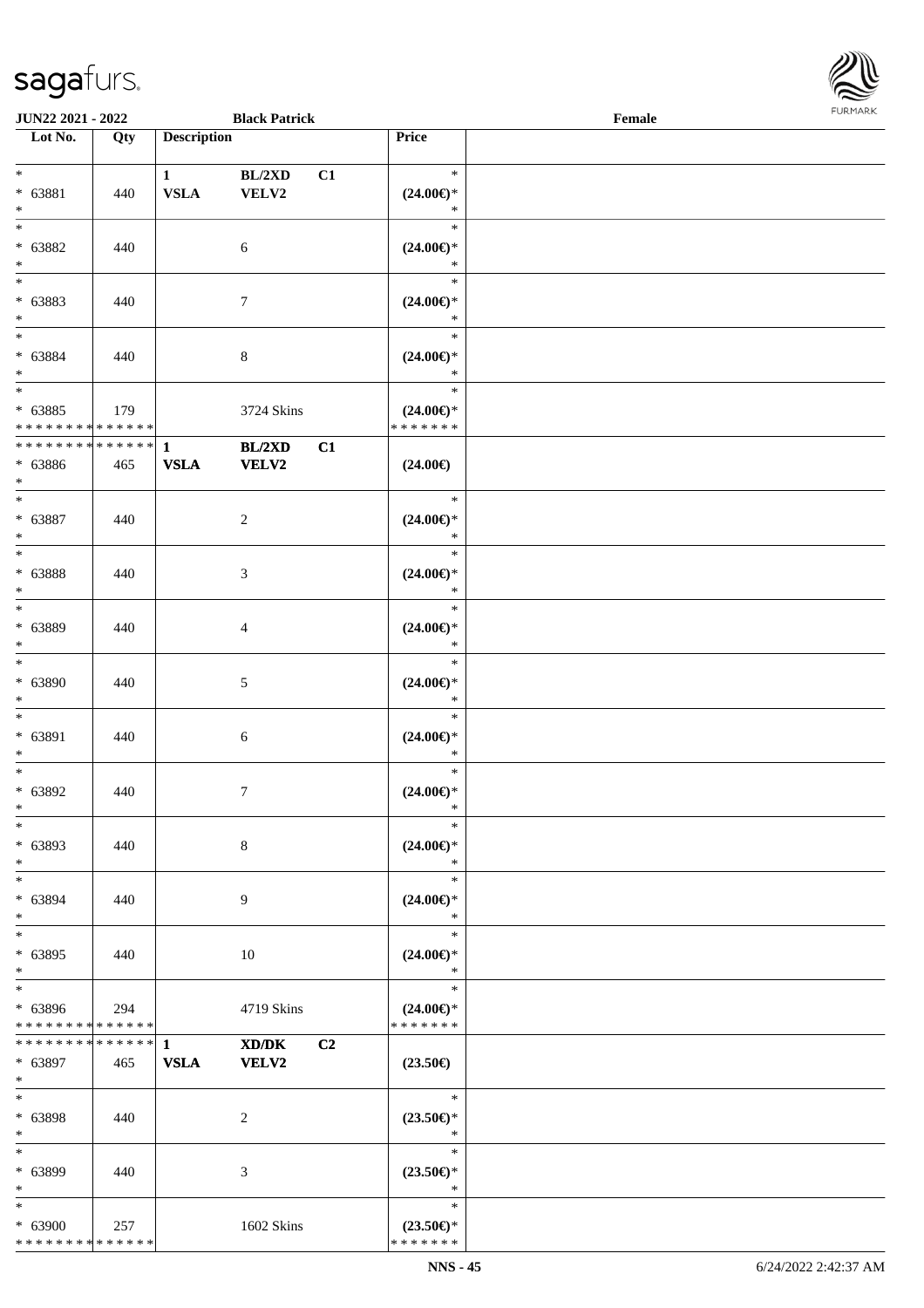

| JUN22 2021 - 2022                |     |                             | <b>Black Patrick</b>   |    |                                                                     | Female |  |
|----------------------------------|-----|-----------------------------|------------------------|----|---------------------------------------------------------------------|--------|--|
| $\overline{\phantom{1}}$ Lot No. | Qty | <b>Description</b>          |                        |    | Price                                                               |        |  |
| **************                   |     |                             |                        |    |                                                                     |        |  |
| * 63901                          | 465 | $\mathbf{1}$<br><b>VSLA</b> | XD/DK<br>VELV2         | C2 | $(23.50\epsilon)$                                                   |        |  |
| $*$                              |     |                             |                        |    |                                                                     |        |  |
| $*$                              |     |                             |                        |    | $\ast$                                                              |        |  |
| * 63902                          | 440 |                             | 2                      |    | $(23.50\epsilon)$ *                                                 |        |  |
| $*$                              |     |                             |                        |    | $\ast$                                                              |        |  |
| $*$                              |     |                             |                        |    | $\ast$                                                              |        |  |
| * 63903                          | 440 |                             | 3                      |    | $(23.50\epsilon)$ *                                                 |        |  |
| $*$                              |     |                             |                        |    | $\ast$                                                              |        |  |
| * 63904                          |     |                             |                        |    | $\ast$                                                              |        |  |
| * * * * * * * * * * * * * *      | 70  |                             | 1415 Skins             |    | $(23.50\mathnormal{\in}\mathcal{)^{\! \! \times}}$<br>* * * * * * * |        |  |
| ******** <mark>******</mark>     |     | $\overline{2}$              | BL/2XD                 | C1 |                                                                     |        |  |
| $* 63905$                        | 465 | <b>VSLA</b>                 | <b>VELV2</b>           |    | $(17.50\epsilon)$                                                   |        |  |
| $*$                              |     |                             |                        |    |                                                                     |        |  |
| $*$                              |     |                             |                        |    | $\ast$                                                              |        |  |
| $* 63906$                        | 440 |                             | $\overline{c}$         |    | $(17.50\epsilon)$ *                                                 |        |  |
| $*$                              |     |                             |                        |    | $\ast$<br>$\ast$                                                    |        |  |
| $* 63907$                        | 440 |                             | 3                      |    | $(17.50\epsilon)$ *                                                 |        |  |
| $\ast$                           |     |                             |                        |    | $\ast$                                                              |        |  |
|                                  |     |                             |                        |    | $\ast$                                                              |        |  |
| * 63908                          | 440 |                             | $\overline{4}$         |    | $(17.50\epsilon)$ *                                                 |        |  |
| $\ast$                           |     |                             |                        |    | $\ast$                                                              |        |  |
| $*$                              |     |                             |                        |    | $\ast$                                                              |        |  |
| $* 63909$                        | 440 |                             | 5                      |    | $(17.50\epsilon)$ *                                                 |        |  |
| $\ast$<br>$*$                    |     |                             |                        |    | $\ast$<br>$\ast$                                                    |        |  |
| * 63910                          | 440 |                             | 6                      |    | $(17.50\epsilon)$ *                                                 |        |  |
| $*$                              |     |                             |                        |    | $\ast$                                                              |        |  |
| $*$                              |     |                             |                        |    | $\ast$                                                              |        |  |
| $* 63911$                        | 440 |                             | $\tau$                 |    | $(17.50\epsilon)$ *                                                 |        |  |
| $*$                              |     |                             |                        |    | $\ast$                                                              |        |  |
| $*$                              |     |                             |                        |    | $\ast$                                                              |        |  |
| $* 63912$<br>$*$                 | 440 |                             | $8\,$                  |    | $(17.50\epsilon)$ *<br>$\ast$                                       |        |  |
| $*$                              |     |                             |                        |    | $\ast$                                                              |        |  |
| $* 63913$                        | 440 |                             | 9                      |    | $(17.50\epsilon)$ *                                                 |        |  |
| $*$                              |     |                             |                        |    | $\ast$                                                              |        |  |
| $*$                              |     |                             |                        |    | $\ast$                                                              |        |  |
| $* 63914$                        | 276 |                             | 4261 Skins             |    | $(17.50\epsilon)$ *                                                 |        |  |
| * * * * * * * * * * * * * * *    |     |                             |                        |    | * * * * * * *                                                       |        |  |
| ************** 2<br>* 63915      |     |                             | BL/2XD<br><b>VELV2</b> | C1 |                                                                     |        |  |
| $*$                              | 465 | <b>VSLA</b>                 |                        |    | $(17.50\epsilon)$                                                   |        |  |
| $*$                              |     |                             |                        |    | $\ast$                                                              |        |  |
| * 63916                          | 440 |                             | 2                      |    | $(17.50\epsilon)$ *                                                 |        |  |
| $*$                              |     |                             |                        |    | $\ast$                                                              |        |  |
| $*$                              |     |                             |                        |    | $\ast$                                                              |        |  |
| * 63917                          | 440 |                             | 3                      |    | $(17.50\epsilon)$ *                                                 |        |  |
| $*$<br>$*$                       |     |                             |                        |    | $\ast$<br>$\ast$                                                    |        |  |
| * 63918                          | 440 |                             | 4                      |    | $(17.50\epsilon)$ *                                                 |        |  |
| $*$                              |     |                             |                        |    | $\ast$                                                              |        |  |
| $*$                              |     |                             |                        |    | $\ast$                                                              |        |  |
| * 63919                          | 440 |                             | 5                      |    | $(17.50\epsilon)$ *                                                 |        |  |
| $*$                              |     |                             |                        |    | $\ast$                                                              |        |  |
| $*$                              |     |                             |                        |    | $\ast$                                                              |        |  |
| $* 63920$<br>$*$                 | 440 |                             | 6                      |    | $(17.50\epsilon)$ *<br>$\ast$                                       |        |  |
|                                  |     |                             |                        |    |                                                                     |        |  |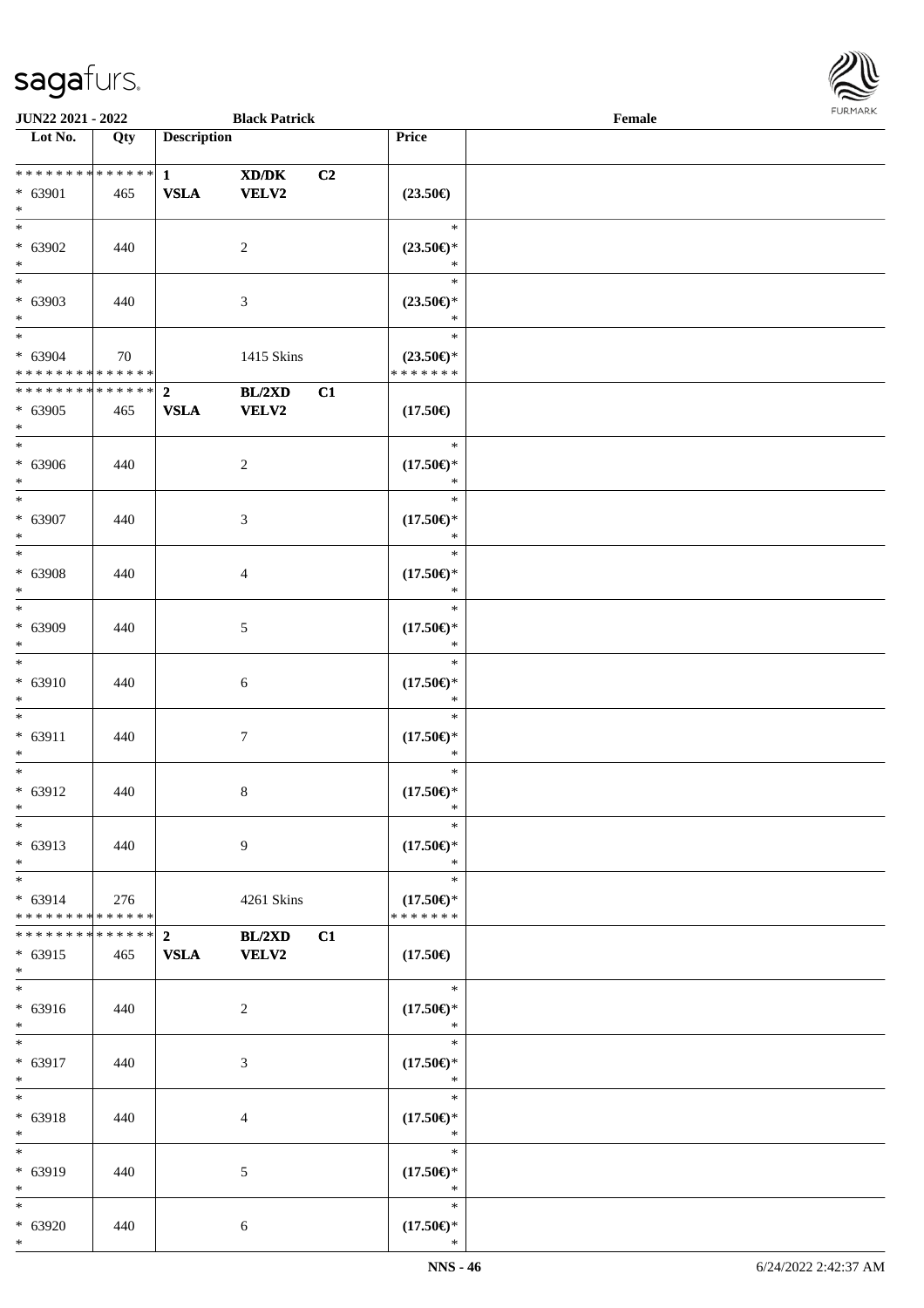

| JUN22 2021 - 2022                               |     |                                 | <b>Black Patrick</b> |       |                                                | Female | <b>FURMARK</b> |
|-------------------------------------------------|-----|---------------------------------|----------------------|-------|------------------------------------------------|--------|----------------|
| Lot No.                                         | Qty | <b>Description</b>              |                      |       | Price                                          |        |                |
| $*$<br>$* 63921$<br>$*$                         | 440 | $\boldsymbol{2}$<br><b>VSLA</b> | BL/2XD<br>VELV2      | C1    | $\ast$<br>$(17.50\epsilon)$ *<br>$\ast$        |        |                |
| $\overline{\ast}$<br>$* 63922$<br>$*$           | 440 |                                 | 8                    |       | $\ast$<br>$(17.50\epsilon)$ *<br>$\ast$        |        |                |
| $*$<br>$* 63923$<br>$*$                         | 440 |                                 | 9                    |       | $\ast$<br>$(17.50\epsilon)$ *<br>$\ast$        |        |                |
| $*$<br>$* 63924$<br>* * * * * * * * * * * * * * | 375 |                                 | 4360 Skins           |       | $\ast$<br>$(17.50\epsilon)$ *<br>* * * * * * * |        |                |
| * * * * * * * * * * * * * * *<br>* 63925<br>$*$ | 465 | $\overline{2}$<br><b>VSLA</b>   | XD/DK<br>VELV2       | C2    | $(17.00\epsilon)$                              |        |                |
| $*$<br>* 63926<br>$*$                           | 440 |                                 | $\mathbf{2}$         |       | $\ast$<br>$(17.00\epsilon)$ *<br>$\ast$        |        |                |
| $*$<br>$* 63927$<br>$*$                         | 440 |                                 | 3                    |       | $\ast$<br>$(17.00\epsilon)$ *<br>$\ast$        |        |                |
| $*$<br>$* 63928$<br>* * * * * * * * * * * * * * | 111 |                                 | 1456 Skins           |       | $\ast$<br>$(17.00\epsilon)$ *<br>* * * * * * * |        |                |
| ******** <mark>******</mark><br>* 63929<br>$*$  | 525 | $\mathbf{3}$<br><b>VSLA</b>     | 2XD/XD<br>VELV2      | C1/C2 | $(11.00\epsilon)$                              |        |                |
| $*$<br>$* 63930$<br>* * * * * * * * * * * * * * | 323 |                                 | 848 Skins            |       | $\ast$<br>$(11.00\epsilon)$ *<br>* * * * * * * |        |                |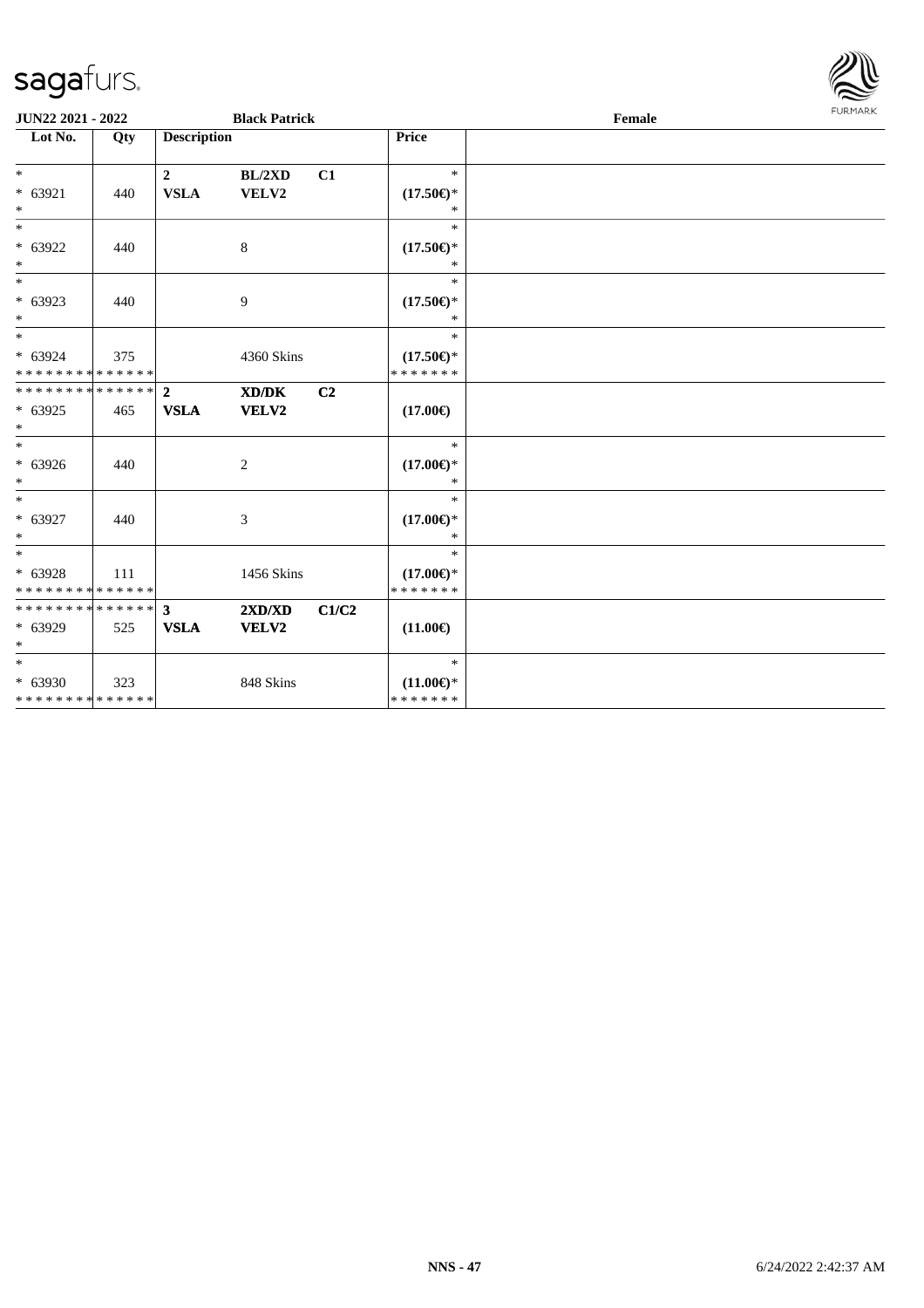

| JUN22 2021 - 2022                    |     | <b>Black</b>                |                |                                          | Male | <b>FURMARK</b> |
|--------------------------------------|-----|-----------------------------|----------------|------------------------------------------|------|----------------|
| Lot No.                              | Qty | <b>Description</b>          |                | <b>Price</b>                             |      |                |
| 338001                               | 165 | 40<br>2XD/XD<br><b>SI</b>   | C <sub>2</sub> | 27.50€                                   |      |                |
| **************<br>* 338002<br>$\ast$ | 201 | 40<br>2XD/XD<br><b>SAGA</b> | C <sub>2</sub> | $(30.00\epsilon)$                        |      |                |
| $\ast$<br>* 338003<br>************** | 42  | 243 Skins                   |                | $\ast$<br>$(30.00\epsilon)$ *<br>******* |      |                |
| 338004                               | 115 | 40<br>2XD/XD<br><b>SROY</b> | C <sub>2</sub> | 31.00€                                   |      |                |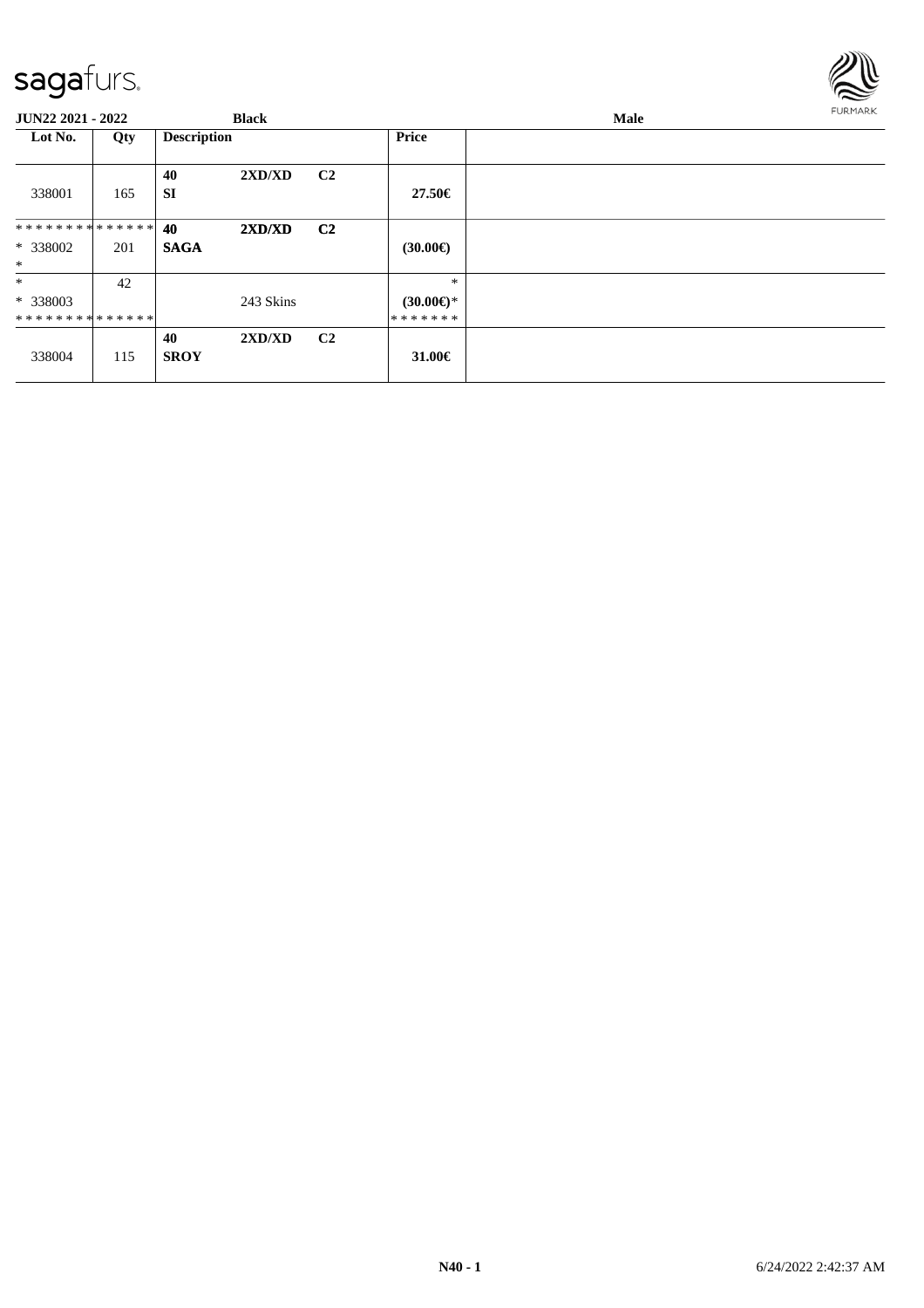

| JUN22 2021 - 2022 |     | <b>Black</b>                                 |       |                   | Male | <b>FURMARK</b> |
|-------------------|-----|----------------------------------------------|-------|-------------------|------|----------------|
| Lot No.           | Qty | <b>Description</b>                           |       | Price             |      |                |
| 338041            | 180 | 2XD/XD<br>30<br>SI                           | C2    | $(24.50\epsilon)$ |      |                |
| 338042            | 163 | 30<br>$2\mathbf{X}\mathbf{D}$<br><b>SAGA</b> | C1/C2 | $(28.00\epsilon)$ |      |                |
| 338043            | 164 | 30<br><b>XD</b><br><b>SAGA</b>               | C1/C2 | 27.00€            |      |                |
| 338044            | 260 | 2XD/XD<br>30<br><b>SAGA</b>                  | C3    | 26.50€            |      |                |
| 338045            | 90  | 30<br>$2\mathbf{X}\mathbf{D}$<br><b>SROY</b> | C1/C2 | $(30.00\epsilon)$ |      |                |
| 338046            | 137 | 30<br><b>XD</b><br><b>SROY</b>               | C1/C2 | $(29.00\epsilon)$ |      |                |
| 338047            | 184 | 2XD/XD<br>30<br><b>SROY</b>                  | C3    | $(28.00\epsilon)$ |      |                |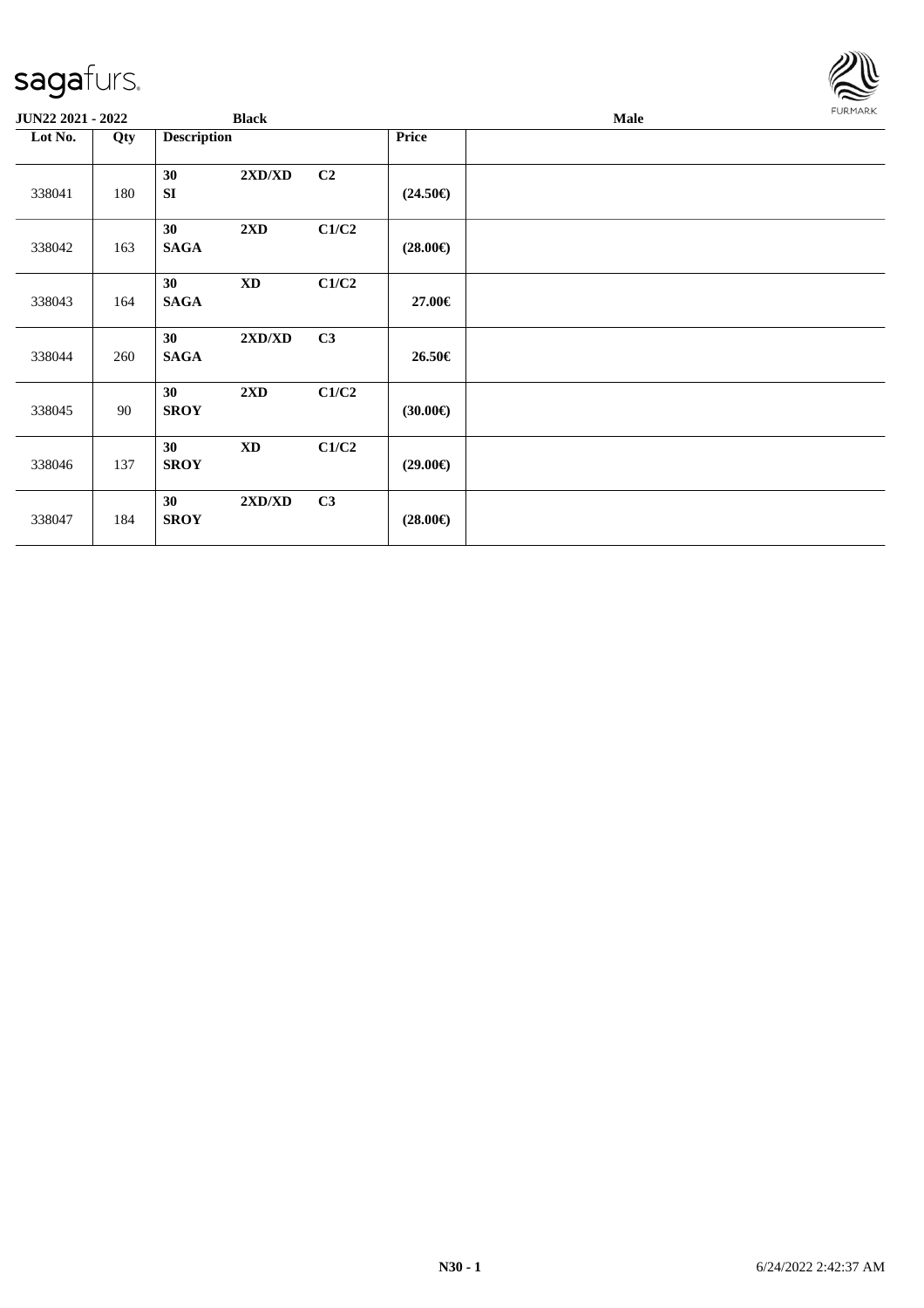| <b>JUN22 2021 - 2022</b>                                                           |     |                        | <b>Black</b>               |                |                                                | Male |  |
|------------------------------------------------------------------------------------|-----|------------------------|----------------------------|----------------|------------------------------------------------|------|--|
| Lot No.                                                                            | Qty | <b>Description</b>     |                            |                | <b>Price</b>                                   |      |  |
| 338081                                                                             | 158 | 20<br>${\bf SI}$       | <b>Black</b>               | C1/C2          | 22.00€                                         |      |  |
| * * * * * * * * * * * * * *<br>* 338082<br>$\ast$                                  | 285 | 20<br>SI               | $2\mathbf{X}\mathbf{D}$    | C1             | 21.50€                                         |      |  |
| $\overline{\phantom{0}}$<br>* 338083<br>* * * * * * * * <mark>* * * * * * *</mark> | 77  |                        | 362 Skins                  |                | $\ast$<br>$21.50 \in$<br>* * * * * * *         |      |  |
| 338084                                                                             | 107 | 20<br>${\bf S}{\bf I}$ | 2XD                        | C <sub>2</sub> | 21.50€                                         |      |  |
| 338085                                                                             | 138 | 20<br>${\bf S}{\bf I}$ | $\mathbf{X}\mathbf{D}$     | C1/C2          | $(20.50\epsilon)$                              |      |  |
| 338086                                                                             | 185 | 20<br>${\bf S}{\bf I}$ | 2XD/XD                     | C3             | $(20.00\epsilon)$                              |      |  |
| 338087                                                                             | 250 | 20<br><b>SAGA</b>      | <b>Black</b>               | C1/C2          | $(24.50\epsilon)$                              |      |  |
| 338088                                                                             | 185 | 20<br><b>SAGA</b>      | $2\mathbf{X}\mathbf{D}$    | C1             | $(24.00\epsilon)$                              |      |  |
| 338089                                                                             | 104 | 20<br><b>SAGA</b>      | 2XD                        | C2             | $(24.00\epsilon)$                              |      |  |
| 338090                                                                             | 174 | 20<br><b>SAGA</b>      | 2XD                        | C3             | $(23.50\epsilon)$                              |      |  |
| * * * * * * * * * * * * * * <mark>*</mark><br>* 338091<br>$\ast$                   | 265 | 20<br>$\mathbf{SAGA}$  | $\boldsymbol{\mathrm{XD}}$ | C2             | $(23.00\epsilon)$                              |      |  |
| $*$<br>* 338092<br>$*$                                                             | 240 |                        | $\overline{c}$             |                | $\ast$<br>$(23.00\epsilon)$ *<br>$\ast$        |      |  |
| $\ast$<br>* 338093<br>$*$                                                          | 240 |                        | 3                          |                | $\ast$<br>$(23.00\epsilon)$ *<br>$\ast$        |      |  |
| $*$<br>* 338094<br>$\ast$                                                          | 240 |                        | $\overline{4}$             |                | $\ast$<br>$(23.00\epsilon)$ *<br>$\ast$        |      |  |
| $*$<br>* 338095<br>$*$                                                             | 240 |                        | $\mathfrak{S}$             |                | $\ast$<br>$(23.00\epsilon)$ *<br>$\ast$        |      |  |
| $*$<br>* 338096<br>$*$                                                             | 240 |                        | 6                          |                | $\ast$<br>$(23.00\epsilon)$ *<br>$\ast$        |      |  |
| $*$ $*$<br>* 338097<br>$*$                                                         | 240 |                        | 7                          |                | $\ast$<br>$(23.00\epsilon)$ *<br>$\ast$        |      |  |
| $*$<br>* 338098<br>$*$                                                             | 240 |                        | 8                          |                | $\ast$<br>$(23.00\epsilon)$ *<br>$\ast$        |      |  |
| $*$<br>* 338099<br>* * * * * * * * * * * * * *                                     | 247 |                        | 2192 Skins                 |                | $\ast$<br>$(23.00\epsilon)$ *<br>* * * * * * * |      |  |
|                                                                                    |     | 20                     | <b>XD</b>                  | C3             |                                                |      |  |
| 338100                                                                             | 160 | <b>SAGA</b>            |                            |                | $(22.50\epsilon)$                              |      |  |

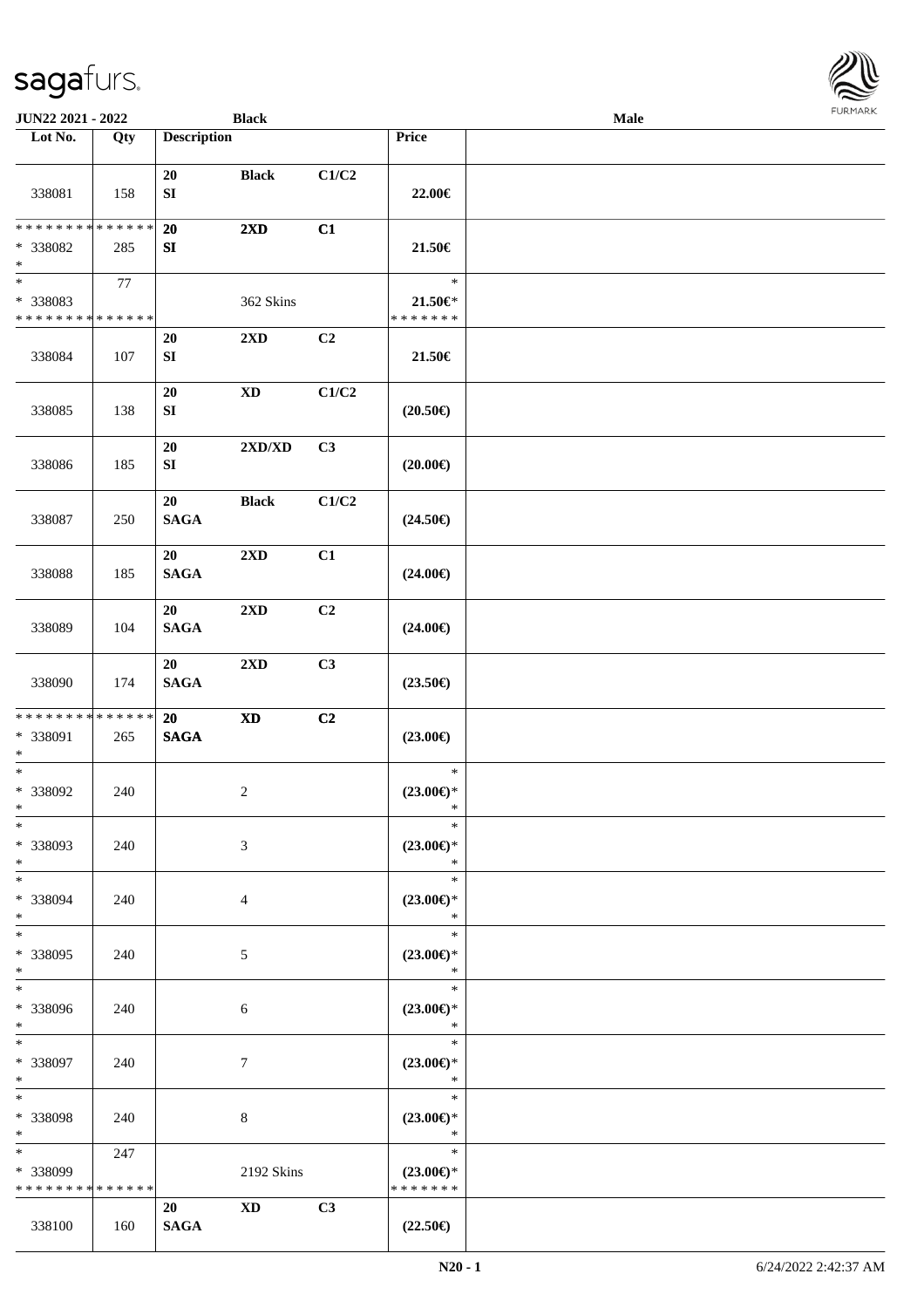#### sag

\* \* \* \* \* \* \* \* \* \* \* \* \* \*

| sagafurs.          |     |                    |                                  |                |                          |      |                |
|--------------------|-----|--------------------|----------------------------------|----------------|--------------------------|------|----------------|
| JUN22 2021 - 2022  |     |                    | <b>Black</b>                     |                |                          | Male | <b>FURMARK</b> |
| Lot No.            | Qty | <b>Description</b> |                                  |                | Price                    |      |                |
|                    |     | 20                 | $2{\bf X}{\bf D}/{\bf X}{\bf D}$ | C3             |                          |      |                |
| 338101             | 189 | <b>SAGA</b>        |                                  |                | $(22.50\epsilon)$        |      |                |
|                    |     | 20                 | 2XD                              | C <sub>2</sub> |                          |      |                |
| 338102             | 156 | <b>SROY</b>        |                                  |                | $(24.50\epsilon)$        |      |                |
| **************     |     | 20                 | <b>XD</b>                        | C1/C2          |                          |      |                |
| * 338103           | 124 | <b>SROY</b>        |                                  |                | 23.00€                   |      |                |
| $\ast$             |     |                    |                                  |                |                          |      |                |
| $\ast$             |     |                    |                                  |                | $\ast$                   |      |                |
| * 338104<br>$\ast$ | 220 |                    | $\mathbf{2}$                     |                | $(23.00\epsilon)$ *<br>* |      |                |
| $\ast$             | 129 |                    |                                  |                | $\ast$                   |      |                |
| * 338105           |     |                    | 473 Skins                        |                | $(23.00\epsilon)$ *      |      |                |

\* \* \* \* \* \* \*

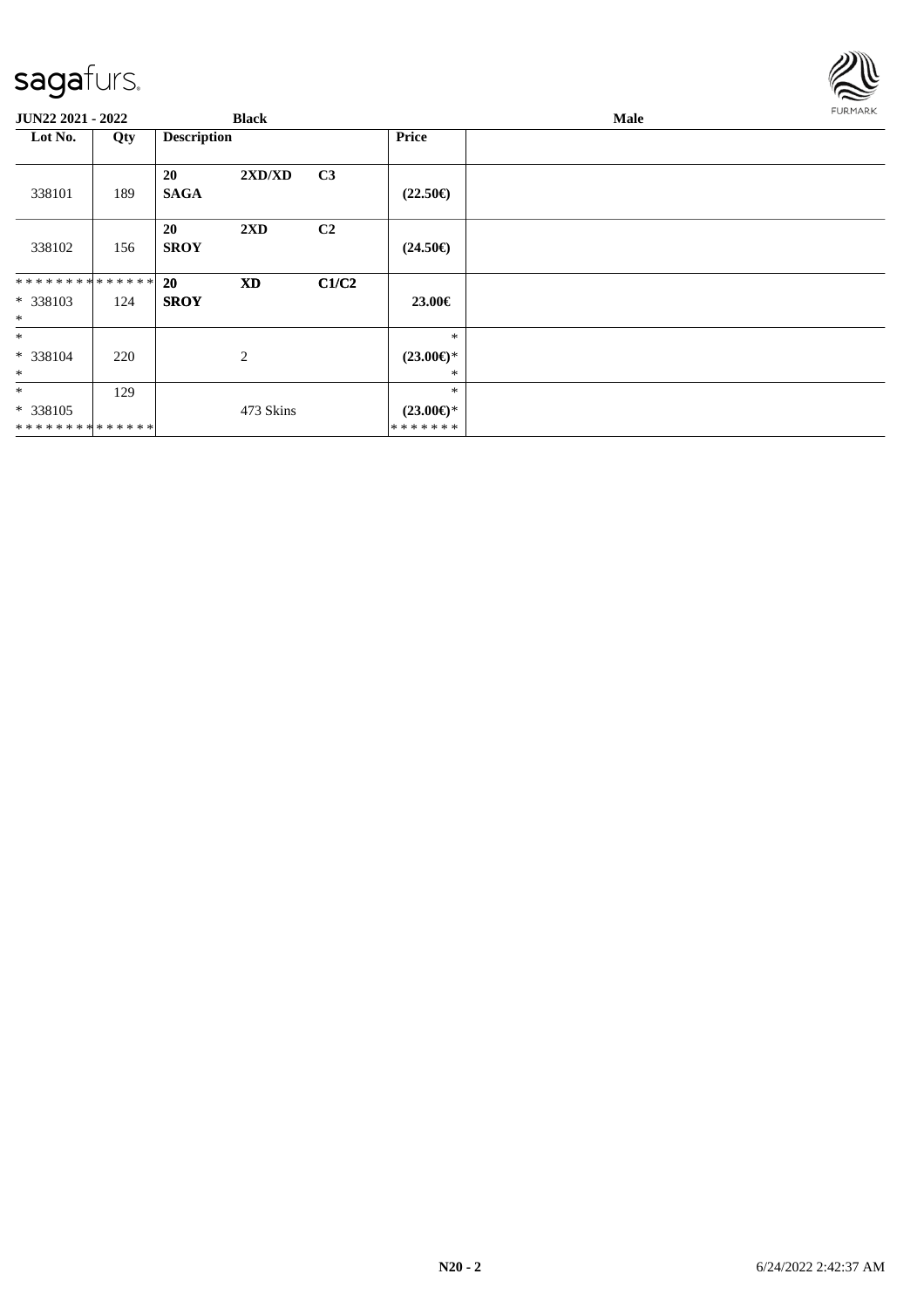

| JUN22 2021 - 2022 |     |                    | <b>Black</b>            |                |                     | Male | <b>FURMARK</b> |
|-------------------|-----|--------------------|-------------------------|----------------|---------------------|------|----------------|
| Lot No.           | Qty | <b>Description</b> |                         |                | Price               |      |                |
| ************** 0  |     |                    | $2\mathbf{X}\mathbf{D}$ | C <sub>2</sub> |                     |      |                |
| $* 338141$        | 265 | <b>SROY</b>        |                         |                | 20.50€              |      |                |
| $\ast$            |     |                    |                         |                |                     |      |                |
| $\ast$            |     |                    |                         |                | $\ast$              |      |                |
| $* 338142$        | 240 |                    | 2                       |                | $(20.50 \in )^*$    |      |                |
| $\ast$            |     |                    |                         |                | *                   |      |                |
| $*$               | 42  |                    |                         |                | $\ast$              |      |                |
| $* 338143$        |     |                    | 547 Skins               |                | $(20.50 \in )^*$    |      |                |
| **************    |     |                    |                         |                | *******             |      |                |
|                   |     |                    | <b>XD</b>               | C1/C2          |                     |      |                |
| $* 338144$        | 275 | <b>SROY</b>        |                         |                | 19.50€              |      |                |
| $\ast$            |     |                    |                         |                |                     |      |                |
| $\ast$            | 54  |                    |                         |                | $\ast$              |      |                |
| $* 338145$        |     |                    | 329 Skins               |                | $(19.50\epsilon)$ * |      |                |
| **************    |     |                    |                         |                | *******             |      |                |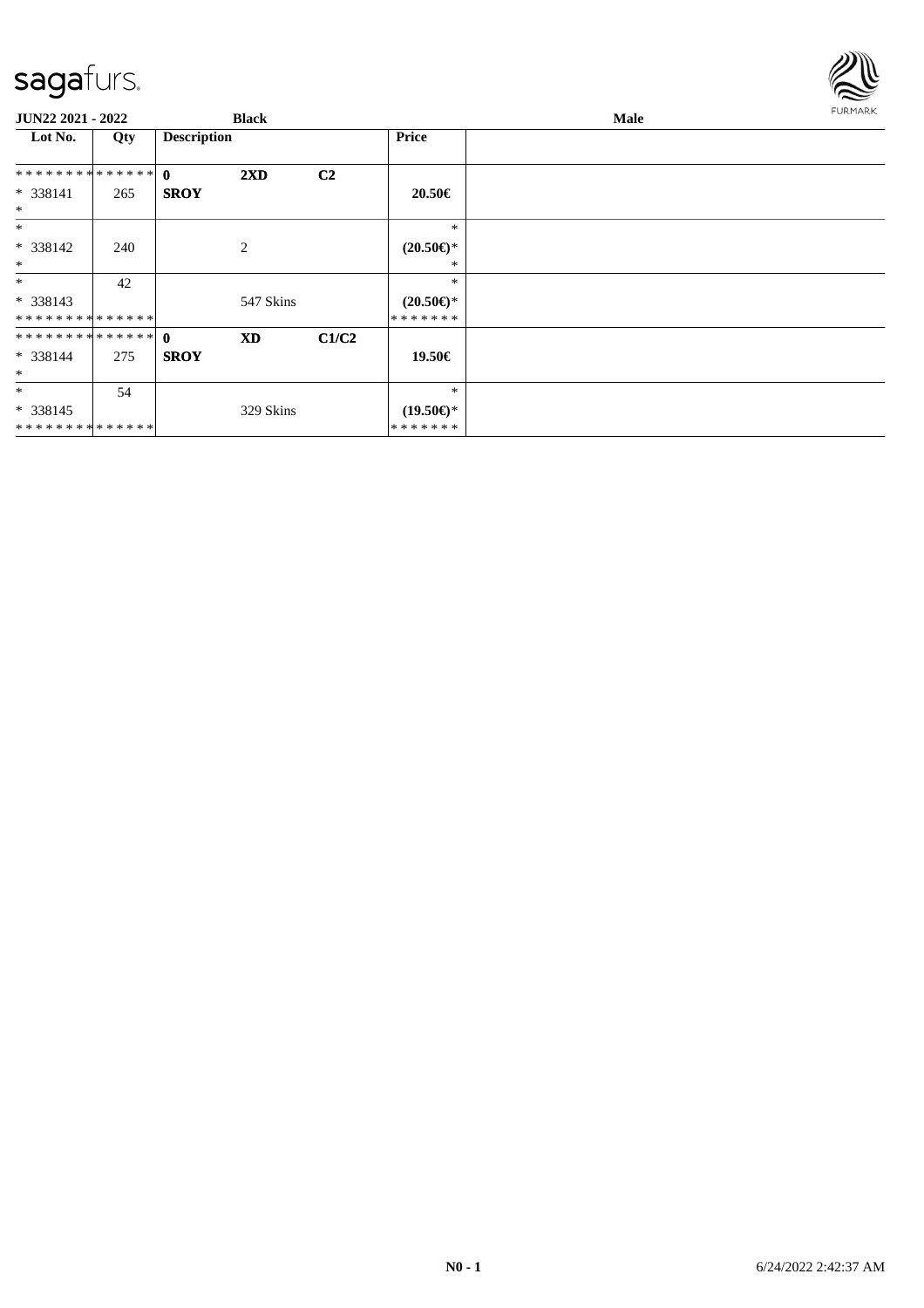

| <b>JUN22 2021 - 2022</b>                |     |                    | <b>Black Velvet</b>                     |       |                                | Male | <b>FURMARK</b> |
|-----------------------------------------|-----|--------------------|-----------------------------------------|-------|--------------------------------|------|----------------|
| Lot No.                                 | Qty | <b>Description</b> |                                         |       | <b>Price</b>                   |      |                |
| 338201                                  | 118 | 50<br><b>SI</b>    | XD<br><b>VELV1</b>                      | C1/C2 | 31.00€                         |      |                |
| 338202                                  | 94  | 50<br><b>SI</b>    | $2\mathbf{X}\mathbf{D}$<br><b>VELV2</b> | C1/C2 | 32.00€                         |      |                |
| * * * * * * * * * * * * * * *           |     | 50                 | <b>XD</b>                               | C1/C2 |                                |      |                |
| * 338203<br>$\ast$                      | 205 | <b>SI</b>          | VELV2                                   |       | 31.00€                         |      |                |
| $*$                                     | 67  |                    |                                         |       | $\ast$                         |      |                |
| * 338204<br>* * * * * * * * * * * * * * |     |                    | 272 Skins                               |       | $31.00 \in$ *<br>* * * * * * * |      |                |
|                                         |     | 50                 | <b>XD</b>                               | C1/C2 |                                |      |                |
| 338205                                  | 108 | <b>SAGA</b>        | VELV1                                   |       | 33.00€                         |      |                |
| 338206                                  | 151 | 50<br><b>SAGA</b>  | <b>XD</b><br>VELV2                      | C1/C2 | 34.00€                         |      |                |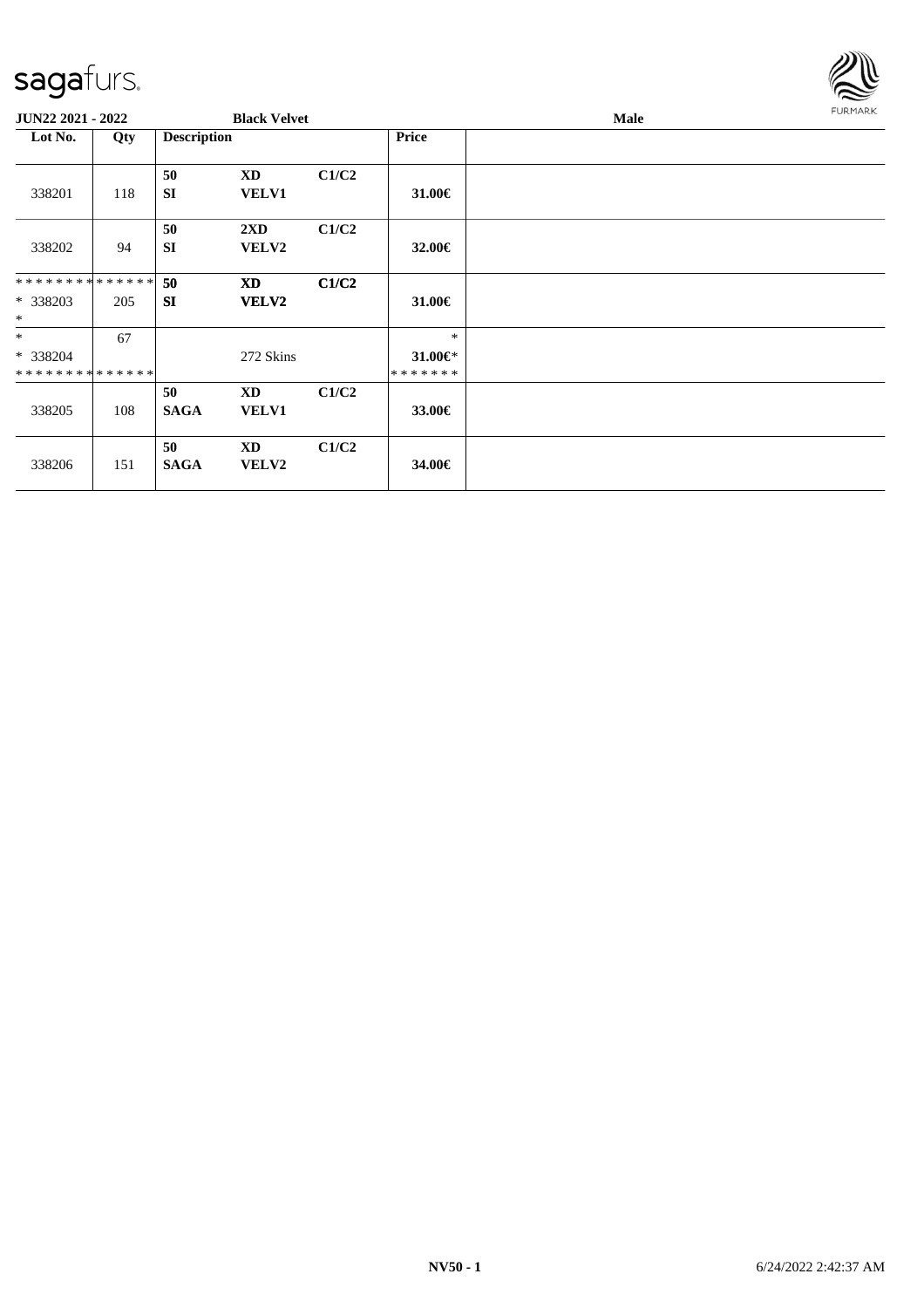

| JUN22 2021 - 2022                                 |     |                    | <b>Black Velvet</b>                     |                |                                                | Male |  |
|---------------------------------------------------|-----|--------------------|-----------------------------------------|----------------|------------------------------------------------|------|--|
| Lot No.                                           | Qty | <b>Description</b> |                                         |                | <b>Price</b>                                   |      |  |
| 338241                                            | 232 | 40<br>SI           | 2XD<br><b>VELV1</b>                     | C1/C2          | $(28.00\epsilon)$                              |      |  |
| 338242                                            | 104 | 40<br>SI           | XD<br><b>VELV1</b>                      | C1             | 27.00€                                         |      |  |
| * * * * * * * * * * * * * *<br>* 338243<br>$*$    | 225 | 40<br>SI           | XD<br><b>VELV1</b>                      | C <sub>2</sub> | 27.00€                                         |      |  |
| $\ast$<br>* 338244<br>* * * * * * * * * * * * * * | 58  |                    | 283 Skins                               |                | $\ast$<br>$(27.00\epsilon)$ *<br>* * * * * * * |      |  |
| * * * * * * * * * * * * * *<br>* 338245<br>$\ast$ | 225 | 40<br>SI           | 2XD/XD<br><b>VELV1</b>                  | C3             | $(26.50\epsilon)$                              |      |  |
| $\ast$<br>* 338246<br>* * * * * * * * * * * * * * | 118 |                    | 343 Skins                               |                | $\ast$<br>$(26.50\epsilon)$ *<br>* * * * * * * |      |  |
| 338247                                            | 164 | 40<br>SI           | $2\mathbf{X}\mathbf{D}$<br>VELV2        | C1/C2          | $(29.00\epsilon)$                              |      |  |
| 338248                                            | 191 | 40<br>SI           | XD<br>VELV2                             | C1             | $(28.00\epsilon)$                              |      |  |
| * * * * * * * * * * * * * *<br>* 338249<br>$*$    | 225 | 40<br>SI           | XD<br>VELV2                             | C <sub>2</sub> | $(28.00\epsilon)$                              |      |  |
| $\ast$<br>* 338250<br>* * * * * * * * * * * * * * | 156 |                    | 381 Skins                               |                | $\ast$<br>$(28.00\epsilon)$ *<br>* * * * * * * |      |  |
| * * * * * * * * * * * * * *<br>* 338251<br>$*$    | 205 | 40<br>SI           | 2XD/XD<br>VELV2                         | C3             | 27.50€                                         |      |  |
| $*$<br>* 338252<br>* * * * * * * * * * * * * *    | 123 |                    | 328 Skins                               |                | $\ast$<br>27.50€*<br>* * * * * * *             |      |  |
| 338253                                            | 122 | 40<br><b>SAGA</b>  | 2XD<br><b>VELV1</b>                     | C1             | $(31.00\epsilon)$                              |      |  |
| * * * * * * * * * * * * * *<br>* 338254<br>$*$    | 205 | 40<br><b>SAGA</b>  | $2\mathbf{X}\mathbf{D}$<br><b>VELV1</b> | C <sub>2</sub> | $(31.00\epsilon)$                              |      |  |
| $\ast$<br>* 338255<br>* * * * * * * * * * * * * * | 53  |                    | 258 Skins                               |                | $\ast$<br>$(31.00\epsilon)$ *<br>* * * * * * * |      |  |
| 338256                                            | 138 | 40<br><b>SAGA</b>  | $2\mathbf{X}\mathbf{D}$<br><b>VELV1</b> | C <sub>3</sub> | $(30.00\epsilon)$                              |      |  |
| 338257                                            | 146 | 40<br><b>SAGA</b>  | $\mathbf{X}\mathbf{D}$<br><b>VELV1</b>  | C1             | $(30.00\epsilon)$                              |      |  |
| * * * * * * * * * * * * * *<br>* 338258<br>$\ast$ | 205 | 40<br><b>SAGA</b>  | <b>XD</b><br><b>VELV1</b>               | C <sub>2</sub> | $(30.00\epsilon)$                              |      |  |
| $\ast$<br>* 338259<br>$*$                         | 180 |                    | 2                                       |                | $\ast$<br>$(30.00\epsilon)$ *<br>$\ast$        |      |  |
| $*$<br>* 338260<br>* * * * * * * * * * * * * *    | 160 |                    | 545 Skins                               |                | $\ast$<br>$(30.00€)$ *<br>* * * * * * *        |      |  |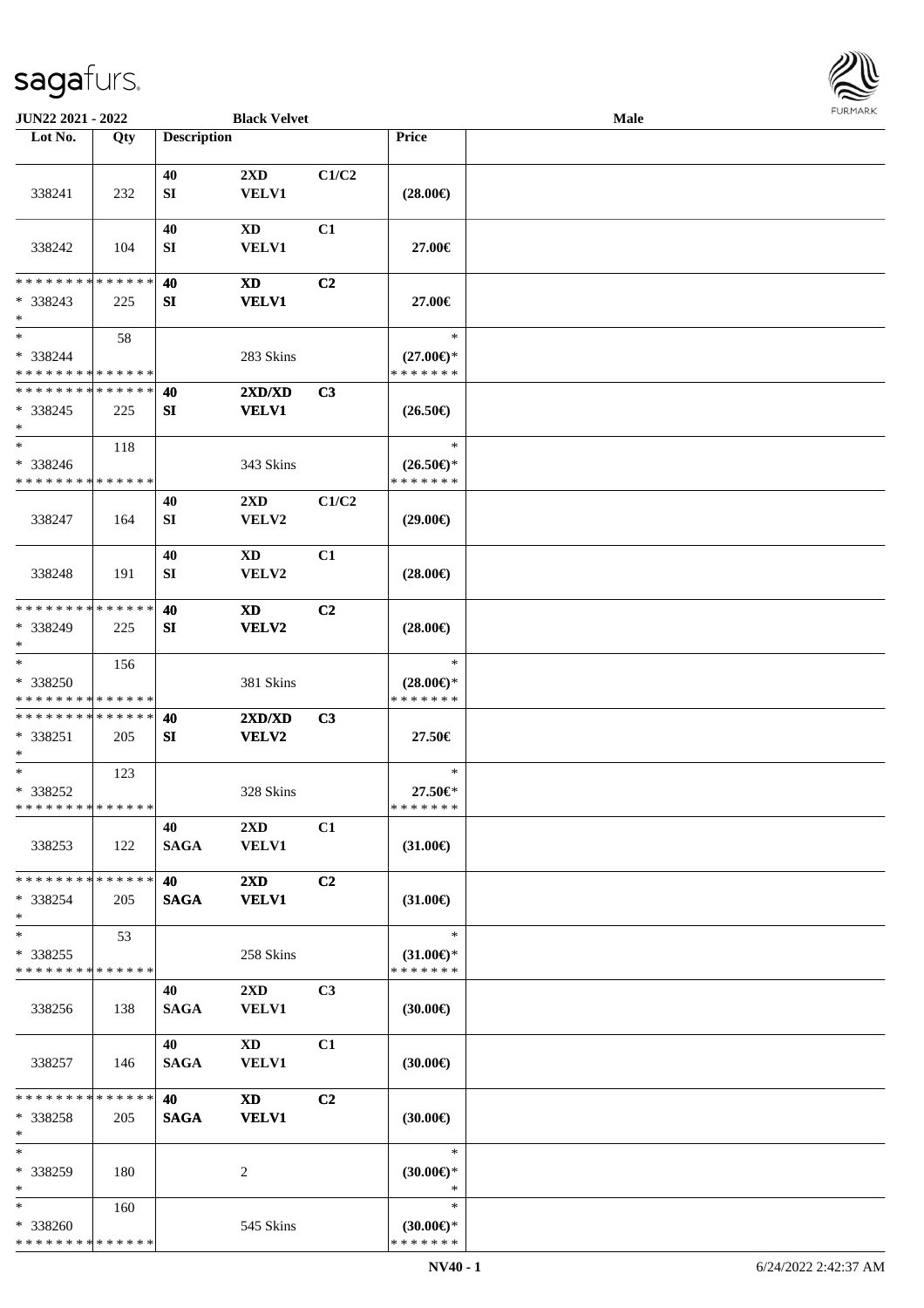

| JUN22 2021 - 2022                                                   |                    |                    | <b>Black Velvet</b>                     |                |                                                | Male |  |
|---------------------------------------------------------------------|--------------------|--------------------|-----------------------------------------|----------------|------------------------------------------------|------|--|
| Lot No.                                                             | Qty                | <b>Description</b> |                                         |                | Price                                          |      |  |
| **************<br>* 338261<br>$\ast$                                | 205                | 40<br><b>SAGA</b>  | <b>XD</b><br><b>VELV1</b>               | C3             | $(29.00\epsilon)$                              |      |  |
| $*$<br>* 338262<br>* * * * * * * * * * * * * *                      | 167                |                    | 372 Skins                               |                | $\ast$<br>$(29.00\epsilon)$ *<br>* * * * * * * |      |  |
| 338263                                                              | 160                | 40<br><b>SAGA</b>  | 2XD<br>VELV2                            | C1             | 31.00€                                         |      |  |
| * * * * * * * * * * * * * *<br>* 338264<br>$\ast$                   | 205                | 40<br><b>SAGA</b>  | $2\mathbf{X}\mathbf{D}$<br><b>VELV2</b> | C2             | 31.00€                                         |      |  |
| $*$<br>* 338265<br>* * * * * * * * * * * * * *                      | 190                |                    | 395 Skins                               |                | $\ast$<br>31.00€*<br>* * * * * * *             |      |  |
| * * * * * * * * * * * * * *<br>* 338266<br>$*$                      | 195                | 40<br><b>SAGA</b>  | $2\mathbf{X}\mathbf{D}$<br><b>VELV2</b> | C3             | 31.00€                                         |      |  |
| $\ast$<br>* 338267<br>* * * * * * * * * * * * * *                   | 46                 |                    | 241 Skins                               |                | $\ast$<br>31.00€*<br>* * * * * * *             |      |  |
| 338268                                                              | 222                | 40<br><b>SAGA</b>  | XD<br>VELV2                             | C1             | 31.00€                                         |      |  |
| * * * * * * * *<br>* 338269<br>$\ast$                               | * * * * * *<br>205 | 40<br><b>SAGA</b>  | XD<br><b>VELV2</b>                      | C <sub>2</sub> | 31.00€                                         |      |  |
| $\ast$<br>* 338270<br>$\ast$                                        | 180                |                    | $\overline{c}$                          |                | $\ast$<br>31.00€*<br>$\ast$                    |      |  |
| $\ast$<br>* 338271<br>$\ast$                                        | 180                |                    | $\mathfrak{Z}$                          |                | $\ast$<br>31.00€*<br>$\ast$                    |      |  |
| $\ast$<br>$* 338272$<br>$*$                                         | 180                |                    | 4                                       |                | $\ast$<br>31.00€*<br>$\ast$                    |      |  |
| $*$<br>* 338273<br>* * * * * * * * * * * * * * *                    | 157                |                    | 902 Skins                               |                | $\ast$<br>31.00€*<br>* * * * * * *             |      |  |
| * * * * * * * * * * * * * * *<br>* 338274<br>$\ast$                 | 205                | 40<br><b>SAGA</b>  | XD C3<br><b>VELV2</b>                   |                | 30.00€                                         |      |  |
| $\ast$<br>* 338275<br>$*$                                           | - 180              |                    | 2                                       |                | $\ast$<br>30.00€*<br>$\ast$                    |      |  |
| $\overline{\phantom{1}}$<br>* 338276<br>* * * * * * * * * * * * * * | 137                |                    | 522 Skins                               |                | $\ast$<br>30.00€*<br>* * * * * * *             |      |  |
| 338277                                                              | 135                | 40<br><b>SROY</b>  | $2\mathbf{X}\mathbf{D}$<br><b>VELV1</b> | C1/C2          | 31.00€                                         |      |  |
| 338278                                                              | 164                | 40<br><b>SROY</b>  | XD <b>Solution</b><br><b>VELV1</b>      | C1             | 30.00€                                         |      |  |
| * * * * * * * * * * * * * *<br>* 338279<br>$\ast$                   | 177                | 40<br><b>SROY</b>  | XD 1<br><b>VELV1</b>                    | C <sub>2</sub> | 30.00€                                         |      |  |
| $*$<br>* 338280<br>* * * * * * * * * * * * * *                      | 190                |                    | 367 Skins                               |                | $\ast$<br>30.00€*<br>* * * * * * *             |      |  |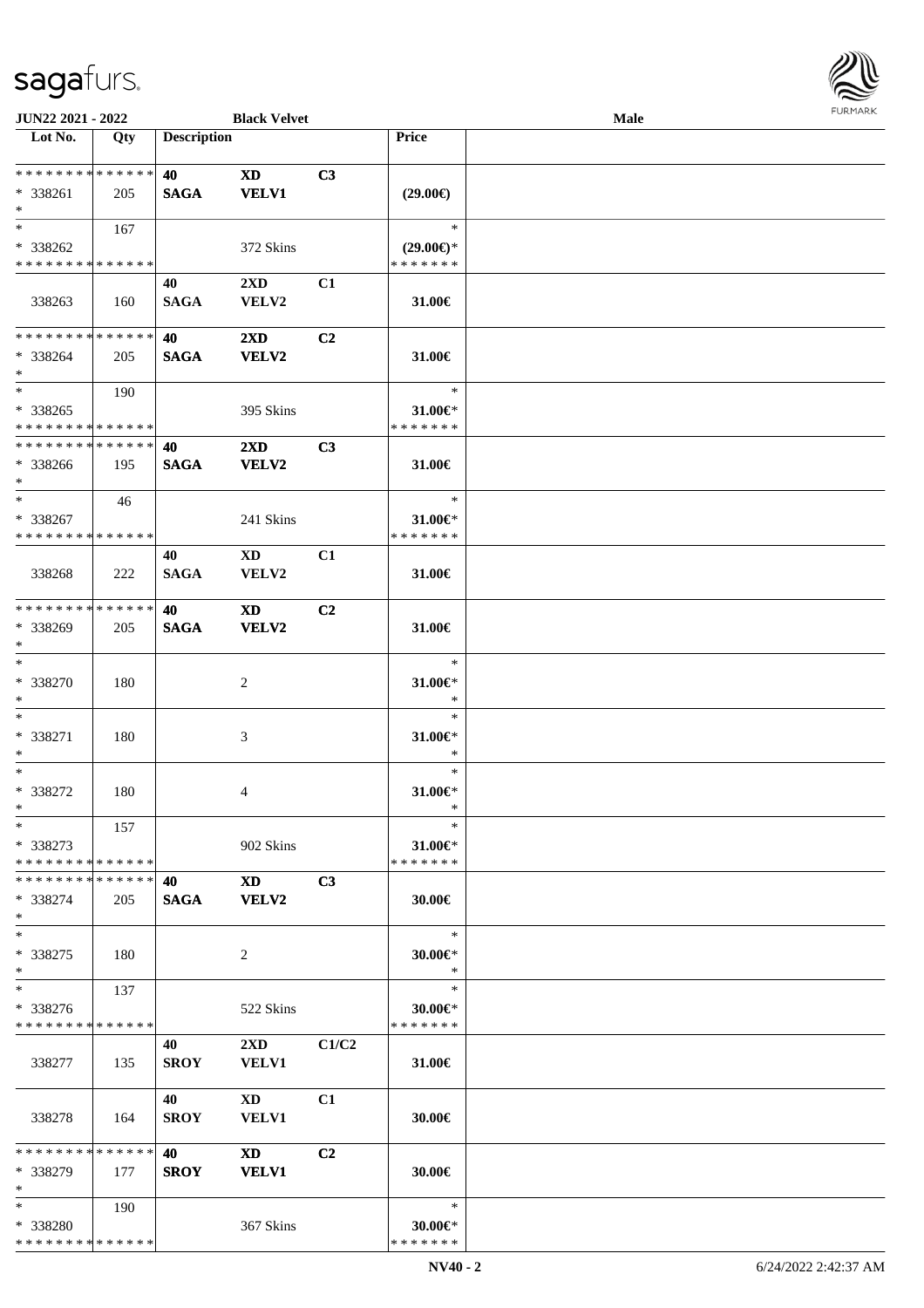

| JUN22 2021 - 2022                       |     |                    | <b>Black Velvet</b>              |                |                    | Male | <b>FURMARK</b> |
|-----------------------------------------|-----|--------------------|----------------------------------|----------------|--------------------|------|----------------|
| Lot No.                                 | Qty | <b>Description</b> |                                  |                | Price              |      |                |
| 338281                                  | 163 | 40<br><b>SROY</b>  | 2XD/XD<br><b>VELV1</b>           | C3             | $(31.00\epsilon)$  |      |                |
| 338282                                  | 153 | 40<br><b>SROY</b>  | $2\mathbf{X}\mathbf{D}$<br>VELV2 | C1/C2          | 33.00€             |      |                |
| 338283                                  | 137 | 40<br><b>SROY</b>  | 2XD<br>VELV2                     | C3             | 33.00€             |      |                |
| **************                          |     | 40                 | <b>XD</b>                        | C1/C2          |                    |      |                |
| * 338284<br>$\ast$                      | 205 | <b>SROY</b>        | <b>VELV2</b>                     |                | 33.00€             |      |                |
| $*$                                     |     |                    |                                  |                | $\ast$             |      |                |
| * 338285                                | 180 |                    | 2                                |                | 33.00€*            |      |                |
| $*$<br>$*$                              |     |                    |                                  |                | $\ast$<br>$\ast$   |      |                |
| * 338286                                | 180 |                    | $\mathfrak{Z}$                   |                | 33.00€*            |      |                |
| $*$                                     |     |                    |                                  |                | $\ast$             |      |                |
| $*$                                     | 67  |                    |                                  |                | $\ast$             |      |                |
| * 338287<br>* * * * * * * * * * * * * * |     |                    | 632 Skins                        |                | 33.00€*<br>******* |      |                |
|                                         |     | 40                 | XD                               | C <sub>3</sub> |                    |      |                |
| 338288                                  | 223 | <b>SROY</b>        | VELV2                            |                | 33.00€             |      |                |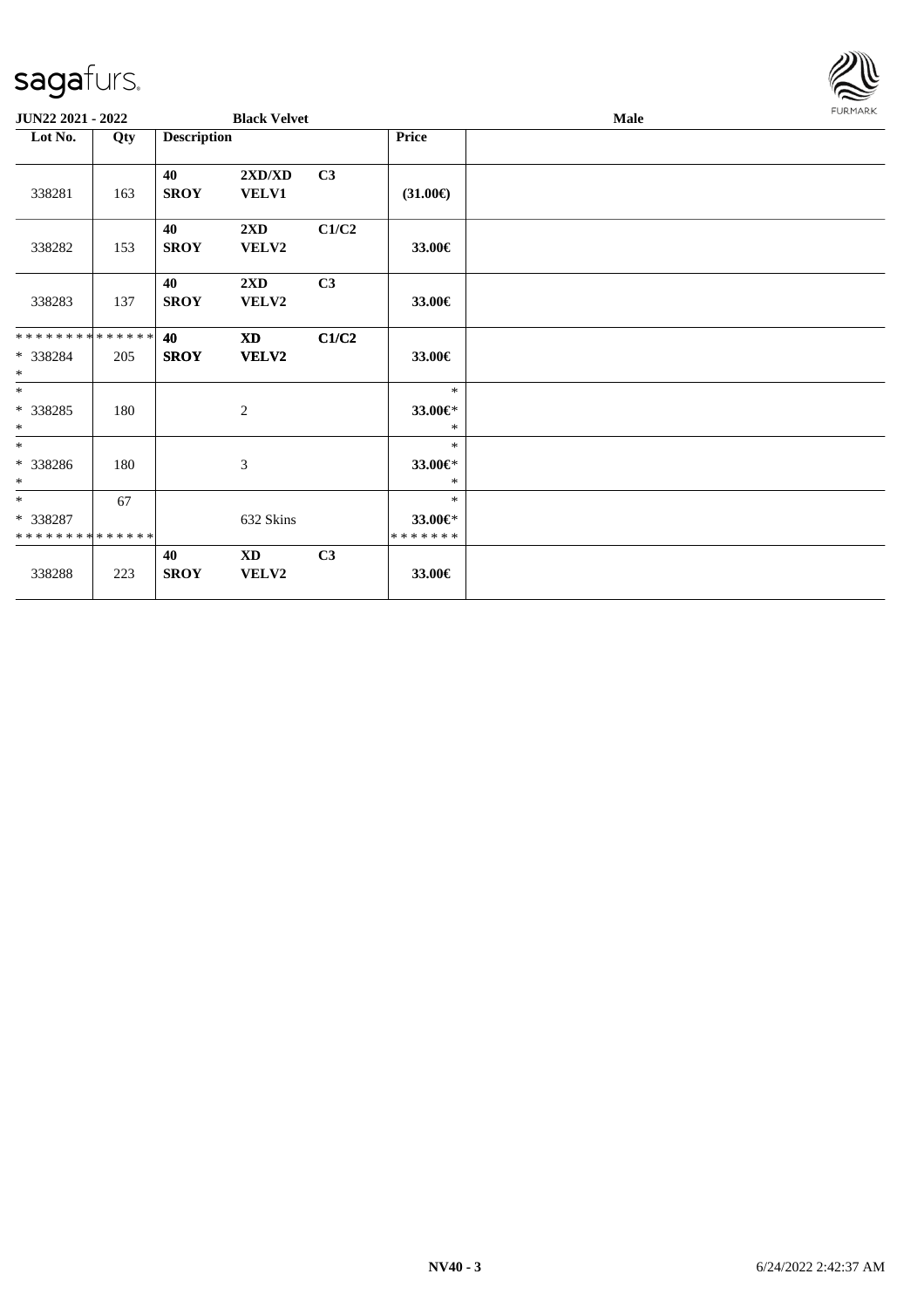

| JUN22 2021 - 2022                                          |     |                    | <b>Black Velvet</b>     |                |                                      | Male |  |
|------------------------------------------------------------|-----|--------------------|-------------------------|----------------|--------------------------------------|------|--|
| Lot No.                                                    | Qty | <b>Description</b> |                         |                | Price                                |      |  |
|                                                            |     |                    |                         |                |                                      |      |  |
|                                                            |     | 30                 | <b>Black</b>            | C1/C2          |                                      |      |  |
| 338341                                                     | 133 | ${\bf SI}$         | <b>VELV1</b>            |                | $(26.50\epsilon)$                    |      |  |
|                                                            |     |                    |                         |                |                                      |      |  |
| * * * * * * * * * * * * * *                                |     | 30                 | $2\mathbf{X}\mathbf{D}$ | C1             |                                      |      |  |
| * 338342                                                   | 245 | SI                 | <b>VELV1</b>            |                | $(25.50\epsilon)$                    |      |  |
| $\ast$                                                     |     |                    |                         |                |                                      |      |  |
| $\overline{\ast}$                                          | 46  |                    |                         |                | $\ast$                               |      |  |
| $* 338343$                                                 |     |                    | 291 Skins               |                | $(25.50\epsilon)$ *                  |      |  |
| * * * * * * * * * * * * * *                                |     |                    |                         |                | * * * * * * *                        |      |  |
| * * * * * * * * * * * * * *                                |     | 30                 | $2\mathbf{X}\mathbf{D}$ | C <sub>2</sub> |                                      |      |  |
| $* 338344$                                                 | 245 | SI                 | <b>VELV1</b>            |                | $(25.50\epsilon)$                    |      |  |
| $\ast$                                                     |     |                    |                         |                |                                      |      |  |
| $\ast$                                                     | 103 |                    |                         |                | $\ast$                               |      |  |
| * 338345                                                   |     |                    | 348 Skins               |                | $(25.50\epsilon)$ *                  |      |  |
| * * * * * * * * * * * * * *                                |     |                    |                         |                | * * * * * * *                        |      |  |
|                                                            |     | 30                 | $2\mathbf{X}\mathbf{D}$ | C <sub>3</sub> |                                      |      |  |
| 338346                                                     | 217 | ${\bf SI}$         | <b>VELV1</b>            |                | $(24.50\epsilon)$                    |      |  |
| * * * * * * * * * * * * * *                                |     |                    |                         |                |                                      |      |  |
|                                                            |     | 30                 | <b>XD</b>               | C1             |                                      |      |  |
| * 338347                                                   | 245 | SI                 | <b>VELV1</b>            |                | $(24.50\epsilon)$                    |      |  |
| $\ast$<br>$\ast$                                           |     |                    |                         |                | $\ast$                               |      |  |
|                                                            | 142 |                    |                         |                |                                      |      |  |
| * 338348                                                   |     |                    | 387 Skins               |                | $(24.50\epsilon)$ *<br>* * * * * * * |      |  |
| * * * * * * * * * * * * * *<br>* * * * * * * * * * * * * * |     |                    |                         |                |                                      |      |  |
|                                                            |     | 30                 | <b>XD</b>               | C <sub>2</sub> |                                      |      |  |
| * 338349<br>$\ast$                                         | 245 | SI                 | <b>VELV1</b>            |                | $(24.50\epsilon)$                    |      |  |
| $\ast$                                                     |     |                    |                         |                | $\ast$                               |      |  |
| * 338350                                                   |     |                    |                         |                |                                      |      |  |
| $\ast$                                                     | 220 |                    | $\overline{c}$          |                | $(24.50\epsilon)$ *<br>$\ast$        |      |  |
| $\ast$                                                     |     |                    |                         |                | $\ast$                               |      |  |
| $* 338351$                                                 | 220 |                    | $\mathfrak{Z}$          |                | $(24.50\epsilon)$ *                  |      |  |
| $\ast$                                                     |     |                    |                         |                | $\ast$                               |      |  |
| $\ast$                                                     |     |                    |                         |                | $\ast$                               |      |  |
| * 338352                                                   | 239 |                    | 4                       |                | $(24.50\epsilon)$ *                  |      |  |
| $\ast$                                                     |     |                    |                         |                | $\ast$                               |      |  |
| $*$                                                        | 42  |                    |                         |                | $\ast$                               |      |  |
| $*338353$                                                  |     |                    | 966 Skins               |                | $(24.50\epsilon)$ *                  |      |  |
| * * * * * * * * * * * * * *                                |     |                    |                         |                | * * * * * * *                        |      |  |
| * * * * * * * * * * * * * *                                |     | 30                 | <b>XD</b>               | C3             |                                      |      |  |
| * 338354                                                   | 245 | SI                 | <b>VELV1</b>            |                | $(24.00\epsilon)$                    |      |  |
| $\ast$                                                     |     |                    |                         |                |                                      |      |  |
| $\ast$                                                     | 216 |                    |                         |                | $\ast$                               |      |  |
| $*338355$                                                  |     |                    | 461 Skins               |                | $(24.00\epsilon)$ *                  |      |  |
| * * * * * * * * * * * * * *                                |     |                    |                         |                | * * * * * * *                        |      |  |
| * * * * * * * * * * * * * *                                |     | 30                 | $2\mathbf{X}\mathbf{D}$ | C1             |                                      |      |  |
| * 338356                                                   | 245 | SI                 | <b>VELV2</b>            |                | $(26.50\epsilon)$                    |      |  |
| $*$                                                        |     |                    |                         |                |                                      |      |  |
| $*$                                                        | 59  |                    |                         |                | $\ast$                               |      |  |
| * 338357                                                   |     |                    | 304 Skins               |                | $(26.50\epsilon)$ *                  |      |  |
| * * * * * * * * * * * * * *                                |     |                    |                         |                | * * * * * * *                        |      |  |
|                                                            |     | 30                 | $2\mathbf{X}\mathbf{D}$ | C <sub>2</sub> |                                      |      |  |
| 338358                                                     | 281 | SI                 | VELV2                   |                | $(26.50\epsilon)$                    |      |  |
|                                                            |     |                    |                         |                |                                      |      |  |
|                                                            |     | 30                 | $2\mathbf{X}\mathbf{D}$ | C3             |                                      |      |  |
| 338359                                                     | 104 | SI                 | VELV2                   |                | $(25.50\epsilon)$                    |      |  |
|                                                            |     |                    |                         |                |                                      |      |  |
| * * * * * * * * * * * * * *                                |     | 30                 | XD                      | C1             |                                      |      |  |
| * 338360                                                   | 245 | SI                 | <b>VELV2</b>            |                | $(25.50\epsilon)$                    |      |  |
| $*$                                                        |     |                    |                         |                |                                      |      |  |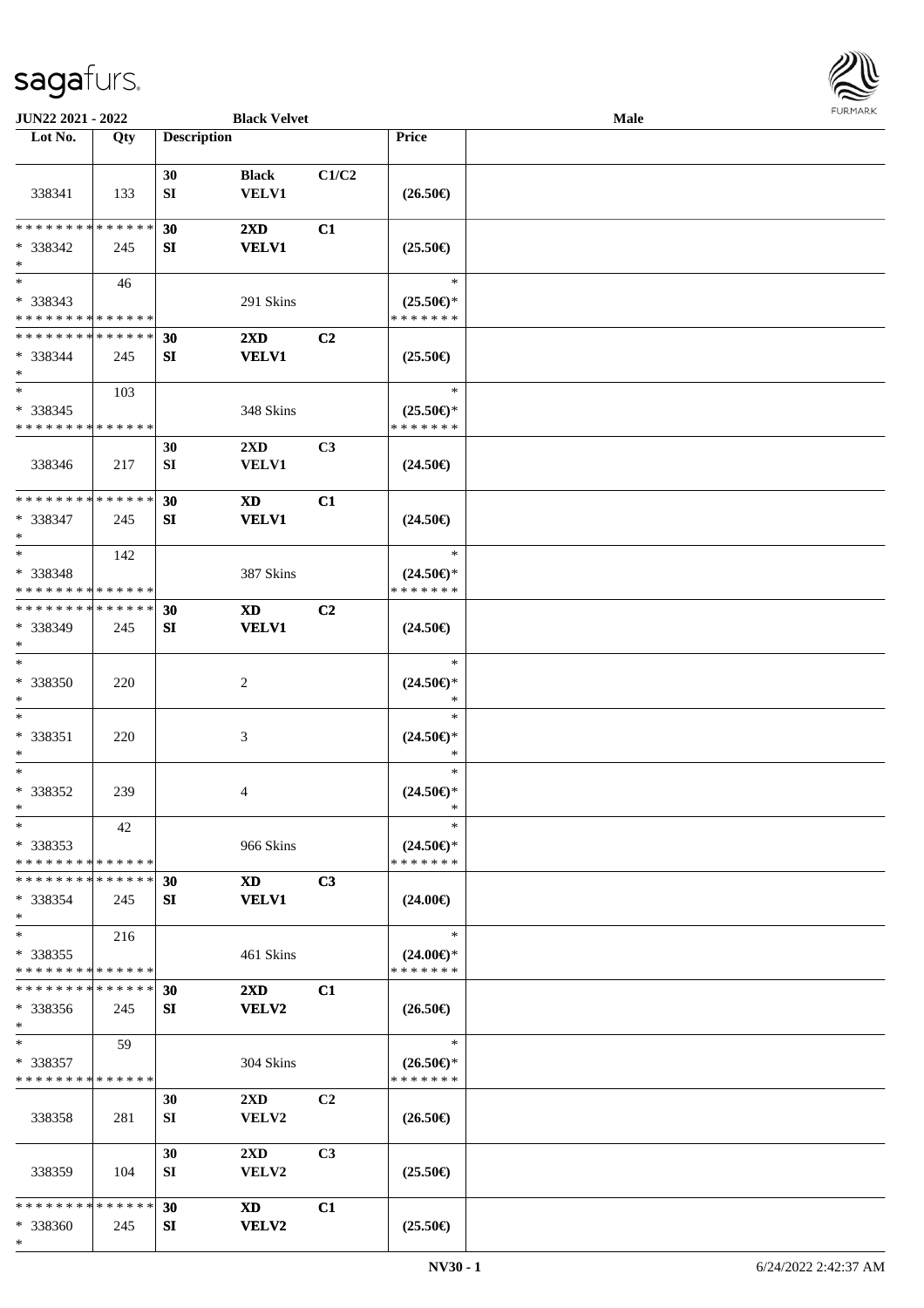

| JUN22 2021 - 2022                       |     |                    | <b>Black Velvet</b>     |                |                                      | Male |  |
|-----------------------------------------|-----|--------------------|-------------------------|----------------|--------------------------------------|------|--|
| Lot No.                                 | Qty | <b>Description</b> |                         |                | <b>Price</b>                         |      |  |
|                                         |     |                    |                         |                |                                      |      |  |
| $\ast$                                  |     | 30                 | XD                      | C1             | $\ast$                               |      |  |
| * 338361                                | 220 | SI                 | VELV2                   |                | $(25.50\epsilon)$ *                  |      |  |
| $*$                                     |     |                    |                         |                | ∗                                    |      |  |
| $*$                                     | 49  |                    |                         |                | $\ast$                               |      |  |
| * 338362                                |     |                    | 514 Skins               |                | $(25.50\epsilon)$ *                  |      |  |
| * * * * * * * * * * * * * *             |     |                    |                         |                | * * * * * * *                        |      |  |
| * * * * * * * * * * * * * *             |     | 30                 | XD                      | C <sub>2</sub> |                                      |      |  |
| * 338363                                | 245 | SI                 | VELV2                   |                | $(25.50\epsilon)$                    |      |  |
| $*$                                     |     |                    |                         |                |                                      |      |  |
| $*$                                     |     |                    |                         |                | $\ast$                               |      |  |
| * 338364                                | 220 |                    | 2                       |                | $(25.50\epsilon)$ *                  |      |  |
| $*$                                     |     |                    |                         |                | $\ast$                               |      |  |
| $*$                                     |     |                    |                         |                | $\ast$                               |      |  |
| * 338365                                | 220 |                    | 3                       |                | $(25.50\epsilon)$ *                  |      |  |
| $*$                                     |     |                    |                         |                | $\ast$                               |      |  |
| $*$                                     | 167 |                    |                         |                | $\ast$                               |      |  |
|                                         |     |                    |                         |                |                                      |      |  |
| * 338366<br>* * * * * * * * * * * * * * |     |                    | 852 Skins               |                | $(25.50\epsilon)$ *<br>* * * * * * * |      |  |
|                                         |     |                    |                         |                |                                      |      |  |
|                                         |     | 30                 | XD                      | C <sub>3</sub> |                                      |      |  |
| 338367                                  | 257 | SI                 | VELV2                   |                | $(24.50\epsilon)$                    |      |  |
|                                         |     |                    |                         |                |                                      |      |  |
| * * * * * * * * * * * * * *             |     | 30                 | <b>Black</b>            | C1/C2          |                                      |      |  |
| * 338368                                | 225 | <b>SAGA</b>        | <b>VELV1</b>            |                | 29.00€                               |      |  |
| $*$                                     |     |                    |                         |                |                                      |      |  |
| $*$                                     | 30  |                    |                         |                | $\ast$                               |      |  |
| * 338369                                |     |                    | 255 Skins               |                | $(29.00\epsilon)$ *                  |      |  |
| * * * * * * * * * * * * * *             |     |                    |                         |                | * * * * * * *                        |      |  |
|                                         |     | 30                 | $2\mathbf{X}\mathbf{D}$ | C1             |                                      |      |  |
| 338370                                  | 197 | <b>SAGA</b>        | <b>VELV1</b>            |                | 28.00€                               |      |  |
|                                         |     |                    |                         |                |                                      |      |  |
| * * * * * * * * * * * * * * *           |     | 30                 | $2\mathbf{X}\mathbf{D}$ | C <sub>2</sub> |                                      |      |  |
| * 338371                                | 225 | <b>SAGA</b>        | <b>VELV1</b>            |                | $(27.00\epsilon)$                    |      |  |
| $*$                                     |     |                    |                         |                |                                      |      |  |
| $*$                                     | 200 |                    |                         |                | $\ast$                               |      |  |
| * 338372                                |     |                    | 425 Skins               |                | $(27.00\epsilon)$ *                  |      |  |
| * * * * * * * * * * * * * * *           |     |                    |                         |                | *******                              |      |  |
| * * * * * * * * * * * * * * *           |     | 30                 | $2\mathbf{X}\mathbf{D}$ | C3             |                                      |      |  |
| * 338373                                | 225 | <b>SAGA</b>        | <b>VELV1</b>            |                | $(27.00\epsilon)$                    |      |  |
| $*$                                     |     |                    |                         |                |                                      |      |  |
| $*$                                     | 101 |                    |                         |                | $\ast$                               |      |  |
| * 338374                                |     |                    | 326 Skins               |                | $(27.00\epsilon)$ *                  |      |  |
| * * * * * * * * * * * * * *             |     |                    |                         |                | * * * * * * *                        |      |  |
|                                         |     | 30                 | XD                      | C1             |                                      |      |  |
| 338375                                  | 164 | <b>SAGA</b>        | <b>VELV1</b>            |                | $(27.00\epsilon)$                    |      |  |
|                                         |     |                    |                         |                |                                      |      |  |
| * * * * * * * * * * * * * * *           |     | 30 <sup>1</sup>    | $\mathbf{X}\mathbf{D}$  | C3             |                                      |      |  |
| * 338376                                | 225 | <b>SAGA</b>        | <b>VELV1</b>            |                | $(26.50\epsilon)$                    |      |  |
| $*$                                     |     |                    |                         |                |                                      |      |  |
| $*$                                     |     |                    |                         |                | $\ast$                               |      |  |
| * 338377                                | 200 |                    | 2                       |                | $(26.50\epsilon)$ *                  |      |  |
| $*$                                     |     |                    |                         |                | $\ast$                               |      |  |
| $*$                                     |     |                    |                         |                | $\ast$                               |      |  |
|                                         | 179 |                    |                         |                |                                      |      |  |
| * 338378<br>* * * * * * * * * * * * * * |     |                    | 604 Skins               |                | $(26.50\epsilon)$ *<br>* * * * * * * |      |  |
|                                         |     |                    |                         |                |                                      |      |  |
|                                         |     | 30                 | <b>Black</b>            | C1             |                                      |      |  |
| 338379                                  | 98  | <b>SAGA</b>        | <b>VELV2</b>            |                | $(30.00\epsilon)$                    |      |  |
|                                         |     |                    |                         |                |                                      |      |  |
|                                         |     | 30                 | <b>Black</b>            | C2             |                                      |      |  |
| 338380                                  | 199 | <b>SAGA</b>        | VELV2                   |                | (30.00)                              |      |  |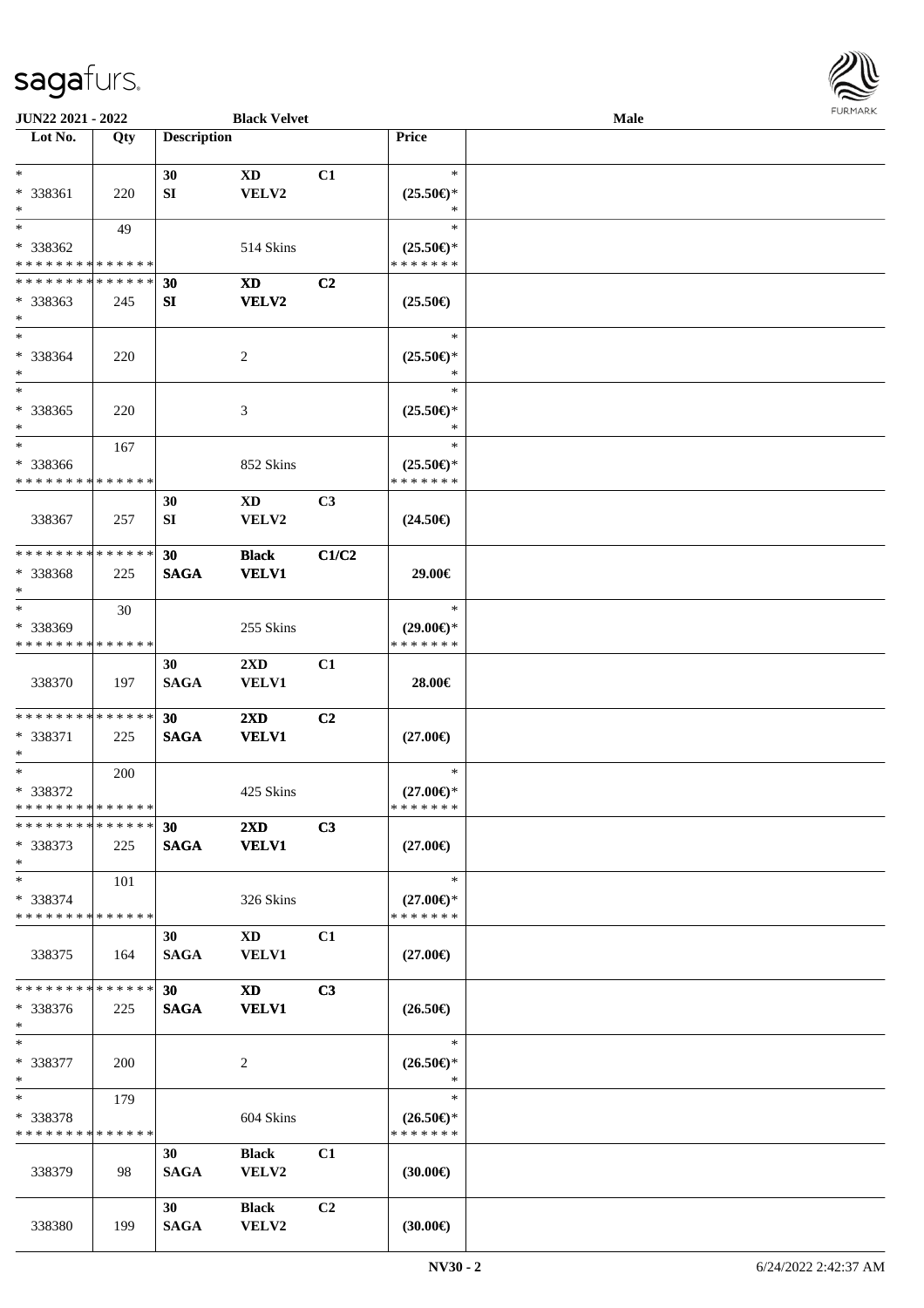

| JUN22 2021 - 2022                                          |            |                    | <b>Black Velvet</b>     |       |                                      | <b>Male</b> |  |
|------------------------------------------------------------|------------|--------------------|-------------------------|-------|--------------------------------------|-------------|--|
| Lot No.                                                    | Qty        | <b>Description</b> |                         |       | Price                                |             |  |
|                                                            |            |                    |                         |       |                                      |             |  |
| ******** <mark>******</mark>                               |            | 30                 | $2\mathbf{X}\mathbf{D}$ | C1    |                                      |             |  |
| * 338381                                                   | 225        | <b>SAGA</b>        | <b>VELV2</b>            |       | $(29.00\epsilon)$                    |             |  |
| $\ast$                                                     |            |                    |                         |       |                                      |             |  |
| $*$                                                        | 207        |                    |                         |       | $\ast$                               |             |  |
| * 338382                                                   |            |                    | 432 Skins               |       | $(29.00\epsilon)$ *                  |             |  |
| * * * * * * * * * * * * * *                                |            |                    |                         |       | * * * * * * *                        |             |  |
| * * * * * * * * * * * * * *                                |            | 30                 | 2XD                     | C2    |                                      |             |  |
| * 338383                                                   | 225        | <b>SAGA</b>        | <b>VELV2</b>            |       | $(29.00\epsilon)$                    |             |  |
| $*$                                                        |            |                    |                         |       |                                      |             |  |
| $*$                                                        |            |                    |                         |       | $\ast$                               |             |  |
| * 338384                                                   | <b>200</b> |                    | 2                       |       | $(29.00\epsilon)$ *                  |             |  |
| $\ast$                                                     |            |                    |                         |       | $\ast$                               |             |  |
| $*$                                                        |            |                    |                         |       | $\ast$                               |             |  |
| $* 338385$                                                 | 200        |                    | $\mathfrak{Z}$          |       | $(29.00\epsilon)$ *                  |             |  |
| $\ast$                                                     |            |                    |                         |       | $\ast$                               |             |  |
| $\ast$                                                     |            |                    |                         |       | $\ast$                               |             |  |
| * 338386                                                   | 200        |                    | 4                       |       | $(29.00\epsilon)$ *                  |             |  |
| $\ast$                                                     |            |                    |                         |       | $\ast$                               |             |  |
| $\ast$                                                     | 73         |                    |                         |       | $\ast$                               |             |  |
| * 338387                                                   |            |                    | 898 Skins               |       | $(29.00\epsilon)$ *                  |             |  |
| * * * * * * * * * * * * * *                                |            |                    |                         |       | * * * * * * *                        |             |  |
| * * * * * * * * * * * * * *                                |            | 30                 | 2XD                     | C3    |                                      |             |  |
| * 338388                                                   | 225        | <b>SAGA</b>        | VELV2                   |       | $(28.00\epsilon)$                    |             |  |
| $\ast$                                                     |            |                    |                         |       |                                      |             |  |
| $\ast$                                                     |            |                    |                         |       | $\ast$                               |             |  |
| * 338389                                                   | 200        |                    | 2                       |       | $(28.00\epsilon)$ *                  |             |  |
| $*$                                                        |            |                    |                         |       | *                                    |             |  |
| $\ast$                                                     | 47         |                    |                         |       | $\ast$                               |             |  |
| * 338390                                                   |            |                    | 472 Skins               |       | $(28.00\epsilon)$ *                  |             |  |
| * * * * * * * * * * * * * *                                |            |                    |                         |       | * * * * * * *                        |             |  |
| * * * * * * * * * * * * * *                                |            | 30                 | <b>XD</b>               | C1    |                                      |             |  |
| * 338391                                                   | 225        | <b>SAGA</b>        | VELV2                   |       | $(28.00\epsilon)$                    |             |  |
| $*$                                                        |            |                    |                         |       |                                      |             |  |
| $*$                                                        |            |                    |                         |       | $\ast$                               |             |  |
| $* 338392$                                                 | 200        |                    | 2                       |       | $(28.00\epsilon)$ *                  |             |  |
| $*$                                                        |            |                    |                         |       | $\ast$                               |             |  |
| $\ast$                                                     |            |                    |                         |       | $\ast$                               |             |  |
|                                                            |            |                    |                         |       |                                      |             |  |
| * 338393                                                   | 200        |                    | 3                       |       | $(28.00\epsilon)$ *                  |             |  |
| $\ast$                                                     |            |                    |                         |       | $\ast$                               |             |  |
| $*$                                                        | 195        |                    |                         |       | $\ast$                               |             |  |
| * 338394                                                   |            |                    | 820 Skins               |       | $(28.00\epsilon)$ *<br>* * * * * * * |             |  |
| * * * * * * * * * * * * * *<br>* * * * * * * * * * * * * * |            |                    |                         |       |                                      |             |  |
|                                                            |            | 30                 | XD                      | C3    |                                      |             |  |
| * 338395                                                   | 225        | <b>SAGA</b>        | VELV2                   |       | $(27.00\epsilon)$                    |             |  |
| $*$<br>$\ast$                                              |            |                    |                         |       |                                      |             |  |
|                                                            |            |                    |                         |       | $\ast$                               |             |  |
| * 338396                                                   | 200        |                    | 2                       |       | $(27.00\epsilon)$ *                  |             |  |
| $*$                                                        |            |                    |                         |       | $\ast$                               |             |  |
| $*$                                                        |            |                    |                         |       | $\ast$                               |             |  |
| * 338397                                                   | 200        |                    | 3                       |       | $(27.00\epsilon)$ *                  |             |  |
| $*$                                                        |            |                    |                         |       | $\ast$                               |             |  |
| $\ast$                                                     |            |                    |                         |       | $\ast$                               |             |  |
| * 338398                                                   | 200        |                    | 4                       |       | $(27.00\epsilon)$ *                  |             |  |
| $*$                                                        |            |                    |                         |       | $\ast$                               |             |  |
| $\ast$                                                     | 13         |                    |                         |       | $\ast$                               |             |  |
| * 338399                                                   |            |                    | 838 Skins               |       | $(27.00\epsilon)$ *                  |             |  |
| * * * * * * * * * * * * * *                                |            |                    |                         |       | * * * * * * *                        |             |  |
|                                                            |            | 30                 | <b>Black</b>            | C1/C2 |                                      |             |  |
| 338400                                                     | 125        | <b>SROY</b>        | <b>VELV1</b>            |       | 31.00€                               |             |  |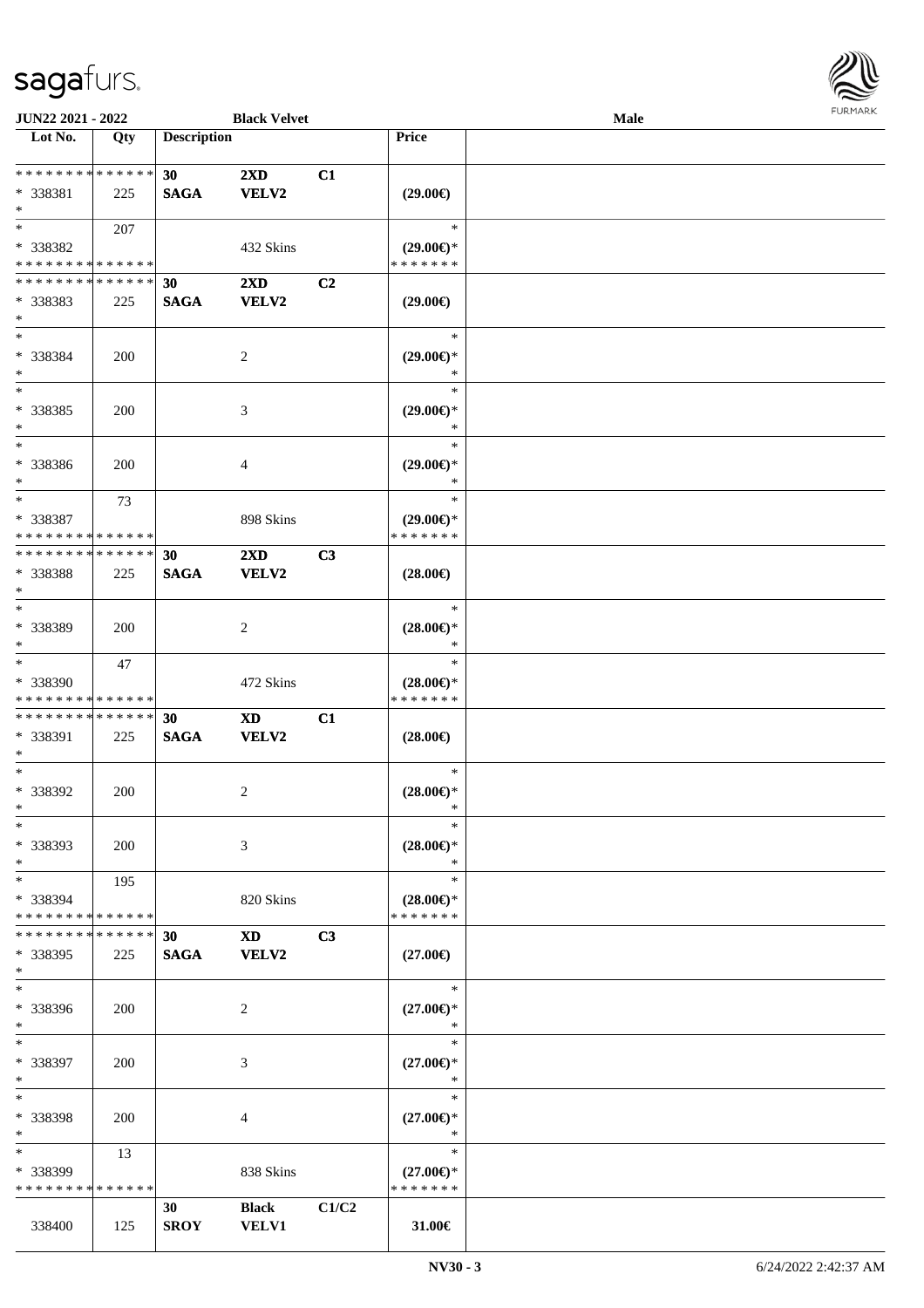

| <b>JUN22 2021 - 2022</b>                                         |     |                    | <b>Black Velvet</b>              |                |                                                | Male |  |
|------------------------------------------------------------------|-----|--------------------|----------------------------------|----------------|------------------------------------------------|------|--|
| Lot No.                                                          | Qty | <b>Description</b> |                                  |                | Price                                          |      |  |
| 338401                                                           | 101 | 30<br><b>SROY</b>  | 2XD<br><b>VELV1</b>              | C1             | (30.00)                                        |      |  |
| 338402                                                           | 233 | 30<br><b>SROY</b>  | 2XD<br><b>VELV1</b>              | C2             | (30.00)                                        |      |  |
| 338403                                                           | 184 | 30<br><b>SROY</b>  | $2\mathbf{X}\mathbf{D}$<br>VELV1 | C <sub>3</sub> | $(29.00\epsilon)$                              |      |  |
| 338404                                                           | 180 | 30<br><b>SROY</b>  | $\mathbf{X}\mathbf{D}$<br>VELV1  | C2             | $(28.00\epsilon)$                              |      |  |
| * * * * * * * * <mark>* * * * * * *</mark><br>* 338405<br>$\ast$ | 205 | 30<br><b>SROY</b>  | <b>XD</b><br><b>VELV1</b>        | C3             | $(28.00\in)$                                   |      |  |
| $\ast$<br>* 338406<br>* * * * * * * * * * * * * *                | 125 |                    | 330 Skins                        |                | $\ast$<br>$(28.00\epsilon)$ *<br>* * * * * * * |      |  |
| 338407                                                           | 181 | 30<br><b>SROY</b>  | <b>Black</b><br>VELV2            | C1/C2          | $(31.00\epsilon)$                              |      |  |
| 338408                                                           | 142 | 30<br><b>SROY</b>  | 2XD<br>VELV2                     | C1             | $(31.00\epsilon)$                              |      |  |
| * * * * * * * * * * * * * *<br>* 338409<br>$*$                   | 205 | 30<br><b>SROY</b>  | 2XD<br>VELV2                     | C2             | $(31.00\epsilon)$                              |      |  |
| $\ast$<br>* 338410<br>$*$                                        | 180 |                    | 2                                |                | $\ast$<br>$(31.00\in)\!\!^*$<br>$\ast$         |      |  |
| $*$<br>* 338411<br>* * * * * * * * * * * * * *                   | 87  |                    | 472 Skins                        |                | $\ast$<br>$(31.00\epsilon)$ *<br>* * * * * * * |      |  |
| * * * * * * * * * * * * * *<br>* 338412<br>$*$                   | 205 | 30<br><b>SROY</b>  | 2XD<br>VELV2                     | C3             | (30.00)                                        |      |  |
| $\ast$<br>$* 338413$<br>* * * * * * * * * * * * * *              | 126 |                    | 331 Skins                        |                | $\ast$<br>$(30.00\epsilon)$ *<br>* * * * * * * |      |  |
| * * * * * * * * * * * * * * *<br>* 338414<br>$*$                 | 205 | 30<br><b>SROY</b>  | <b>XD</b><br>VELV2               | C1             | $(30.00\epsilon)$                              |      |  |
| $*$<br>* 338415<br>* * * * * * * * * * * * * *                   | 123 |                    | 328 Skins                        |                | $\ast$<br>$(30.00\epsilon)$ *<br>* * * * * * * |      |  |
| * * * * * * * * * * * * * * *<br>* 338416<br>$*$                 | 205 | 30<br><b>SROY</b>  | <b>XD</b><br>VELV2               | C3             | $(29.00\epsilon)$                              |      |  |
| $*$<br>* 338417<br>* * * * * * * * * * * * * *                   | 171 |                    | 376 Skins                        |                | $\ast$<br>$(29.00\epsilon)$ *<br>* * * * * * * |      |  |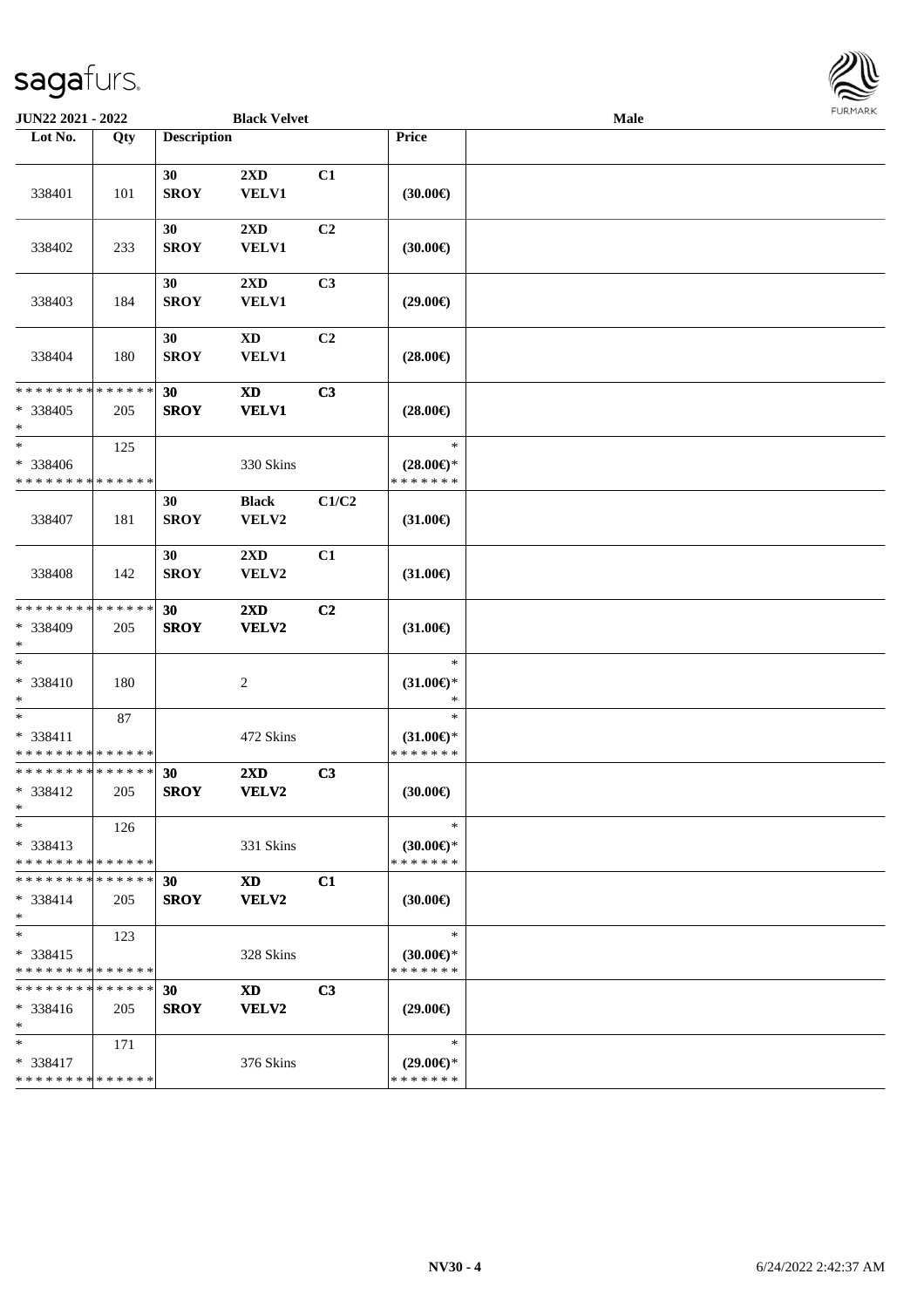

| JUN22 2021 - 2022           |     |                    | <b>Black Velvet</b>     |                |                                      | Male |  |
|-----------------------------|-----|--------------------|-------------------------|----------------|--------------------------------------|------|--|
| Lot No.                     | Qty | <b>Description</b> |                         |                | <b>Price</b>                         |      |  |
| **************              |     |                    |                         |                |                                      |      |  |
|                             |     | 20                 | <b>Black</b>            | C1/C2          |                                      |      |  |
| * 338441<br>$\ast$          | 285 | SI                 | <b>VELV1</b>            |                | $(22.00\epsilon)$                    |      |  |
| $*$                         | 191 |                    |                         |                | $\ast$                               |      |  |
| * 338442                    |     |                    | 476 Skins               |                |                                      |      |  |
| * * * * * * * * * * * * * * |     |                    |                         |                | $(22.00\epsilon)$ *<br>* * * * * * * |      |  |
|                             |     | <b>20</b>          | 2XD                     | C1             |                                      |      |  |
| 338443                      | 236 | SI                 | <b>VELV1</b>            |                | $(21.50\epsilon)$                    |      |  |
|                             |     |                    |                         |                |                                      |      |  |
| * * * * * * * * * * * * * * |     | 20                 | $2\mathbf{X}\mathbf{D}$ | C <sub>2</sub> |                                      |      |  |
| * 338444                    | 285 | SI                 | <b>VELV1</b>            |                | $(21.50\epsilon)$                    |      |  |
| $\ast$                      |     |                    |                         |                |                                      |      |  |
| $\ast$                      | 216 |                    |                         |                | $\ast$                               |      |  |
| $* 338445$                  |     |                    | 501 Skins               |                | $(21.50\epsilon)$ *                  |      |  |
| * * * * * * * * * * * * * * |     |                    |                         |                | * * * * * * *                        |      |  |
| * * * * * * * * * * * * * * |     | <b>20</b>          | $2\mathbf{X}\mathbf{D}$ | C3             |                                      |      |  |
| $* 338446$                  | 285 | SI                 | <b>VELV1</b>            |                | $(21.00\epsilon)$                    |      |  |
| $*$                         |     |                    |                         |                |                                      |      |  |
| $\ast$                      |     |                    |                         |                | $\ast$                               |      |  |
| * 338447                    | 260 |                    | $\overline{c}$          |                | $(21.00\epsilon)$ *                  |      |  |
| $\ast$                      |     |                    |                         |                | ∗                                    |      |  |
| $\ast$                      | 112 |                    |                         |                | $\ast$                               |      |  |
| * 338448                    |     |                    | 657 Skins               |                | $(21.00\epsilon)$ *                  |      |  |
| * * * * * * * * * * * * * * |     |                    |                         |                | * * * * * * *                        |      |  |
|                             |     | <b>20</b>          | <b>XD</b>               | C1             |                                      |      |  |
| 338449                      | 197 | SI                 | VELV1                   |                | $(20.50\epsilon)$                    |      |  |
|                             |     |                    |                         |                |                                      |      |  |
| * * * * * * * * * * * * * * |     | 20                 | <b>XD</b>               | C <sub>2</sub> |                                      |      |  |
| * 338450<br>$*$             | 285 | SI                 | <b>VELV1</b>            |                | $(20.50\epsilon)$                    |      |  |
| $\ast$                      |     |                    |                         |                | $\ast$                               |      |  |
| * 338451                    | 260 |                    | $\overline{c}$          |                | $(20.50 \in )^*$                     |      |  |
| $*$                         |     |                    |                         |                | $\ast$                               |      |  |
| $\ast$                      | 251 |                    |                         |                | $\ast$                               |      |  |
| * 338452                    |     |                    | 796 Skins               |                | $(20.50\epsilon)$ *                  |      |  |
| * * * * * * * * * * * * * * |     |                    |                         |                | *******                              |      |  |
| * * * * * * * * * * * * * * |     | <b>20</b>          | XD                      | C3             |                                      |      |  |
| $*338453$                   | 265 | SI                 | <b>VELV1</b>            |                | $(20.00\epsilon)$                    |      |  |
| $*$                         |     |                    |                         |                |                                      |      |  |
| $*$                         | 90  |                    |                         |                | $\ast$                               |      |  |
| * 338454                    |     |                    | 355 Skins               |                | $(20.00\epsilon)$ *                  |      |  |
| * * * * * * * * * * * * * * |     |                    |                         |                | * * * * * * *                        |      |  |
|                             |     | 20                 | <b>Black</b>            | C1/C2          |                                      |      |  |
| 338455                      | 186 | SI                 | <b>VELV2</b>            |                | $(23.00\epsilon)$                    |      |  |
|                             |     |                    |                         |                |                                      |      |  |
|                             |     | 20                 | $2\rm{XD}$              | C1             |                                      |      |  |
| 338456                      | 249 | SI                 | <b>VELV2</b>            |                | $(22.00\epsilon)$                    |      |  |
| * * * * * * * * * * * * * * |     |                    |                         |                |                                      |      |  |
|                             |     | 20                 | $2\mathbf{X}\mathbf{D}$ | C <sub>2</sub> |                                      |      |  |
| * 338457<br>$*$             | 285 | SI                 | <b>VELV2</b>            |                | $(22.00\epsilon)$                    |      |  |
| $\ast$                      | 138 |                    |                         |                | $\ast$                               |      |  |
| $* 338458$                  |     |                    | 423 Skins               |                | $(22.00\epsilon)$ *                  |      |  |
| * * * * * * * * * * * * * * |     |                    |                         |                | * * * * * * *                        |      |  |
|                             |     | 20                 | $2\mathbf{X}\mathbf{D}$ | C <sub>3</sub> |                                      |      |  |
| 338459                      | 267 | SI                 | <b>VELV2</b>            |                | $(21.50\epsilon)$                    |      |  |
|                             |     |                    |                         |                |                                      |      |  |
| * * * * * * * * * * * * * * |     | <b>20</b>          | XD                      | C1             |                                      |      |  |
| * 338460                    | 285 | SI                 | <b>VELV2</b>            |                | $(21.50\epsilon)$                    |      |  |
| $*$                         |     |                    |                         |                |                                      |      |  |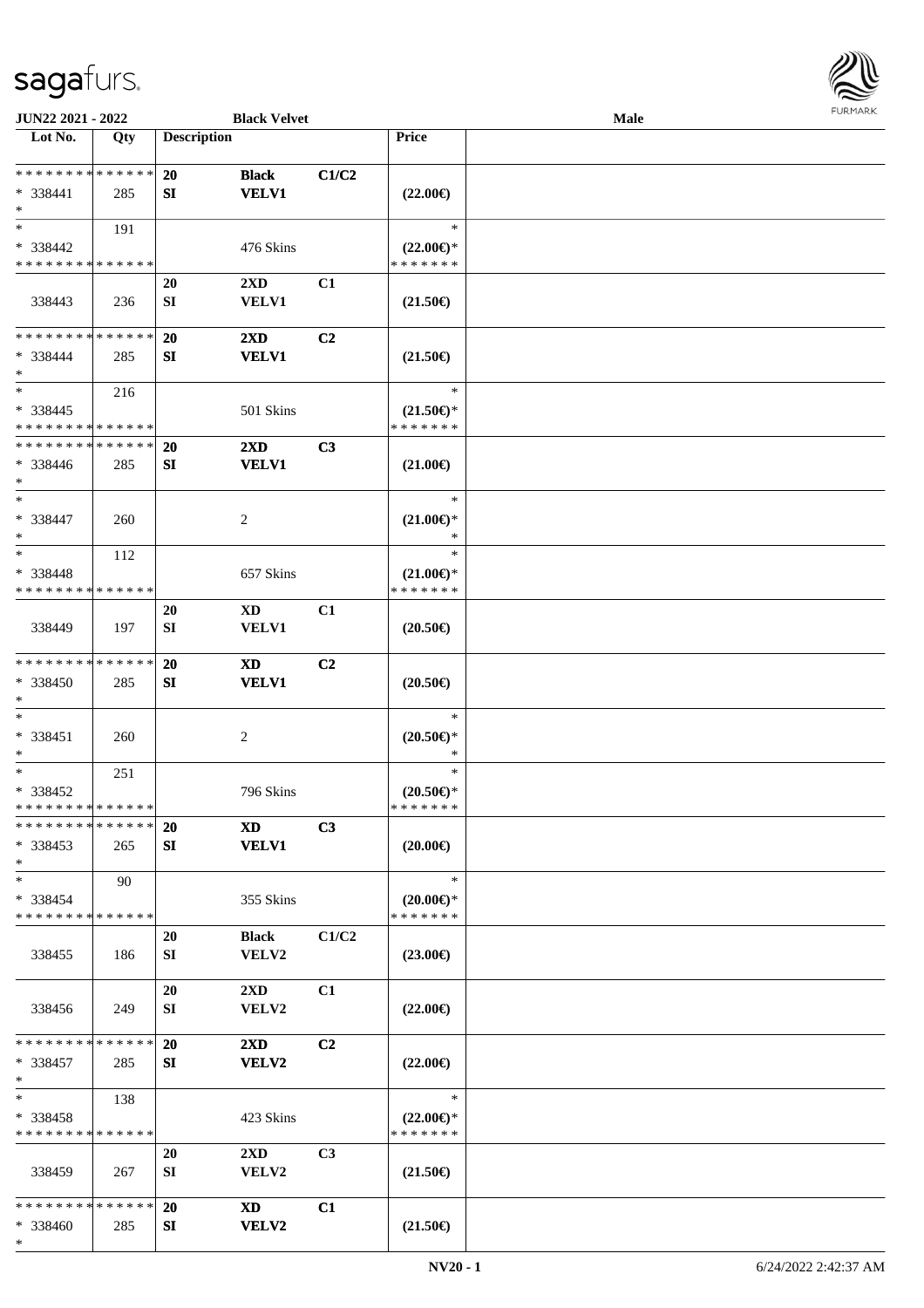

| JUN22 2021 - 2022                       |     |                    | <b>Black Velvet</b>     |                |                                      | <b>Male</b> |  |
|-----------------------------------------|-----|--------------------|-------------------------|----------------|--------------------------------------|-------------|--|
| Lot No.                                 | Qty | <b>Description</b> |                         |                | Price                                |             |  |
| $*$                                     |     |                    |                         |                |                                      |             |  |
|                                         | 58  | 20                 | $\mathbf{X}\mathbf{D}$  | C1             | $\ast$                               |             |  |
| * 338461<br>* * * * * * * * * * * * * * |     | SI                 | VELV2                   |                | $(21.50\epsilon)$ *<br>* * * * * * * |             |  |
|                                         |     |                    |                         |                |                                      |             |  |
| * * * * * * * * * * * * * *             |     | <b>20</b>          | <b>XD</b>               | C <sub>2</sub> |                                      |             |  |
| $* 338462$                              | 285 | SI                 | VELV2                   |                | 21.50€                               |             |  |
| $*$                                     |     |                    |                         |                |                                      |             |  |
| $*$                                     |     |                    |                         |                | $\ast$                               |             |  |
| * 338463                                | 260 |                    | $\overline{2}$          |                | 21.50€*                              |             |  |
| $*$                                     |     |                    |                         |                | $\ast$                               |             |  |
| $*$                                     |     |                    |                         |                | $\ast$                               |             |  |
| $* 338464$                              | 270 |                    | 3                       |                | 21.50€*                              |             |  |
| $*$<br>$*$                              |     |                    |                         |                | $\ast$                               |             |  |
|                                         | 55  |                    |                         |                | $\ast$                               |             |  |
| $* 338465$                              |     |                    | 870 Skins               |                | 21.50€*                              |             |  |
| * * * * * * * * * * * * * *             |     |                    |                         |                | * * * * * * *                        |             |  |
|                                         |     | 20                 | $\mathbf{X}\mathbf{D}$  | C3             |                                      |             |  |
| 338466                                  | 212 | SI                 | VELV2                   |                | 21.00€                               |             |  |
|                                         |     |                    |                         |                |                                      |             |  |
|                                         |     | 20                 | <b>Black</b>            | C1             |                                      |             |  |
| 338467                                  | 198 | <b>SAGA</b>        | <b>VELV1</b>            |                | 24.50€                               |             |  |
| * * * * * * * * * * * * * *             |     |                    |                         |                |                                      |             |  |
|                                         |     | <b>20</b>          | <b>Black</b>            | C2             |                                      |             |  |
| * 338468<br>$*$                         | 265 | <b>SAGA</b>        | <b>VELV1</b>            |                | 24.50€                               |             |  |
| $*$                                     |     |                    |                         |                | $\ast$                               |             |  |
|                                         |     |                    |                         |                |                                      |             |  |
| * 338469<br>$*$                         | 240 |                    | 2                       |                | 24.50€*<br>$\ast$                    |             |  |
| $*$                                     |     |                    |                         |                | $\ast$                               |             |  |
| * 338470                                | 154 |                    |                         |                | 24.50€*                              |             |  |
| * * * * * * * * * * * * * *             |     |                    | 659 Skins               |                | * * * * * * *                        |             |  |
| * * * * * * * * * * * * * *             |     | 20                 | $2\mathbf{X}\mathbf{D}$ | C1             |                                      |             |  |
| * 338471                                | 265 | <b>SAGA</b>        | <b>VELV1</b>            |                | $(24.00\epsilon)$                    |             |  |
| $*$                                     |     |                    |                         |                |                                      |             |  |
| $*$                                     |     |                    |                         |                | $\ast$                               |             |  |
| $* 338472$                              | 240 |                    | 2                       |                | $(24.00\epsilon)$ *                  |             |  |
| $*$                                     |     |                    |                         |                | $\ast$                               |             |  |
| $*$                                     | 90  |                    |                         |                | $\ast$                               |             |  |
| * 338473                                |     |                    | 595 Skins               |                | $(24.00\epsilon)$ *                  |             |  |
| * * * * * * * * * * * * * *             |     |                    |                         |                | * * * * * * *                        |             |  |
| * * * * * * * * * * * * * * *           |     | <b>20</b>          | $2\mathbf{X}\mathbf{D}$ | C2             |                                      |             |  |
| * 338474                                | 265 | <b>SAGA</b>        | <b>VELV1</b>            |                | $(24.00\epsilon)$                    |             |  |
| $*$                                     |     |                    |                         |                |                                      |             |  |
| $\ast$                                  |     |                    |                         |                | $\ast$                               |             |  |
| * 338475                                | 240 |                    | 2                       |                | $(24.00\epsilon)$ *                  |             |  |
| $*$                                     |     |                    |                         |                | $\ast$                               |             |  |
| $\ast$                                  |     |                    |                         |                | $\ast$                               |             |  |
| * 338476                                | 240 |                    | 3                       |                | $(24.00\epsilon)$ *                  |             |  |
| $*$                                     |     |                    |                         |                | $\ast$                               |             |  |
| $*$ and $*$                             | 247 |                    |                         |                | $\ast$                               |             |  |
| * 338477                                |     |                    | 992 Skins               |                | $(24.00\epsilon)$ *                  |             |  |
| * * * * * * * * * * * * * *             |     |                    |                         |                | * * * * * * *                        |             |  |
| * * * * * * * * * * * * * *             |     | <b>20</b>          | $2\mathbf{X}\mathbf{D}$ | C <sub>3</sub> |                                      |             |  |
| * 338478                                | 265 | <b>SAGA</b>        | <b>VELV1</b>            |                | $(23.50\epsilon)$                    |             |  |
| $*$                                     |     |                    |                         |                |                                      |             |  |
| $*$                                     |     |                    |                         |                | $\ast$                               |             |  |
| * 338479                                | 240 |                    | 2                       |                | $(23.50\epsilon)$ *                  |             |  |
| $*$                                     |     |                    |                         |                | $\ast$                               |             |  |
| $*$ $*$                                 | 268 |                    |                         |                | $\ast$                               |             |  |
| * 338480                                |     |                    | 773 Skins               |                | $(23.50\epsilon)$ *                  |             |  |
| * * * * * * * * * * * * * *             |     |                    |                         |                | * * * * * * *                        |             |  |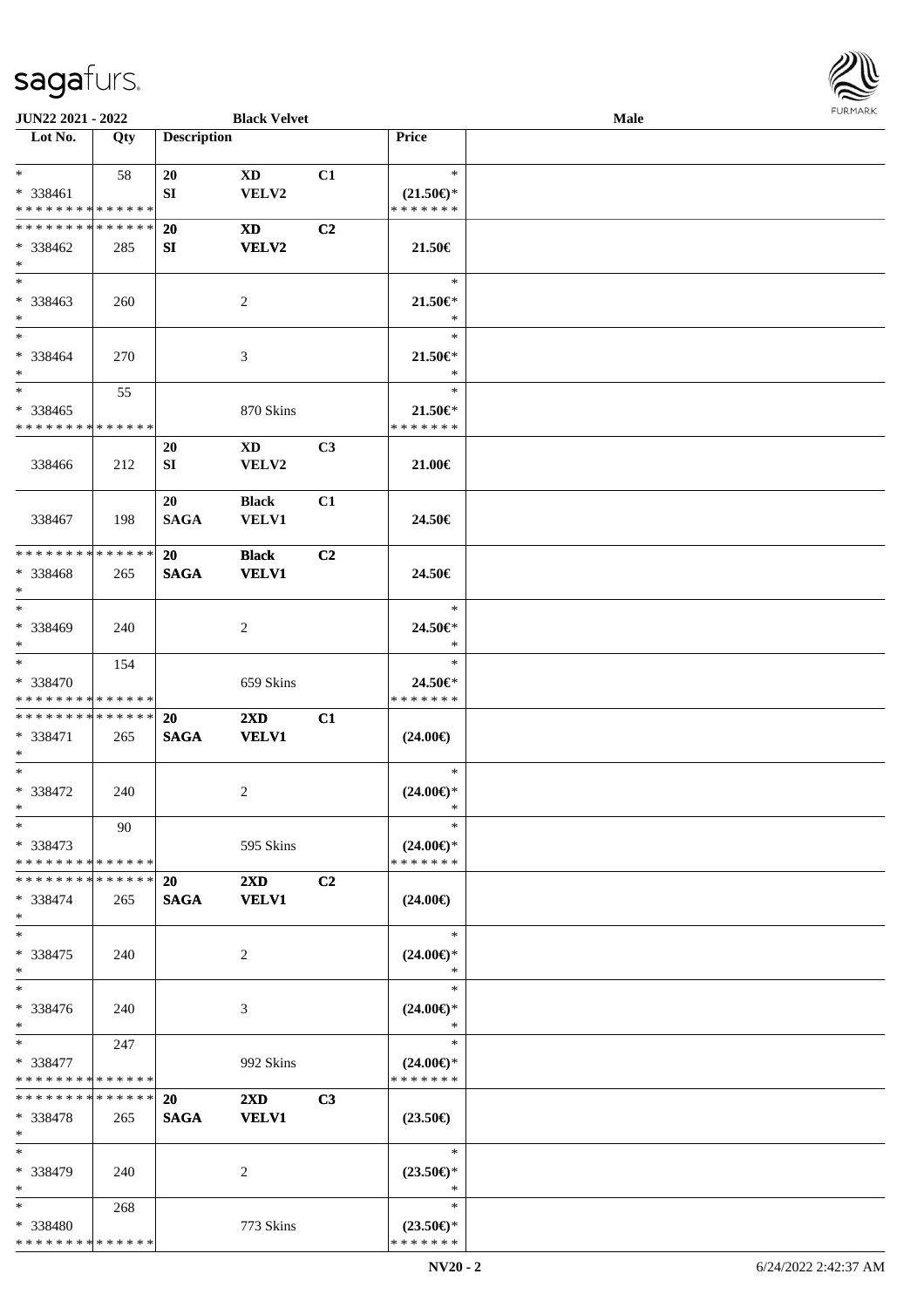

| JUN22 2021 - 2022                       |        |                    | <b>Black Velvet</b>     |                |                                      | Male |  |
|-----------------------------------------|--------|--------------------|-------------------------|----------------|--------------------------------------|------|--|
| Lot No.                                 | Qty    | <b>Description</b> |                         |                | Price                                |      |  |
|                                         |        |                    |                         |                |                                      |      |  |
| ******** <mark>******</mark>            |        | <b>20</b>          | <b>XD</b>               | C1             |                                      |      |  |
| * 338481                                | 238    | <b>SAGA</b>        | <b>VELV1</b>            |                | $(23.00\epsilon)$                    |      |  |
| $*$                                     |        |                    |                         |                |                                      |      |  |
| $*$                                     | 96     |                    |                         |                | $\ast$                               |      |  |
| * 338482                                |        |                    | 334 Skins               |                | $(23.00\epsilon)$ *                  |      |  |
| * * * * * * * * * * * * * *             |        |                    |                         |                | * * * * * * *                        |      |  |
| * * * * * * * * * * * * * *             |        | 20                 | <b>XD</b>               | C3             |                                      |      |  |
| * 338483                                | 265    | <b>SAGA</b>        | <b>VELV1</b>            |                | $(22.50\epsilon)$                    |      |  |
| $*$                                     |        |                    |                         |                |                                      |      |  |
| $*$                                     |        |                    |                         |                | $\ast$                               |      |  |
| * 338484                                | 240    |                    | 2                       |                | $(22.50\epsilon)$ *                  |      |  |
| $\ast$                                  |        |                    |                         |                | $\ast$                               |      |  |
| $*$                                     | 55     |                    |                         |                | $\ast$                               |      |  |
|                                         |        |                    |                         |                |                                      |      |  |
| * 338485<br>* * * * * * * * * * * * * * |        |                    | 560 Skins               |                | $(22.50\epsilon)$ *<br>* * * * * * * |      |  |
|                                         |        |                    |                         |                |                                      |      |  |
|                                         |        | 20                 | <b>Black</b>            | C1             |                                      |      |  |
| 338486                                  | 192    | <b>SAGA</b>        | VELV2                   |                | $(25.50\epsilon)$                    |      |  |
|                                         |        |                    |                         |                |                                      |      |  |
| * * * * * * * * * * * * * *             |        | 20                 | <b>Black</b>            | C <sub>2</sub> |                                      |      |  |
| * 338487                                | 265    | <b>SAGA</b>        | VELV2                   |                | $(25.50\epsilon)$                    |      |  |
| $*$                                     |        |                    |                         |                |                                      |      |  |
| $*$                                     | 43     |                    |                         |                | $\ast$                               |      |  |
| * 338488                                |        |                    | 308 Skins               |                | $(25.50\epsilon)$ *                  |      |  |
| * * * * * * * * * * * * * *             |        |                    |                         |                | * * * * * * *                        |      |  |
| * * * * * * * * * * * * * *             |        | 20                 | $2\mathbf{X}\mathbf{D}$ | C1             |                                      |      |  |
| * 338489                                | 265    | <b>SAGA</b>        | VELV2                   |                | $(24.50\epsilon)$                    |      |  |
| $*$                                     |        |                    |                         |                |                                      |      |  |
| $*$                                     |        |                    |                         |                | $\ast$                               |      |  |
| $* 338490$                              | 220    |                    | 2                       |                | $(24.50\epsilon)$ *                  |      |  |
| $*$                                     |        |                    |                         |                | *                                    |      |  |
| $*$                                     | 54     |                    |                         |                | $\ast$                               |      |  |
| * 338491                                |        |                    | 539 Skins               |                | $(24.50\epsilon)$ *                  |      |  |
| * * * * * * * * * * * * * *             |        |                    |                         |                | * * * * * * *                        |      |  |
| * * * * * * * * * * * * * *             |        | 20                 | $2\mathbf{X}\mathbf{D}$ | C3             |                                      |      |  |
| * 338492                                | 265    | <b>SAGA</b>        | VELV2                   |                | $(24.00\epsilon)$                    |      |  |
| $*$                                     |        |                    |                         |                |                                      |      |  |
| $*$                                     |        |                    |                         |                | $\ast$                               |      |  |
| * 338493                                | 240    |                    | 2                       |                | $(24.00\epsilon)$ *                  |      |  |
| $*$                                     |        |                    |                         |                | ∗                                    |      |  |
| $*$                                     |        |                    |                         |                | $\ast$                               |      |  |
|                                         | 60     |                    |                         |                |                                      |      |  |
| * 338494<br>* * * * * * * * * * * * * * |        |                    | 565 Skins               |                | $(24.00\epsilon)$ *<br>* * * * * * * |      |  |
| * * * * * * * *                         | ****** |                    |                         |                |                                      |      |  |
|                                         |        | <b>20</b>          | <b>XD</b>               | C1             |                                      |      |  |
| * 338495                                | 265    | <b>SAGA</b>        | VELV2                   |                | $(24.00\epsilon)$                    |      |  |
| $*$                                     |        |                    |                         |                |                                      |      |  |
| $*$                                     |        |                    |                         |                | $\ast$                               |      |  |
| * 338496                                | 240    |                    | 2                       |                | $(24.00\epsilon)$ *                  |      |  |
| $*$                                     |        |                    |                         |                | $\ast$                               |      |  |
| $*$                                     | 116    |                    |                         |                | $\ast$                               |      |  |
| * 338497                                |        |                    | 621 Skins               |                | $(24.00\epsilon)$ *                  |      |  |
| * * * * * * * * * * * * * *             |        |                    |                         |                | * * * * * * *                        |      |  |
| * * * * * * * *                         | ****** | <b>20</b>          | XD                      | C <sub>3</sub> |                                      |      |  |
| * 338498                                | 264    | <b>SAGA</b>        | VELV2                   |                | $(23.50\epsilon)$                    |      |  |
| $*$                                     |        |                    |                         |                |                                      |      |  |
| $*$                                     | 205    |                    |                         |                | $\ast$                               |      |  |
| * 338499                                |        |                    | 469 Skins               |                | $(23.50\epsilon)$ *                  |      |  |
| * * * * * * * * * * * * * *             |        |                    |                         |                | * * * * * * *                        |      |  |
|                                         |        | 20                 | <b>Black</b>            | C1/C2          |                                      |      |  |
| 338500                                  | 243    | <b>SROY</b>        | <b>VELV1</b>            |                | 25.50€                               |      |  |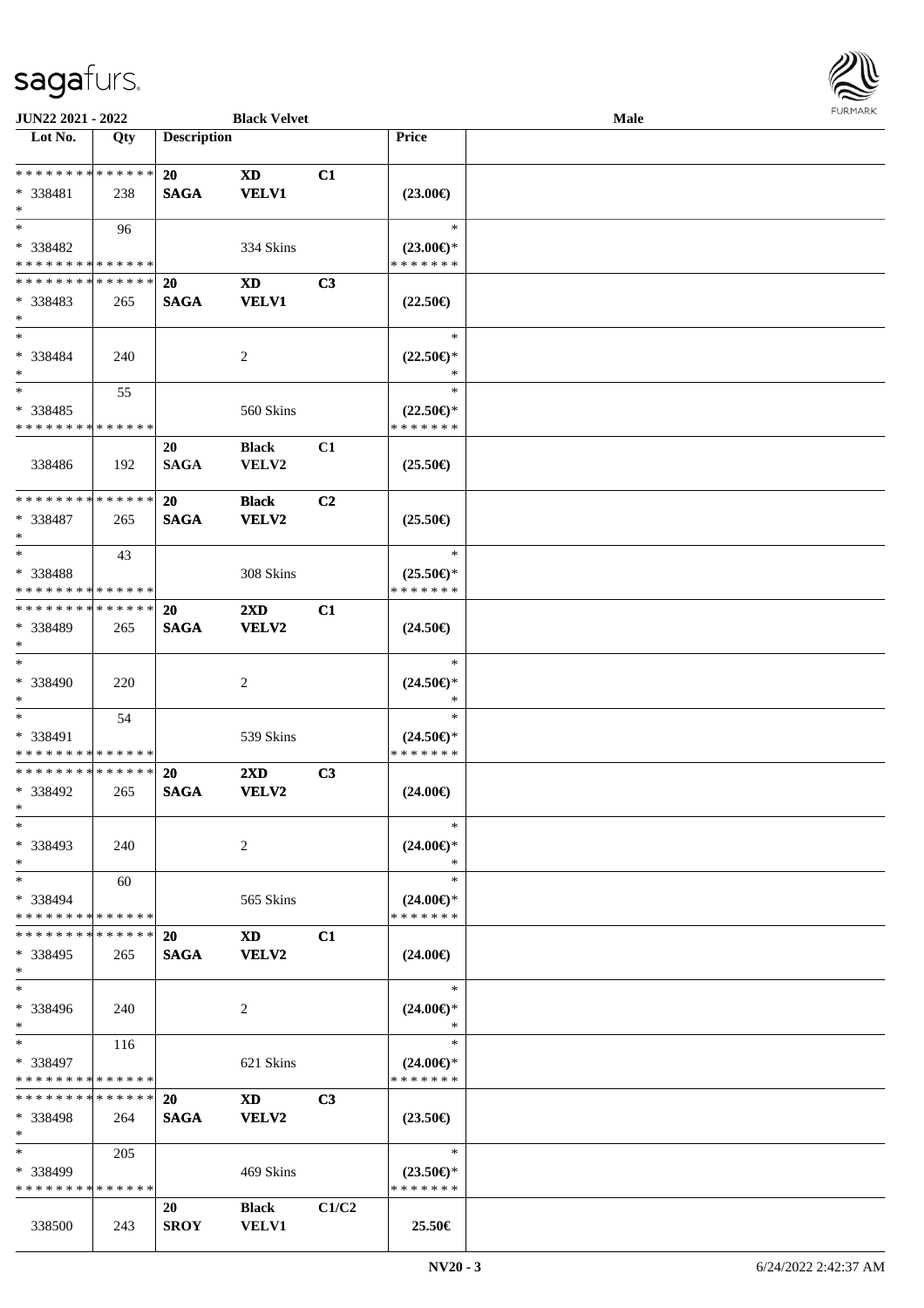

| JUN22 2021 - 2022                                 |     |                          | <b>Black Velvet</b>                        |                |                                                | <b>Male</b> |  |
|---------------------------------------------------|-----|--------------------------|--------------------------------------------|----------------|------------------------------------------------|-------------|--|
| Lot No.                                           | Qty | <b>Description</b>       |                                            |                | Price                                          |             |  |
|                                                   |     |                          |                                            |                |                                                |             |  |
| 338501                                            | 112 | 20<br><b>SROY</b>        | 2XD<br><b>VELV1</b>                        | C1             | 24.50€                                         |             |  |
| 338502                                            | 186 | 20<br><b>SROY</b>        | $2\mathbf{X}\mathbf{D}$<br><b>VELV1</b>    | C <sub>2</sub> | 24.50€                                         |             |  |
| 338503                                            | 178 | 20<br><b>SROY</b>        | $2\mathbf{X}\mathbf{D}$<br>VELV1           | C3             | $(24.00\epsilon)$                              |             |  |
| * * * * * * * * * * * * * *<br>* 338504<br>$\ast$ | 245 | <b>20</b><br><b>SROY</b> | $\boldsymbol{\mathrm{XD}}$<br><b>VELV1</b> | C1/C2          | $(24.00\epsilon)$                              |             |  |
| $\ast$<br>* 338505<br>* * * * * * * * * * * * * * | 120 |                          | 365 Skins                                  |                | $\ast$<br>$(24.00\epsilon)$ *<br>* * * * * * * |             |  |
| 338506                                            | 174 | 20<br><b>SROY</b>        | $\mathbf{X}\mathbf{D}$<br>VELV1            | C3             | $(23.50\epsilon)$                              |             |  |
| 338507                                            | 85  | 20<br><b>SROY</b>        | <b>Black</b><br>VELV2                      | C1             | $(26.50\epsilon)$                              |             |  |
| * * * * * * * * * * * * * *<br>* 338508<br>$\ast$ | 245 | <b>20</b><br><b>SROY</b> | <b>Black</b><br>VELV2                      | C <sub>2</sub> | $(26.50\epsilon)$                              |             |  |
| $\ast$<br>* 338509<br>* * * * * * * * * * * * * * | 158 |                          | 403 Skins                                  |                | $\ast$<br>$(26.50\epsilon)$ *<br>* * * * * * * |             |  |
| * * * * * * * * * * * * * *<br>* 338510<br>$*$    | 245 | <b>20</b><br><b>SROY</b> | 2XD<br>VELV2                               | C1             | 25.50€                                         |             |  |
| $\ast$<br>* 338511<br>$*$                         | 220 |                          | $\overline{c}$                             |                | $\ast$<br>25.50€*<br>*                         |             |  |
| $\ast$<br>* 338512<br>* * * * * * * * * * * * * * | 59  |                          | 524 Skins                                  |                | $\ast$<br>25.50€*<br>* * * * * * *             |             |  |
| * * * * * * * * * * * * * *<br>* 338513<br>$*$    | 245 | 20<br><b>SROY</b>        | $2\mathbf{X}\mathbf{D}$<br><b>VELV2</b>    | C <sub>2</sub> | $(25.50\epsilon)$                              |             |  |
| $*$<br>* 338514<br>$*$                            | 220 |                          | 2                                          |                | $\ast$<br>$(25.50\epsilon)$ *<br>∗             |             |  |
| $\ast$<br>* 338515<br>$*$                         | 220 |                          | 3                                          |                | $\ast$<br>$(25.50\epsilon)$ *<br>$\ast$        |             |  |
| $\ast$<br>* 338516<br>* * * * * * * * * * * * * * | 119 |                          | 804 Skins                                  |                | $\ast$<br>$(25.50 \in )^*$<br>* * * * * * *    |             |  |
| * * * * * * * * * * * * * * *<br>* 338517<br>$*$  | 245 | 20<br><b>SROY</b>        | $2\mathbf{X}\mathbf{D}$<br>VELV2           | C <sub>3</sub> | $(25.00\epsilon)$                              |             |  |
| $*$<br>* 338518<br>* * * * * * * * * * * * * *    | 232 |                          | 477 Skins                                  |                | $\ast$<br>$(25.00\epsilon)$ *<br>* * * * * * * |             |  |
| * * * * * * * * * * * * * *<br>* 338519<br>$*$    | 245 | 20<br><b>SROY</b>        | <b>XD</b><br>VELV2                         | C1             | 24.00€                                         |             |  |
| $*$<br>* 338520<br>* * * * * * * * * * * * * *    | 128 |                          | 373 Skins                                  |                | $\ast$<br>24.00€*<br>* * * * * * *             |             |  |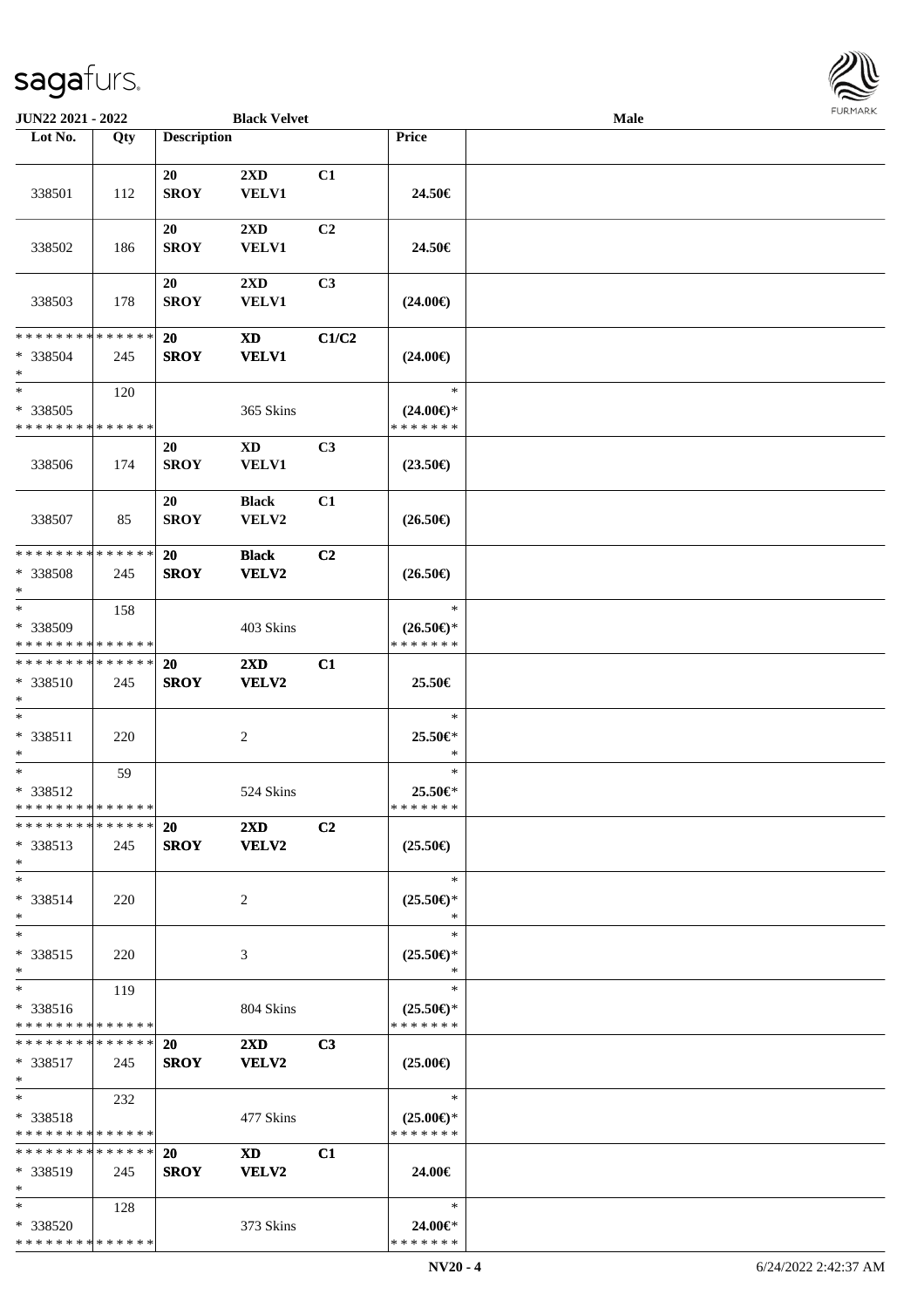

| <b>JUN22 2021 - 2022</b><br><b>Black Velvet</b> |     |                          |                    |    | <b>Male</b>  |  |  |  |  |
|-------------------------------------------------|-----|--------------------------|--------------------|----|--------------|--|--|--|--|
| Lot No.                                         | Qty | <b>Description</b>       |                    |    | <b>Price</b> |  |  |  |  |
| 338521                                          | 258 | <b>20</b><br><b>SROY</b> | XD<br><b>VELV2</b> | C3 | 24.00€       |  |  |  |  |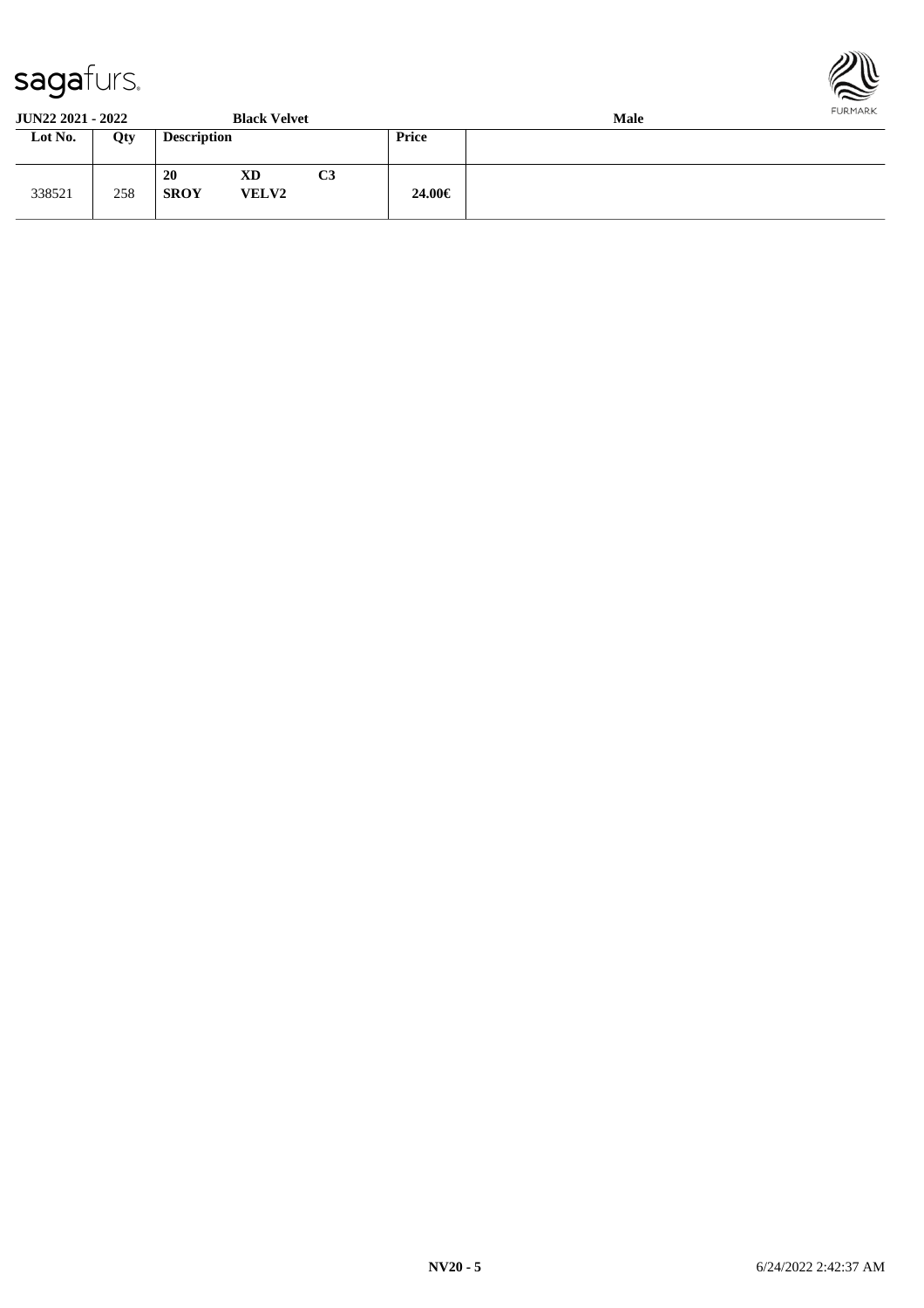

| <b>JUN22 2021 - 2022</b> |     |                         | <b>Black Velvet</b>                     |                |                   | FURMARK |  |
|--------------------------|-----|-------------------------|-----------------------------------------|----------------|-------------------|---------|--|
| Lot No.                  | Qty | <b>Description</b>      |                                         |                | <b>Price</b>      |         |  |
| 338561                   | 285 | $\bf{0}$<br><b>SAGA</b> | XD<br><b>VELV1</b>                      | C <sub>1</sub> | $(18.50\epsilon)$ |         |  |
| 338562                   | 188 | $\bf{0}$<br><b>SROY</b> | $2\mathbf{X}\mathbf{D}$<br><b>VELV1</b> | C <sub>2</sub> | 22.00€            |         |  |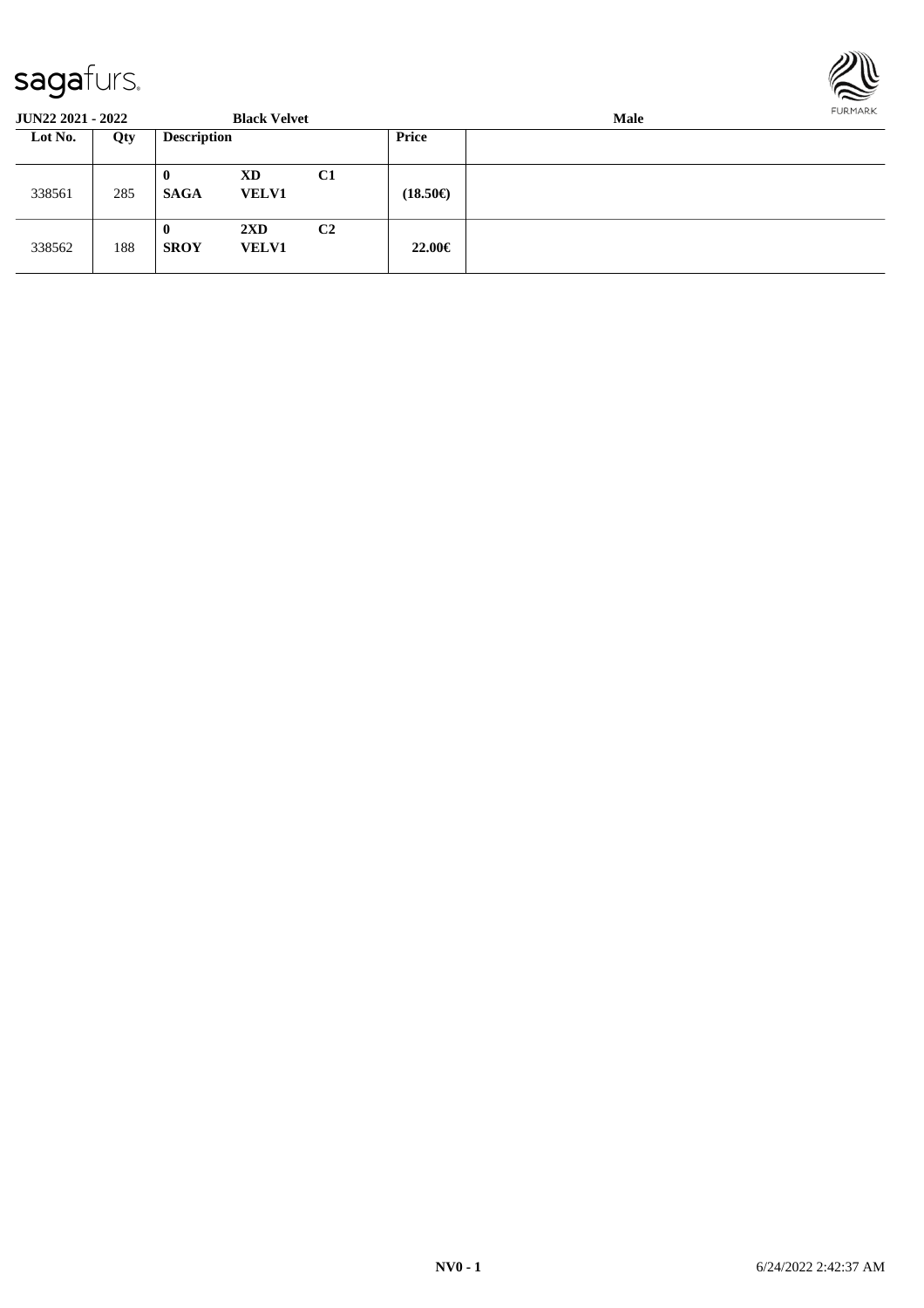| <b>JUN22 2021 - 2022</b>                                      |     |                                 | <b>Black</b>                     |       |                                                | Female | <b>FURMARK</b> |
|---------------------------------------------------------------|-----|---------------------------------|----------------------------------|-------|------------------------------------------------|--------|----------------|
| Lot No.                                                       | Qty | <b>Description</b>              |                                  |       | Price                                          |        |                |
| 438001                                                        | 285 | $\bf{0}$<br>SI                  | $2{\bf X}{\bf D}/{\bf X}{\bf D}$ | C2    | $(17.00\epsilon)$                              |        |                |
| 438002                                                        | 168 | $\mathbf{0}$<br><b>SAGA</b>     | 2XD                              | C1/C2 | $(20.50\epsilon)$                              |        |                |
| 438003                                                        | 162 | $\mathbf{0}$<br><b>SAGA</b>     | 2XD                              | C3    | $(20.00\epsilon)$                              |        |                |
| * * * * * * * * <mark>* * * * * * *</mark><br>* 438004<br>$*$ | 425 | $\mathbf{0}$<br><b>SAGA</b>     | $\mathbf{X}\mathbf{D}$           | C1/C2 | $(19.50\epsilon)$                              |        |                |
| $*$<br>* 438005<br>* * * * * * * * * * * * * *                | 57  |                                 | 482 Skins                        |       | $\ast$<br>$(19.50\epsilon)$ *<br>* * * * * * * |        |                |
| 438006                                                        | 206 | $\mathbf{0}$<br>$\mathbf{SAGA}$ | $\mathbf{X}\mathbf{D}$           | C3    | $(19.00\epsilon)$                              |        |                |
| 438007                                                        | 218 | $\mathbf{0}$<br><b>SROY</b>     | 2XD                              | C1/C2 | 21.50€                                         |        |                |
| 438008                                                        | 223 | $\mathbf{0}$<br><b>SROY</b>     | $\mathbf{X}\mathbf{D}$           | C1/C2 | $(20.50\epsilon)$                              |        |                |
| 438009                                                        | 122 | $\mathbf{0}$<br><b>SROY</b>     | $2{\bf X}{\bf D}/{\bf X}{\bf D}$ | C3    | $(20.00\epsilon)$                              |        |                |

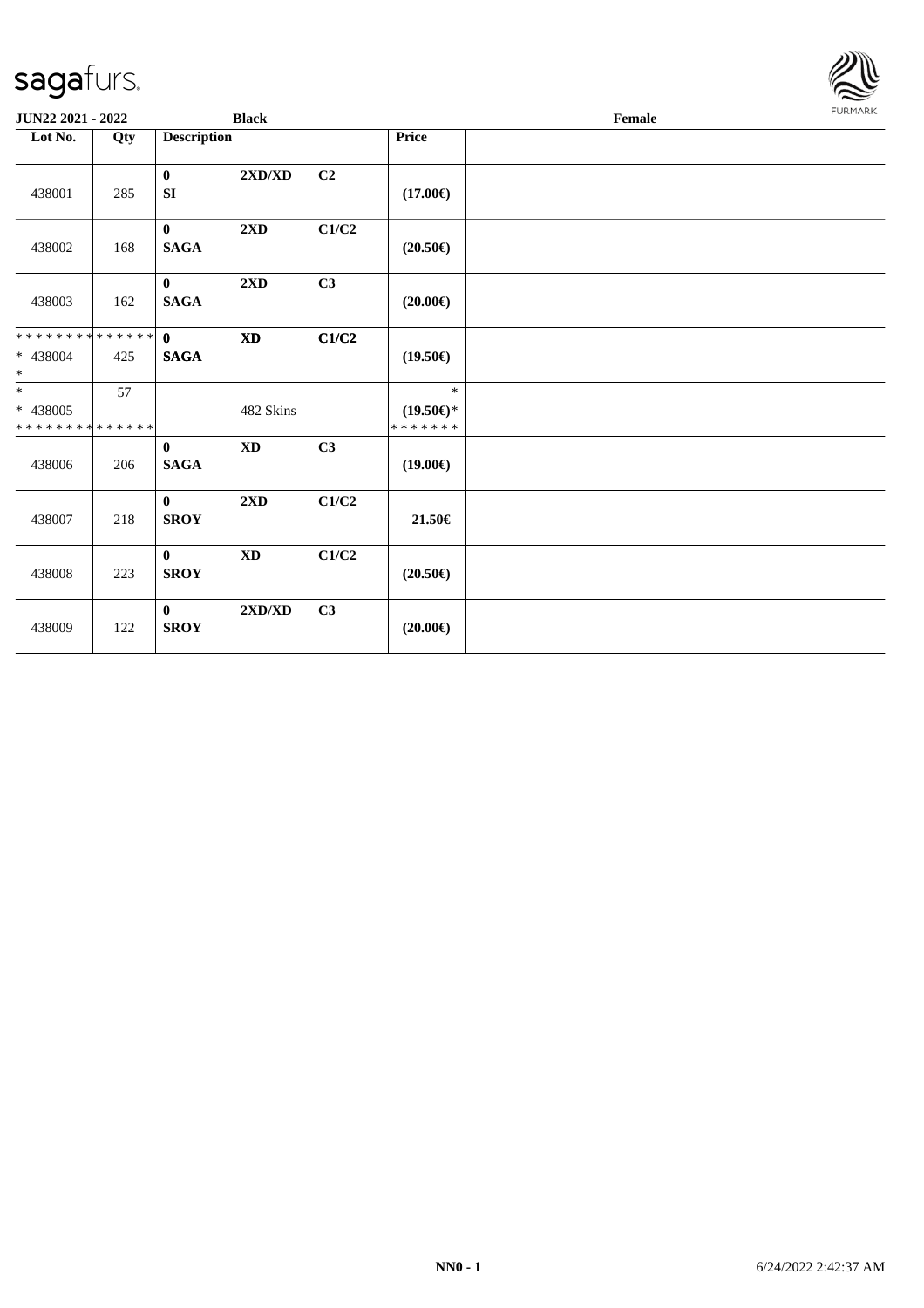| <b>JUN22 2021 - 2022</b>                                         |                    |                                  | <b>Black</b>                                    |                |                                                | Female |  |
|------------------------------------------------------------------|--------------------|----------------------------------|-------------------------------------------------|----------------|------------------------------------------------|--------|--|
| Lot No.                                                          | Qty                | <b>Description</b>               |                                                 |                | Price                                          |        |  |
| 438041                                                           | 308                | $\mathbf{1}$<br>${\bf S}{\bf I}$ | <b>Black</b>                                    | C1/C2          | $(15.50\epsilon)$                              |        |  |
| 438042                                                           | 102                | $\mathbf{1}$<br>${\bf S}{\bf I}$ | 2XD                                             | C1             | $(14.50\epsilon)$                              |        |  |
| 438043                                                           | 505                | $\mathbf{1}$<br>${\bf S}{\bf I}$ | $\mathbf{X}\mathbf{D}$                          | C1             | $(13.50\epsilon)$                              |        |  |
| 438044                                                           | 151                | $\mathbf{1}$<br>${\bf S}{\bf I}$ | $2{\bf X}{\bf D}/{\bf X}{\bf D}$                | C2             | $(13.50\epsilon)$                              |        |  |
| 438045                                                           | 181                | $\mathbf{1}$<br>${\bf S}{\bf I}$ | 2XD/XD                                          | C3             | $(13.00\epsilon)$                              |        |  |
| 438046                                                           | 171                | $\mathbf{1}$<br>${\bf S}{\bf I}$ | $2{\bf X}{\bf D}/{\bf X}{\bf D}$<br><b>LNAP</b> | C <sub>2</sub> | $(12.00\epsilon)$                              |        |  |
| 438047                                                           | 178                | $\mathbf{1}$<br>$\bf IB$         | $\mathbf{ALL}$<br><b>SPAR</b>                   | C2             | $(12.00\epsilon)$                              |        |  |
| 438048                                                           | 313                | $\mathbf{1}$<br>$\rm II$         | $\mathbf{ALL}$                                  | C2             | 11.50€                                         |        |  |
| 438049                                                           | 408                | $\mathbf{1}$<br><b>SAGA</b>      | <b>Black</b>                                    | C1/C2          | $(18.00\epsilon)$                              |        |  |
| 438050                                                           | 310                | $\mathbf{1}$<br>$\mathbf{SAGA}$  | $2{\bf X}{\bf D}$                               | C1             | $(17.00\epsilon)$                              |        |  |
| 438051                                                           | 237                | $\mathbf{1}$<br>$\mathbf{SAGA}$  | $2{\bf X}{\bf D}$                               | C2             | $(17.00\epsilon)$                              |        |  |
| * * * * * * * * * * * * * * <mark>*</mark><br>* 438052<br>$\ast$ | 485                | $\mathbf{1}$<br><b>SAGA</b>      | $2\mathbf{X}\mathbf{D}$                         | C3             | $(16.50\epsilon)$                              |        |  |
| $\ast$<br>* 438053<br>* * * * * * * * <mark>* * * * * * *</mark> | 179                |                                  | 664 Skins                                       |                | $\ast$<br>$(16.50\epsilon)$ *<br>* * * * * * * |        |  |
| 438054                                                           | 122                | $\mathbf{1}$<br><b>SAGA</b>      | XD                                              | C1             | $(16.00\epsilon)$                              |        |  |
| * * * * * * * *<br>* 438055<br>$\ast$                            | * * * * * *<br>485 | $\mathbf{1}$<br><b>SAGA</b>      | XD                                              | C <sub>2</sub> | $(16.00\epsilon)$                              |        |  |
| $*$<br>* 438056<br>* * * * * * * * <mark>* * * * * *</mark> *    | 437                |                                  | 922 Skins                                       |                | $\ast$<br>$(16.00\epsilon)$ *<br>* * * * * * * |        |  |
| ******** <mark>******</mark> 1<br>* 438057<br>$*$                | 485                | <b>SAGA</b>                      | <b>XD</b>                                       | C3             | $(15.50\epsilon)$                              |        |  |
| $*$ $*$<br>* 438058<br>* * * * * * * * * * * * * * *             | 284                |                                  | 769 Skins                                       |                | $\ast$<br>$(15.50\epsilon)$ *<br>* * * * * * * |        |  |
| 438059                                                           | 233                | $\mathbf{1}$<br><b>SAGA</b>      | 2XD/XD<br><b>LNAP</b>                           | C <sub>2</sub> | $(14.50\epsilon)$                              |        |  |
| 438060                                                           | 211                | 0/1<br>IA                        | $\mathbf{ALL}$<br><b>SPAR</b>                   | C2             | $(14.50\epsilon)$                              |        |  |

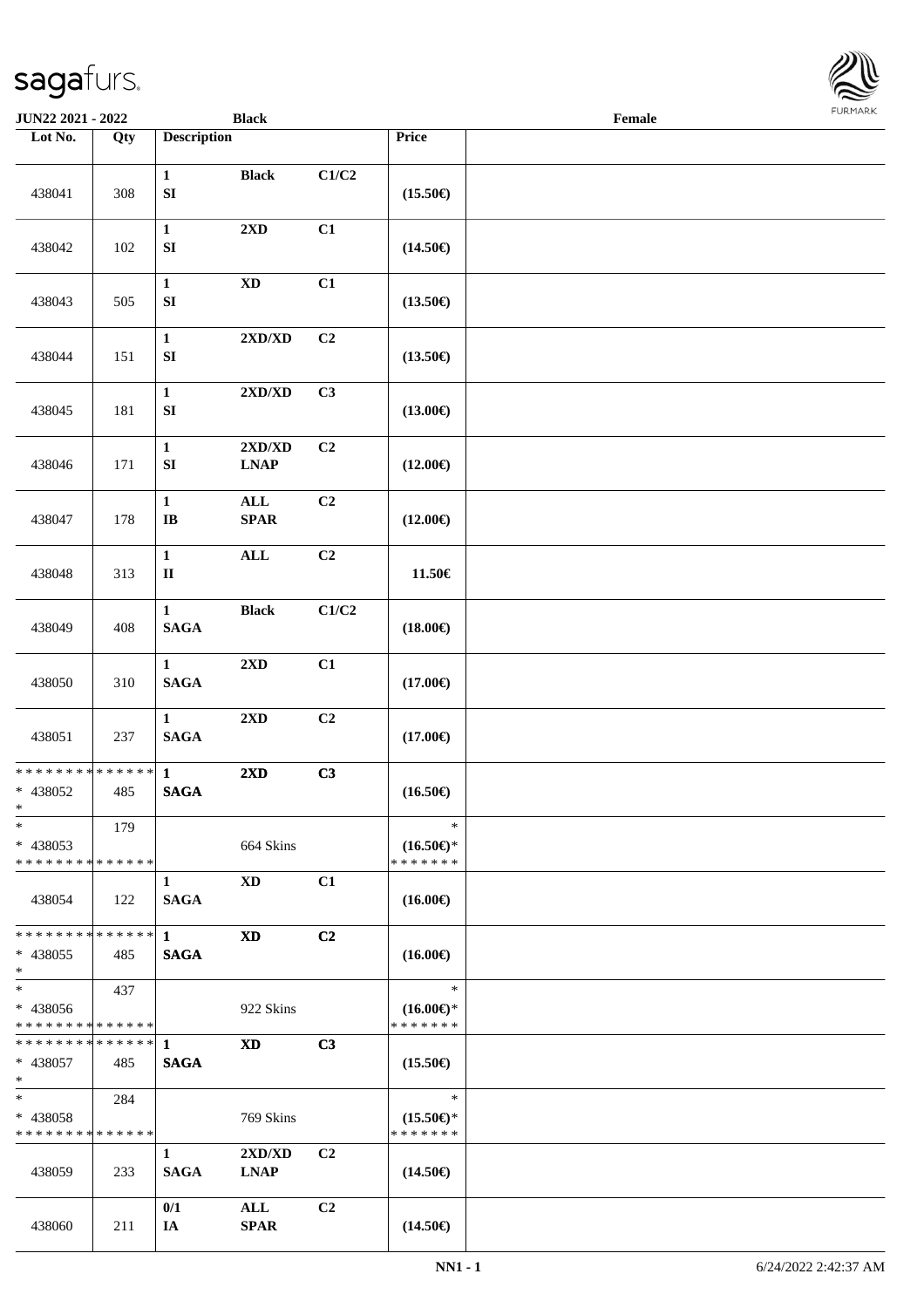438061 185

438062 | 107

438063 215

438064 223

438065 309

438066 241

**JUN22 2021 - 2022 Black** 

**Lot No. Qty Description Price**

**0/1 ALL C2**

**1 Black C1/C2**

**1 2XD C1/C2**

**1 2XD C3**

**1 XD C1/C2**

**1 XD C3**

**IA MET1 (14.50€)**

**SROY (18.50€)**

**SROY (18.00€)**

**SROY (17.50€)**

**SROY 17.00€**

**SROY 16.50€**

| Female | <b>FURMARK</b> |
|--------|----------------|
|        |                |
|        |                |
|        |                |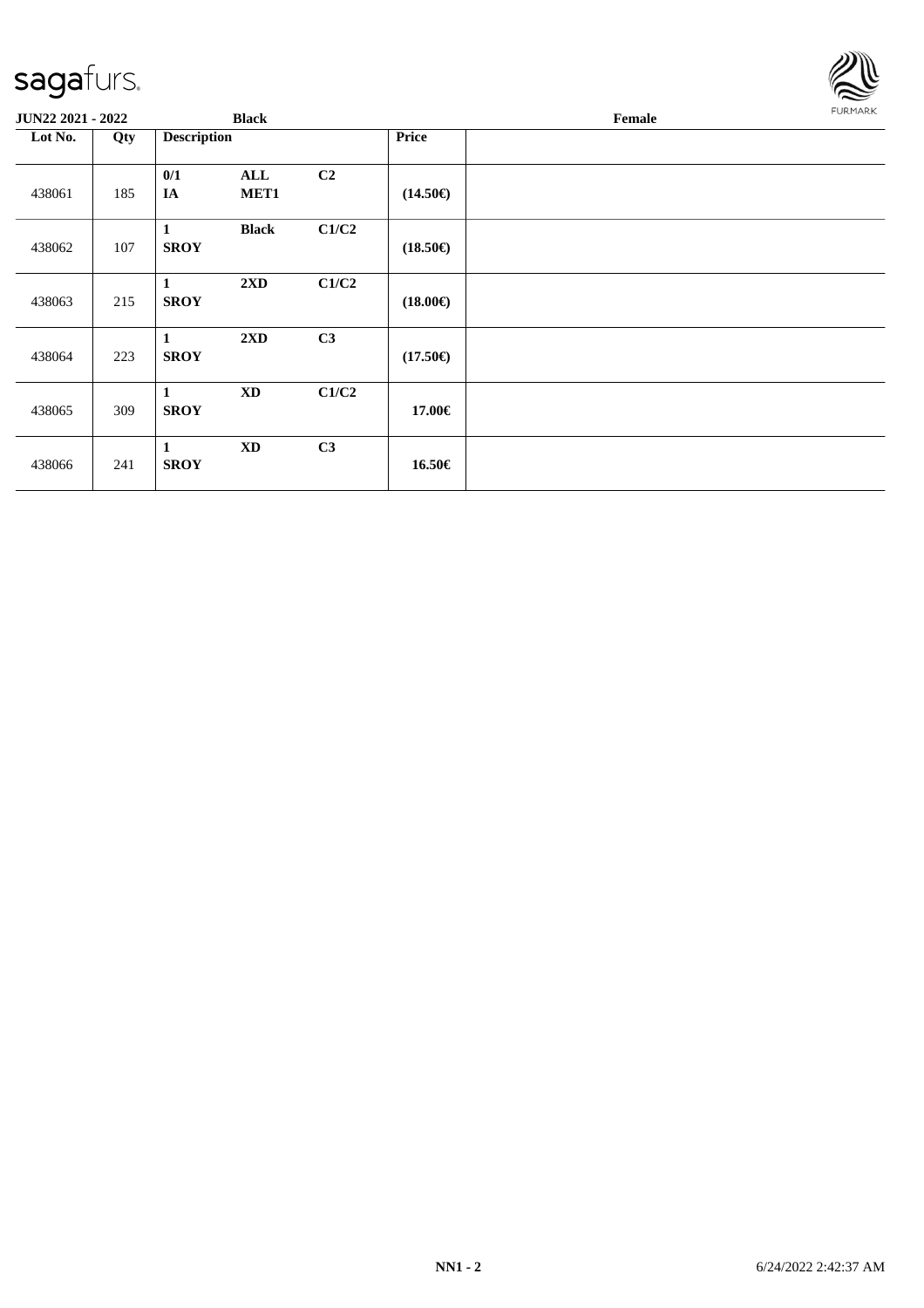| <b>JUN22 2021 - 2022</b>                               |     |                         | <b>Black</b>            |                |                                | Female |  |
|--------------------------------------------------------|-----|-------------------------|-------------------------|----------------|--------------------------------|--------|--|
| Lot No.                                                | Qty | <b>Description</b>      |                         |                | Price                          |        |  |
|                                                        |     |                         |                         |                |                                |        |  |
| **************                                         |     | 2 <sup>1</sup>          | <b>XD</b>               | C1             |                                |        |  |
| * 438081                                               | 485 | SI                      |                         |                | 10.00€                         |        |  |
| $\ast$                                                 |     |                         |                         |                |                                |        |  |
| $*$                                                    |     |                         |                         |                | $\ast$                         |        |  |
| * 438082                                               | 460 |                         | $\overline{2}$          |                | $10.00 \in$ *                  |        |  |
| $*$                                                    |     |                         |                         |                | $\ast$<br>$\ast$               |        |  |
|                                                        | 385 |                         |                         |                |                                |        |  |
| * 438083<br>* * * * * * * * <mark>* * * * * * *</mark> |     |                         | 1330 Skins              |                | $10.00 \in$ *<br>* * * * * * * |        |  |
| ******** <mark>******</mark>                           |     | $\overline{2}$          | <b>XD</b>               | C2             |                                |        |  |
| * 438084                                               | 485 | SI                      |                         |                | 9.50€                          |        |  |
| $*$                                                    |     |                         |                         |                |                                |        |  |
| $*$                                                    |     |                         |                         |                | $\ast$                         |        |  |
| * 438085                                               | 460 |                         | $\overline{2}$          |                | $9.50 \in$                     |        |  |
| $\ast$                                                 |     |                         |                         |                | $\ast$                         |        |  |
| $*$                                                    | 63  |                         |                         |                | $\ast$                         |        |  |
| * 438086                                               |     |                         | 1008 Skins              |                | $(9.50 \in )^*$                |        |  |
| * * * * * * * * * * * * * * *                          |     |                         |                         |                | * * * * * * *                  |        |  |
|                                                        |     | $\boldsymbol{2}$        | $\mathbf{X}\mathbf{D}$  | C3             |                                |        |  |
| 438087                                                 | 521 | SI                      |                         |                | $9.00 \in$                     |        |  |
|                                                        |     |                         |                         |                |                                |        |  |
| * * * * * * * * * * * * * * *                          |     | $\mathbf{2}$            | $2\mathbf{X}\mathbf{D}$ | C1             |                                |        |  |
| * 438088                                               | 485 | <b>SAGA</b>             |                         |                | 12.00€                         |        |  |
| $\ast$                                                 |     |                         |                         |                |                                |        |  |
| $*$                                                    |     |                         |                         |                | $\ast$                         |        |  |
| * 438089                                               | 460 |                         | $\overline{2}$          |                | 12.00€*                        |        |  |
| $*$                                                    |     |                         |                         |                | $\ast$                         |        |  |
| $*$                                                    |     |                         |                         |                | $\ast$                         |        |  |
| * 438090                                               | 460 |                         | 3                       |                | 12.00 $\in$ *                  |        |  |
| $*$                                                    |     |                         |                         |                | $\ast$                         |        |  |
| $*$                                                    |     |                         |                         |                | $\ast$                         |        |  |
| * 438091                                               | 460 |                         | 4                       |                | 12.00€*                        |        |  |
| $\ast$                                                 |     |                         |                         |                | $\ast$<br>$\ast$               |        |  |
| $*$                                                    |     |                         |                         |                |                                |        |  |
| * 438092<br>$*$                                        | 460 |                         | $\mathfrak{S}$          |                | 12.00€*<br>$\ast$              |        |  |
| $\ast$                                                 |     |                         |                         |                | $\ast$                         |        |  |
| * 438093                                               | 344 |                         | 2669 Skins              |                | $12.00 \in$ *                  |        |  |
| * * * * * * * * <mark>* * * * * *</mark>               |     |                         |                         |                | * * * * * * *                  |        |  |
|                                                        |     | $\overline{2}$          | $2\mathbf{X}\mathbf{D}$ | C2             |                                |        |  |
| 438094                                                 | 447 | <b>SAGA</b>             |                         |                | 12.00€                         |        |  |
|                                                        |     |                         |                         |                |                                |        |  |
|                                                        |     | $\mathbf{2}$            | $2\mathbf{X}\mathbf{D}$ | C3             |                                |        |  |
| 438095                                                 | 479 | <b>SAGA</b>             |                         |                | $(11.50\epsilon)$              |        |  |
|                                                        |     |                         |                         |                |                                |        |  |
|                                                        |     | $\overline{\mathbf{2}}$ | $\mathbf{X}\mathbf{D}$  | C1             |                                |        |  |
| 438096                                                 | 191 | <b>SAGA</b>             |                         |                | 10.00€                         |        |  |
|                                                        |     |                         |                         |                |                                |        |  |
| ******** <mark>******</mark> 2                         |     |                         | <b>XD</b>               | C1             |                                |        |  |
| * 438097                                               | 485 | <b>SAGA</b>             |                         |                | $(11.00\epsilon)$              |        |  |
| $*$ $-$                                                |     |                         |                         |                |                                |        |  |
| $*$ and $*$                                            | 460 |                         |                         |                | $\ast$                         |        |  |
| * 438098                                               |     |                         | 945 Skins               |                | $(11.00\epsilon)$ *            |        |  |
| * * * * * * * * * * * * * *                            |     |                         |                         |                | * * * * * * *                  |        |  |
|                                                        |     | $\overline{2}$          | <b>XD</b>               | C <sub>3</sub> |                                |        |  |
| 438099                                                 | 447 | <b>SAGA</b>             |                         |                | $(10.50\epsilon)$              |        |  |
|                                                        |     |                         |                         |                |                                |        |  |
|                                                        |     | $\overline{2}$          | 2XD                     | C1/C2          |                                |        |  |
| 438100                                                 | 134 | <b>SROY</b>             |                         |                | 12.50€                         |        |  |

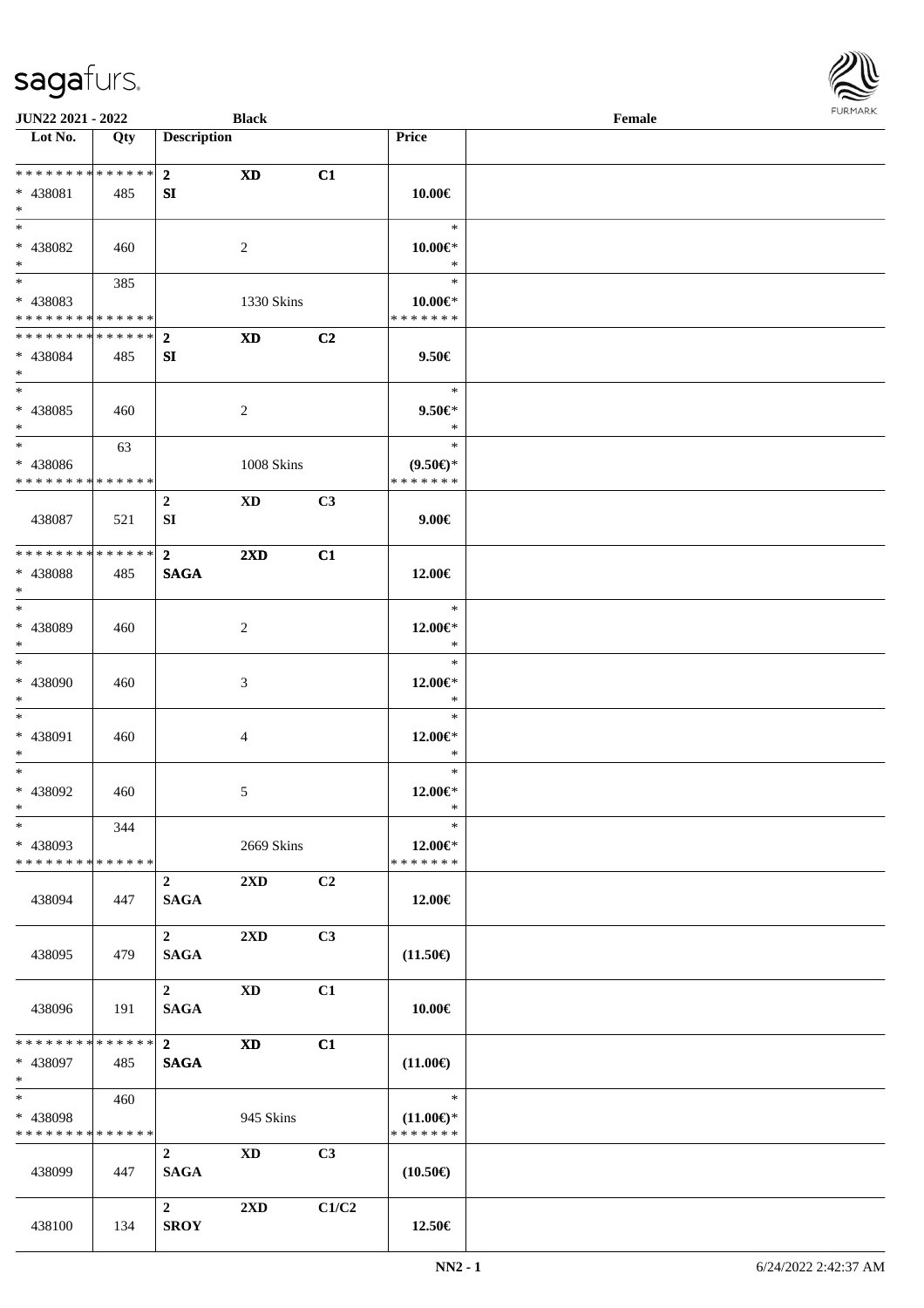



| <b>JUN22 2021 - 2022</b> |     |                    | <b>Black</b> |    | .<br>Female       |  |  |  |  |
|--------------------------|-----|--------------------|--------------|----|-------------------|--|--|--|--|
| Lot No.                  | Qty | <b>Description</b> |              |    | Price             |  |  |  |  |
| 438101                   | 122 | ∸<br><b>SROY</b>   | <b>XD</b>    | C2 | $(12.00\epsilon)$ |  |  |  |  |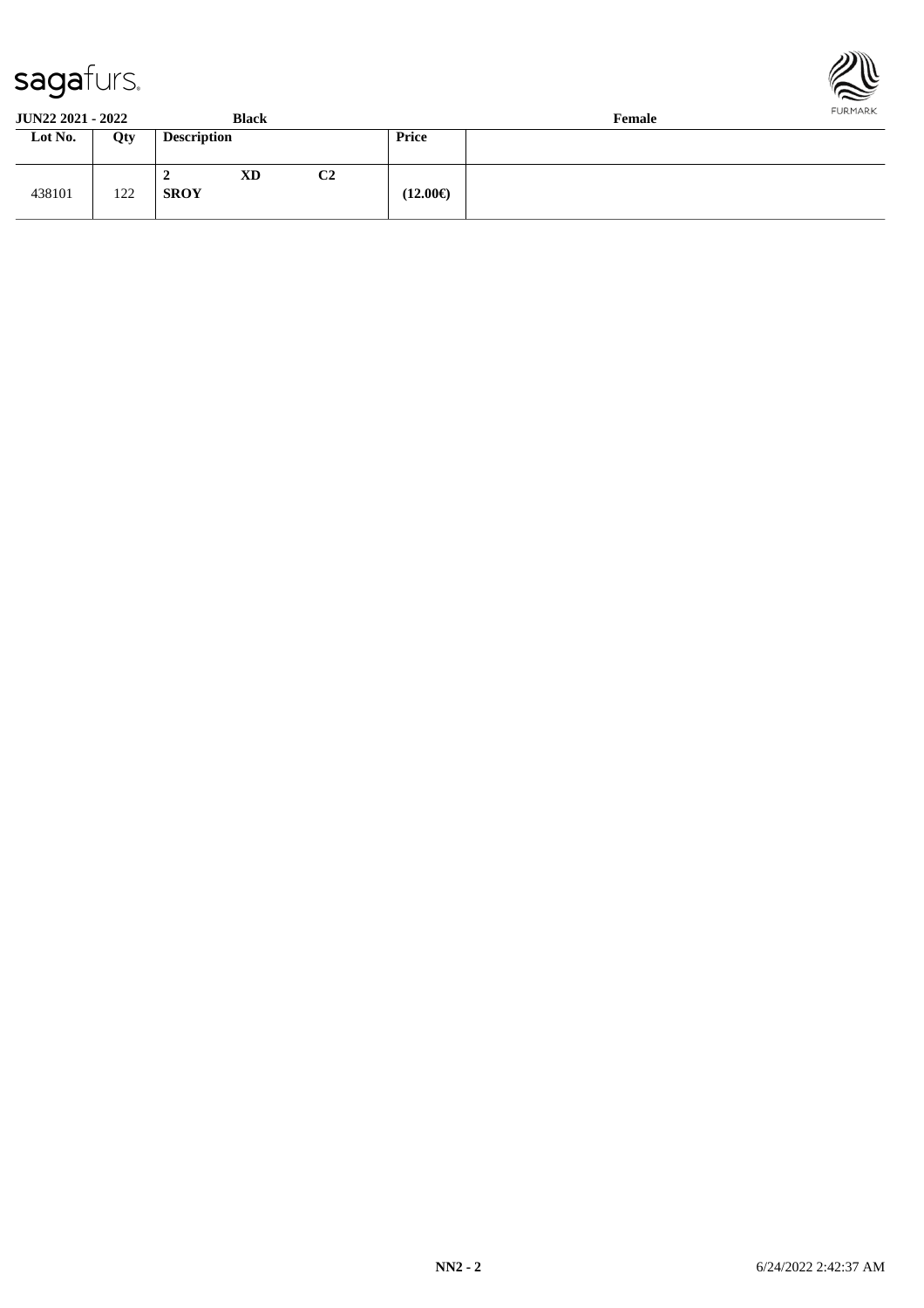438169 222

438170 116

438171 | 105

438172 252

**20 XD C1/C2**

**20 2XD/XD C3**

**20 2XD C1/C2**

**20 XD C1/C2**

**SROY VELV1 (24.00€)**

**SROY VELV1 (23.50€)**

**SROY VELV2 (25.50€)**

**SROY VELV2 (24.50€)**

**JUN22 2021 - 2022 Black Velvet Female**

| agafurs.         |     |                    |                                           |                |                   |  |        |                |
|------------------|-----|--------------------|-------------------------------------------|----------------|-------------------|--|--------|----------------|
| JN22 2021 - 2022 |     |                    | <b>Black Velvet</b>                       |                |                   |  | Female | <b>FURMARK</b> |
| Lot No.          | Qty | <b>Description</b> |                                           |                | Price             |  |        |                |
| 438161           | 111 | 20<br><b>SAGA</b>  | 2XD<br>VELV1                              | C1/C2          | $(24.00\epsilon)$ |  |        |                |
| 438162           | 271 | 20<br><b>SAGA</b>  | <b>XD</b><br>VELV1                        | C1/C2          | $(23.00\epsilon)$ |  |        |                |
| 438163           | 150 | 20<br><b>SAGA</b>  | $2{\bf X}{\bf D}/{\bf X}{\bf D}$<br>VELV1 | C <sub>3</sub> | $(22.50\epsilon)$ |  |        |                |
| 438164           | 118 | 20<br><b>SAGA</b>  | 2XD<br>VELV2                              | C1/C2          | $(24.50\epsilon)$ |  |        |                |
| 438165           | 137 | 20<br><b>SAGA</b>  | $\mathbf{X}\mathbf{D}$<br>VELV2           | C1             | $(24.00\epsilon)$ |  |        |                |
| 438166           | 258 | 20<br><b>SAGA</b>  | $\mathbf{X}\mathbf{D}$<br>VELV2           | C <sub>2</sub> | $(24.00\epsilon)$ |  |        |                |
| 438167           | 135 | 20<br><b>SAGA</b>  | $\mathbf{X}\mathbf{D}$<br>VELV2           | C3             | $(23.50\epsilon)$ |  |        |                |
| 438168           | 120 | 20<br><b>SROY</b>  | 2XD<br>VELV1                              | C1/C2          | 24.50€            |  |        |                |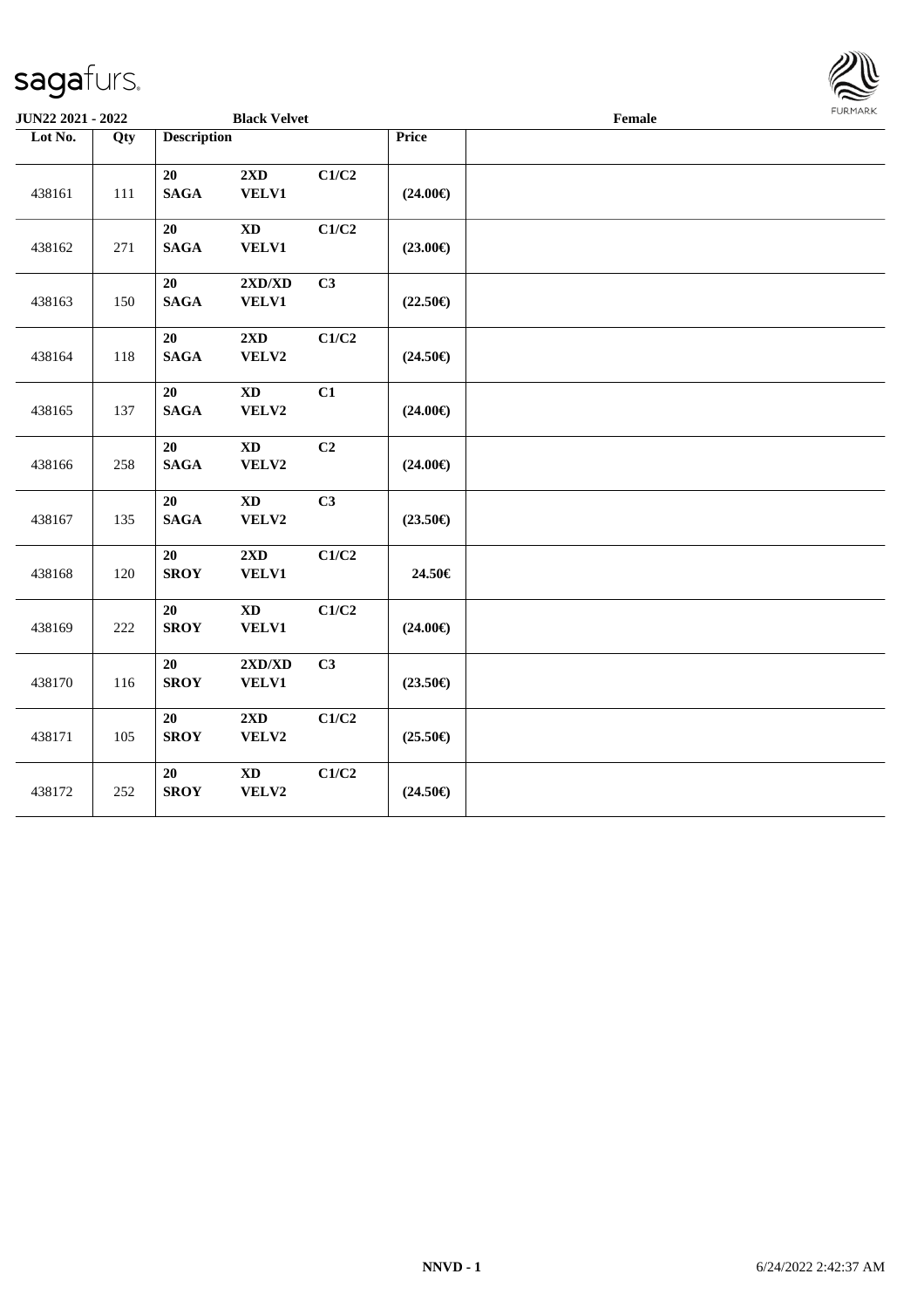

| JUN22 2021 - 2022                                          |     |                                      | <b>Black Velvet</b>                        |                |                                                | Female |  |
|------------------------------------------------------------|-----|--------------------------------------|--------------------------------------------|----------------|------------------------------------------------|--------|--|
| Lot No.                                                    | Qty | <b>Description</b>                   |                                            |                | Price                                          |        |  |
| 438201                                                     | 174 | $\bf{0}$<br>SI                       | 2XD<br><b>VELV1</b>                        | C1             | $(18.00\epsilon)$                              |        |  |
| 438202                                                     | 215 | $\boldsymbol{0}$<br>SI               | 2XD<br><b>VELV1</b>                        | C <sub>2</sub> | $(18.00\epsilon)$                              |        |  |
| 438203                                                     | 144 | $\boldsymbol{0}$<br>SI               | $2{\bf X}{\bf D}$<br>VELV1                 | C <sub>3</sub> | $(17.50\epsilon)$                              |        |  |
| 438204                                                     | 191 | $\boldsymbol{0}$<br>${\bf S}{\bf I}$ | $\mathbf{X}\mathbf{D}$<br>VELV1            | C1             | $(17.00\epsilon)$                              |        |  |
| * * * * * * * * * * * * * *<br>$* 438205$<br>$\ast$        | 426 | $\mathbf{0}$<br>SI                   | $\boldsymbol{\mathrm{XD}}$<br><b>VELV1</b> | C <sub>2</sub> | $(17.00\epsilon)$                              |        |  |
| $\ast$<br>* 438206<br>* * * * * * * * * * * * * *          | 73  |                                      | 499 Skins                                  |                | $\ast$<br>$(17.00\epsilon)$ *<br>* * * * * * * |        |  |
| 438207                                                     | 285 | $\bf{0}$<br>${\bf S}{\bf I}$         | <b>XD</b><br>VELV1                         | C3             | $(16.50\epsilon)$                              |        |  |
| 438208                                                     | 127 | $\boldsymbol{0}$<br>SI               | 2XD<br>VELV2                               | C1             | $(18.50\epsilon)$                              |        |  |
| 438209                                                     | 218 | $\pmb{0}$<br>SI                      | 2XD<br>VELV2                               | C2             | $(18.50\epsilon)$                              |        |  |
| 438210                                                     | 131 | $\boldsymbol{0}$<br>${\bf S}{\bf I}$ | $\mathbf{X}\mathbf{D}$<br>VELV2            | C1             | $(18.00\epsilon)$                              |        |  |
| 438211                                                     | 328 | $\pmb{0}$<br>SI                      | $\mathbf{X}\mathbf{D}$<br>VELV2            | C <sub>2</sub> | $(18.00\epsilon)$                              |        |  |
| 438212                                                     | 148 | $\pmb{0}$<br>${\bf SI}$              | 2XD/XD<br>VELV2                            | C <sub>3</sub> | $(17.50\epsilon)$                              |        |  |
| 438213                                                     | 97  | $\bf{0}$<br>$\mathbf{I} \mathbf{B}$  | ALL<br><b>VELV1</b>                        | C2<br>COR1     | $(15.50\epsilon)$                              |        |  |
| 438214                                                     | 192 | $\mathbf{0}$<br><b>SAGA</b>          | <b>Black</b><br><b>VELV1</b>               | C1/C2          | 21.50€                                         |        |  |
| 438215                                                     | 369 | $\mathbf{0}$<br><b>SAGA</b>          | $2\mathbf{X}\mathbf{D}$<br><b>VELV1</b>    | C1             | 20.50€                                         |        |  |
| * * * * * * * * * * * * * * *<br>$* 438216$<br>$*$ and $*$ | 425 | $\mathbf{0}$<br><b>SAGA</b>          | $2\mathbf{X}\mathbf{D}$<br><b>VELV1</b>    | C2             | 20.50€                                         |        |  |
| $*$ and $*$<br>* 438217<br>* * * * * * * * * * * * * * *   | 84  |                                      | 509 Skins                                  |                | $\ast$<br>$20.50 \in$ *<br>* * * * * * *       |        |  |
| 438218                                                     | 257 | $\bf{0}$<br><b>SAGA</b>              | $2\mathbf{X}\mathbf{D}$<br><b>VELV1</b>    | C <sub>3</sub> | $(20.00\epsilon)$                              |        |  |
| 438219                                                     | 460 | $\mathbf{0}$<br><b>SAGA</b>          | $\mathbf{X}\mathbf{D}$<br><b>VELV1</b>     | C1             | $(19.50\epsilon)$                              |        |  |
| 438220                                                     | 467 | $\mathbf{0}$<br><b>SAGA</b>          | $\mathbf{X}\mathbf{D}$<br><b>VELV1</b>     | C3             | $(19.00\epsilon)$                              |        |  |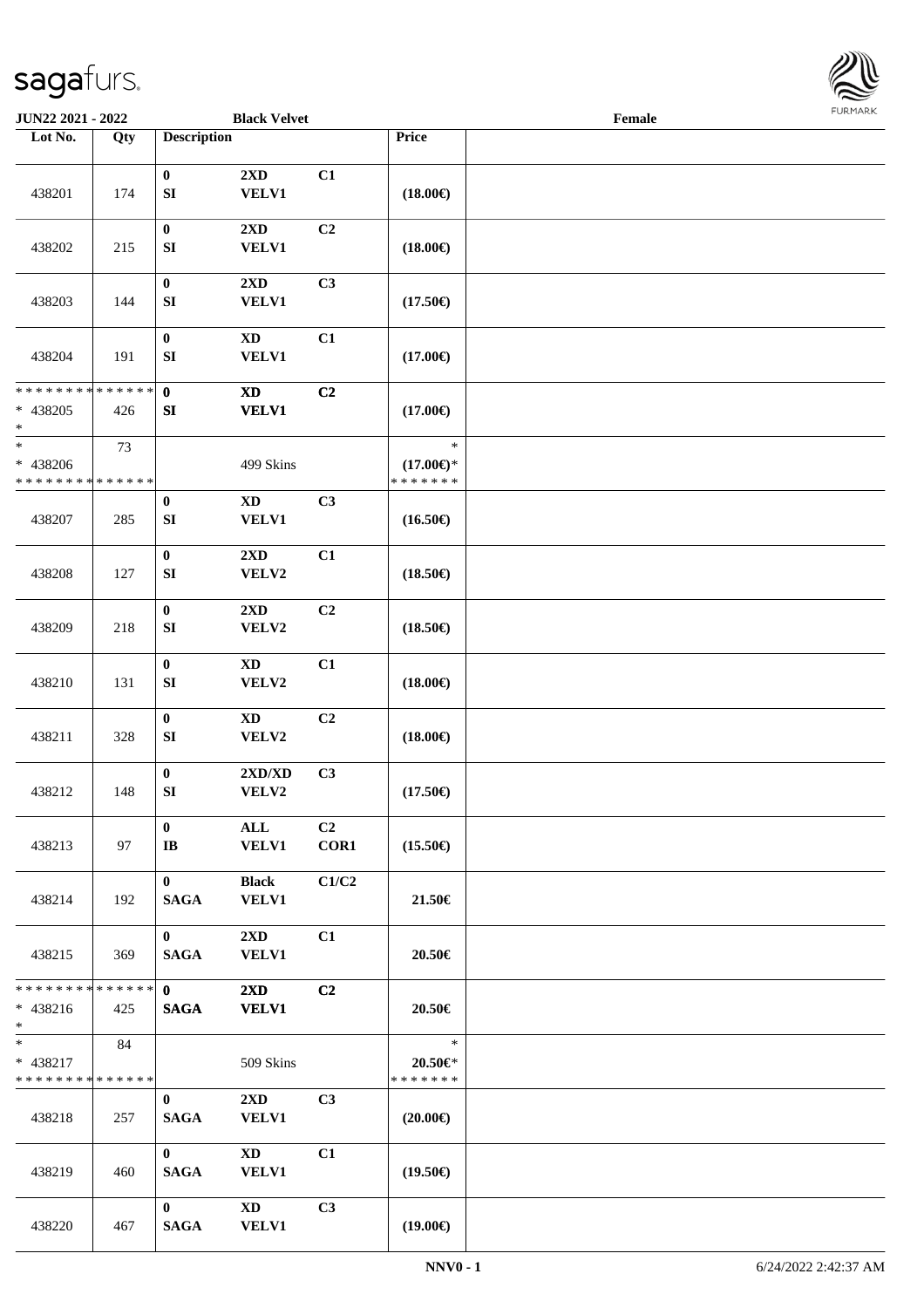

| JUN22 2021 - 2022                                 |     |                             | <b>Black Velvet</b>                    |                               |                                                | Female |  |
|---------------------------------------------------|-----|-----------------------------|----------------------------------------|-------------------------------|------------------------------------------------|--------|--|
| Lot No.                                           | Qty | <b>Description</b>          |                                        |                               | Price                                          |        |  |
| 438221                                            | 174 | $\bf{0}$<br><b>SAGA</b>     | <b>Black</b><br>VELV2                  | C1/C2                         | $(22.00\epsilon)$                              |        |  |
| 438222                                            | 468 | $\bf{0}$<br><b>SAGA</b>     | 2XD<br>VELV2                           | C1                            | $(21.50\epsilon)$                              |        |  |
| * * * * * * * * * * * * * *                       |     | $\mathbf 0$                 | $2{\bf X}{\bf D}$                      | C <sub>2</sub>                |                                                |        |  |
| * 438223<br>$*$                                   | 445 | <b>SAGA</b>                 | VELV2                                  |                               | $(21.50\epsilon)$                              |        |  |
| $\ast$<br>* 438224<br>* * * * * * * * * * * * * * | 71  |                             | 516 Skins                              |                               | $\ast$<br>$(21.50\epsilon)$ *<br>* * * * * * * |        |  |
| 438225                                            | 219 | $\bf{0}$<br><b>SAGA</b>     | $2\mathbf{X}\mathbf{D}$<br>VELV2       | C3                            | $(21.00\epsilon)$                              |        |  |
| * * * * * * * * * * * * * *<br>$* 438226$<br>$*$  | 445 | $\mathbf 0$<br><b>SAGA</b>  | <b>XD</b><br><b>VELV2</b>              | C1                            | $(20.50\epsilon)$                              |        |  |
| $\ast$<br>* 438227<br>* * * * * * * * * * * * * * | 259 |                             | 704 Skins                              |                               | $\ast$<br>$(20.50 \in )^*$<br>* * * * * * *    |        |  |
| 438228                                            | 258 | $\bf{0}$<br><b>SAGA</b>     | $\mathbf{X}\mathbf{D}$<br>VELV2        | C3                            | 20.00€                                         |        |  |
| 438229                                            | 438 | 20/0<br><b>SAGA</b>         | 2XD/XD<br>VELV2                        | C <sub>2</sub><br><b>OPEN</b> | 18.00€                                         |        |  |
| 438230                                            | 239 | $\bf{0}$<br>IA              | $\mathbf{ALL}$<br>VELV1                | C <sub>2</sub><br>COR1        | $(18.00\epsilon)$                              |        |  |
| 438231                                            | 156 | $\bf{0}$<br><b>SROY</b>     | <b>Black</b><br><b>VELV1</b>           | C1/C2                         | 22.00€                                         |        |  |
| 438232                                            | 189 | $\bf{0}$<br><b>SROY</b>     | $2{\bf X}{\bf D}$<br><b>VELV1</b>      | C1                            | 21.50€                                         |        |  |
| 438233                                            | 375 | $\mathbf{0}$<br><b>SROY</b> | 2XD<br><b>VELV1</b>                    | C2                            | 21.50€                                         |        |  |
| 438234                                            | 205 | $\mathbf{0}$<br><b>SROY</b> | 2XD<br><b>VELV1</b>                    | C3                            | $(21.00\epsilon)$                              |        |  |
| 438235                                            | 191 | $\bf{0}$<br><b>SROY</b>     | XD<br>VELV1                            | C1                            | $(20.50\epsilon)$                              |        |  |
| * * * * * * * * * * * * * *<br>$* 438236$<br>$*$  | 425 | $\mathbf{0}$<br><b>SROY</b> | <b>XD</b><br><b>VELV1</b>              | C2                            | $(20.50\epsilon)$                              |        |  |
| $*$<br>* 438237<br>* * * * * * * * * * * * * *    | 185 |                             | 610 Skins                              |                               | $\ast$<br>$(20.50\epsilon)$ *<br>* * * * * * * |        |  |
| 438238                                            | 243 | $\bf{0}$<br><b>SROY</b>     | $\mathbf{X}\mathbf{D}$<br><b>VELV1</b> | C <sub>3</sub>                | $(20.00\epsilon)$                              |        |  |
| 438239                                            | 257 | $\mathbf{0}$<br><b>SROY</b> | $2\mathbf{X}\mathbf{D}$<br>VELV2       | C1                            | $(22.00\epsilon)$                              |        |  |
| 438240                                            | 343 | $\bf{0}$<br><b>SROY</b>     | 2XD<br>VELV2                           | C <sub>2</sub>                | $(22.00\epsilon)$                              |        |  |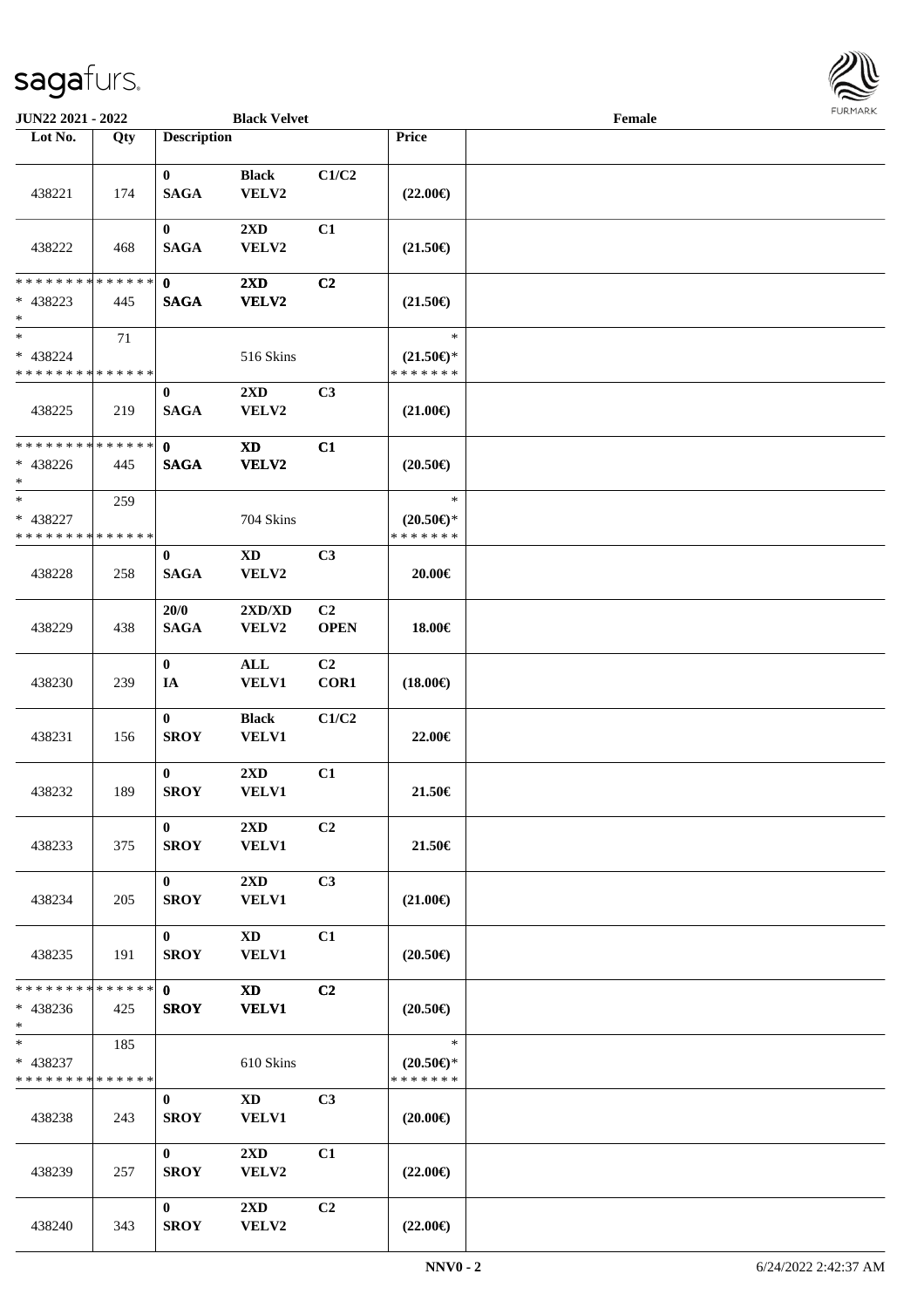

| JUN22 2021 - 2022    |     |                             | <b>Black Velvet</b>                     |                |                     | <b>FURMARK</b><br>Female |  |  |
|----------------------|-----|-----------------------------|-----------------------------------------|----------------|---------------------|--------------------------|--|--|
| Lot No.              | Qty | <b>Description</b>          |                                         |                | <b>Price</b>        |                          |  |  |
| 438241               | 81  | $\mathbf{0}$<br><b>SROY</b> | $2\mathbf{X}\mathbf{D}$<br><b>VELV2</b> | C <sub>3</sub> | $(21.50\epsilon)$   |                          |  |  |
| 438242               | 357 | $\mathbf{0}$<br><b>SROY</b> | <b>XD</b><br><b>VELV2</b>               | C1             | $(21.50\epsilon)$   |                          |  |  |
| ************** 0     |     |                             | <b>XD</b>                               | C <sub>2</sub> |                     |                          |  |  |
| $* 438243$<br>$\ast$ | 415 | <b>SROY</b>                 | VELV2                                   |                | $(21.50\epsilon)$   |                          |  |  |
| $\ast$               | 76  |                             |                                         |                | $\ast$              |                          |  |  |
| * 438244             |     |                             | 491 Skins                               |                | $(21.50\epsilon)$ * |                          |  |  |
| **************       |     |                             |                                         |                | *******             |                          |  |  |
| 438245               | 127 | $\mathbf{0}$<br><b>SROY</b> | <b>XD</b><br><b>VELV2</b>               | C <sub>3</sub> | 21.00€              |                          |  |  |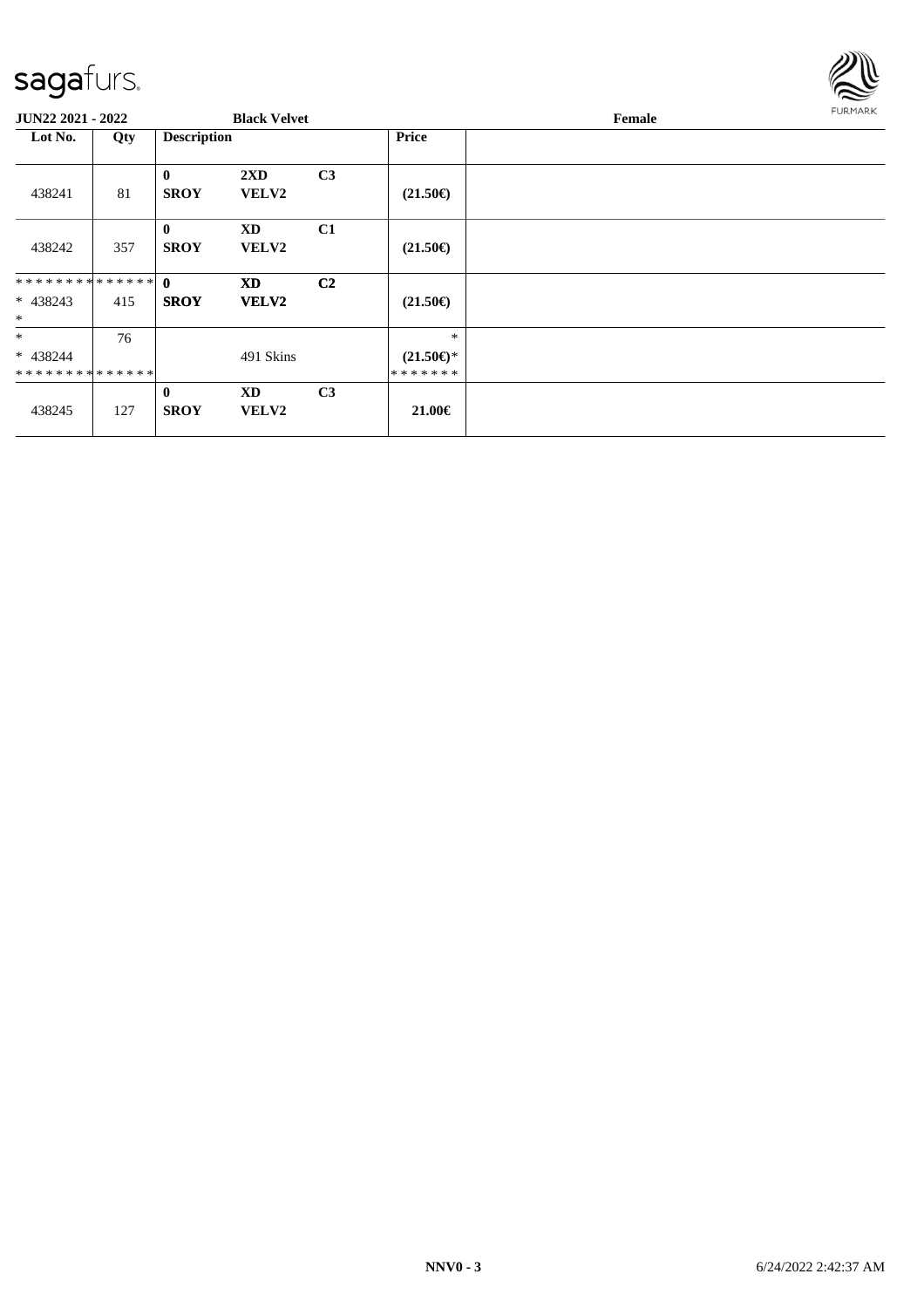

| <b>JUN22 2021 - 2022</b>                          |     |                                        | <b>Black Velvet</b>                     |                        |                                                | Female |  |
|---------------------------------------------------|-----|----------------------------------------|-----------------------------------------|------------------------|------------------------------------------------|--------|--|
| Lot No.                                           | Qty | <b>Description</b>                     |                                         |                        | <b>Price</b>                                   |        |  |
| 438281                                            | 114 | $\mathbf{1}$<br>${\bf S}{\bf I}$       | <b>Black</b><br><b>VELV1</b>            | C1                     | $(15.50\epsilon)$                              |        |  |
| 438282                                            | 304 | $\mathbf{1}$<br>SI                     | <b>Black</b><br><b>VELV1</b>            | C <sub>2</sub>         | $(15.50\epsilon)$                              |        |  |
| 438283                                            | 304 | 1<br>SI                                | $2\mathbf{X}\mathbf{D}$<br><b>VELV1</b> | C1                     | $(14.50\epsilon)$                              |        |  |
| * * * * * * * * * * * * * *<br>* 438284<br>$\ast$ | 505 | $\mathbf{1}$<br>${\bf SI}$             | $2\mathbf{X}\mathbf{D}$<br><b>VELV1</b> | C <sub>2</sub>         | $(14.50\epsilon)$                              |        |  |
| $\ast$<br>* 438285<br>* * * * * * * * * * * * * * | 149 |                                        | 654 Skins                               |                        | $\ast$<br>$(14.50\epsilon)$ *<br>* * * * * * * |        |  |
| * * * * * * * * * * * * * *<br>* 438286<br>$\ast$ | 505 | 1<br>SI                                | $2\mathbf{X}\mathbf{D}$<br><b>VELV1</b> | C3                     | $(14.00\epsilon)$                              |        |  |
| $\ast$<br>$* 438287$<br>$\ast$                    | 480 |                                        | 2                                       |                        | $\ast$<br>$(14.00\epsilon)$ *<br>$\ast$        |        |  |
| $\ast$<br>* 438288<br>* * * * * * * * * * * * * * | 183 |                                        | 1168 Skins                              |                        | $\ast$<br>$(14.00\epsilon)$ *<br>* * * * * * * |        |  |
| 438289                                            | 253 | 1<br>SI                                | XD<br><b>VELV1</b>                      | C1                     | $(13.50\epsilon)$                              |        |  |
| * * * * * * * * * * * * * *<br>* 438290<br>$*$    | 505 | $\mathbf{1}$<br>SI                     | XD<br><b>VELV1</b>                      | C3                     | $(13.00\epsilon)$                              |        |  |
| $\ast$<br>* 438291<br>* * * * * * * * * * * * * * | 223 |                                        | 728 Skins                               |                        | $\ast$<br>$(13.00\epsilon)$ *<br>* * * * * * * |        |  |
| 438292                                            | 174 | 1<br>${\bf SI}$                        | <b>Black</b><br>VELV2                   | C1/C2                  | $(16.00\epsilon)$                              |        |  |
| 438293                                            | 263 | $\mathbf{1}$<br>SI                     | 2XD<br>VELV2                            | C1                     | $(15.50\epsilon)$                              |        |  |
| 438294                                            | 383 | $\mathbf{1}$<br>SI                     | 2XD<br>VELV2                            | C <sub>2</sub>         | $(15.50\epsilon)$                              |        |  |
| 438295                                            | 264 | $\mathbf{1}$<br>SI                     | $2\mathbf{X}\mathbf{D}$<br>VELV2        | C <sub>3</sub>         | $(15.00\epsilon)$                              |        |  |
| 438296                                            | 269 | $\mathbf{1}$<br>${\bf SI}$             | XD<br>VELV2                             | C1                     | $(14.50\epsilon)$                              |        |  |
| * * * * * * * * * * * * * * *<br>* 438297<br>$*$  | 278 | $\mathbf{1}$<br>SI                     | <b>XD</b><br>VELV2                      | C2                     | $(14.00\epsilon)$                              |        |  |
| $*$<br>* 438298<br>* * * * * * * * * * * * * *    | 104 |                                        | 382 Skins                               |                        | $\ast$<br>$(14.00\epsilon)$ *<br>* * * * * * * |        |  |
| 438299                                            | 297 | $\mathbf{1}$<br>SI                     | $\mathbf{X}\mathbf{D}$<br>VELV2         | C <sub>3</sub>         | $(14.00\epsilon)$                              |        |  |
| 438300                                            | 202 | $\mathbf{1}$<br>$\mathbf{I}\mathbf{B}$ | <b>ALL</b><br><b>VELV1</b>              | C <sub>2</sub><br>COR1 | 11.00€                                         |        |  |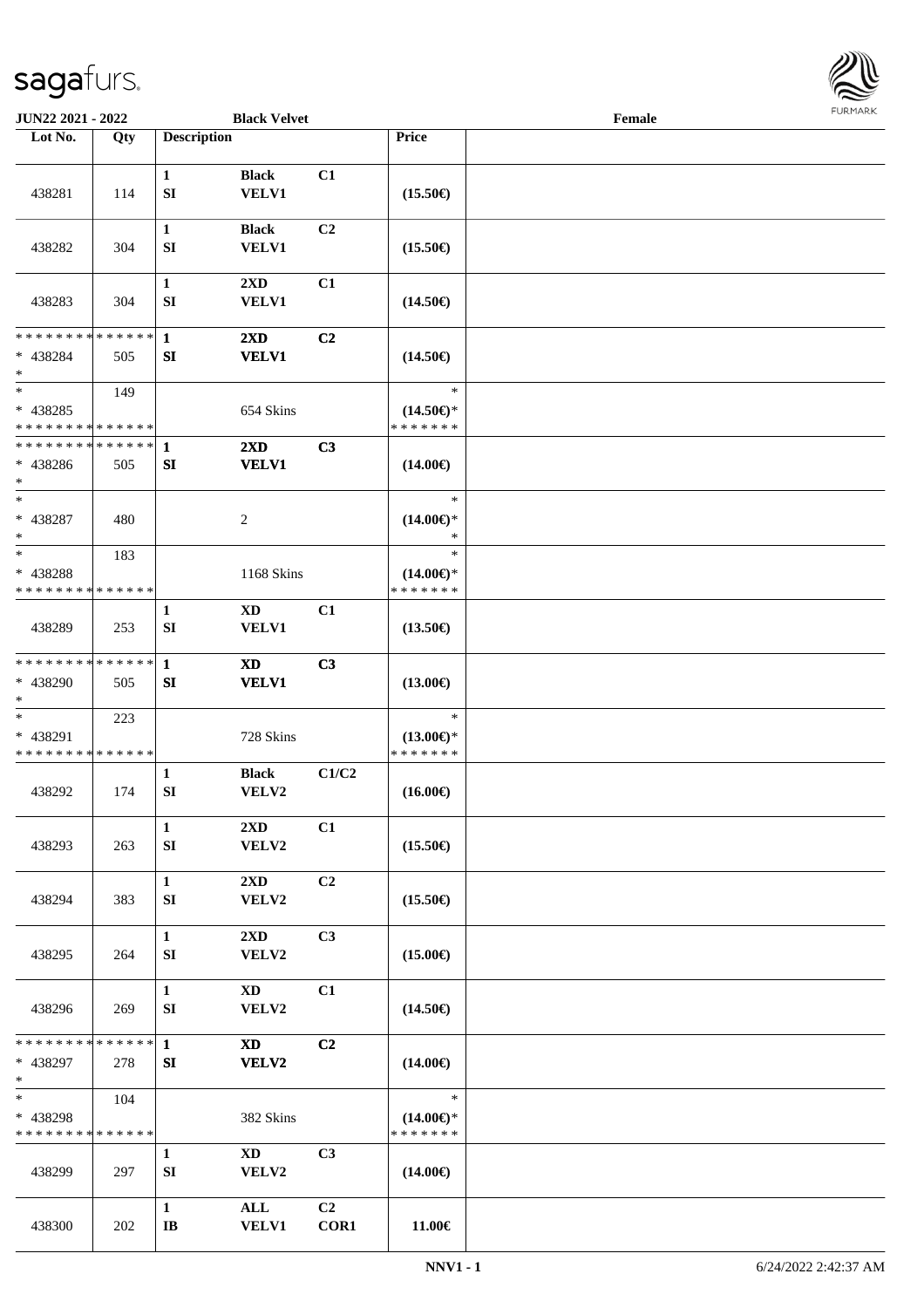

| <b>JUN22 2021 - 2022</b>                                     |     |                    | <b>Black Velvet</b>     |                |                                                              | Female |  |
|--------------------------------------------------------------|-----|--------------------|-------------------------|----------------|--------------------------------------------------------------|--------|--|
| Lot No.                                                      | Qty | <b>Description</b> |                         |                | Price                                                        |        |  |
|                                                              |     |                    |                         |                |                                                              |        |  |
|                                                              |     | $\mathbf{1}$       | <b>Black</b>            | C1             |                                                              |        |  |
| 438301                                                       | 185 | <b>SAGA</b>        | <b>VELV1</b>            |                | $(18.00\epsilon)$                                            |        |  |
|                                                              |     |                    |                         |                |                                                              |        |  |
|                                                              |     | $\mathbf{1}$       | <b>Black</b>            | C2             |                                                              |        |  |
| 438302                                                       | 497 | <b>SAGA</b>        | <b>VELV1</b>            |                | $(18.00\epsilon)$                                            |        |  |
|                                                              |     |                    |                         |                |                                                              |        |  |
| * * * * * * * * * * * * * * *                                |     | 1                  | $2\mathbf{X}\mathbf{D}$ | C1             |                                                              |        |  |
| * 438303                                                     | 485 | <b>SAGA</b>        | <b>VELV1</b>            |                | $(17.00\epsilon)$                                            |        |  |
| $*$                                                          |     |                    |                         |                |                                                              |        |  |
| $*$                                                          | 363 |                    |                         |                | $\ast$                                                       |        |  |
| * 438304                                                     |     |                    | 848 Skins               |                | $(17.00\epsilon)$ *                                          |        |  |
| * * * * * * * * * * * * * *                                  |     |                    |                         |                | * * * * * * *                                                |        |  |
| * * * * * * * * * * * * * * *                                |     | 1                  | $2\mathbf{X}\mathbf{D}$ | C2             |                                                              |        |  |
| * 438305                                                     | 485 | <b>SAGA</b>        | <b>VELV1</b>            |                | $(17.00\epsilon)$                                            |        |  |
| $\ast$                                                       |     |                    |                         |                |                                                              |        |  |
| $*$                                                          |     |                    |                         |                | $\ast$                                                       |        |  |
| $* 438306$                                                   | 460 |                    | 2                       |                | $(17.00\epsilon)$ *                                          |        |  |
| $*$                                                          |     |                    |                         |                | $\ast$                                                       |        |  |
| $*$                                                          |     |                    |                         |                | $\ast$                                                       |        |  |
| * 438307                                                     | 460 |                    | 3                       |                | $(17.00\epsilon)$ *                                          |        |  |
| $*$                                                          |     |                    |                         |                | $\ast$                                                       |        |  |
| $*$                                                          | 64  |                    |                         |                | $\ast$                                                       |        |  |
| * 438308                                                     |     |                    | 1469 Skins              |                | $(17.00\epsilon)$ *                                          |        |  |
| * * * * * * * * * * * * * *<br>* * * * * * * * * * * * * * * |     |                    |                         |                | * * * * * * *                                                |        |  |
|                                                              |     | -1                 | $2\mathbf{X}\mathbf{D}$ | C3             |                                                              |        |  |
| * 438309<br>$*$                                              | 485 | <b>SAGA</b>        | <b>VELV1</b>            |                | $(16.50\epsilon)$                                            |        |  |
| $*$                                                          |     |                    |                         |                | $\ast$                                                       |        |  |
| * 438310                                                     |     |                    |                         |                |                                                              |        |  |
| $*$                                                          | 440 |                    | 2                       |                | $(16.50\mathnormal{\in}\mathcal{)^{\! \! \times}}$<br>$\ast$ |        |  |
| $*$                                                          | 81  |                    |                         |                | $\ast$                                                       |        |  |
| * 438311                                                     |     |                    | 1006 Skins              |                | $(16.50\epsilon)$ *                                          |        |  |
| * * * * * * * * * * * * * *                                  |     |                    |                         |                | * * * * * * *                                                |        |  |
| * * * * * * * * * * * * * * *                                |     | $\mathbf 1$        | <b>XD</b>               | C1             |                                                              |        |  |
| * 438312                                                     | 485 | <b>SAGA</b>        | <b>VELV1</b>            |                | $(16.00\epsilon)$                                            |        |  |
| $*$                                                          |     |                    |                         |                |                                                              |        |  |
| $\ast$                                                       | 374 |                    |                         |                | $\ast$                                                       |        |  |
| * 438313                                                     |     |                    | 859 Skins               |                | $(16.00\epsilon)$ *                                          |        |  |
| * * * * * * * * * * * * * *                                  |     |                    |                         |                | * * * * * * *                                                |        |  |
|                                                              |     | $\mathbf{1}$       | <b>Black</b>            | C1             |                                                              |        |  |
| 438314                                                       | 105 | <b>SAGA</b>        | VELV2                   |                | $(18.50\epsilon)$                                            |        |  |
|                                                              |     |                    |                         |                |                                                              |        |  |
|                                                              |     | $\mathbf{1}$       | <b>Black</b>            | C <sub>2</sub> |                                                              |        |  |
| 438315                                                       | 298 | <b>SAGA</b>        | VELV2                   |                | $(18.50\epsilon)$                                            |        |  |
|                                                              |     |                    |                         |                |                                                              |        |  |
| * * * * * * * * * * * * * * *                                |     | $\mathbf 1$        | $2\mathbf{X}\mathbf{D}$ | C1             |                                                              |        |  |
| * 438316                                                     | 485 | <b>SAGA</b>        | VELV2                   |                | $(18.00\epsilon)$                                            |        |  |
| $*$                                                          |     |                    |                         |                |                                                              |        |  |
| $*$                                                          | 471 |                    |                         |                | $\ast$                                                       |        |  |
| * 438317                                                     |     |                    | 956 Skins               |                | $(18.00\epsilon)$ *                                          |        |  |
| * * * * * * * * * * * * * *                                  |     |                    |                         |                | * * * * * * *                                                |        |  |
| * * * * * * * * * * * * * * *                                |     | $\mathbf{1}$       | $2\mathbf{X}\mathbf{D}$ | C <sub>2</sub> |                                                              |        |  |
| * 438318                                                     | 485 | <b>SAGA</b>        | VELV2                   |                | $(18.00\epsilon)$                                            |        |  |
| $*$                                                          |     |                    |                         |                |                                                              |        |  |
| $*$                                                          |     |                    |                         |                | $\ast$                                                       |        |  |
| * 438319                                                     | 460 |                    | 2                       |                | $(18.00\epsilon)$ *                                          |        |  |
| $*$                                                          |     |                    |                         |                | $\ast$                                                       |        |  |
| $*$                                                          | 345 |                    |                         |                | $\ast$                                                       |        |  |
| * 438320                                                     |     |                    | 1290 Skins              |                | $(18.00\epsilon)$ *                                          |        |  |
| * * * * * * * * * * * * * *                                  |     |                    |                         |                | * * * * * * *                                                |        |  |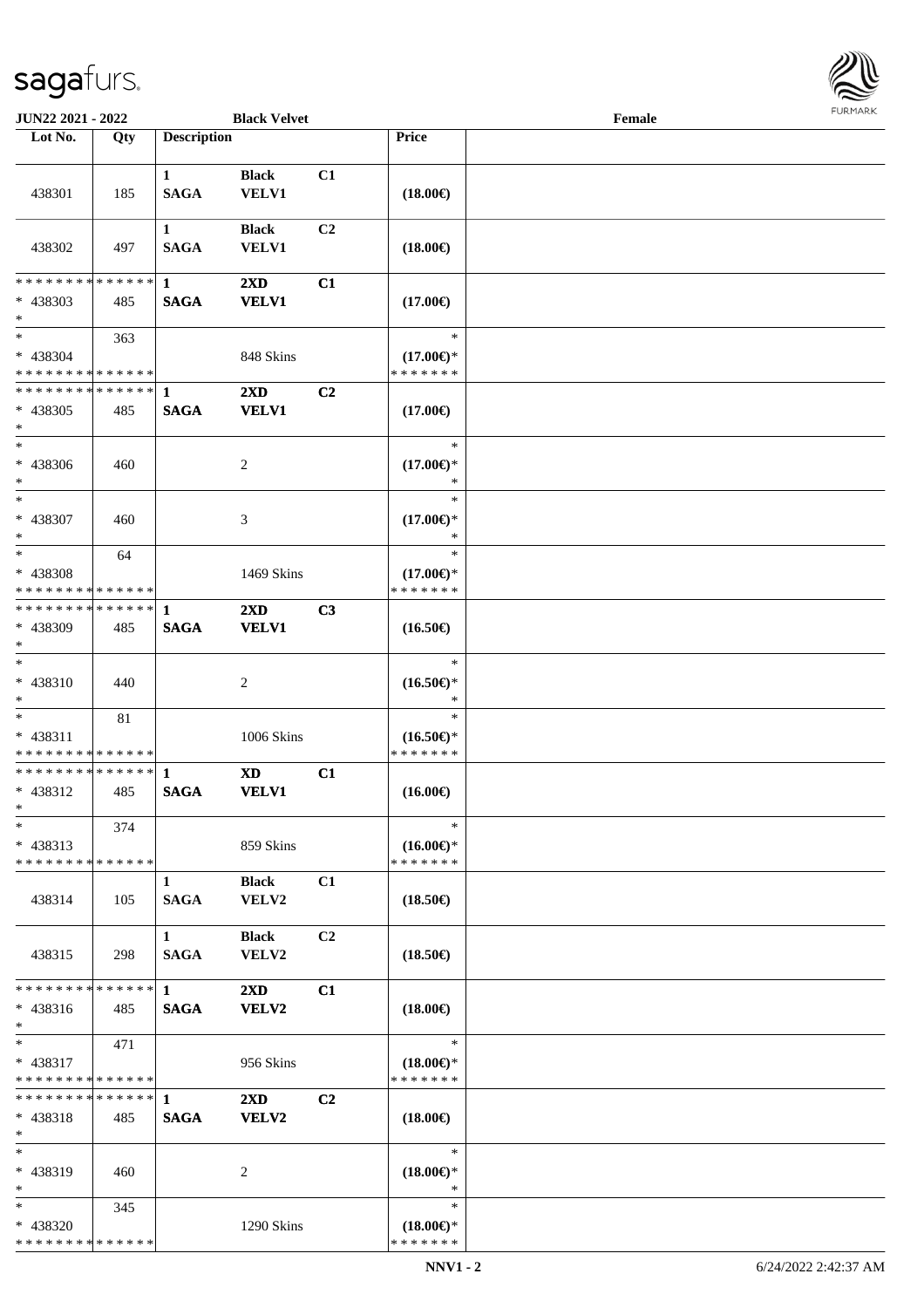

| JUN22 2021 - 2022                          |     |                    | <b>Black Velvet</b>     |                |                                      | Female |  |
|--------------------------------------------|-----|--------------------|-------------------------|----------------|--------------------------------------|--------|--|
| Lot No.                                    | Qty | <b>Description</b> |                         |                | <b>Price</b>                         |        |  |
|                                            |     |                    |                         |                |                                      |        |  |
| * * * * * * * * * * * * * *                |     | $\mathbf{1}$       | $2\mathbf{X}\mathbf{D}$ | C3             |                                      |        |  |
| $* 438321$                                 | 445 | <b>SAGA</b>        | <b>VELV2</b>            |                | $(17.50\epsilon)$                    |        |  |
| $\ast$                                     |     |                    |                         |                |                                      |        |  |
| $\ast$                                     | 80  |                    |                         |                | $\ast$                               |        |  |
| * 438322                                   |     |                    |                         |                |                                      |        |  |
| * * * * * * * * * * * * * *                |     |                    | 525 Skins               |                | $(17.50\epsilon)$ *<br>* * * * * * * |        |  |
|                                            |     |                    |                         |                |                                      |        |  |
| * * * * * * * * * * * * * * *              |     | 1                  | 2XD/XD                  | C <sub>2</sub> |                                      |        |  |
| $* 438323$                                 | 485 | <b>SAGA</b>        | <b>VELV2</b>            | <b>OPEN</b>    | $(15.50\epsilon)$                    |        |  |
| $\ast$                                     |     |                    |                         |                |                                      |        |  |
| $\ast$                                     |     |                    |                         |                | $\ast$                               |        |  |
| * 438324                                   | 460 |                    | $\overline{c}$          |                | $(15.50\epsilon)$ *                  |        |  |
| $\ast$                                     |     |                    |                         |                | $\ast$                               |        |  |
| $\ast$                                     | 94  |                    |                         |                | $\ast$                               |        |  |
| * 438325                                   |     |                    | 1039 Skins              |                | $(15.50\epsilon)$ *                  |        |  |
| * * * * * * * * * * * * * *                |     |                    |                         |                | * * * * * * *                        |        |  |
|                                            |     | $\mathbf{1}$       | ALL                     | C2             |                                      |        |  |
| 438326                                     | 388 | IA                 | <b>VELV1</b>            | COR1           | $(15.50\epsilon)$                    |        |  |
|                                            |     |                    |                         |                |                                      |        |  |
|                                            |     |                    |                         |                |                                      |        |  |
|                                            |     | $\mathbf{1}$       | <b>Black</b>            | C1             |                                      |        |  |
| 438327                                     | 117 | <b>SROY</b>        | VELV1                   |                | 18.50€                               |        |  |
|                                            |     |                    |                         |                |                                      |        |  |
|                                            |     | $\mathbf{1}$       | <b>Black</b>            | C2             |                                      |        |  |
| 438328                                     | 367 | <b>SROY</b>        | VELV1                   |                | 18.50€                               |        |  |
|                                            |     |                    |                         |                |                                      |        |  |
|                                            |     | $\mathbf{1}$       | $2\mathbf{X}\mathbf{D}$ | C1             |                                      |        |  |
| 438329                                     | 440 | <b>SROY</b>        | <b>VELV1</b>            |                | 18.00€                               |        |  |
|                                            |     |                    |                         |                |                                      |        |  |
| * * * * * * * * * * * * * *                |     | $\mathbf{1}$       | 2XD                     | C <sub>2</sub> |                                      |        |  |
| * 438330                                   | 465 | <b>SROY</b>        | <b>VELV1</b>            |                | $(18.00\epsilon)$                    |        |  |
| $\ast$                                     |     |                    |                         |                |                                      |        |  |
| $\ast$                                     |     |                    |                         |                | $\ast$                               |        |  |
|                                            | 410 |                    |                         |                |                                      |        |  |
| * 438331                                   |     |                    | 875 Skins               |                | $(18.00\epsilon)$ *                  |        |  |
| * * * * * * * * <mark>* * * * * * *</mark> |     |                    |                         |                | * * * * * * *                        |        |  |
| **************                             |     | $\mathbf{1}$       | 2XD                     | C3             |                                      |        |  |
| * 438332                                   | 445 | <b>SROY</b>        | <b>VELV1</b>            |                | $(17.50\epsilon)$                    |        |  |
| $*$                                        |     |                    |                         |                |                                      |        |  |
| $\ast$                                     | 56  |                    |                         |                | $\ast$                               |        |  |
| $* 438333$                                 |     |                    | 501 Skins               |                | $(17.50\epsilon)$ *                  |        |  |
| * * * * * * * * * * * * * *                |     |                    |                         |                | * * * * * * *                        |        |  |
|                                            |     | 1                  | XD                      | C1             |                                      |        |  |
| 438334                                     | 322 | <b>SROY</b>        | <b>VELV1</b>            |                | $(17.00\epsilon)$                    |        |  |
|                                            |     |                    |                         |                |                                      |        |  |
| * * * * * * * * * * * * * *                |     | $\mathbf{1}$       | XD                      | C <sub>3</sub> |                                      |        |  |
| $* 438335$                                 | 465 | <b>SROY</b>        | <b>VELV1</b>            |                | $(16.50\epsilon)$                    |        |  |
| $\ast$                                     |     |                    |                         |                |                                      |        |  |
| $\ast$                                     | 191 |                    |                         |                | $\ast$                               |        |  |
|                                            |     |                    |                         |                |                                      |        |  |
| $* 438336$                                 |     |                    | 656 Skins               |                | $(16.50\epsilon)$ *                  |        |  |
| * * * * * * * * * * * * * *                |     |                    |                         |                | * * * * * * *                        |        |  |
|                                            |     | $\mathbf{1}$       | <b>Black</b>            | C1             |                                      |        |  |
| 438337                                     | 151 | <b>SROY</b>        | <b>VELV2</b>            |                | $(19.50\epsilon)$                    |        |  |
|                                            |     |                    |                         |                |                                      |        |  |
|                                            |     | $\mathbf{1}$       | <b>Black</b>            | C <sub>2</sub> |                                      |        |  |
| 438338                                     | 238 | <b>SROY</b>        | VELV2                   |                | $(19.50\epsilon)$                    |        |  |
|                                            |     |                    |                         |                |                                      |        |  |
| * * * * * * * * * * * * * *                |     | $\mathbf{1}$       | $2\mathbf{X}\mathbf{D}$ | C1             |                                      |        |  |
| * 438339                                   | 465 | <b>SROY</b>        | <b>VELV2</b>            |                | $(18.50\epsilon)$                    |        |  |
| $\ast$                                     |     |                    |                         |                |                                      |        |  |
| $*$                                        | 232 |                    |                         |                | $\ast$                               |        |  |
| * 438340                                   |     |                    | 697 Skins               |                | $(18.50\epsilon)$ *                  |        |  |
| * * * * * * * * * * * * * *                |     |                    |                         |                | * * * * * * *                        |        |  |
|                                            |     |                    |                         |                |                                      |        |  |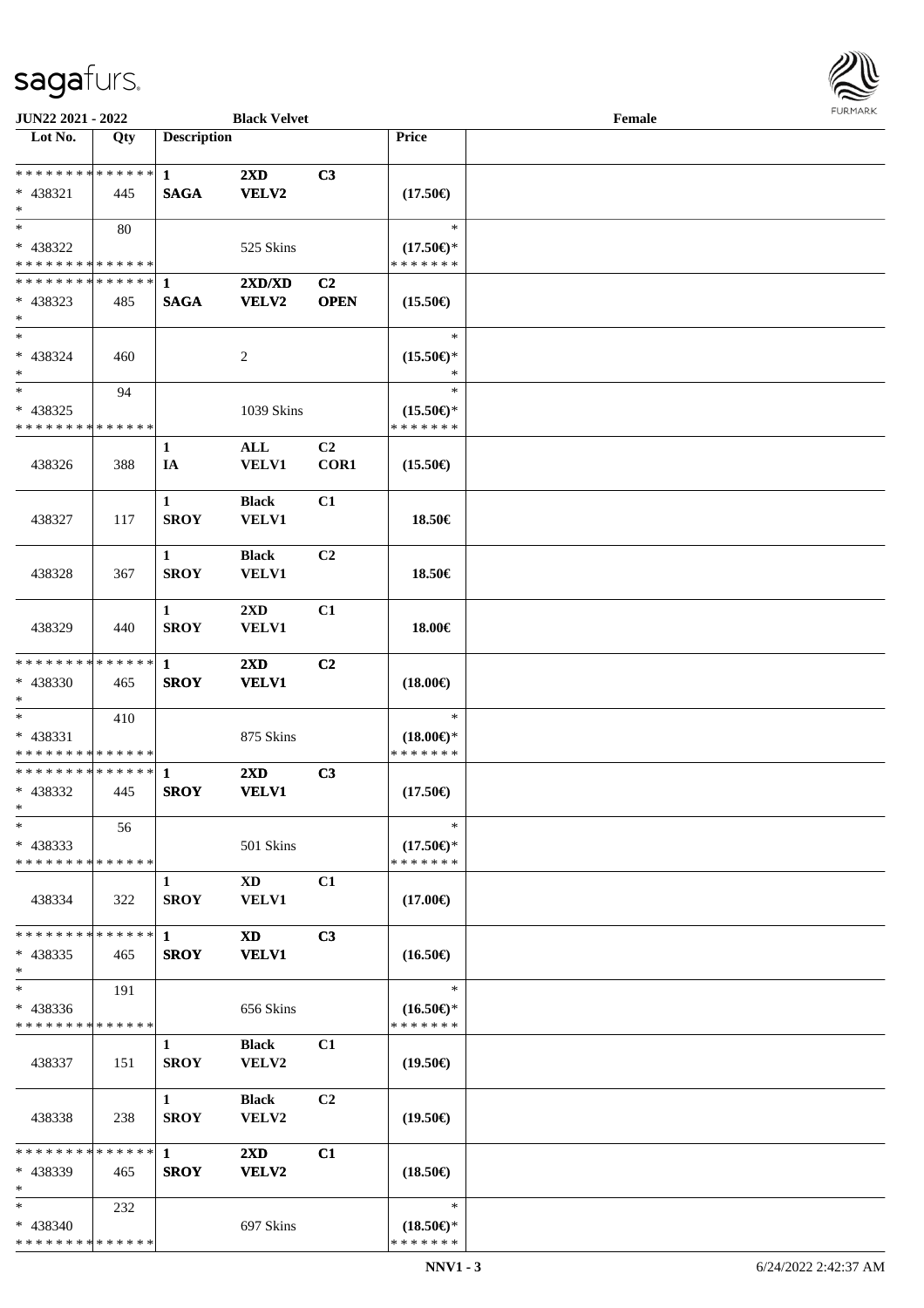

| JUN22 2021 - 2022                                  |     |                             | <b>Black Velvet</b> |                |                                                | Female | <b>FURMARK</b> |
|----------------------------------------------------|-----|-----------------------------|---------------------|----------------|------------------------------------------------|--------|----------------|
| $\overline{\phantom{1}}$ Lot No.                   | Qty | <b>Description</b>          |                     |                | Price                                          |        |                |
| * * * * * * * * * * * * * *<br>* 438341<br>$*$     | 465 | $\mathbf{1}$<br><b>SROY</b> | 2XD<br>VELV2        | C2             | $(18.50\epsilon)$                              |        |                |
| $*$<br>* 438342<br>$*$                             | 440 |                             | 2                   |                | $\ast$<br>$(18.50\epsilon)$ *<br>$\ast$        |        |                |
| $*$<br>* 438343<br>* * * * * * * * * * * * * *     | 264 |                             | 1169 Skins          |                | $\ast$<br>$(18.50\epsilon)$ *<br>* * * * * * * |        |                |
| 438344                                             | 430 | 1<br><b>SROY</b>            | 2XD<br>VELV2        | C3             | $(18.50\epsilon)$                              |        |                |
| * * * * * * * * * * * * * * *<br>$* 438345$<br>$*$ | 465 | $\mathbf{1}$<br><b>SROY</b> | <b>XD</b><br>VELV2  | C1             | $(18.00\epsilon)$                              |        |                |
| $*$<br>* 438346<br>* * * * * * * * * * * * * *     | 302 |                             | 767 Skins           |                | $\ast$<br>$(18.00\epsilon)$ *<br>* * * * * * * |        |                |
| * * * * * * * * * * * * * * *<br>* 438347<br>$*$   | 465 | $\mathbf{1}$<br><b>SROY</b> | <b>XD</b><br>VELV2  | C <sub>2</sub> | $(18.00\epsilon)$                              |        |                |
| $\ast$<br>* 438348<br>$*$                          | 440 |                             | $\overline{c}$      |                | $\ast$<br>$(18.00\epsilon)$ *<br>$\ast$        |        |                |
| $*$<br>* 438349<br>$*$                             | 440 |                             | 3                   |                | $\ast$<br>$(18.00\epsilon)$ *<br>$\ast$        |        |                |
| $*$<br>* 438350<br>$*$                             | 440 |                             | $\overline{4}$      |                | $\ast$<br>$(18.00\epsilon)$ *<br>$\ast$        |        |                |
| $\ast$<br>* 438351<br>* * * * * * * * * * * * * *  | 74  |                             | 1859 Skins          |                | $\ast$<br>$(18.00\epsilon)$ *<br>* * * * * * * |        |                |
| 438352                                             | 463 | 1<br><b>SROY</b>            | <b>XD</b><br>VELV2  | C <sub>3</sub> | 17.50€                                         |        |                |